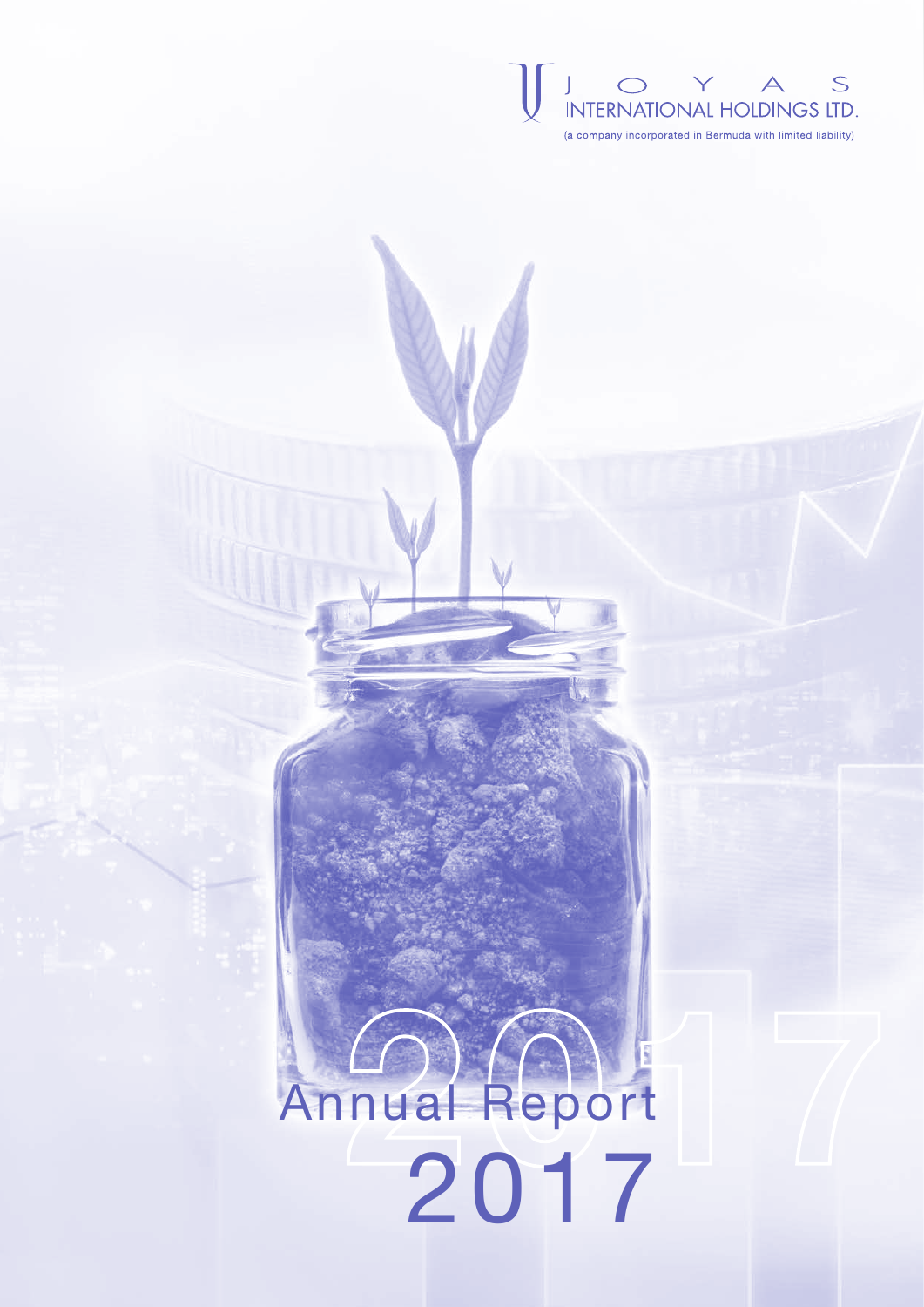

### **CONTENTS**

| 02 |
|----|
| 04 |
| 05 |
| 06 |
| 09 |
| 10 |
|    |
| 11 |
| 14 |
| 15 |
|    |
| 19 |
| 20 |
| 21 |
| 22 |
| 23 |
| 25 |
| 66 |
| 76 |
| 79 |
| 81 |
|    |

This annual report has been prepared by Joyas International Holdings Limited (the "**Company**") and its contents have been reviewed by PrimePartners Corporate Finance Pte. Ltd. (the "**Sponsor**") for compliance with the Singapore Exchange Securities Trading Limited (the "**SGX-ST**") Listing Manual Section B: Rules of Catalist. The Sponsor has not verified the contents of this annual report.

This annual report has not been examined or approved by the SGX-ST. The Sponsor and the SGX-ST assume no responsibility for the contents of this annual report, including the accuracy, completeness or correctness of any of the information, statements or opinions made or reports contained in this annual report.

The contact person for the Sponsor is Ms Tan Pei Woon, Senior Manager, Continuing Sponsorship (Mailing Address: 16 Collyer Quay, #10-00 Income at Raffles, Singapore 049318 and E-mail: sponsorship@ppcf.com.sg).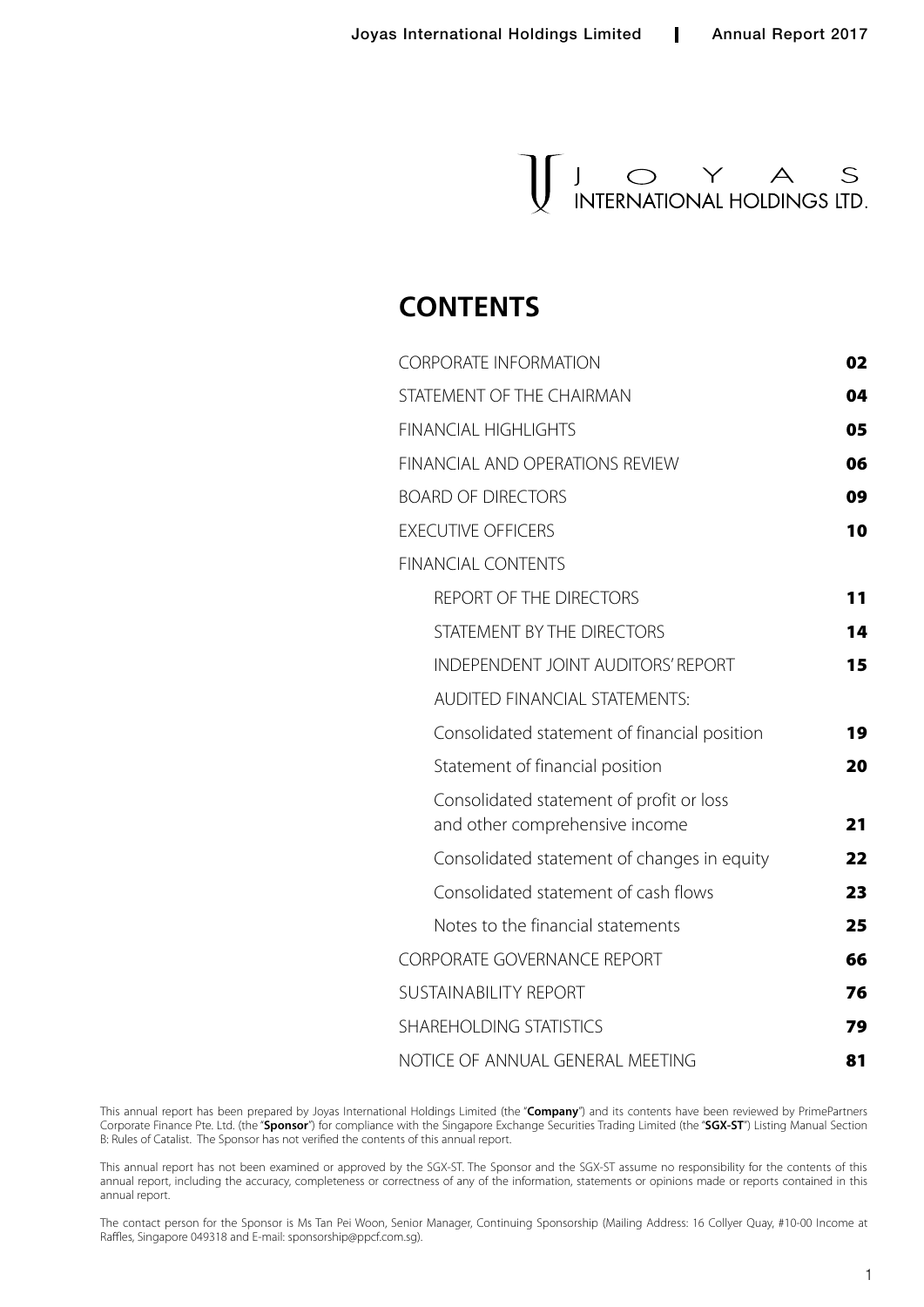# Corporate Information

| <b>BOARD OF DIRECTORS</b>                                  | $\vdots$             | Cheung King Kwok (Independent Non-Executive Chairman)<br>Ong Chor Wei (Non-Executive Deputy Chairman)<br>Lau Chor Beng, Peter (Executive Director and Managing Director)<br>Kwok Chin Phang (Non-Executive Director)<br>Lim Siang Kai (Independent Non-Executive Director) |
|------------------------------------------------------------|----------------------|----------------------------------------------------------------------------------------------------------------------------------------------------------------------------------------------------------------------------------------------------------------------------|
| <b>COMPANY SECRETARY</b>                                   | $\ddot{\phantom{a}}$ | Gwendolyn Gn Jong Yuh, LLB (Hons)                                                                                                                                                                                                                                          |
| DEPUTY COMPANY SECRETARY                                   |                      | Lui Mui Ching, BCom, CPA (Aust.), CPA                                                                                                                                                                                                                                      |
| BERMUDA RESIDENT REPRESENTATIVE<br>AND ASSISTANT SECRETARY | t.                   | Appleby Services (Bermuda) Ltd.<br>Canon's Court, 22 Victoria Street<br>Hamilton HM12. Bermuda                                                                                                                                                                             |
| <b>AUDIT COMMITTEE</b>                                     | ÷.                   | Cheung King Kwok (Chairman)<br>Ong Chor Wei<br>Lim Siang Kai                                                                                                                                                                                                               |
| NOMINATING COMMITTEE                                       | ÷.                   | Lim Siang Kai (Chairman)<br>Cheung King Kwok<br>Ong Chor Wei                                                                                                                                                                                                               |
| REMUNERATION COMMITTEE                                     | ÷                    | Lim Siang Kai (Chairman)<br>Cheung King Kwok<br>Ong Chor Wei                                                                                                                                                                                                               |
| RISK MANAGEMENT COMMITTEE                                  |                      | Lim Siang Kai (Chairman)<br>Cheung King Kwok                                                                                                                                                                                                                               |
| <b>REGISTERED OFFICE</b>                                   | ÷.                   | Canon's Court, 22 Victoria Street<br>Hamilton HM12, Bermuda                                                                                                                                                                                                                |
| PRINCIPAL PLACE OF BUSINESS                                | ÷.                   | Unit E, 12th Floor<br>Kwai Shing Industrial Building, Phase 2<br>Nos. 42-46 Tai Lin Pai Road<br>Kwai Chung, New Territories, Hong Kong<br>Tel: (852) 2742 7667 Fax: (852) 2742 7666                                                                                        |
| <b>COMPANY REGISTRATION NUMBER</b>                         | ÷                    | 38991                                                                                                                                                                                                                                                                      |
| SINGAPORE SHARE REGISTRAR<br>AND SHARE TRANSFER OFFICE     | ï                    | Boardroom Corporate & Advisory Services Pte. Ltd.<br>50 Raffles Place<br>#32-01 Singapore Land Tower<br>Singapore 048623                                                                                                                                                   |
| BERMUDA PRINCIPAL REGISTRAR<br>AND TRANSFER AGENT          |                      | Appleby Management (Bermuda) Ltd.<br>Canon's Court, 22 Victoria Street<br>Hamilton HM12, Bermuda                                                                                                                                                                           |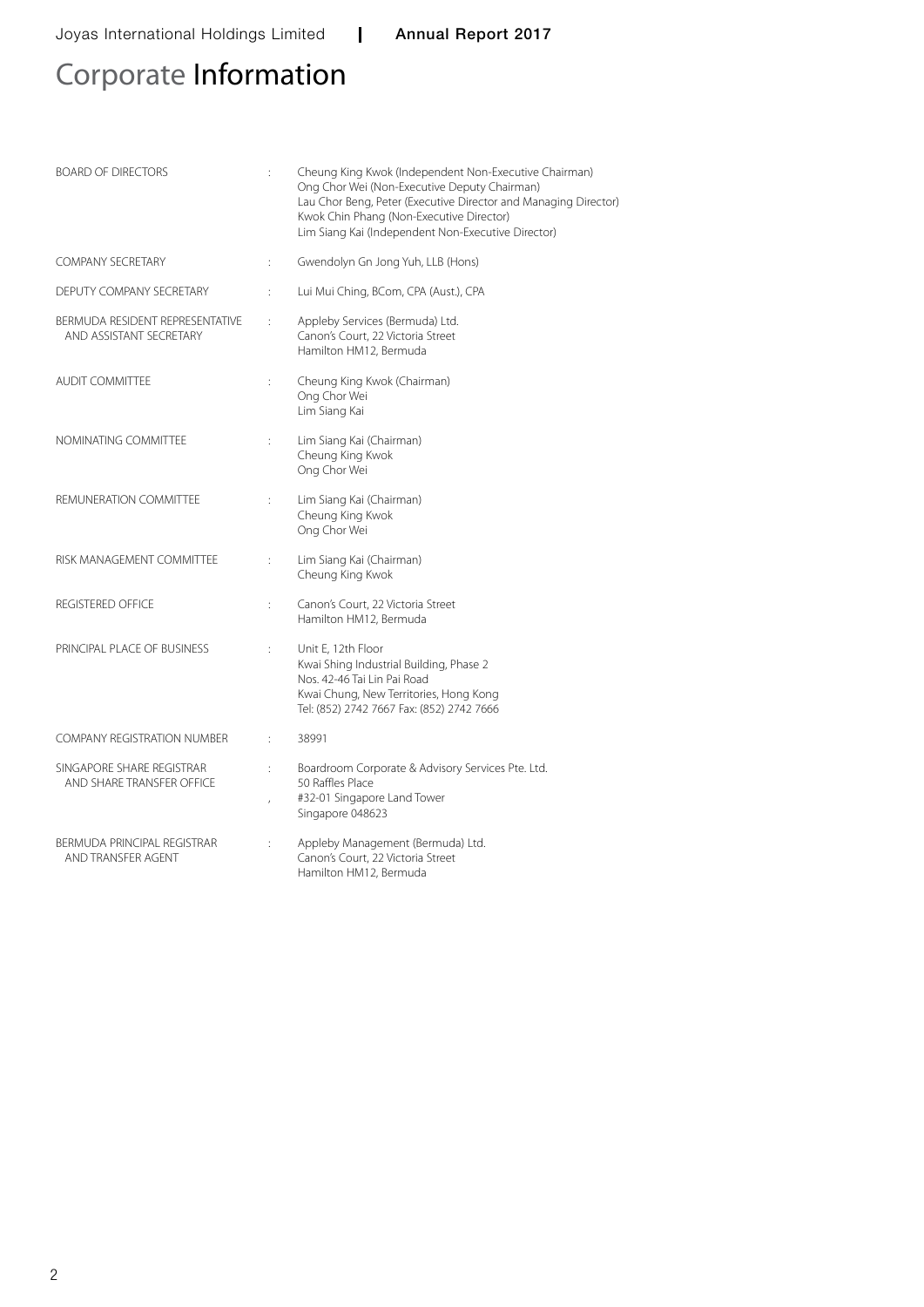# Corporate Information

| <b>JOINT AUDITORS</b>                                    | $\ddot{\cdot}$ | HLB Hodgson Impey Cheng Limited<br>Certified Public Accountants<br>31/F Gloucester Tower<br>The Landmark<br>11 Pedder Street, Central<br>Hong Kong<br>Audit Director-in-charge : Mr Davis Yu Chi Fat<br>(since financial year ended 31 December 2016) |
|----------------------------------------------------------|----------------|-------------------------------------------------------------------------------------------------------------------------------------------------------------------------------------------------------------------------------------------------------|
|                                                          |                | Foo Kon Tan II P<br>Public Accountants and Chartered Accountants<br>24 Raffles Place #07-03<br>Clifford Centre<br>Singapore 048621<br>Partner-in-charge : Ms Ang Soh Mui<br>(since financial year ended 31 December 2017)                             |
| <b>LEGAL ADVISORS TO THE</b><br>COMPANY ON HONG KONG LAW | $\vdots$       | Vincent T. K. Cheung, Yap & Co.<br>11th Floor, Central Building<br>1-3 Pedder Street, Central<br>Hong Kong                                                                                                                                            |
| <b>I FGAL ADVISERS TO THE</b><br>COMPANY ON BERMUDA LAW  | $\ddot{\cdot}$ | Appleby<br>2206-19 Jardine House<br>1 Connaught Place Central<br>Hong Kong                                                                                                                                                                            |
| PRINCIPAL BANKERS                                        | $\vdots$       | Bank of China (Hong Kong)<br>1 Garden Road<br>Hong Kong                                                                                                                                                                                               |
|                                                          |                | CIMB Bank Berhad<br>50 Raffles Place #09-01<br>Singapore Land Tower<br>Singapore 048623                                                                                                                                                               |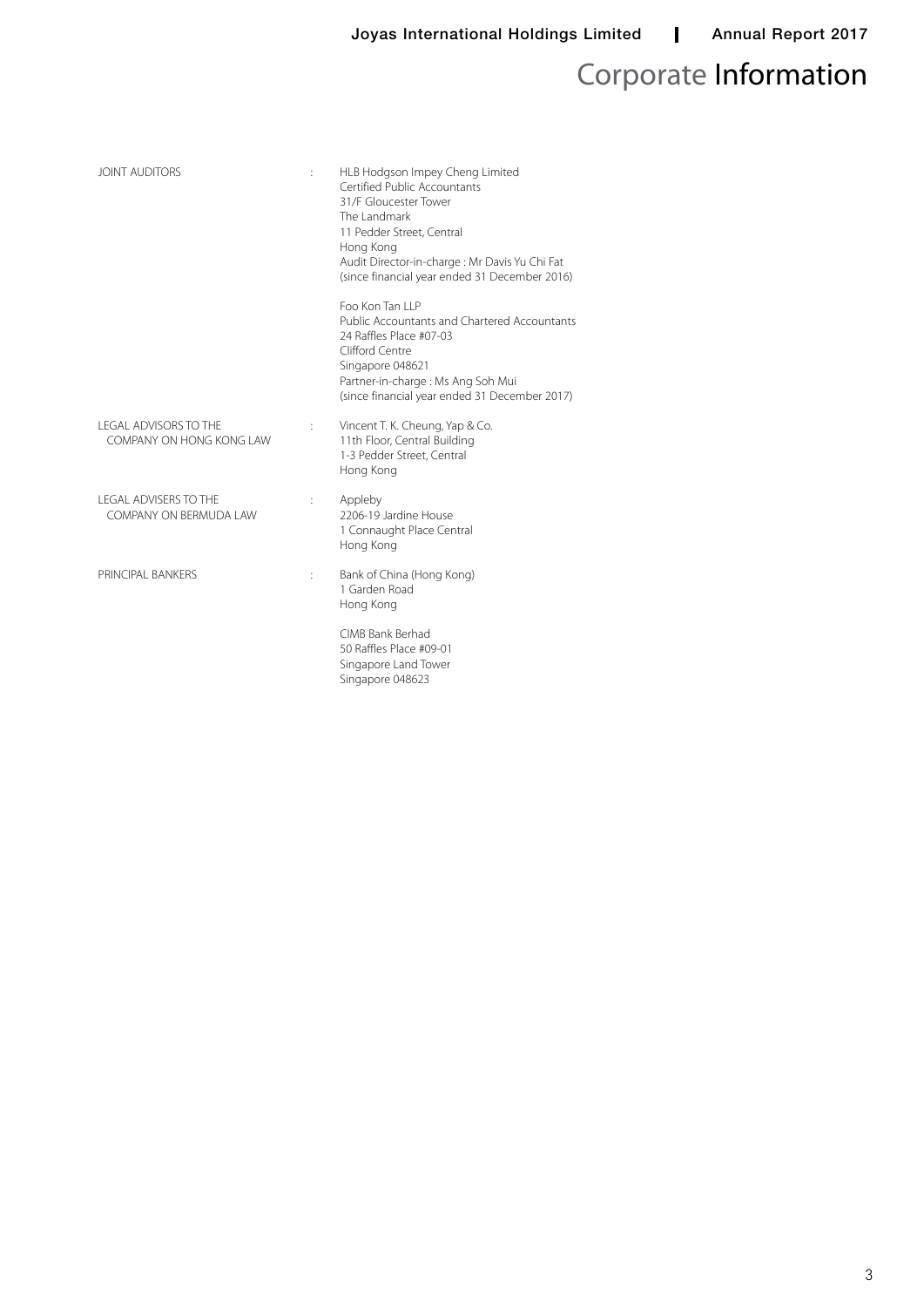### Statement of the Chairman

On behalf of the Board of Directors (the "**Board**"), we are pleased to present to you the Annual Report of Joyas International Holdings Limited ("**Joyas Int'l**", or the "**Company**") for the financial year ended 31 December 2017 ("**FY2017**").

In FY2017, Joyas Int'l and its subsidiaries (together the "**Group**") recorded lower revenue of approximately HK\$2.0 million, decreased by approximately HK\$79.6 million or 97.6% as compared with the financial year ended 31 December 2016 ("**FY2016**"). As disclosed in the Group's announcement dated 25 May 2017 and the previous year's annual report, due to the loss making position and the expected weak market, the Group had disposed of a subsidiary, Joyas Group Limited and its subsidiaries (together "**JGL Group**") during FY2017. Pursuant to the Sale and Purchase Agreement ("**S&P Agreement**") between the Company and the purchaser of JGL Group (the "**Purchaser**"), the Purchaser shall be entitled to all income and responsible for all expenses of JGL Group on or after 1 January 2017. Accordingly, there were no revenue from the sales of metal gift and jewellery products recorded for FY2017. The drop of revenue was also attributable to absence of sale of nickel ore in FY2017 due to: (i) the Company's supplier in the Philippines is still waiting to get export approvals because of new additional procedures required from the relevant authorities; and (ii) the Group's Indonesia subsidiary, PT Global Linker Indonesia ("**PTGLI**") has received some orders for nickel ore for the domestic market and is in the process of arranging contractors to extract the nickel ore. The decrease in revenue was partly offsetted by an increase in interest income from financing business by approximately HK\$1.6 million to approximately HK\$2.0 million in FY2017 mainly due to increase in number of loan disbursements.

Due to de-consolidation of JGL Group with effect from 1 January 2017, as compared with FY2016, other income, selling and distribution expenses, administrative expenses, other operating expenses and finance costs in FY2017 had decreased by 59.7%, 100.0%, 54.7%, 91.8% and 24.3%, respectively. The Group recorded a loss before taxation for FY2017 of approximately HK\$7.0 million (FY2016: HK\$21.4 million).

#### **OUTLOOK**

*Nickel ore*

Up to the date of this annual report, the Group's supplier in Philippines has yet to obtain the export approvals due to new additional procedures from the relevant authorities. At the moment, it is difficult to ascertain when such export approvals can be obtained.

The Group's subsidiary, namely PTGLI has obtained a specific license to sell nickel ore domestically in Indonesia. PTGLI has also received some orders for nickel ore for the domestic market and is in the process of arranging contractors to extract the nickel ore.

During the year of 2016, the Indonesian authorities had announced new procedures and requirements that nickel ore might be exported overseas. The Group is hopeful that if such procedures and requirements can be met, it will provide the Group a new source of revenue by selling nickel ore from Indonesia to overseas. The Group is in the process of understanding and arranging such procedures and requirements. However, no formal announcement by the Indonesian authorities has been made to date.

*Financing business*

For the year ended 31 December 2017, the Group's financing business has been contributing to the Group's revenue. The Group expects such contribution to remain for the next 6-12 months.

#### **APPRECIATION**

I would like to thank our fellow directors on the Board for their valued contributions. On behalf of the Board, I also wish to thank the management and staff for their dedication, commitment and contributions to the Group.

In additional, I would like to thank our value customers, business partners and suppliers for their continuing support, patronage and guidance. I would like to express our appreciation to shareholders for their continued support of Joyas Int'l.

Thank you.

#### **Cheung King Kwok**

Independent Non-Executive Chairman

3 April 2018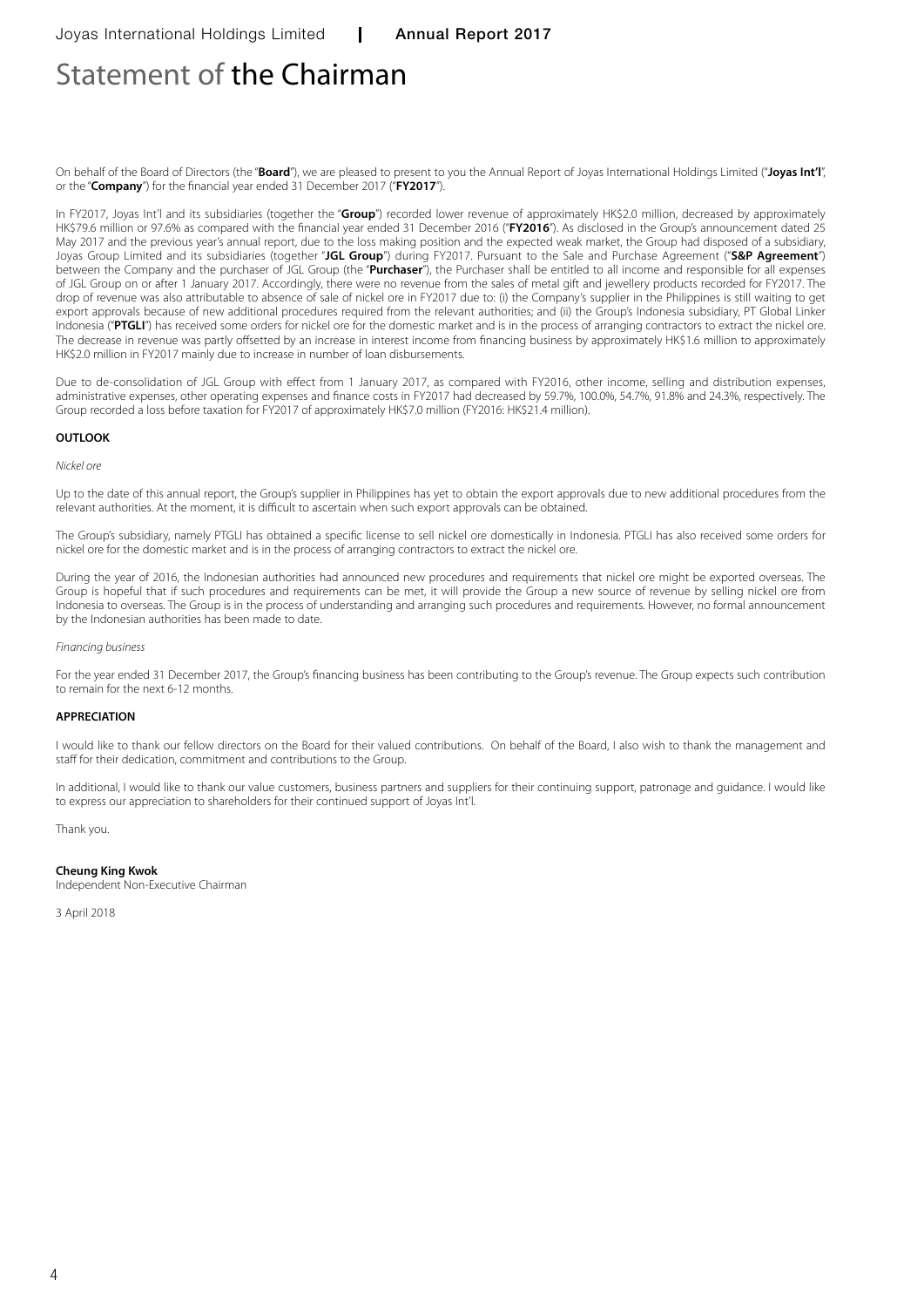# Financial Highlights

|                                                    | 2017<br>HK\$'000 | 2016<br>HK\$'000 |
|----------------------------------------------------|------------------|------------------|
| <b>OPERATING RESULTS</b>                           |                  |                  |
| Revenue                                            | 1,981            | 81,576           |
| Gross profit                                       | 1,981            | 1,553            |
| Loss before taxation                               | (7, 037)         | (21, 397)        |
| Loss after taxation                                | (7, 194)         | (21,706)         |
| Net loss attributable to the owners of the Company | (6, 595)         | (11, 140)        |
| Return on total assets (%)                         | (7.69)           | (9.40)           |
| Return on equity (%)                               | (15.74)          | (30.73)          |
| <b>EARNINGS PER SHARE (HK CENTS) -</b>             |                  |                  |
| Basic and diluted                                  | (0.34)           | (1.10)           |
| <b>FINANCIAL POSITION</b>                          |                  |                  |
| Total assets                                       | 85,808           | 118,452          |
| Total bank and other debts                         | 27,121           | 36,333           |
| Shareholders' equity                               | 41,905           | 36,256           |
| Debt to equity ratio (times)                       | 0.65             | 1.00             |
| Cash and cash equivalents                          | 9,262            | 39,262           |
| <b>CASH FLOWS</b>                                  |                  |                  |
| Net cash used in operating activities              | (21, 704)        | (13,520)         |
| Cash and cash equivalents                          | 3,846            | 13,158           |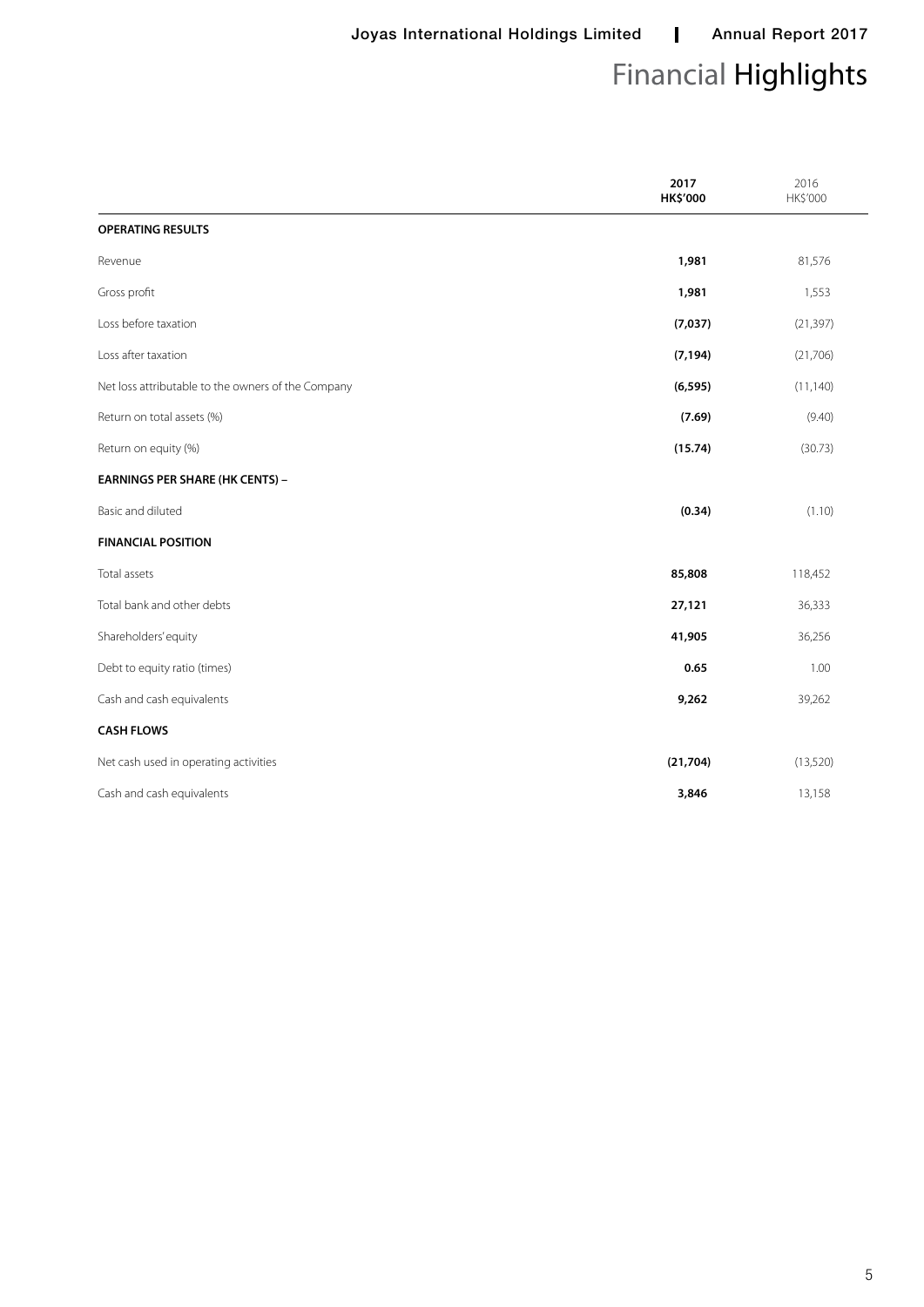# Financial and Operations Review

#### **OVERVIEW**

Joyas International Holdings Limited and its subsidiaries (together the "**Group**") are principally engaged in financing business during the financial year.

The Group is also engaged in nickel distribution and trading business. During the year, the Group's Indonesia subsidiary PT Global Linker Indonesia ("**PTGLI**") had received some orders for nickel ore for the domestic market and is in the process of arranging contractors to extract the nickel ore.

The Group, following the disposal of a subsidiary, Joyas Group Limited ("**JGL**") and subsidiaries held by JGL (collectively "**JGL Group**") ("**Disposal of JGL**  Group<sup>"</sup>), had ceased the design, manufacture and sale of metal gift products and jewellery products during the financial year.

#### **OPERATING RESULTS**

#### **Statement of profit or loss and other comprehensive income**

*Revenue*

The Group's revenue decreased by approximately 97.6% from HK\$81.6 million in the financial year ended 31 December 2016 ("**FY2016**") to approximately HK\$2.0 million in the financial year ended 31 December 2017 ("**FY2017**").

| Revenue              | FY2017          |                          |          | FY2016 |          |  |
|----------------------|-----------------|--------------------------|----------|--------|----------|--|
|                      | <b>HK\$'000</b> | %                        | HK\$'000 | %      | % change |  |
|                      |                 |                          |          |        |          |  |
| Metal Gift Products  | -               | $\overline{\phantom{0}}$ | 38,988   | 47.8   | (100.0)  |  |
| Jewellery Products   | $\qquad \qquad$ | $\qquad \qquad -$        | 15,046   | 18.4   | (100.0)  |  |
| Nickel Ore           |                 | $\overline{\phantom{0}}$ | 27,206   | 33.4   | (100.0)  |  |
| Financing Activities | 1,981           | 100.0                    | 336      | 0.4    | 489.6    |  |
| Total                | 1,981           | 100.0                    | 81,576   | 100.0  | (97.6)   |  |

The decrease in revenue was attributable to absence of sale of nickel ore by approximately HK\$27.2 million or 100.0% to HK\$Nil in FY2017 in the People's Republic of China (including Hong Kong) (the "**PRC (including HK)**") due to: (i) the Company's supplier in the Philippines is still waiting to get export approvals due to new additional procedures required from the relevant authorities; and (ii) the Company's Indonesia subsidiary namely, PTGLI has received some orders for nickel ore for the domestic market and is in the process of arranging contractors to extract the nickel ore.

The decrease in revenue was also attributable to absence of sales of metal gift and jewellery products by approximately total HK\$54.0 million or 100.0% to HK\$Nil in FY2017 due to the Disposal of JGL Group in FY2017. This is because pursuant to the Sale and Purchase Agreement between the Company and the purchaser of Joyas Group Limited and its subsidiaries, the purchaser shall be entitled to all income and responsible for all expenses of JGL Group on or after 1 January 2017. Please refer to the Company's announcement with respect to the Proposed Disposal of JGL dated 25 May 2017 and Circular dated 12 June 2017.

The decrease in revenue of metal gift and jewellery products and nickel ore was partly offsetted by an increase in interest income from the financing business by approximately HK\$1.6 million or 489.6% to approximately HK\$2.0 million in FY2017. The increase in interest income was mainly due to increase in number of loan disbursements.

#### *Cost of sales and gross profit*

Cost of sales decreased by 100.0% from approximately HK\$80.0 million in FY2016 to HK\$Nil in FY2017 due to the absence of sales of metal gift and jewellery products and nickel ore during FY2017. There was no cost of sales for the financing business.

The overall gross profit margin increased from 1.9% in FY2016 to 100.0% in FY2017 as there were no cost of sales for the financing business and the overall gross profit increased by approximately HK\$428,000 or 27.6% from approximately HK\$1.6 million in FY2016 to approximately HK\$2.0 million in FY2017.

#### *Other income*

Other income decreased by 59.7% from approximately HK\$3.4 million in FY2016 to approximately HK\$1.4 million in FY2017. The decrease was mainly attributed to: (a) lower fair value gain on warrants as compared with a gain of approximately HK\$260,000 in FY2016 to a gain of approximately HK\$59,000 in FY2017; (b) absence of foreign exchange gain of approximately HK\$2.0 million in FY2016. The Group reported foreign exchange loss of approximately HK\$1.9 million under administration expenses in FY2017. The exchange gain / loss arose mainly from appreciation of Singapore dollars ("**SGD**") against Hong Kong dollars ("HKD") for translation of currency on exchange of convertible bonds and warrants; and. (c) no other income from sales of scrap materials of metal gift and jewellery products were accounted for FY2017.

The decrease in other income was partly offsetted by a gain from Disposal of JGL Group for approximately HK\$1.3 million.

#### *Selling and distribution costs*

No selling and distribution expenses was incurred in FY2017 as there were no sales of metal gift and jewellery products and nickel ore.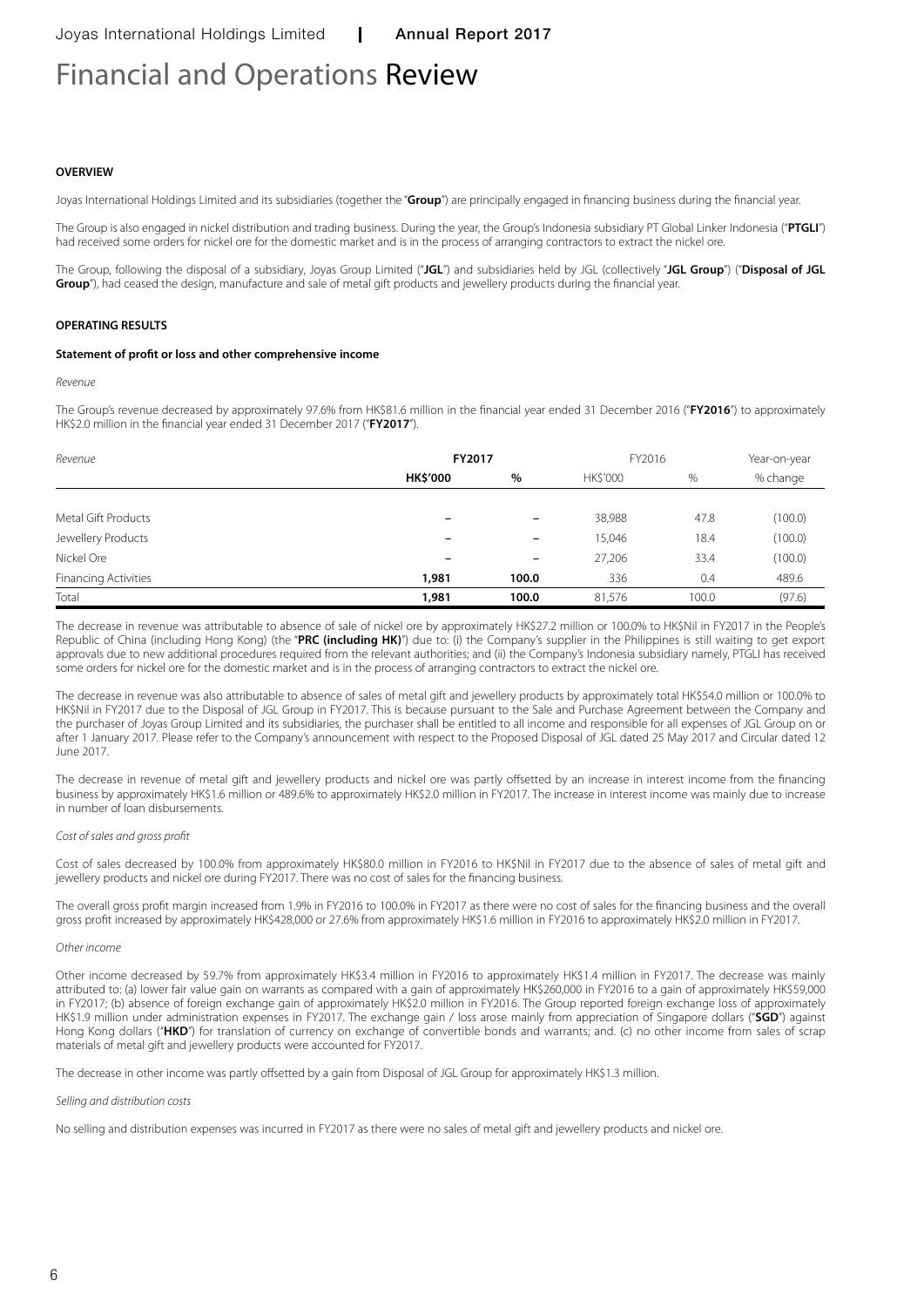### Financial and Operations Review

#### *Administrative expenses*

Administrative expenses decreased by 54.7% from approximately HK\$18.6 million in FY2016 to approximately HK\$8.4 million in FY2017. The decrease was mainly attributed to: (a) absence of adminstrative expenses of JGL Group by approximately HK\$12.7 million following the Disposal of JGL Group; and (b) decrease in share-based payment expense by approximately HK\$456,000.

The decrease was partly offsetted by: (a) writing off of intangible asset by HK\$600,000 due to uncertain future economic benefit of the intangible asset to the group; (b) increase in auditor's remuneration by approximately HK\$153,000 due mainly to under-provision of auditors' remuneration in FY2016; (c) increase in foreign exchange loss of approximately HK\$1.9 million arose mainly from appreciation of SGD against HKD for translation of currency on exchange of convertible bonds and warrants; and (d) increase in legal fee by approximately HK\$364,000 attributed mainly to increase in legal and advisory work incurred in relation to corporate actions undertaken by the Group.

The Company provided less depreciation for FY2017 due to derecognition of property, plant and equipment held by JGL Group following the Disposal of JGL Group.

#### *Other operating expenses*

Other operating expenses decreased by approximately HK\$2.5 million or 91.8% from approximately HK\$2.7 million in FY2016 to HK\$222,000 in FY2017. The decrease was mainly due to: (a) no impairment of goodwill from acquisition of subsidiaries was recorded in FY2017 (FY2016: HK\$652,000); (b) decrease in share of loss of an associate of HK\$119,000; and (c) absence of other operating expenses from JGL Group by approximately HK\$1.7 million in FY2016 following the Disposal of JGL Group. The decrease was offsetted by a bad debt written off of HK\$125,000 in FY2017 from nickel operation.

#### *Finance costs*

Finance costs decreased by HK\$559,000 or 24.3% in FY2017 due mainly to: (a) decrease in bank loans utilised during FY2017; and (b) absence of finance expenses from JGL Group by approximately HK\$500,000 in FY2016 following the Disposal of JGL Group.

#### *Loss before taxation*

As a result of the above, the Group had recorded a loss before taxation of approximately HK\$7.0 million in FY2017 (FY2016: approximately HK\$21.4 million).

#### *Taxation*

Taxation of approximately HK\$156,000 and HK\$1,000, respectively was provided for Hong Kong subsidiaries and the Indonesia subsidiary in FY2017 (FY2016: approximately HK\$309,000 and HK\$Nil, respectively). The provision is mainly due to higher assessable profits for certain subsidiaries in FY2016 and FY2017.

#### **Statement of Financial Position**

#### *Non-current assets*

Non-current assets decreased by approximately HK\$9.1 million from approximately HK\$9.2 million as at 31 December 2016 to approximately HK\$62,000 as at 31 December 2017. The decrease was mainly due to derecognition of property, plant and equipment by approximately HK\$8.5 million following the Disposal of JGL Group and the write-off of intangible asset of HK\$600,000.

#### *Current assets*

Current assets decreased by approximately HK\$23.5 million from approximately HK\$109.2 million as at 31 December 2016 to approximately HK\$85.7 million as at 31 December 2017. The decrease was mainly due to: (a) derecognition of current assets by approximately HK\$30.0 million following the Disposal of JGL Group; and (b) repayment of pledged bank deposits of approximately HK\$20.7 million.

Such decrease was partially offsetted by: (a) increase in other receivable of HK\$12.0 million, being the current portion of the outstanding proceeds for the Disposal of JGL Group ("**Outstanding Proceeds**"). As a security for Outstanding Proceeds, the purchaser of the JGL Group has charged the shares of Joyas Group Limited in favour of the Company until the Outstanding Proceeds has been satisfied in full; and (b) increase in loan and advances of approximately HK\$12.8 million in financing activities. The deposits to supplier of approximately HK\$24.4 million paid in FY2015 remains outstanding due to delay in obtaining export approvals. The Group is in the process of working with the supplier on the recovery of the deposits which includes possible sale of certain mining concessions held by the owner of the supplier. The deposit are secured by a personal guarantee from the Group's joint venture partner, personal guarantees from minority shareholders of Hong Kong Silver Basic Group Limited, a subsidiary of the Group and also a share pledge in a mining company in Indonesia, which owns concessions in the mining of nickel ore in Indonesia.

#### *Current liabilities*

Current liabilities decreased by approximately HK\$39.8 million from approximately HK\$62.1 million as at 31 December 2016 to approximately HK\$22.3 million as at 31 December 2017. The decrease was mainly due to: (a) decrease in trade and other payables of approximately HK\$35.5 million due to derecognition of current liabilities following the Disposal of JGL Group; and (b) net decrease in bank and other borrowings of approximately HK\$6.5 million due to repayment of bank loans.

#### *Non-Current liabilities*

Non-current liabilities were approximately HK\$21.6 million as at 31 December 2017 (31 December 2016: approximately HK\$20.1 million). The slight increase was mainly due to the increase in unrealised exchange loss of approximately HK\$1.3 million for convertible bonds and warrants.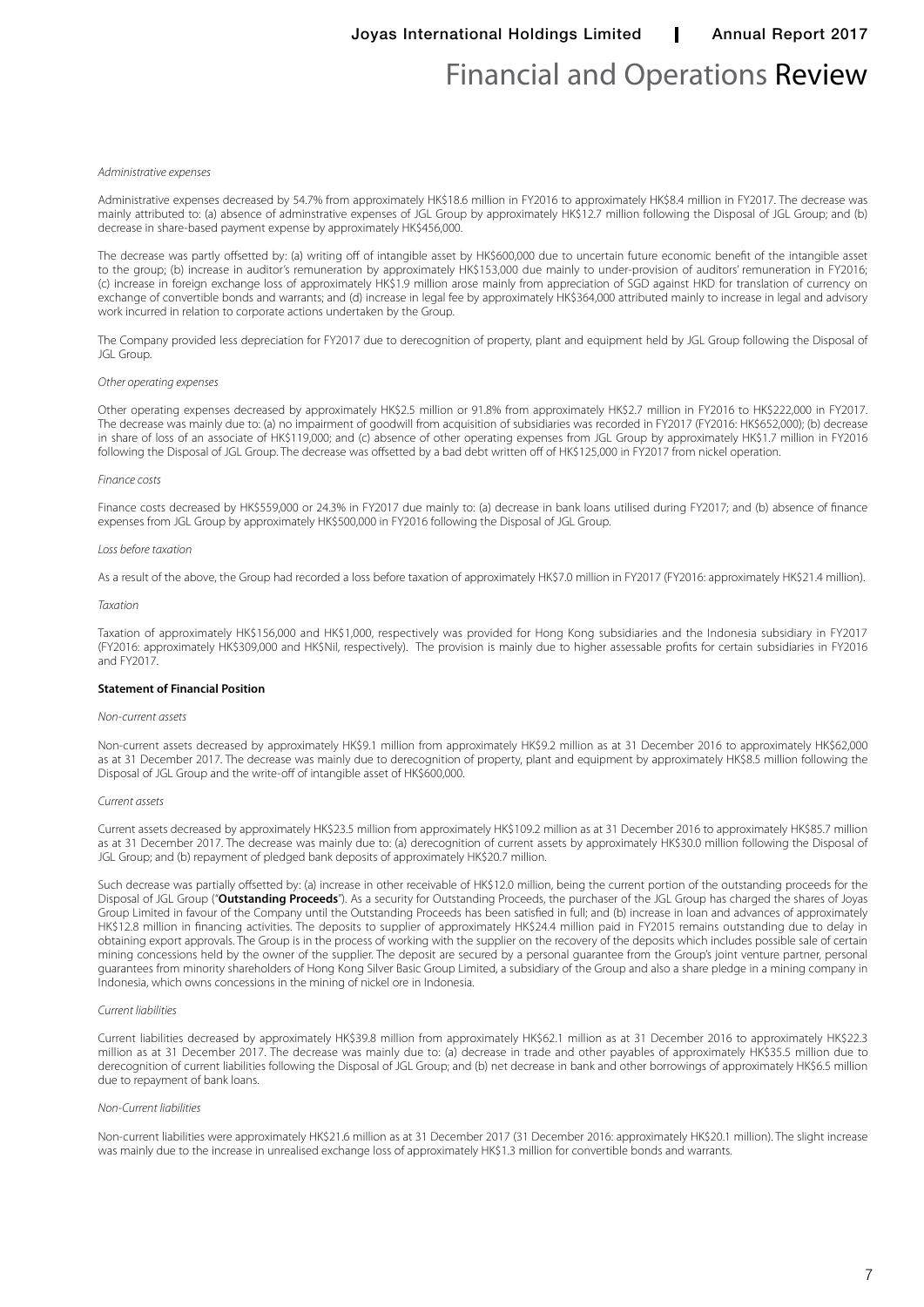## Financial and Operations Review

#### **Liquidity and cash flow**

During FY2017, the Group's net cash used in operating activities was approximately HK\$21.7 million. This was mainly attributed to loss before working capital changes of approximately HK\$4.2 million, increase in trade and other receivables of approximately HK\$4.1 million, increase in loan and advances of approximately HK\$12.8 million, and increase in trade and other payables of approximately HK\$549,000.

During FY2017, the Group's net cash used in investing activities was approximately HK\$2.9 million. This was mainly attributed to net cash outflow arising from Disposal of JGL Group of approximately HK\$2.9 million.

During FY2017, the Group's net cash generated from financing activities was approximately HK\$15.3 million. This was mainly attributed to the decrease in pledged bank deposits of approximately HK\$20.7 million. During FY2017, the Group had raised funds from bank and other borrowings of approximately HK\$4.3 million. Repayment of bank and other borrowings amounted to approximately HK\$10.8 million. The Group also paid interest on convertible bonds of approximately HK\$1.4 million.

As a result of the above, the Group's net decrease in cash and cash equivalents was approximately HK\$9.3 million (FY2016: approximately HK\$868,000).

As at 31 December 2017, the Group had cash and bank balances of approximately HK\$3.8 million (31 December 2016: approximately HK\$13.2 million), and unutilised banking facilities of approximately HK\$1.1 million (31 December 2016: approximately HK\$25.5 million).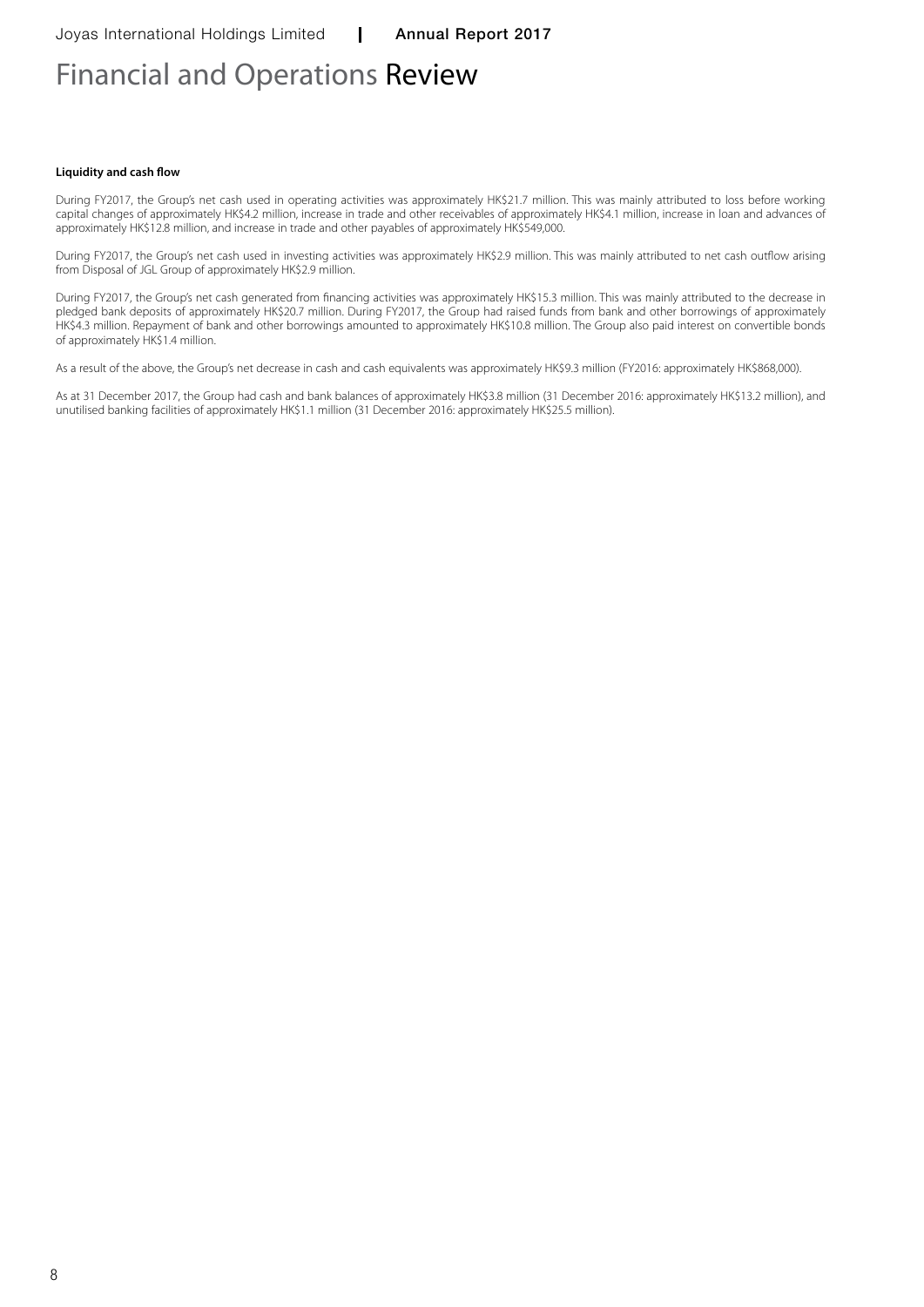### Board of Directors

**Cheung King Kwok,** Independent Non-Executive Chairman, was appointed as an Independent Non-Executive Director to the Board on 21 December 2007. Mr Cheung was last re-elected to the Board in June 2017. He was appointed the Chairman of the Board on 23 March 2018. Mr Cheung is currently the managing director of DJS Financial Management Pte Ltd, a company which provides corporate training and financial consultancy services. Mr Cheung is also an independent director of Net Pacific Financial Holdings Limited (a company listed on the SGX-ST). From 2004 to 2013, Mr Cheung had served as an independent director of Jets Technics International Holdings Limited (a company listed on the SGX-ST). In 1991, Mr Cheung joined The Grande Holdings Limited ("**Grande**") (a company listed in the SEHK) as its chief financial officer of one of its division where he was in charge of financial and treasury management. From 1992 to 1997, Mr Cheung was the Finance Director of Grande, in charge of financial and treasury management, mergers and acquisitions. From 1997 to 2001, Mr Cheung was the executive director of Grande where he was responsible for management, strategic planning and corporate restructuring. He was also appointed directors of various listed subsidiaries of Grande, including Lafe International Holdings Limited (now known as Lafe Corporation Limited) (a company listed on the SGX-ST). From 1984 to 1990, Mr Cheung was an audit manager and senior audit manager of Coopers and Lybrand where he carried out audit, investigations and due diligence reviews. Mr Cheung obtained a Bachelor of Commerce (Honours) from the University of Manitoba, Canada. He is a member of the Institute of Singapore Chartered Accountants and the Hong Kong Institute of Certified Public Accountants.

**Lau Chor Beng, Peter**, Executive Director and Managing Director, a co-founder of the Group, was appointed to the Board on 4 October 2006. Mr Lau was last re-elected to the Board in June 2017. He relinquish his position as the Chairman of the Board on 23 March 2018 and remain as the Executive Director and Managing Director of the Company. Mr Lau is responsible for overall management and strategic planning of the Group and he leads the Group's dedicated design and development team. Mr Lau has over 35 years of experience in the metal gift and jewellery industry. Prior to joining the Group in 1991, he was one of the founders and directors of Charlene Manufacturing Limited (萊莉制品廠有限公司) and was responsible for the general management of the company. Mr Lau holds a Master of Metallurgy Engineering (材料工程碩士專業學位) from the University of Yanshan (燕山大學). He is a Fellow of the Council (Machinery and Metal Industry (Diecast)) of the Professional Validation Council of Hong Kong Industries and a Fellow Member of Asian Knowledge Management Association of the City University of Hong Kong. In 1992, Mr Lau was appointed as the Honourary Chairman of the Hong Kong Die-Casting Association and in 2003, he was appointed as the Metal Casting Technology Sub-committee Chairman of the Executive Committee of the Hong Kong Auto Parts Industry Association. In the year of 2004, he was appointed as V.C. Membership of Executive Committee of Society of Automotive Engineers in Hong Kong. He holds a doctorate in Engineering from the Lincoln University and he was awarded a Honourary FMBA from the Canadian Chartered Institute of Business Administration.

**Kwok Chin Phang,** Non-Executive Director, was appointed to the Board on 13 May 2011. Mr Kwok was last re-elected to the Board in April 2015. Mr Kwok is currently an executive director of Net Pacific Financial Holdings Limited (a company listed on the Singapore Exchange Securities Trading Limited (the "**SGX-ST**"). Mr Kwok is also a non-executive director of Zibao Metals Recycling Holdings Plc (a company trading on AIM, a market operated by the London Stock Exchange Plc). Mr Kwok was under the employment of Nomura Singapore Limited from May 1994 to June 2009 and has more than 18 years of experience in the investment banking industry. He has extensive experience in the areas of capital market, corporate advisory and merger and acquisitions. Mr Kwok graduated from King's College, University of London, with Bachelor of Engineering Degree (First Class Honours) in Electrical and Electronic Engineering.

Mr Kwok is due for re-election as a Director at the forthcoming Annual General Meeting of the Company ("**AGM**").

**Ong Chor Wei,** Non-Executive Deputy Chairman, was appointed to the Board on 21 December 2007. Mr Ong was last re-elected to the Board in April 2016. Mr Ong is currently an executive director on a part-time basis of Zibao Metals Recycling Holdings Plc (a company trading on AIM, a market operated by the London Stock Exchange Plc) and an executive director of Net Pacific Financial Holdings Limited (a company listed on the SGX-ST). Mr. Ong is also an independent non-executive director of Nameson Holdings Limited (Stock Code: 1982), Man Wah Holdings Limited (Stock Code: 1999), O-Net Technologies (Group) Limited (Stock Code: 877), Denox Environmental & Technology Holdings Limited (Stock Code: 1452) and Smart Globe Holdings Limited (Stock Code: 8485) respectively, all of which are listed on The Stock Exchange of Hong Kong Limited ("**SEHK**"). Mr. Ong is also a non executive director of Prosperous Printing Company Limited and Vico International Holdings Limited respectively, all of which are listed on SEHK. Previously, Mr Ong was a nonexecutive director of Hong Wei (Asia) Holdings Company Limited (Stock Code: 8191) (a company listed on the Growth Enterprise Market of the SEHK) from 2013 to 2016. Mr Ong was also the non-executive director of Jets Technics International Holdings Limited (a company listed on the SGX-ST) from 2004 to 2013. Mr Ong has over 27 years of experience in finance and accounting. He holds a Bachelor of Laws degree from The London School of Economics and Political Science, University of London. He also holds a distance learning degree in Masters in Business Administration jointly awarded by The University of Wales and The University of Manchester. Mr Ong is an associate member of The Institute of Chartered Accountants in England and Wales and a member of the Hong Kong Institute of Certified Public Accountants.

**Lim Siang Kai,** Independent Non-Executive Director, was appointed to the Board on 21 December 2007. Mr Lim was last re-elected to the Board in April 2016. Prior to joining the Board, Mr Lim held various positions in banks, financial services companies and a fund management company and has over 34 years of experience in the securities, private and investment banking and fund management industries. Mr Lim is also the chairman and independent director of ISDN Holdings Limited and an independent director of Beijing Gas Blue Sky Holdings Limited (formerly known as Blue Sky Holdings Limited) and chairman and independent director of Samurai 2K Aerosol Limited, all of which are companies listed in Singapore. He holds a Bachelor of Arts Degree from University of Singapore, a Bachelor of Social Sciences (Honours) Degree from the National University of Singapore and a Master of Arts Degree in Economics from the University of Canterbury, New Zealand.

Mr Lim is due for re-election as a Director at the forthcoming AGM.

Save that Lau Chor Beng, Peter who is deemed interested in the shares of the Company by virtue of his 59.1% interest in Joyas Investments Group Limited (a substantial shareholder of the Company); Ong Chor Wei is deemed interested in the shares of the Company by virtue of his 50% interest in Uprich Holdings Limited which in turn holds 15.4% interest in Joyas Investments Group Limited; and direct interests and deemed interests in Delton Group Limited and Reach Win Limited (both are substantial shareholders of the Company) respectively, and Kwok Chin Phang is a substantial shareholders of the Company, none of the Directors are related to each other or the substantial shareholders of the Company.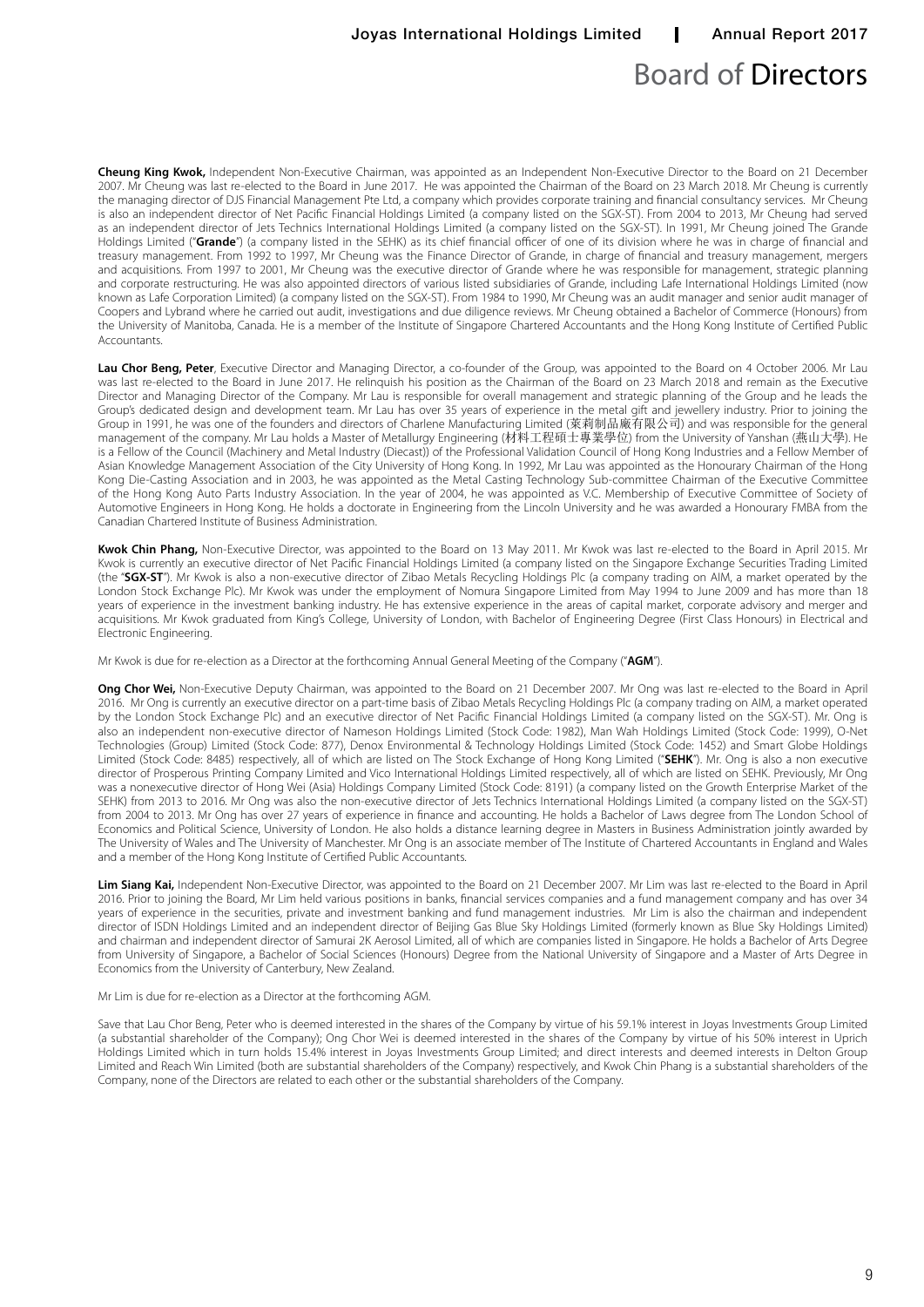# Executive Officers

**Lui Mui Ching,** Accounting Manager and Company Secretary, joined the group in September 2006. Ms. Lui is responsible for the overall accounting and financial reporting matters of the Group, including financial accounting, management accounting, budgeting and forecasting, statutory reporting of the Group companies, internal controls and tax planning and as the Company Secretary, she is also responsible for the compliance affairs of the Group. Prior to joining the Group, she worked as an accountant in various companies in different industrial sections. She was the accountant for a listed company, listed on the GEM of the SEHK, between 2004 and 2006 and a publishing company between 1995 and 2003. Ms. Lui holds a Bachelor of Commerce (Major in Accounting) from Curtin University of Technology, Western Australia, 1994, and has been a member of CPA Australia since 1996. She is also a member of the Hong Kong Institute of Certified Public Accountants.

**Wang De Zhou**, managing director of Hong Kong Silver Basic Group Limited ("**HK Silver**"), a subsidiary of the Group, and is mainly involved in the technical and procurement activities of HK Silver. His role includes, inter alia, purchasing minerals for HK Silver, assessing the quality of the minerals and overseeing the finances. He graduated from 中南政法學院成人高考大專文憑 (South China Adult Political Institute University). Mr Wang is also a major shareholder of PT Shenniu Mining Indonesia ("**Shenniu Indonesia"**). Prior to setting up the Shenniu Indonesia, he was the general manager of 河南省南陽星偉煉 鐵有限公司 (Henan Nanyang Xingwei Ironmaking Ltd.) where his role included management, sales and marketing of iron ore products, and Managing Director of 寧夏石嘴山市盛港煤焦化公司 (Ningxia Shizuishan Shenggang Coking Company), where his role included management, sales and marketing of coal products. Mr Wang has over ten years' experience in the resource industry and over five years' experience in the logistics industry.

None of the Executive Officers are related to each other, the directors and/or or the substantial shareholders of the Company.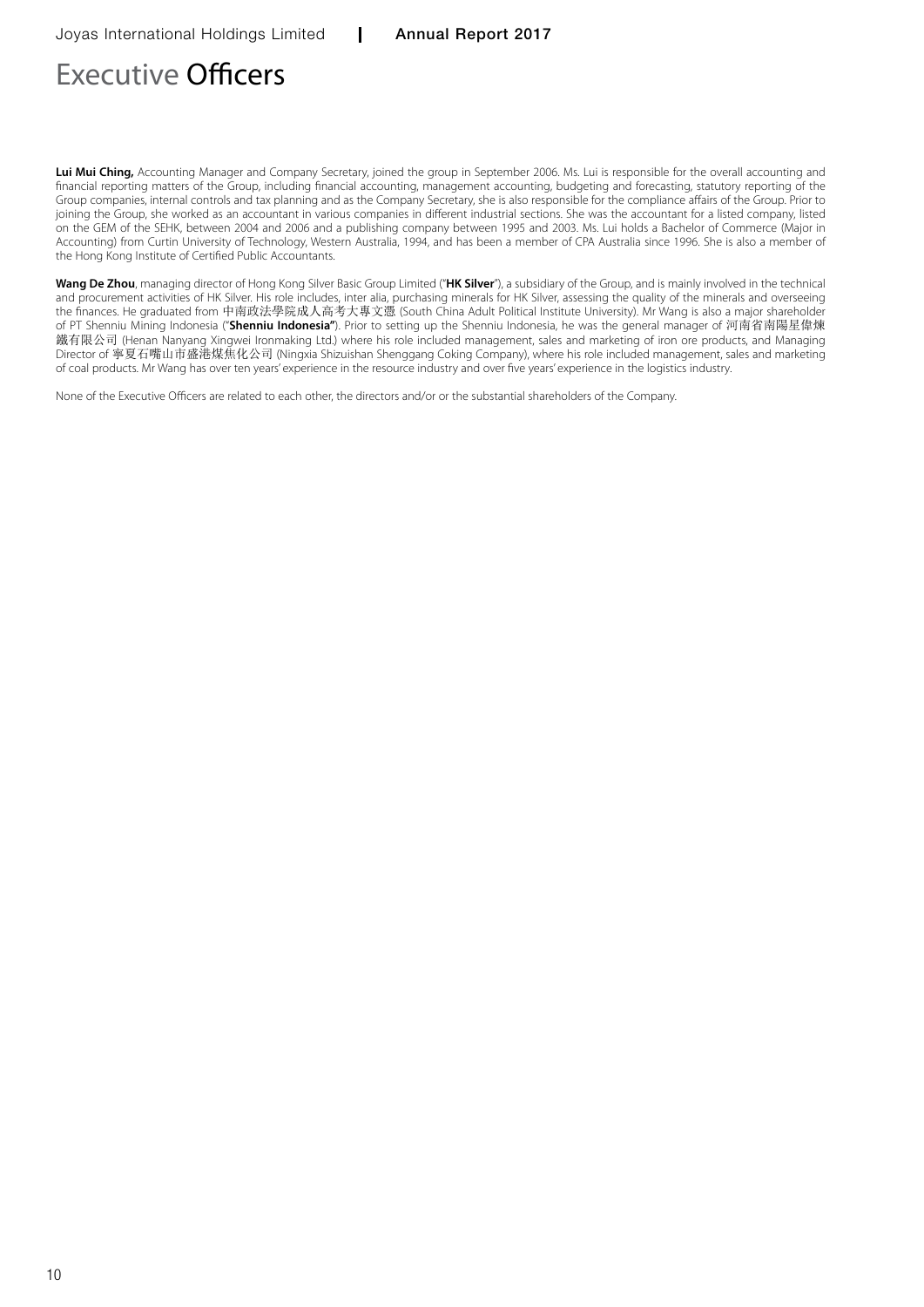### Report of the Directors

The directors submit this annual report to the members of the Company together with the audited financial statements for the financial year ended 31 December 2017.

#### **Names of directors**

The directors of the Company in office at the date of this report are:

#### **Executive directors:**

Lau Chor Beng, Peter

#### **Non-Executive directors:**

Kwok Chin Phang Ong Chor Wei

#### **Independent Non-Executive directors:**

Cheung King Kwok Lim Siang Kai

In accordance with Bye-law 104 of the Bye-laws of the Company, Mr Lim Siang Kai and Mr Kwok Chin Phang will retire at the forthcoming Annual General Meeting and, being eligible, offer themselves for re-election.

#### **Arrangements to enable directors to acquire shares and debentures**

During and at the end of the financial year, neither the Company nor any of its subsidiaries was a party to any arrangement of which the object was to enable the directors to acquire benefits through the acquisition of shares, debentures, warrants or options of the Company or of any other corporate body, other than as disclosed in this report.

#### **Directors' interest in shares, debentures, warrants or options**

According to the Register of Directors' Shareholdings kept by the Company, none of the directors who held office at the end of the financial year had any interest in the shares, debentures, warrants or options of the Company or its related corporations, except as follows:

|                                                                                               |             | Number of ordinary shares                                        |                                                             |                   |
|-----------------------------------------------------------------------------------------------|-------------|------------------------------------------------------------------|-------------------------------------------------------------|-------------------|
|                                                                                               |             | <b>Holdings registered</b><br>in the name of director or nominee | Holdings in which director<br>is deemed to have an interest |                   |
|                                                                                               | As at       | As at                                                            | As at                                                       | As at             |
| The Company                                                                                   | 1.1.2017    | 31.12.2017                                                       | 1.1.2017                                                    | 31.12.2017        |
| Lau Chor Beng, Peter                                                                          |             |                                                                  | 842,951,466 <sup>(1)</sup>                                  | 842,951,466(1)    |
| Kwok Chin Phang                                                                               | 114,766,000 | 114,766,000                                                      | $\overline{\phantom{0}}$                                    |                   |
| Ong Chor Wei <sup>(2)</sup>                                                                   |             |                                                                  | 565,600,000(3)(4)                                           | 565,600,000(3)(4) |
| Joyas Investments Group Limited<br>(ordinary shares of US\$1.00 each)<br>Lau Chor Beng, Peter | $591^{(1)}$ | 591(1)                                                           |                                                             |                   |
|                                                                                               |             |                                                                  |                                                             |                   |

|                 |                          | <b>Convertible Bonds</b><br>registered in the name of director |                          | <b>Convertible Bonds in which</b><br>director is deemed<br>to have an interest |  |
|-----------------|--------------------------|----------------------------------------------------------------|--------------------------|--------------------------------------------------------------------------------|--|
|                 | As at                    | As at                                                          | As at                    | As at                                                                          |  |
| The Company     | 1.1.2017                 | 31.12.2017                                                     | 1.1.2017                 | 31.12.2017                                                                     |  |
| Kwok Chin Phang | 3,500,000                | 3,500,000                                                      | $\overline{\phantom{0}}$ |                                                                                |  |
| Ong Chor Wei    | $\overline{\phantom{0}}$ |                                                                | 179,037,000(5)           | 179,037,000(5)                                                                 |  |

Notes:

(1) As at 31 December 2017, Joyas Investments Group Limited holds 842,951,466 (2016 - 842,951,466) shares in the Company. The Company's Chairman and Managing Director, Lau Chor Beng, Peter, holds 59.1% of the issued and paid-up share capital in Joyas Investments Group Limited. Accordingly, he is deemed to be interested in the 842,951,466 (2016 - 842,951,466) shares in the Company held by Joyas Investments Group Limited.

(2) Ong Chor Wei, the Deputy Chairman and Non-executive Director of the Company, holds 50% interest in Uprich Holdings Limited, a BVI investment holding company and holds 15.4% interest in Joyas Investments Group Limited. The remaining 50% interest in Uprich Holdings Limited is held by Mr Wong Wai Shan. Both Mr Ong and Mr Wong are also directors of Uprich Holdings Limited. Mr Ong and Mr Wong are not related to each other or other directors of the Company. Uprich Holdings Limited became a shareholder of Joyas Investments Group Limited on 30 March 2007.

(3) Ong Chor Wei acquired 800,000 shares in the capital of the Company (the "Shares") through his nominee, Royal Bank of Canada (Singapore Branch) on 12 January 2015. On 8 March 2016, the Company announced to undertake a non-renounceable non-underwritten rights issue (the "Rights Issue") on the basis of six (6) rights shares for every one (1) existing ordinary Share held by the shareholders of the Company. Pursuant to the Rights Issue, 4,800,000 Shares were allotted and issued to Ong Chor Wei through his nominee, Royal Bank of Canada (Singapore Branch) on 5 August 2016. After the Rights Issue and as at 31 December 2016, Ong Chor Wei holds 5,600,000 Shares in the capital of the Company through his nominee, Royal Bank of Canada (Singapore Branch).

 (4) During the year ended 31 December 2015, Joyas Investments Group Limited transferred 80,000,000 Shares in the Company to Reach Win Limited. Pursuant to the Rights Issue, 480,000,000 Shares were allotted and issued to Reach Win Limited on 5 August 2016. Ong Chor Wei is a director and holds a 100% shareholding interest in Delton Group Limited, a controlling shareholder of Reach Win Limited. Accordingly, he is deemed to be interested in the 560,000,000 (2016 - 560,000,000) shares in the Company held by Reach Win Limited.

(5) Ong Chor Wei, is deemed to have an interest in the Convertible Bonds held in the name of his nominee, Royal Bank of Canada (Singapore Branch).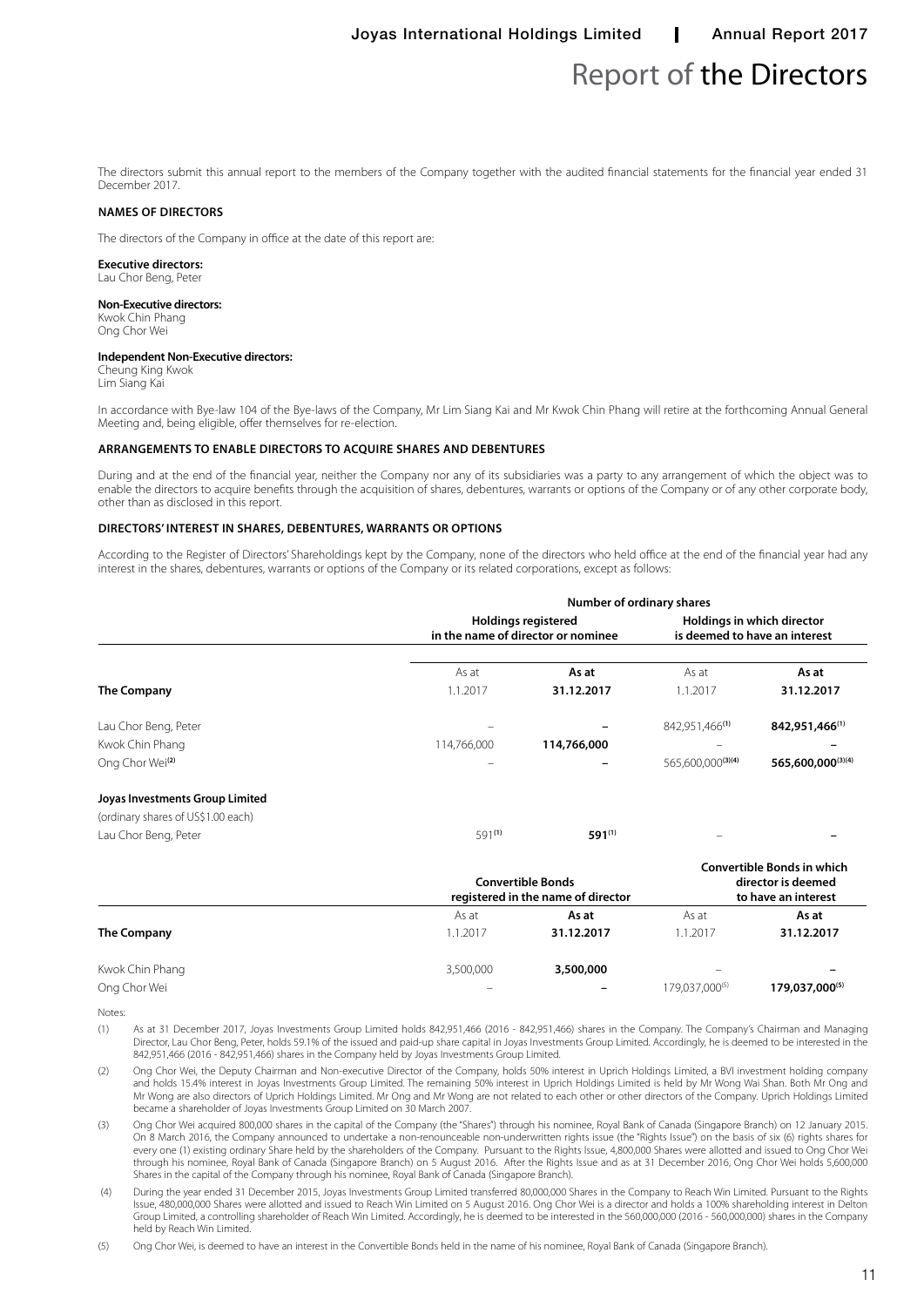### Report of the Directors

#### **Directors' interest in shares, debentures, warrants or options (Cont'd)**

As at 31 December 2017, Kwok Chin Phang also holds 769,000 unlisted warrants issued in February 2015 ("2015 Warrants"). The 2015 Warrants have an exercise price of S\$0.07 per share and an expiry date of 23 February 2021.

On 25 May 2015, the Company granted share options (the "Options") under the Joyas Share Option Scheme to certain Directors of the Company. Nine (9) million of Options (the "May 2015 Options") which were granted was at the exercise price of S\$0.03, convertible into 9,000,000 ordinary shares of the Company. The May 2015 Options are exercisable after the first anniversary of the date of grant and before the fifth anniversary of the date of the grant.

On 19 August 2016, the Company granted 32,000,000 of Options (the "August 2016 Options"), convertible into 32,000,000 ordinary shares of the Company under the Joyas Share Option Scheme to the Non-Executive Directors, namely Kwok Chin Phang, Lim Siang Kai and Cheung King Kwok of the Company at the exercise price of S\$0.0035. The August 2016 Options are exercisable after the first anniversary of the date of grant and before the fifth anniversary of the date of the grant.

Please refer to "Share option scheme" below in this report and the Corporate Governance Report in the Annual Report in relation to the Directors' Remuneration for the number of Options held by the Directors as at 31 December 2017.

Save as disclosed above, there was no change in the above-mentioned interests between 31 December 2017 and 21 January 2018.

Except as disclosed in this report, no director who held office at the end of the financial year had interests, direct or deemed, in shares, convertible securities, share options, warrants or debentures of the Company, or of any related corporations, either at the beginning or at the end of the financial year.

#### **Directors' contractual benefits**

Except as disclosed in the financial statements, since the end of the previous financial year, no director of the Company has received or become entitled to receive a benefit by reason of a contract made by the Company or a related corporation with the director, or with a firm of which the director is a member, or with a company in which the director has a substantial financial interest.

#### **Share option scheme**

The Company has adopted a share option scheme known as the Joyas Share Option Scheme (the "Scheme"), for the granting of options to reward and retain employees of the Group and of associated companies whose services are vital to the Group's well-being and success. The Company has amended the rule of the Scheme to allow the participation of the Executive Directors and Non-Executive Directors in the Scheme. The Shareholders had duly approved the amendments to the Scheme in a Special General Meeting held on 8 January 2015. However, Group employees who are the controlling shareholders (holding 15% or more of the shareholding of the Company's issued share capital) of the Company or their associates are not eligible to participate in the Scheme. Options are granted for a term of 10 years to purchase the Company's ordinary shares at an exercise price determined by the Remuneration Committee, at its absolute discretion at (a) a price equal to the average of the last dealt prices of the Company's shares on the SGX-ST for the five consecutive market days immediately prior to the relevant date of grant of the options (the "Average Price"); or (b) a discount to the Average Price provided that the maximum discount which may be given in respect of any options shall not exceed 20% of the Average Price.

These options do not entitle the holders to participate, by virtue of the options, in any share issue of any other corporation.

The Scheme is administered by the Remuneration Committee which comprises Mr Lim Siang Kai, Mr Cheung King Kwok and Mr Ong Chor Wei.

Since the commencement of the Scheme on 21 December 2007, 41,000,000 share options have been granted by the Company.

#### Share options granted

Participants under the Scheme, pursuant to Rule 851 of the Listing Manual Section B: Rules of Catalist of the SGX-ST, are set out as follows:

| Name of participant                                      | Options granted during<br>financial<br>year under review<br>(including terms) | Aggregate options<br>granted since<br>commencement<br>of Scheme to end of<br>FY2017 | <b>Aggregate options</b><br>exercised since<br>commencement of<br>Scheme to end of FY2017 | Aggregate options<br>outstanding as at end of<br>FY2017 |
|----------------------------------------------------------|-------------------------------------------------------------------------------|-------------------------------------------------------------------------------------|-------------------------------------------------------------------------------------------|---------------------------------------------------------|
|                                                          |                                                                               |                                                                                     |                                                                                           |                                                         |
| Ong Chor Wei<br>(Non-Executive Director)                 | Nil                                                                           | 3,000,000                                                                           | Nil                                                                                       | 3,000,000                                               |
| Kwok Chin Phang<br>(Non-Executive Director)              | Nil                                                                           | 19.000.000                                                                          | Nil                                                                                       | 19,000,000                                              |
| Lim Siang Kai<br>(Independent Non-Executive<br>Director) | Ni                                                                            | 9,500,000                                                                           | Nil                                                                                       | 9,500,000                                               |
| Cheung King Kwok                                         | Nil                                                                           | 9,500,000                                                                           | Nil                                                                                       | 9,500,000                                               |
| (Independent Non-Executive<br>Director)                  |                                                                               |                                                                                     |                                                                                           |                                                         |
| Total                                                    | Nil                                                                           | 41,000,000                                                                          | Nil                                                                                       | 41,000,000                                              |

The persons to whom the options have been issued have no right to participate by virtue of the options in any share issue of any other company in the Group.

Other than the options granted to the controlling shareholders and their associates (as defined in the Catalist Rules) as disclosed above, no options have been granted since 19 August 2016 to the end of the financial year to the Group's employees. No individual has received 5% or more of the total number of options available under the Scheme. No options were granted at a discount since the commencement of the Scheme on 21 December 2007 to the end of the financial year.

No options to take up unissued shares of the subsidiaries have been granted during the financial year.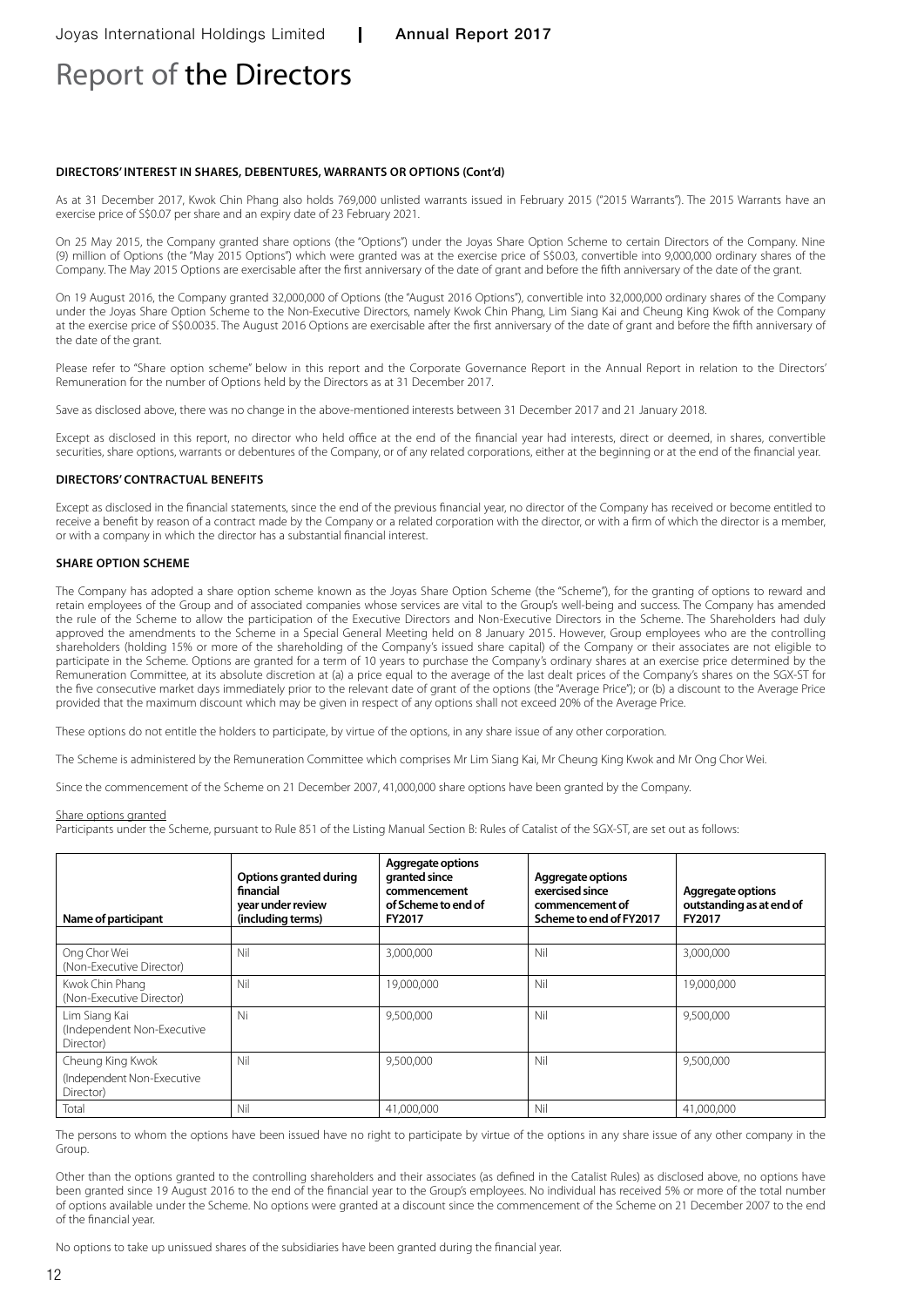### Report of the Directors

#### **Share option scheme (Cont'd)**

There were no unissued shares of subsidiaries under option as at 31 December 2017.

No shares were issued during the financial year to which this statement relates by virtue of the exercise of the options to take up unissued shares of the Company or any subsidiary.

#### **Audit committee**

The Audit Committee at the end of the financial year comprises the following members:

Cheung King Kwok (Chairman) Ong Chor Wei Lim Siang Kai

The Audit Committee performs the functions specified in Section 201B (5) of the Act, the Catalist Rules and the Code of Corporate Governance. In performing those functions, the committee reviewed the following:

- (i) overall scope of both the internal and external audits and the assistance given by the Company's officers to the auditor. It met with the Company's internal and external auditors to discuss the results of their respective examinations and their evaluation of the Company's system of internal accounting controls;
- (ii) the audit plan of the Company's independent auditor and any recommendations on internal accounting controls arising from the statutory audit;
- (iii) the half-yearly financial information and the statement of financial position of the Company and the consolidated financial statements of the Group for the financial year ended 31 December 2017 as well as the auditor's report thereon;
- (iv) effectiveness of the Company's material internal controls, including financial, operational and compliance controls and information technology controls and risk management systems via reviews carried out by the internal auditor;
- (v) met with the external auditor, other committees, and management in separate executive sessions to discuss any matters that these groups believe should be discussed privately with the Audit Committee;
- (vi) reviewed legal and regulatory matters that may have a material impact on the financial statements, related compliance policies and programmes and any reports received from regulators;
- (vii) reviewed the cost effectiveness and the independence and objectivity of the external auditor;
- (viii) reviewed the nature and extent of non-audit services provided by the external auditor;
- (ix) recommended to the Board of Directors the external auditor to be nominated, approved the compensation of the external auditor, and reviewed the scope and results of the audit;
- (x) reported actions and minutes of the Audit Committee to the Board of Directors with such recommendations as the Audit Committee considered appropriate; and
- (xi) interested person transactions (as defined in Chapter 9 of the Catalist Rules).

The Audit Committee has full access to management and is given the resources required for it to discharge its functions. It has full authority and the discretion to invite any director or executive officer to attend its meetings. The Audit Committee also recommends the appointment of the external auditor and reviews the level of audit and non-audit fees.

The Audit Committee has recommended to the Board the reappointment of the joint auditors of the Company, HLB Hodgson Impey Cheng Limited, Certified Public Accountants, Hong Kong and Foo Kon Tan LLP, Public Accountants and Chartered Accountants, Singapore as the Company's external auditors at the forthcoming annual general meeting.

Full details regarding the Audit Committee are provided in the Corporate Governance Report.

In appointing our auditor for the Company and subsidiaries, we have complied with Rules 712 and 715 of the Catalist Rules.

#### **Independent joint auditors**

The independent auditors, HLB Hodgson Impey Cheng Limited and Foo Kon Tan LLP have expressed their willingness to accept re-appointment.

ON BEHALF OF THE DIRECTORS

Lau Chor Beng, Peter **Charles Chor Weilter Chor Weilter Chor Weilter** Ong Chor Wei Director Director

................................................................................ ................................................................................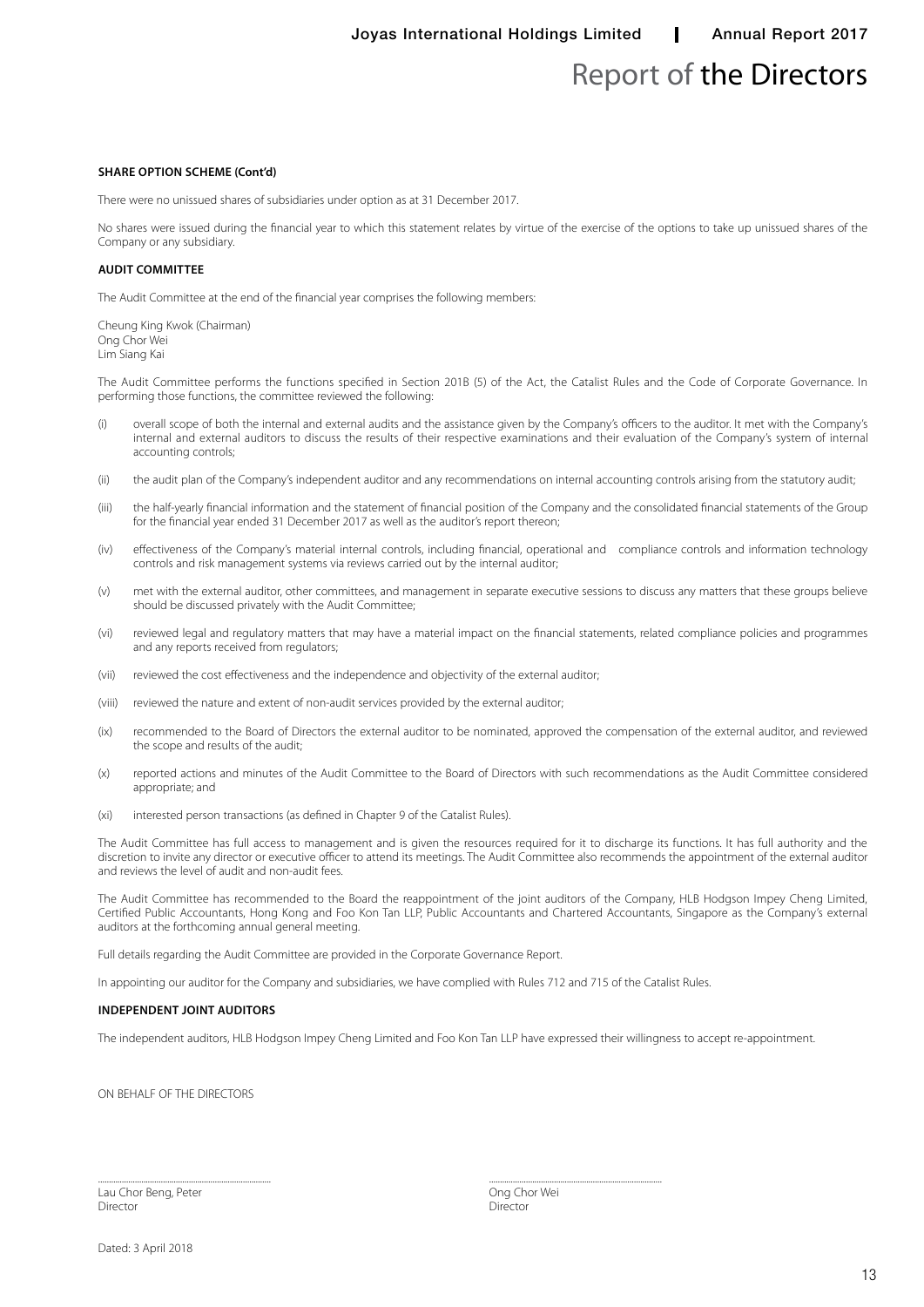### Statement by the Directors

We, Lau Chor Beng, Peter and Ong Chor Wei, being two of the directors of Joyas International Holdings Limited, do hereby state that, in the opinion of the directors, subject to the limitations arising from the consolidation of three entities over which the Group has been assessed to have deemed control,

(i) the accompanying statements of financial position of the Group and of the Company and the consolidated statement of profit or loss and comprehensive income, the consolidated statement of changes in equity and the consolidated statement of cash flows of the Group together with the notes thereto, are drawn up so as to give a true and fair view of the financial positions of the Group and of the Company as at 31 December 2017, and of the Group's financial performance, changes in equity and cash flows for the year then ended; and

(ii) at the date of this statement there are reasonable grounds to believe that the Company will be able to pay off its debts as and when they fall due.

The board of directors approved and authorised these financial statements for issue on 3 April 2018.

ON BEHALF OF THE DIRECTORS

................................................................................ ................................................................................ Lau Chor Beng, Peter **Charles Chor Beng, Peter Chor Chor Chor Wei** Chor Wei Director Director Director Director

Dated: 3 April 2018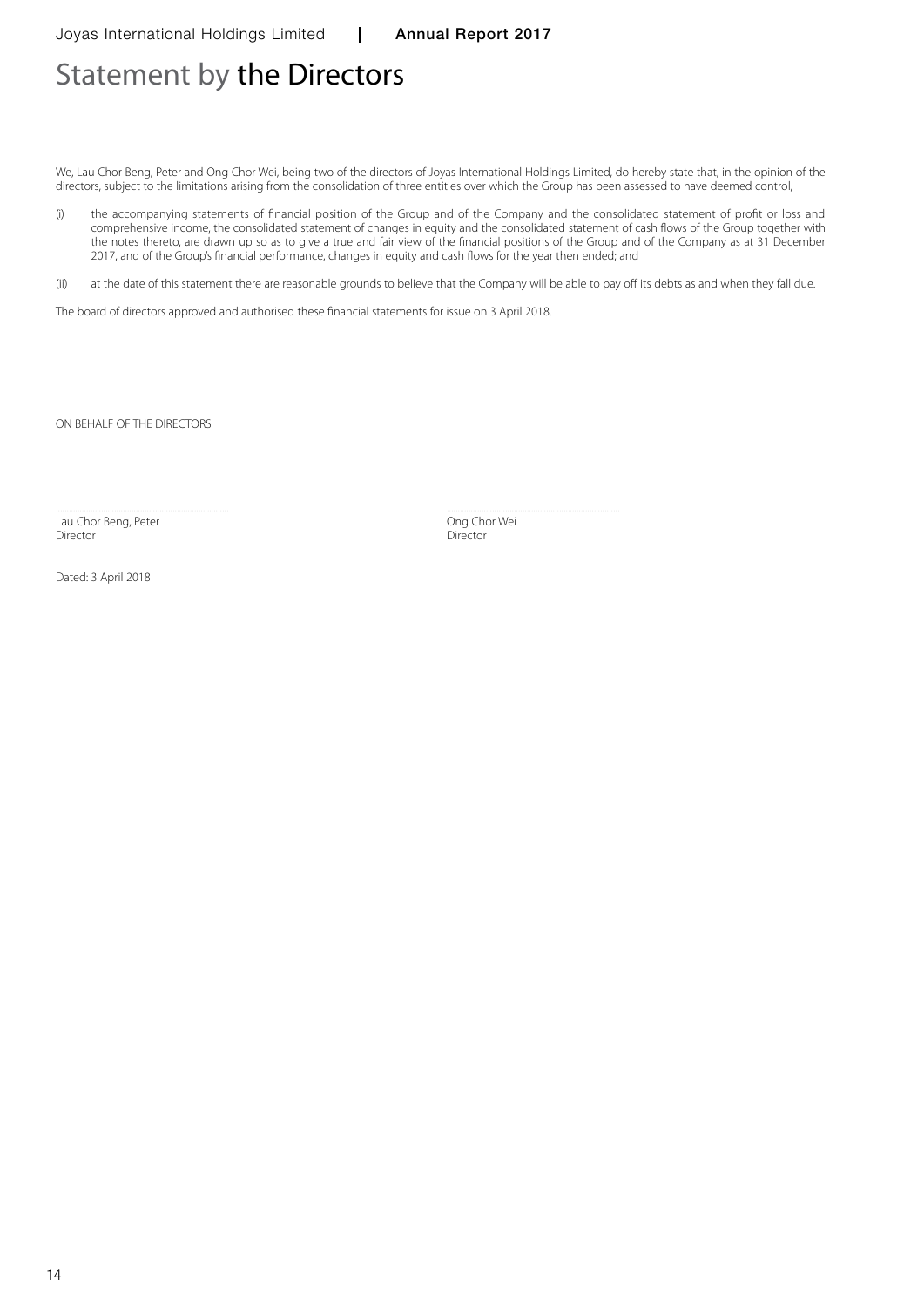*to the shareholders of Joyas International Holdings Limited (incorporated in Bermuda with limited liability)*

#### **Report on the Audit of the Financial Statements**

#### **Disclaimer of Opinion**

We were engaged to audit the financial statements of Joyas International Holdings Limited (the "Company") and its subsidiaries (the "Group"), which comprise the consolidated statement of financial position of the Group and the statement of financial position of the Company as at 31 December 2017, and the consolidated statement of profit or loss and other comprehensive income, consolidated statement of changes in equity and consolidated statement of cash flows for the year then ended, and notes to the financial statements, including a summary of significant accounting policies.

We do not express an opinion on the accompanying financial statements. Because of the significance of the matters described in the Basis for Disclaimer of Opinion section of our report, we have not been able to obtain sufficient appropriate audit evidence to provide a basis for an audit opinion on these financial statements.

#### **Basis for Disclaimer of Opinion**

*Disclaimer of Opinion on the financial statements for the year ended 31 December 2016*

Our audit report dated 7 June 2017 on the consolidated financial statements for the previous year ended 31 December 2016 contained a disclaimer of opinion on the following matters:

- a. Consolidation of controlled entities
- b. Control over other entities
- c. Inventories
- d. Non-trade amounts due to former subsidiaries and opening balances
- e. Staff costs
- f. Income taxes
- g. Valuation of non-financial assets (mainly intangible assets, property, plant and equipment and goodwill) for the jewellery, financing and nickel ore businesses of the Group
- h. Purchase price allocation for the acquisition of the jewellery, financing and nickel ore businesses of the Group
- i. Deposits paid to a supplier
- j. Appropriateness of going concern assumptions of the Group and the Company
- k. Related party transactions and balances

Items that have a continuing relevance to the 2017 financial statements are further elaborated below:

(i) Consolidation of controlled entities

In connection with the audit for the year ended 31 December 2016, and in accordance with IFRS 10 Consolidated Financial Statements, the Group re-assessed and determined that it was deemed to have control over certain entities (the "Controlled Entities") in which it had no legal ownership and holds no equity interest, based on various facts and circumstances which remained consistent during the financial years, including years prior to 2016.

We were informed by the management of the Group that insofar as the accounting records of the Controlled Entities are concerned, the directors of the Controlled Entities were only able to provide the financial statements in respect of the financial year ended 31 December 2016. As a result, the financial statements of the Controlled Entities had been consolidated in the financial statements of the Group only from 1 January 2016.

Had the Controlled Entities been consolidated from the date of control was gained, some elements of the financial statements for the year ended 31 December 2017 could have been materially affected. In view of the matters and limitations on the scope of our work as described in the preceding paragraphs, we were unable to obtain sufficient appropriate audit evidence on the opening balances. Any adjustments to the opening balances might have a consequential effect on the results and cash flows for the year ended 31 December 2017 and the related disclosures thereof in the consolidated financial statements of the Group for the year ended 31 December 2017.

Consequently, the carrying amounts of the affected balances as of 31 December 2016 and 2017 may have to be adjusted accordingly with a corresponding impact to the Group's profit or loss for the financial year ended 31 December 2017 and the accumulated losses and net assets of the Group as at 31 December 2017.

In the absence of further information, we were unable to quantify those financial effects.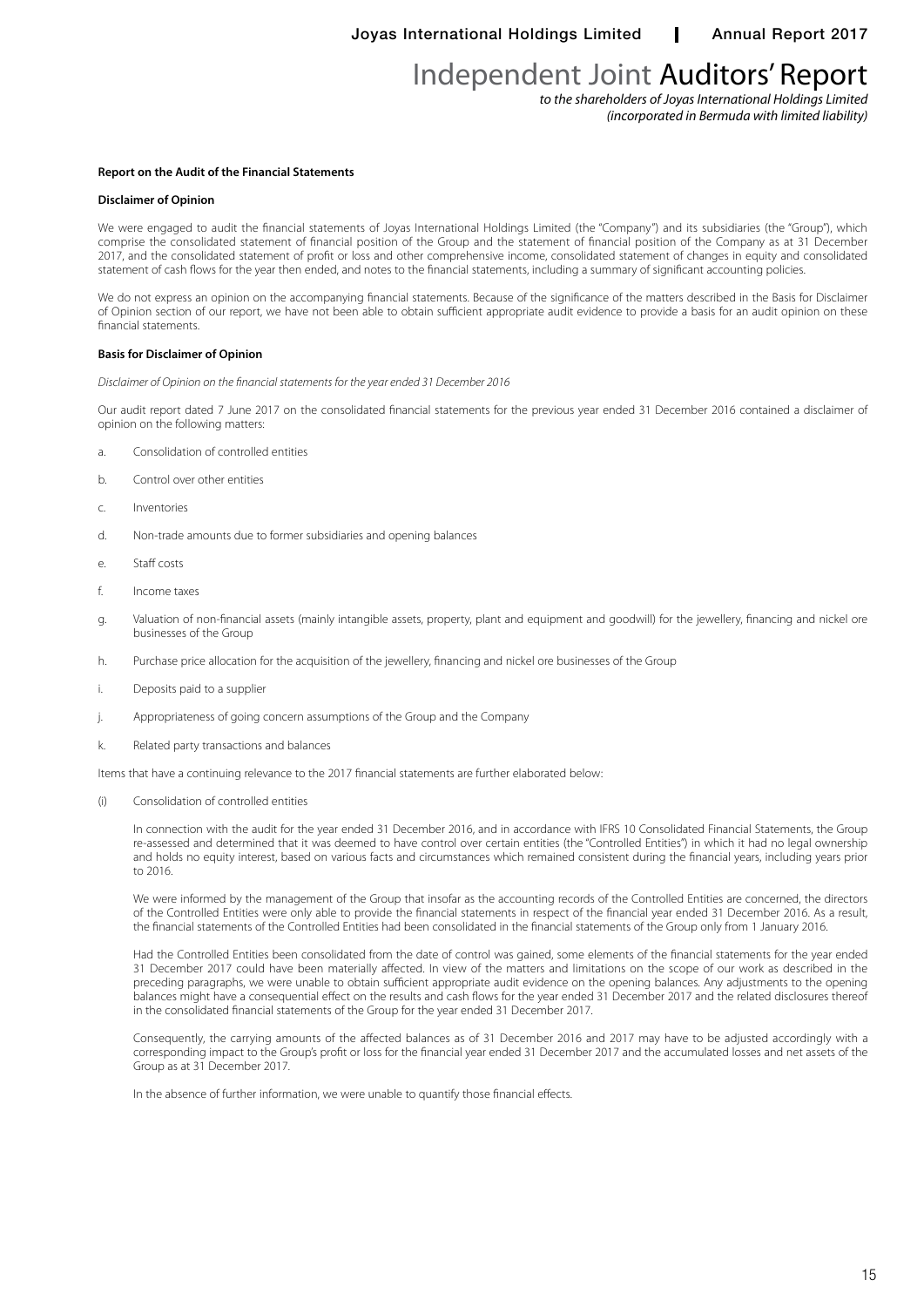*to the shareholders of Joyas International Holdings Limited (incorporated in Bermuda with limited liability)*

#### **Basis for Disclaimer of Opinion (Cont'd)**

#### (ii) Control over other entities

We were unable to obtain sufficient appropriate audit evidence to assess whether the following entities are controlled by the Group:

- (a) Entity A An entity in which the Company's Chairman cum Managing Director, who is also a major shareholder of the Company, was the beneficial owner of the entire equity interest of Entity A based on the documents made available to us previously.
- (b) Entity B A subsidiary of Entity A, that is a former subsidiary of the Group, which JGL Group has transactions with in the prior years.
- (c) Entity C A major customer whose key management personnel, a sibling of the Company's Chairman cum Managing Director, and shareholder are former employees of a subsidiary.

We were unable to satisfy ourselves by alternative means concerning the appropriate accounting treatment of these entities and the adequacy of the related disclosures, including related party transactions, in the financial statements for FY2016 and FY2017.

The auditors' report of the Group for the financial year ended 31 December 2016 included a similar basis for disclaimer on this matter.

(iii) Inventories

Stated on the face of the financial statement as at 31 December 2016 are inventories of HK\$5,526,000. The Group writes down value of inventories using a general provision based on the ageing profiles of the inventories. IAS 2 Inventories requires inventories to be measured at the lower of cost and net realisable value. Estimates of net realisable value are based on the most reliable evidence available at the time the estimates are made, of the amount the inventories are expected to realise. We were unable to satisfy ourselves by alternative means concerning the write-down in value of inventories for the year ended 31 December 2016, and the carrying amount of inventories as at 31 December 2016.

#### (iv) Non-trade amounts due to former subsidiaries

Stated on the face of the financial statements as at 31 December 2016 are non-trade amounts due to former subsidiaries of HK\$21,126,000. We were not able to carry out procedures on the non-trade amounts due to the former subsidiaries as at 31 December 2016 because documentation supporting the transactions were not fully available. We were unable to satisfy ourselves by alternative means concerning the validity, existence and accuracy of these non-trade amounts due to former subsidiaries.

(v) Valuation of intangible asset

As disclosed in Note 3(b) to the financial statements, intangible assets amounting to HK\$600,000 were written off to profit or loss for the financial year ended 31 December 2017. We were unable to obtain sufficient documentary evidence and satisfactory explanation from management, including reasonable bases and assumptions supporting to assess whether the assets written-off were necessary. Consequently, we were unable to satisfy ourselves by alternative means concerning the assets written-off for the year ended 31 December 2017. In the absence of information to be provided by management, we were unable to ascertain the adequacy of the related disclosures in the financial statements.

The auditors' report of the Group for the financial year ended 31 December 2016 included a disclaimer on the non-amortisation of the intangible assets.

#### (vi) Valuation of property, plant and equipment

As at 31 December 2016, the carrying amounts of property, plant and equipment attributable to the Metal Gift Products Cash-Generating Unit ("CGU") and Jewellery Products CGU were HK\$8,521,000 and HK\$4,100, respectively. Management did not estimate the recoverable amounts of property, plant and equipment of these CGUs as at 31 December 2015 and 31 December 2016 for which impairment indications had been identified. There were no alternative audit procedures that we could perform to satisfy ourselves as to the carrying amount of property, plant and equipment as at 31 December 2016.

#### (vii) Purchase price allocation and impairment of goodwill for financing and nickel ore businesses

Management did not perform a purchase price allocation for the business acquisitions in 2016. Goodwill was measured as the excess of purchase prices over the carrying book value of net assets acquired, which constitutes a departure from the requirements of IFRS 3 Business Combinations. There were no alternative audit procedures that we could perform to satisfy ourselves as to the fair value of assets acquired and liabilities assumed, appropriateness of non-recognition of any intangible assets, the resultant goodwill recognised, capital contribution reserves and non-controlling interests at the acquisition dates.

As disclosed in Note 3(a) to the financial statements, impairment of goodwill amounting to HK\$652,000 was recognised in profit or loss for the financial year ended 31 December 2016 based on negative future cash flows derived from actual results for the financial year ended 31 December 2016. We were unable to obtain sufficient documentary evidence and satisfactory explanation from management, including reasonable bases and assumptions supporting the cash flow projections, to assess whether the impairment losses were necessary. Consequently, we were unable to satisfy ourselves by alternative means concerning the impairment losses for the year ended 31 December 2016. In the absence of information to be provided by management, we were unable to ascertain the adequacy of the related disclosures and carrying amounts of the various items in the financial statements.

We did not provide an opinion on the financial statements of the Group for the financial year ended 31 December 2016. Had these matters been satisfactorily resolved in the current year, necessary adjustments to opening balances at 1 January 2017 would have consequential effects on the current year's profit or loss and other elements of the financial statements.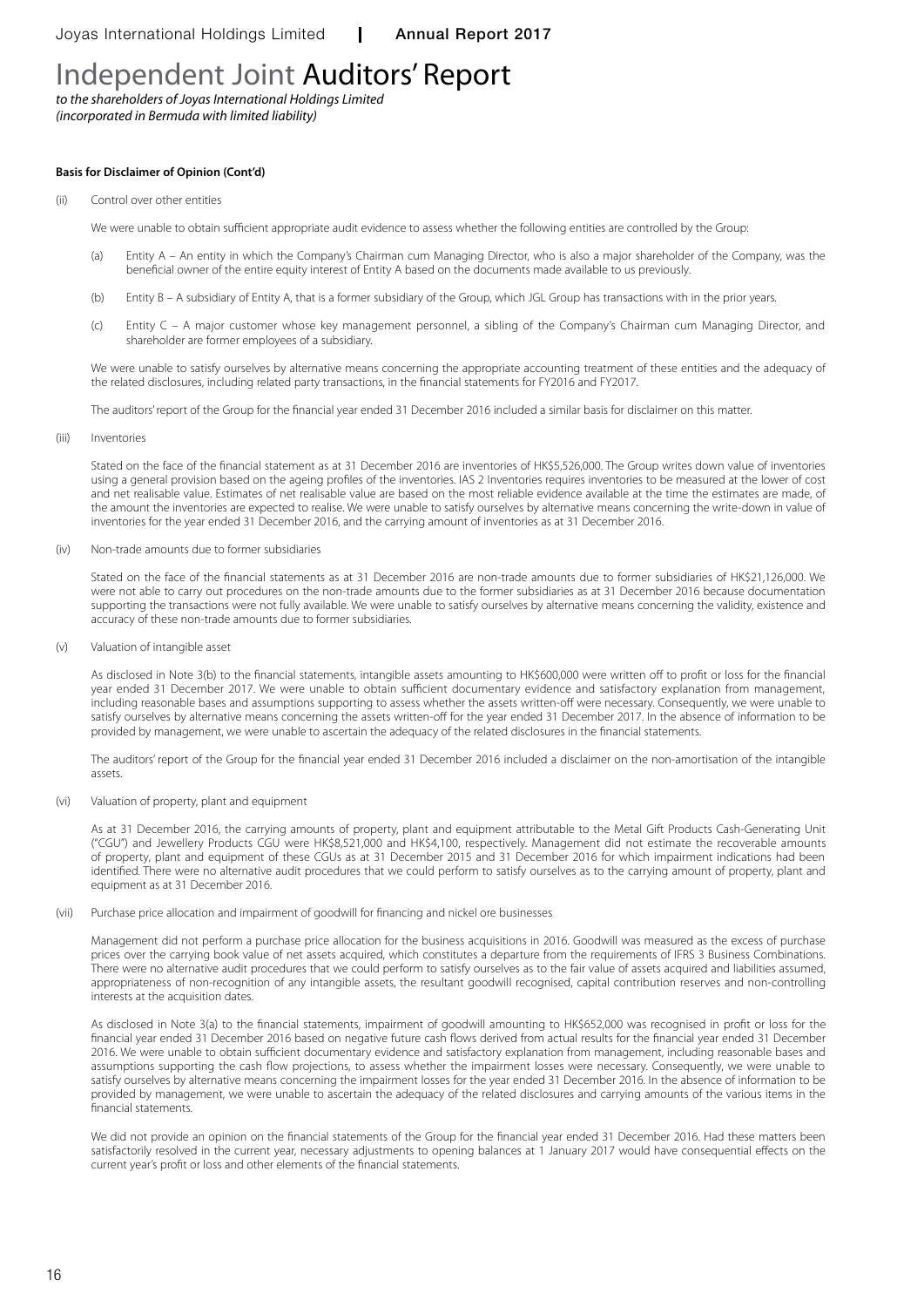*to the shareholders of Joyas International Holdings Limited (incorporated in Bermuda with limited liability)*

#### **Basis for Disclaimer of Opinion (Cont'd)**

(viii) Deposits paid to a supplier

Included in trade and other receivables of the consolidated statement of financial position as at 31 December 2017 and 31 December 2016 are deposits of HK\$24,377,000 paid to a supplier which is a related party by virtue of a director and shareholder of the supplier being a key management personnel of the Group. We were unable to obtain sufficient appropriate audit evidence on the utilisation of the deposits paid to the supplier. Consequently, we were unable to satisfy ourselves as to the appropriateness of the carrying amount of the deposits paid to the supplier as at 31 December 2017 and 2016.

The auditors' report of the Group for the financial year ended 31 December 2016 included a similar basis for disclaimer on this matter.

(ix) Going concern

We draw attention to Note 2(a) to the financial statements. The Group incurred net losses and net operating cash outflows of HK\$7,194,000 (2016 – HK\$21,706,000) and HK\$21,704,000 (2016 - HK\$13,520,000), respectively, for the financial year ended 31 December 2017. The cash balance as at 31 December 2017 is HK\$9,262,000 for the Group and HK\$731,000 for the Company.

These matters indicate the existence of a material uncertainty which cast significant doubt on the Group's and the Company's ability to continue as going concerns. The going concern assumption under which the financial statements are prepared is dependent on the positive cash flows to be generated by the Group and the Company from its operations in future.

We were unable to assess the reliability of management's cash flows projections nor assess the feasibility of their plans for future actions in relation to their going concern assessment due to insufficient appropriate evidence. Therefore, we are not able to determine whether the going concern basis of presentation of the accompanying financial statements of the Group and the Company is appropriate.

The auditors' report of the Group for the financial year ended 31 December 2016 included a similar basis for disclaimer on this matter.

(x) Related party transactions and balances

We were unable to obtain sufficient appropriate audit evidence to satisfy ourselves as to the completeness of related parties and transactions and balances with related parties. We were unable to obtain satisfactory explanation from management on the background and commercial justification of certain related party transactions. Consequently, we were unable to establish whether related party relationships and transactions have been appropriately identified, accounted for and disclosed in the financial statements for the financial year ended 31 December 2017 and the comparative information for the year ended 31 December 2016.

The auditors' report of the Group for the financial year ended 31 December 2016 included a similar basis for disclaimer on this matter.

#### (xi) Disposal of subsidiaries of JGL Group

As disclosed in Note 5 to the financial statements, the Group disposed of the 100% equity interest of Joyas Group Limited ("JGL") and its subsidiaries ("JGL Group") to an individual purchaser in June 2017. However, the Group has de-consolidated the JGL Group with effect from 1 January 2017 in accordance with the terms of the agreement and recognised a gain on disposal of HK\$1,265,000 in the consolidated statement of comprehensive income for the financial year ended 31 December 2017.

In addition, certain directors of JGL Group's subsidiaries remained the same as at 31 December 2016 and after JGL had been disposed in 2017. We have not been provided with adequate supporting information to ascertain if the control over JGL Group was lost on 1 January 2017 or if control was lost.

The gain on disposal of the subsidiaries was computed based on the unaudited financial statements of the JGK Group up to the date of disposal and management was unable to provide any proper evidence to support the accuracy of the carrying amounts of JGL Group to be de-consolidated as well as the gain on disposal of subsidiaries.

Included in trade and other receivables of the Company and the Group is an amount of HK\$12,000,000 relating to the sales consideration receivable from the disposal of JGL. We are unable to determine if the gross carrying amount of the receivable is appropriately stated due to insufficient appropriate evidence of the fair value of sales consideration receivable. We are also unable to determine if impairment on this receivable is required as management has not performed an impairment assessment in accordance with IAS 39 Financial Instrument: Recognition and Measurement.

We are not able to give an opinion on the current year's financial statements because of the possible effects of this matter on the comparability of the current year's figures and the corresponding figures.

#### (xii) Unaudited financial information of component

We were unable to obtain audit evidence about the financial information of a subsidiary that represents over 17% of the Group's net assets. The possible effects of this inability to obtain sufficient appropriate audit evidence are deemed to be both material and pervasive to the consolidated financial statements.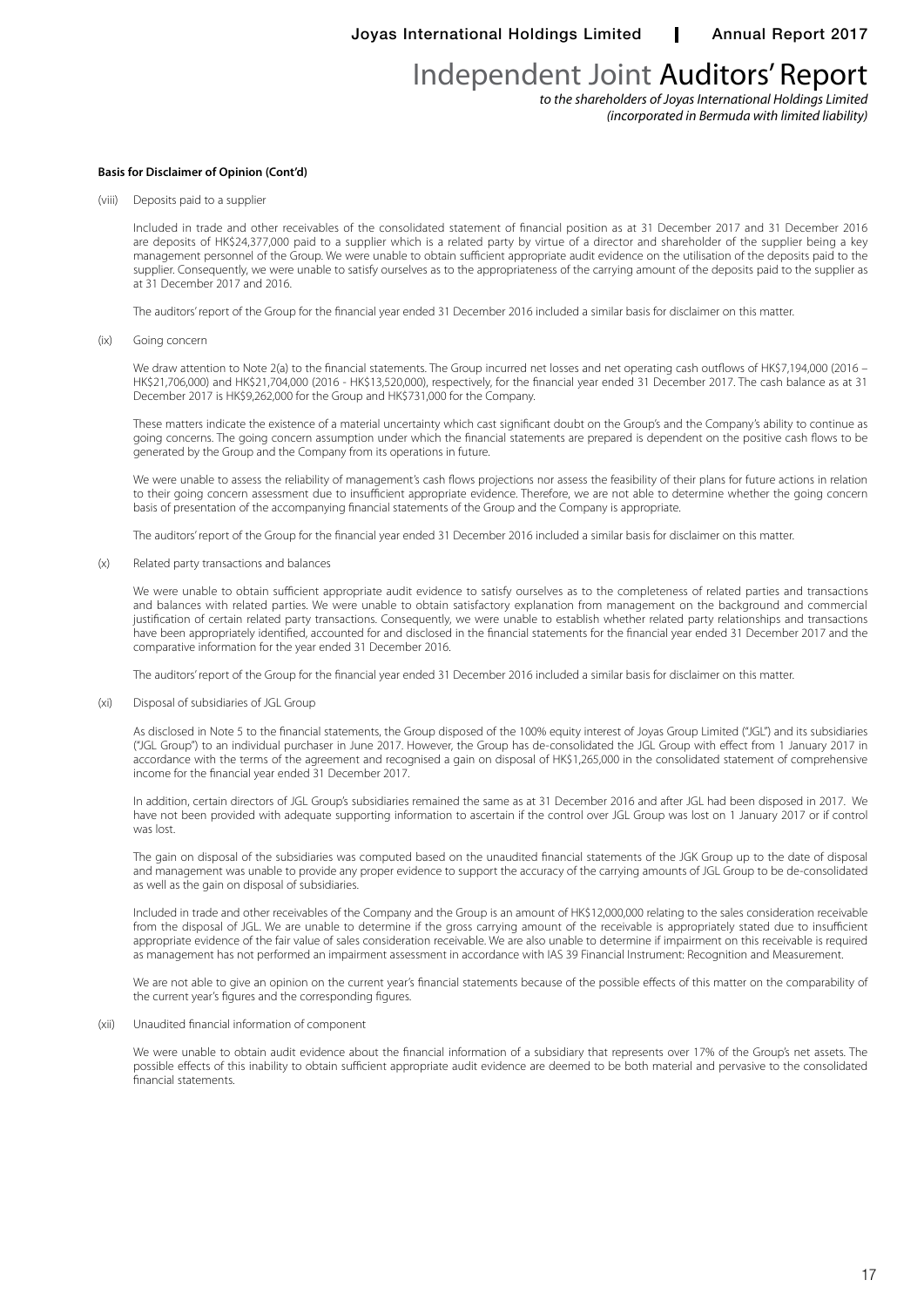*to the shareholders of Joyas International Holdings Limited (incorporated in Bermuda with limited liability)*

#### **Responsibilities of Management and Directors for the Financial Statements**

Management is responsible for the preparation and fair presentation of the financial statements in accordance with the International Financial Reporting Standards and for such internal control as management determines is necessary to enable the preparation of financial statements that are free from material misstatement, whether due to fraud or error.

In preparing the financial statements, management is responsible for assessing the Group's and the Company's ability to continue as a going concern, disclosing, as applicable, matters related to going concern and using the going concern basis of accounting unless management either intends to liquidate the Group or the Company or to cease operations, or has no realistic alternative but to do so.

Those charged with governance are responsible for overseeing the Group's and the Company's financial reporting process.

#### **Auditors' Responsibilities for the Audit of the Financial Statements**

Our responsibility is to conduct an audit of the consolidated financial statements in accordance with International Standards on Auditing and to issue an auditor's report. However, because of the matters described in the Basis for Disclaimer of Opinion section of our report, we were not able to obtain sufficient appropriate audit evidence to provide a basis for an audit opinion on these consolidated financial statements.

We are independent of the Group in accordance with the ethical requirements that are relevant to our audit of the financial statements in Singapore and Hong Kong, and we have fulfilled our other ethical responsibilities in accordance with these requirements.

Chartered Accountants 24 Raffles Place #07-03 The Landmark Singapore 048621

Dated: 3 April 2018

### **Foo Kon Tan LLP**<br> **Fublic Accountants and**<br> **Public Accountants and**

Certified Public Accountants<br>31/F Gloucester Tower Clifford Centre 11 Pedder Street, Central<br>
Singapore 048621 11 Pedder Street, Central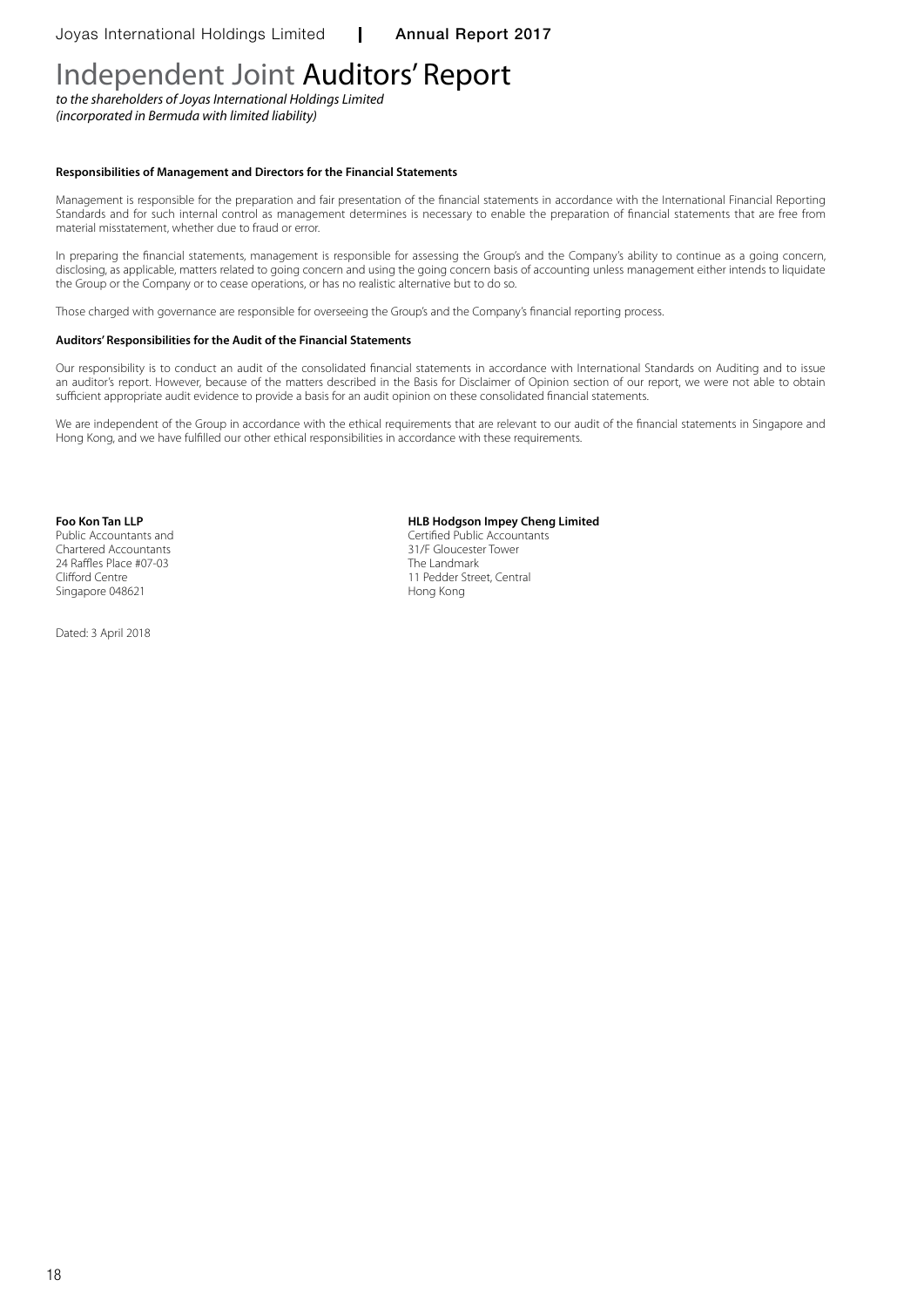Joyas International Holdings Limited | Annual Report 2017

# Consolidated Statement of Financial Position

*as at 31 December 2017*

|                                       |                 |                          | <b>The Group</b> |
|---------------------------------------|-----------------|--------------------------|------------------|
|                                       |                 | 31 December 2017         | 31 December 2016 |
|                                       | <b>Note</b>     | <b>HK\$'000</b>          | HK\$'000         |
| Assets                                |                 |                          |                  |
| <b>Non-current Assets</b>             |                 |                          |                  |
| Intangible assets                     | $\mathbf{3}$    |                          | 600              |
|                                       |                 | $\overline{\phantom{a}}$ |                  |
| Property, plant and equipment         | $\overline{4}$  | 62<br>62                 | 8,616<br>9,216   |
|                                       |                 |                          |                  |
| <b>Current Assets</b>                 |                 |                          |                  |
| Inventories                           | 6               |                          | 7,044            |
| Trade and other receivables           | $\overline{7}$  | 76,484                   | 62,930           |
| Cash and cash equivalents             | $\,8\,$         | 9,262                    | 39,262           |
|                                       |                 | 85,746                   | 109,236          |
| <b>Total assets</b>                   |                 | 85,808                   | 118,452          |
| <b>Equity</b>                         |                 |                          |                  |
|                                       |                 |                          |                  |
| <b>Capital and Reserves</b>           |                 |                          |                  |
| Share capital                         | 9               | 19,139                   | 19,139           |
| Accumulated losses                    |                 | (91, 021)                | (84, 426)        |
| Other reserves                        | 10 <sup>°</sup> | 111,546                  | 111,035          |
| Attributable to owners of the Company |                 | 39,664                   | 45,748           |
| Non-controlling interests             | 5               | 2,241                    | (9,492)          |
| <b>Total equity</b>                   |                 | 41,905                   | 36,256           |
| <b>Liabilities</b>                    |                 |                          |                  |
| <b>Non-Current Liabilities</b>        |                 |                          |                  |
| Convertible bonds                     | 11              | 21,569                   | 20,062           |
| Warrants                              | 12              | 10                       | 69               |
|                                       |                 | 21,579                   | 20,131           |
| <b>Current Liabilities</b>            |                 |                          |                  |
| Trade and other payables              | 13              | 16,615                   | 45,767           |
| Borrowings                            | 14              | 5,552                    | 16,271           |
| Current tax liabilities               |                 | 157                      | 27               |
|                                       |                 | 22,324                   | 62,065           |
| <b>Total liabilities</b>              |                 | 43,903                   | 82,196           |
| <b>Total equity and liabilities</b>   |                 | 85,808                   | 118,452          |

The accompanying accounting policies and explanatory notes form an integral part of the financial statements.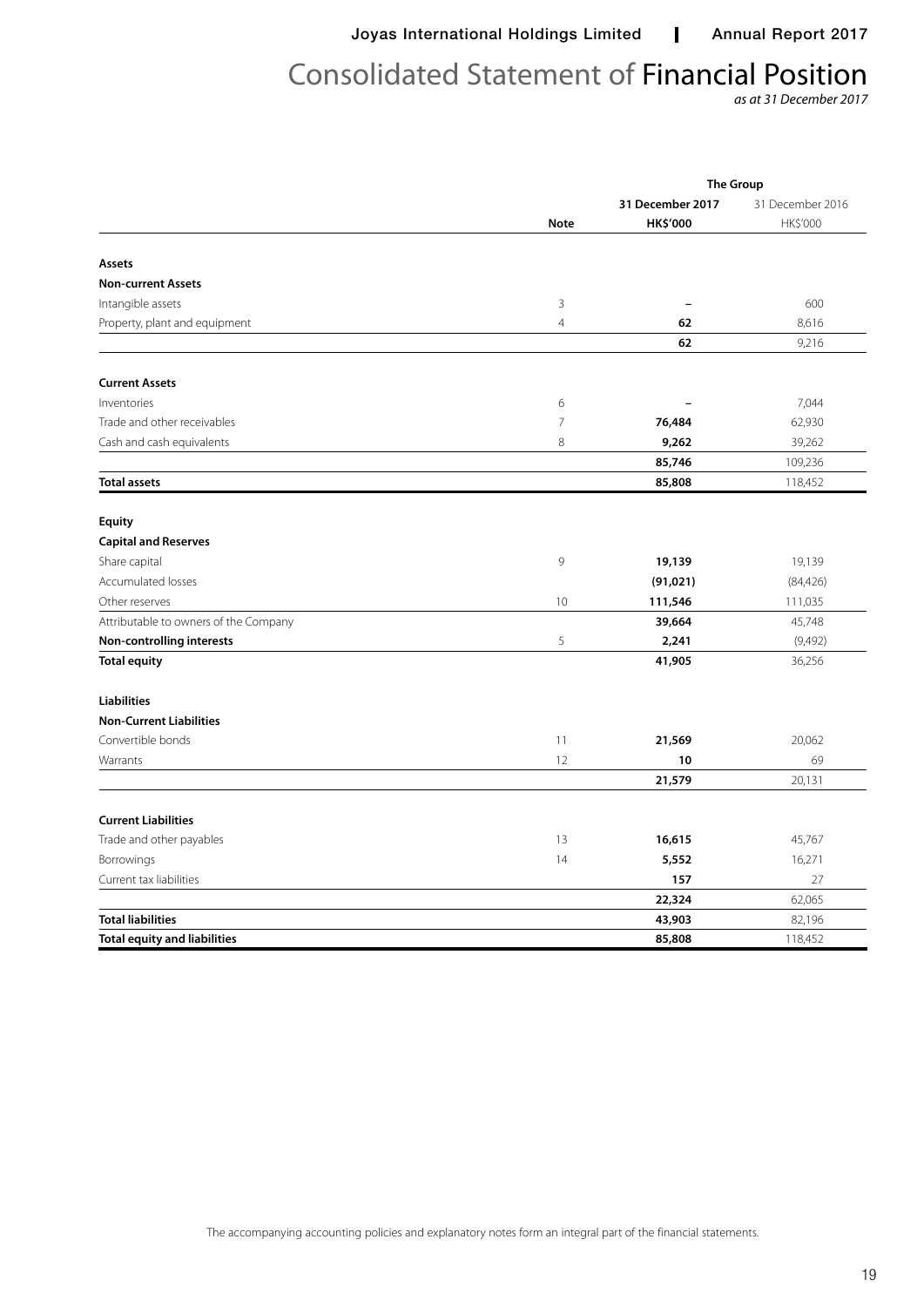# Statement of Financial Position

*as at 31 December 2017*

|                                     |                | <b>The Company</b> |                  |
|-------------------------------------|----------------|--------------------|------------------|
|                                     |                | 31 December 2017   | 31 December 2016 |
|                                     | <b>Note</b>    | <b>HK\$'000</b>    | HK\$'000         |
|                                     |                |                    |                  |
| Assets                              |                |                    |                  |
| <b>Non-current Assets</b>           |                |                    |                  |
| Subsidiaries                        | 5              | 8                  | 8                |
| <b>Current Assets</b>               |                |                    |                  |
| Trade and other receivables         | $\overline{7}$ | 59,103             | 49,943           |
| Cash and bank balances              | 8              | 731                | 1,527            |
|                                     |                | 59,834             | 51,470           |
| <b>Total assets</b>                 |                | 59,842             | 51,478           |
| Equity                              |                |                    |                  |
| <b>Capital and Reserves</b>         |                |                    |                  |
| Share capital                       | 9              | 19,139             | 19,139           |
| Accumulated losses                  |                | (110, 716)         | (117, 181)       |
| Other reserves                      | 10             | 129,317            | 128,861          |
| <b>Total equity</b>                 |                | 37,740             | 30,819           |
| <b>Liabilities</b>                  |                |                    |                  |
| <b>Non-Current Liabilities</b>      |                |                    |                  |
| Convertible bonds                   | 11             | 21,569             | 20,062           |
| Warrants                            | 12             | 10                 | 69               |
|                                     |                | 21,579             | 20,131           |
| <b>Current Liabilities</b>          |                |                    |                  |
| Trade and other payables            | 13             | 523                | 528              |
|                                     |                | 523                | 528              |
| <b>Total liabilities</b>            |                | 22,102             | 20,659           |
| <b>Total equity and liabilities</b> |                | 59,842             | 51,478           |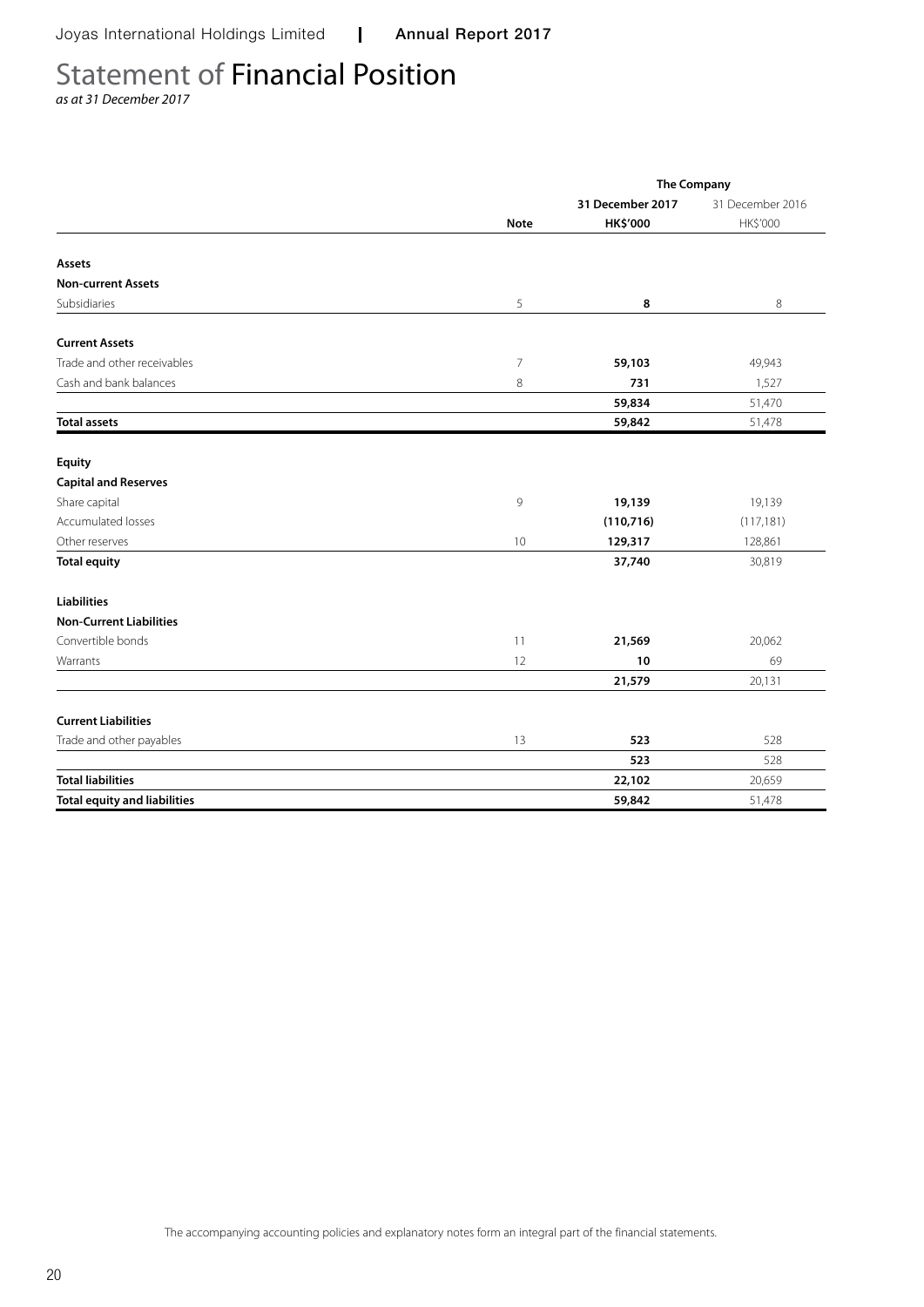# Consolidated Statement of Profit or Loss and other Comprehensive Income

*for the year ended 31 December 2017*

|                                                                                                                                                                                                  |             | Year ended<br>31 December<br>2017 | Year ended<br>31 December<br>2016 |
|--------------------------------------------------------------------------------------------------------------------------------------------------------------------------------------------------|-------------|-----------------------------------|-----------------------------------|
|                                                                                                                                                                                                  | <b>Note</b> | <b>HK\$'000</b>                   | HK\$'000                          |
|                                                                                                                                                                                                  |             |                                   |                                   |
| Revenue                                                                                                                                                                                          | 15          | 1,981                             | 81,576                            |
| Cost of sales                                                                                                                                                                                    |             |                                   | (80,023)                          |
| Gross profit                                                                                                                                                                                     |             | 1,981                             | 1,553                             |
| Other income                                                                                                                                                                                     | 16          | 1,384                             | 3,432                             |
| Selling and distribution expenses                                                                                                                                                                |             |                                   | (2,719)                           |
| Administrative expenses                                                                                                                                                                          |             | (8, 439)                          | (18,641)                          |
| Other operating expenses                                                                                                                                                                         |             | (222)                             | (2,722)                           |
| Finance costs                                                                                                                                                                                    | 17          | (1,741)                           | (2,300)                           |
| Loss before taxation                                                                                                                                                                             | 18          | (7,037)                           | (21, 397)                         |
| Taxation                                                                                                                                                                                         | 19          | (157)                             | (309)                             |
| Loss for the year                                                                                                                                                                                |             | (7, 194)                          | (21,706)                          |
| Other comprehensive loss for the year, net of tax of nil<br>Total comprehensive loss for the year                                                                                                |             | (33)<br>(7, 227)                  | (96)<br>(21,802)                  |
|                                                                                                                                                                                                  |             |                                   |                                   |
|                                                                                                                                                                                                  |             |                                   |                                   |
|                                                                                                                                                                                                  |             |                                   |                                   |
|                                                                                                                                                                                                  |             | (6, 595)                          | (11, 140)                         |
|                                                                                                                                                                                                  |             | (599)                             | (10, 566)                         |
|                                                                                                                                                                                                  |             | (7, 194)                          | (21,706)                          |
|                                                                                                                                                                                                  |             |                                   |                                   |
|                                                                                                                                                                                                  |             | (6, 594)                          | (11,236)                          |
|                                                                                                                                                                                                  |             | (633)                             | (10, 566)                         |
|                                                                                                                                                                                                  |             | (7, 227)                          | (21,802)                          |
|                                                                                                                                                                                                  |             | <b>HKcents</b>                    | <b>HKcents</b>                    |
| Loss attributable to:<br>Owners of the Company<br>Non-controlling interests<br>Total comprehensive loss attributable to:<br>Owners of the Company<br>Non-controlling interests<br>Loss per share |             |                                   |                                   |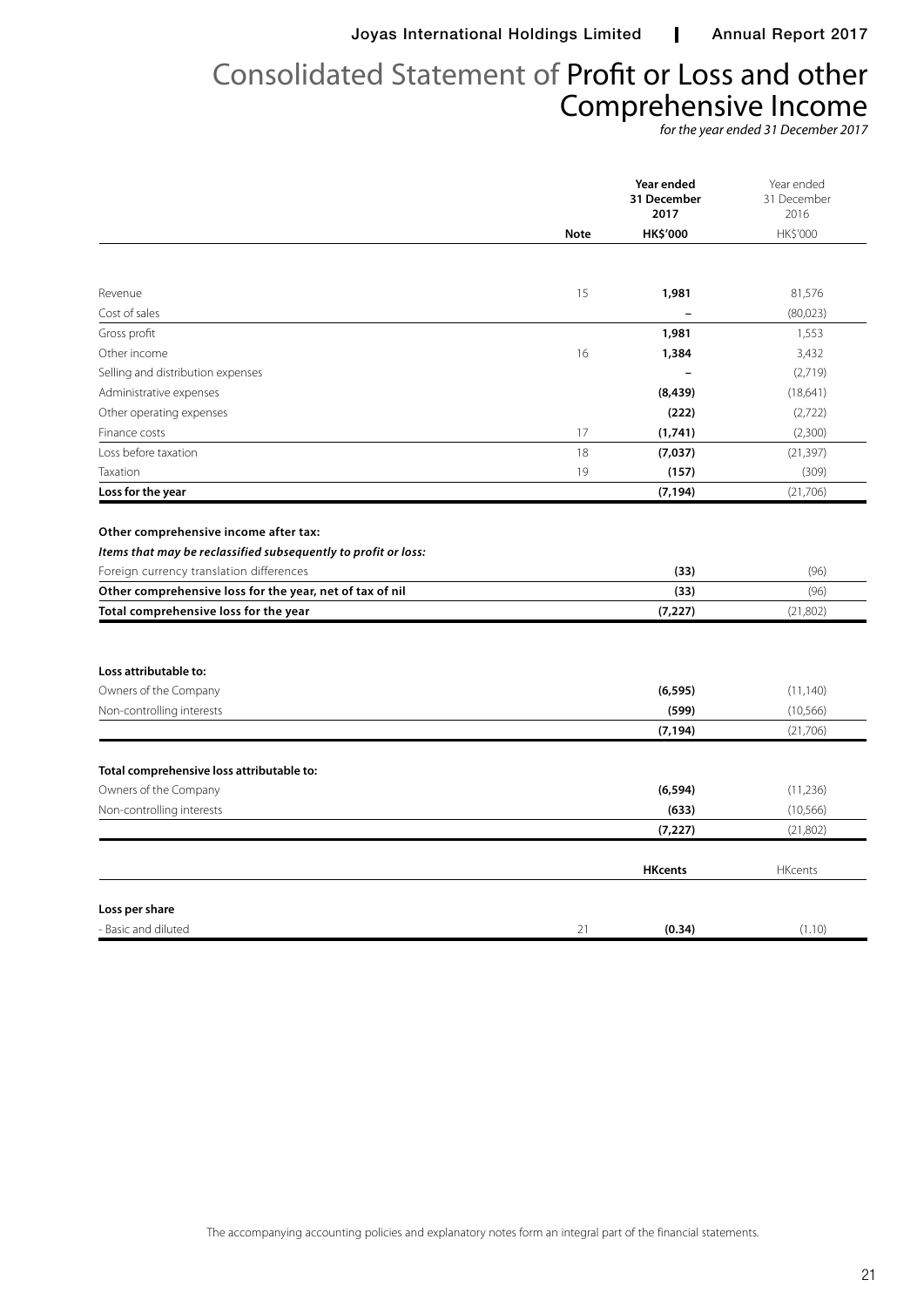# Consolidated Statement of Changes in Equity

*for the financial year ended 31 December 2017*

|                                                                          | Attributable to owners of the Company |                                       |                                           |                                               |                                |                                                   |                                                                   |                          |                                                     |                             |
|--------------------------------------------------------------------------|---------------------------------------|---------------------------------------|-------------------------------------------|-----------------------------------------------|--------------------------------|---------------------------------------------------|-------------------------------------------------------------------|--------------------------|-----------------------------------------------------|-----------------------------|
|                                                                          | Share<br>capital                      | Share<br>premium<br>HK\$'000 HK\$'000 | Contributed<br>surplus<br><b>HK\$'000</b> | <b>Share</b><br>option<br>reserve<br>HK\$'000 | Capital<br>reserve<br>HK\$'000 | Foreign<br>currency<br>reserve<br><b>HK\$'000</b> | contribution translation Accumulated<br>losses<br><b>HK\$'000</b> | Total<br><b>HK\$'000</b> | Non-<br>controlling<br>interests<br><b>HK\$'000</b> | Total<br>equity<br>HK\$'000 |
|                                                                          |                                       |                                       |                                           |                                               |                                |                                                   |                                                                   |                          |                                                     |                             |
| At 1 January 2016                                                        | 4,048                                 | 37,053                                | 52,677                                    | 1,041                                         | 1,700                          |                                                   | (73, 286)                                                         | 23,233                   | 172                                                 | 23,405                      |
| Loss for the year<br>Other comprehensive<br>income:                      |                                       |                                       |                                           |                                               |                                |                                                   | (11, 140)                                                         | (11, 140)                | (10, 566)                                           | (21,706)                    |
| - Foreign currency<br>translation differences                            |                                       |                                       |                                           |                                               |                                | (96)                                              |                                                                   | (96)                     |                                                     | (96)                        |
| <b>Total comprehensive</b><br>income for the year                        |                                       |                                       |                                           |                                               |                                | (96)                                              | (11, 140)                                                         | (11,236)                 | (10, 566)                                           | (21, 802)                   |
| Contributions by and<br>distributions to owners                          |                                       |                                       |                                           |                                               |                                |                                                   |                                                                   |                          |                                                     |                             |
| - Issue of shares upon<br>rights issue                                   | 15,089                                | 15,536                                |                                           |                                               |                                |                                                   |                                                                   | 30,625                   |                                                     | 30,625                      |
| - Issue of shares upon<br>exercise of warrants<br>(Note 9)               | $\overline{2}$                        | 53                                    |                                           |                                               |                                |                                                   |                                                                   | 55                       |                                                     | 55                          |
| - Acquisition of a<br>subsidiary                                         |                                       |                                       |                                           |                                               |                                |                                                   |                                                                   |                          | 1,202                                               | 1,202                       |
| - Equity-settled share-<br>based payment<br>transactions                 |                                       |                                       |                                           | 981                                           |                                |                                                   |                                                                   | 981                      |                                                     | 981                         |
| - Capital contribution by<br>non-controlling interest<br>in a subsidiary |                                       |                                       |                                           |                                               | 3,552                          |                                                   |                                                                   | 3,552                    | 1,545                                               | 5,097                       |
| - Dividends to non-<br>controlling interests                             |                                       |                                       |                                           |                                               |                                |                                                   |                                                                   | $\overline{a}$           | (1,845)                                             | (1,845)                     |
| - Share issue expenses                                                   | $\overline{\phantom{0}}$              | (1,462)                               |                                           |                                               |                                |                                                   |                                                                   | (1,462)                  | $\qquad \qquad -$                                   | (1,462)                     |
| <b>Total transactions with</b><br>owners, recognised                     |                                       |                                       |                                           |                                               |                                |                                                   |                                                                   |                          |                                                     |                             |
| directly in equity                                                       | 15,091                                | 14,127                                |                                           | 981                                           | 3,552                          |                                                   | $\qquad \qquad -$                                                 | 33,751                   | 902                                                 | 34,653                      |
| At 31 December 2016                                                      | 19,139                                | 51,180                                | 52,677                                    | 2,022                                         | 5,252                          | (96)                                              | (84, 426)                                                         | 45,748                   | (9,492)                                             | 36,256                      |
| At 1 January 2017                                                        | 19,139                                | 51,180                                | 52,677                                    | 2,022                                         | 5,252                          | (96)                                              | (84, 426)                                                         | 45,748                   | (9, 492)                                            | 36,256                      |
| Loss for the year                                                        |                                       |                                       |                                           |                                               |                                |                                                   | (6, 595)                                                          | (6, 595)                 | (599)                                               | (7, 194)                    |
| Other comprehensive<br>income:                                           |                                       |                                       |                                           |                                               |                                |                                                   |                                                                   |                          |                                                     |                             |
| - Foreign currency<br>translationdifferences                             |                                       |                                       |                                           |                                               |                                | 1                                                 |                                                                   | 1                        | (34)                                                | (33)                        |
| <b>Total comprehensive</b><br>income for the year                        |                                       |                                       |                                           |                                               |                                | 1                                                 | (6, 595)                                                          | (6, 594)                 | (633)                                               | (7, 227)                    |
| Contributions by and<br>distributions to owners                          |                                       |                                       |                                           |                                               |                                |                                                   |                                                                   |                          |                                                     |                             |
| - Disposal of subsidiaries                                               |                                       |                                       |                                           |                                               | 54                             |                                                   |                                                                   | 54                       | 10,611                                              | 10,665                      |
| - Equity-settled share-<br>based payment<br>transactions                 |                                       |                                       |                                           | 456                                           |                                |                                                   |                                                                   | 456                      |                                                     | 456                         |
| - Capital contribution by<br>non-controlling interest<br>in a subsidiary |                                       |                                       |                                           |                                               |                                |                                                   |                                                                   | $\qquad \qquad -$        | 1,755                                               | 1,755                       |
| <b>Total transactions with</b>                                           |                                       |                                       |                                           |                                               |                                |                                                   |                                                                   |                          |                                                     |                             |
| owners, recognised<br>directly in equity                                 |                                       |                                       |                                           | 456                                           | 54                             |                                                   |                                                                   | 510                      | 12,366                                              | 12,876                      |
| At 31 December 2017                                                      | 19,139                                | 51,180                                | 52,677                                    | 2,478                                         | 5,306                          | (95)                                              | (91, 021)                                                         | 39,664                   | 2,241                                               | 41,905                      |
|                                                                          |                                       |                                       |                                           |                                               |                                |                                                   |                                                                   |                          |                                                     |                             |

The accompanying accounting policies and explanatory notes form an integral part of the financial statements.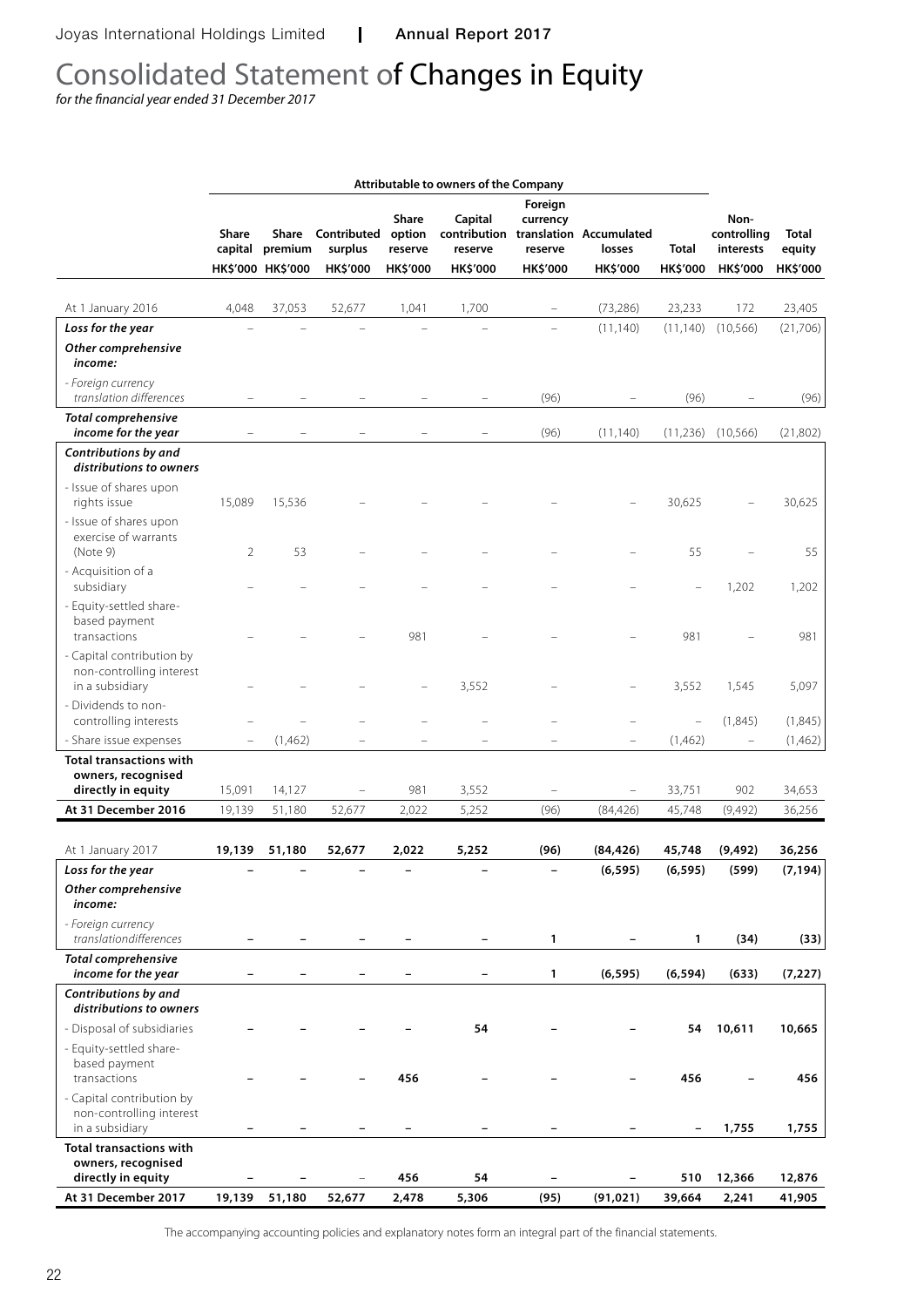Joyas International Holdings Limited | Annual Report 2017

# Consolidated Statement of Cash Flows

*for the financial year ended 31 December 2017*

|                                                                    | <b>Note</b> | Year ended<br>31 December 2017 | Year ended<br>31 December 2016 |  |
|--------------------------------------------------------------------|-------------|--------------------------------|--------------------------------|--|
|                                                                    |             | <b>HK\$'000</b>                | HK\$'000                       |  |
|                                                                    |             |                                |                                |  |
| <b>Cash Flows from Operating Activities</b>                        |             |                                |                                |  |
| Loss before taxation                                               |             | (7,037)                        | (21, 397)                      |  |
| Adjustments for:                                                   |             |                                |                                |  |
| Depreciation of property, plant and equipment                      | 4           | 28                             | 1,295                          |  |
| Gain on disposal of subsidiaries                                   | 5           | (1,265)                        |                                |  |
| Fair value gain on warrants                                        | 12          | (59)                           | (260)                          |  |
| Fair value loss on derivative component of convertible bonds       | 11          | 96                             | 196                            |  |
| Impairment of goodwill                                             | 3           |                                | 652                            |  |
| Interest expense                                                   | 17          | 1,741                          | 2,300                          |  |
| Interest income                                                    | 16          | (60)                           | (19)                           |  |
| Share-based payment expense                                        | 20          | 456                            | 981                            |  |
| Unrealised exchange loss/(gain)                                    |             | 1,311                          | (2,028)                        |  |
| Write-off of intangible assets                                     | 3           | 600                            |                                |  |
| Write-off of property, plant and equipment                         | 4           |                                | 1,478                          |  |
| Operating loss before working capital changes                      |             | (4, 189)                       | (16,802)                       |  |
| Changes in inventories                                             |             |                                | 7,387                          |  |
| Changes in trade and other receivables                             |             | (4,085)                        | (19,932)                       |  |
| Changes in loan and advances                                       |             | (12,780)                       |                                |  |
| Changes in trade and other payables                                |             | (549)                          | 16,510                         |  |
| Cash used in operations                                            |             | (21, 603)                      | (12, 837)                      |  |
| Income tax paid                                                    |             | (101)                          | (683)                          |  |
| Net cash used in operating activities                              |             | (21, 704)                      | (13,520)                       |  |
| <b>Cash Flows from Investing Activities</b>                        |             |                                |                                |  |
| Acquisition of property, plant and equipment                       | 4           |                                | (1, 310)                       |  |
| Acquisition of subsidiaries, net of cash acquired                  | 5           |                                | 3,291                          |  |
| Net cash outflow from disposal of subsidiaries                     | 5           | (2, 917)                       |                                |  |
| Interest received                                                  | 16          | 60                             | 19                             |  |
| Net cash (used in)/generated from investing activities             |             | (2, 857)                       | 2,000                          |  |
| <b>Cash Flows from Financing Activities</b>                        |             |                                |                                |  |
| Proceeds from issue of shares                                      |             |                                | 30,680                         |  |
| Share issue expense                                                |             |                                | (1,462)                        |  |
| Capital contribution from non-controlling interests (Note A)       |             |                                | 1,545                          |  |
| Advances from related parties (non-trade)                          |             | 2,651                          |                                |  |
| Interest paid on convertible bonds (Note B)                        | 11          | (1,426)                        | (1, 344)                       |  |
| Dividend paid to non-controlling shareholders                      |             |                                | (1,845)                        |  |
| Proceeds from borrowings (Note B)                                  |             | 4,300                          | 38,251                         |  |
| Interest paid (Note B)                                             |             |                                | (810)                          |  |
|                                                                    |             | (94)                           |                                |  |
| Repayment of borrowings (Note B)                                   |             | (10, 837)                      | (34,796)                       |  |
| Decrease/(increase) in pledged bank deposits                       |             | 20,688                         | (19, 567)                      |  |
| Net cash generated from financing activities                       |             | 15,282                         | 10,652                         |  |
| Net decrease in cash and cash equivalents                          |             | (9,279)                        | (868)                          |  |
| Cash and cash equivalents at beginning of year                     |             | 13,158                         | 13,846                         |  |
| Effects of exchange rate fluctuations on cash and cash equivalents |             | (33)                           | 180                            |  |
| Cash and cash equivalents at end of year                           | 8           | 3,846                          | 13,158                         |  |

The accompanying accounting policies and explanatory notes form an integral part of the financial statements.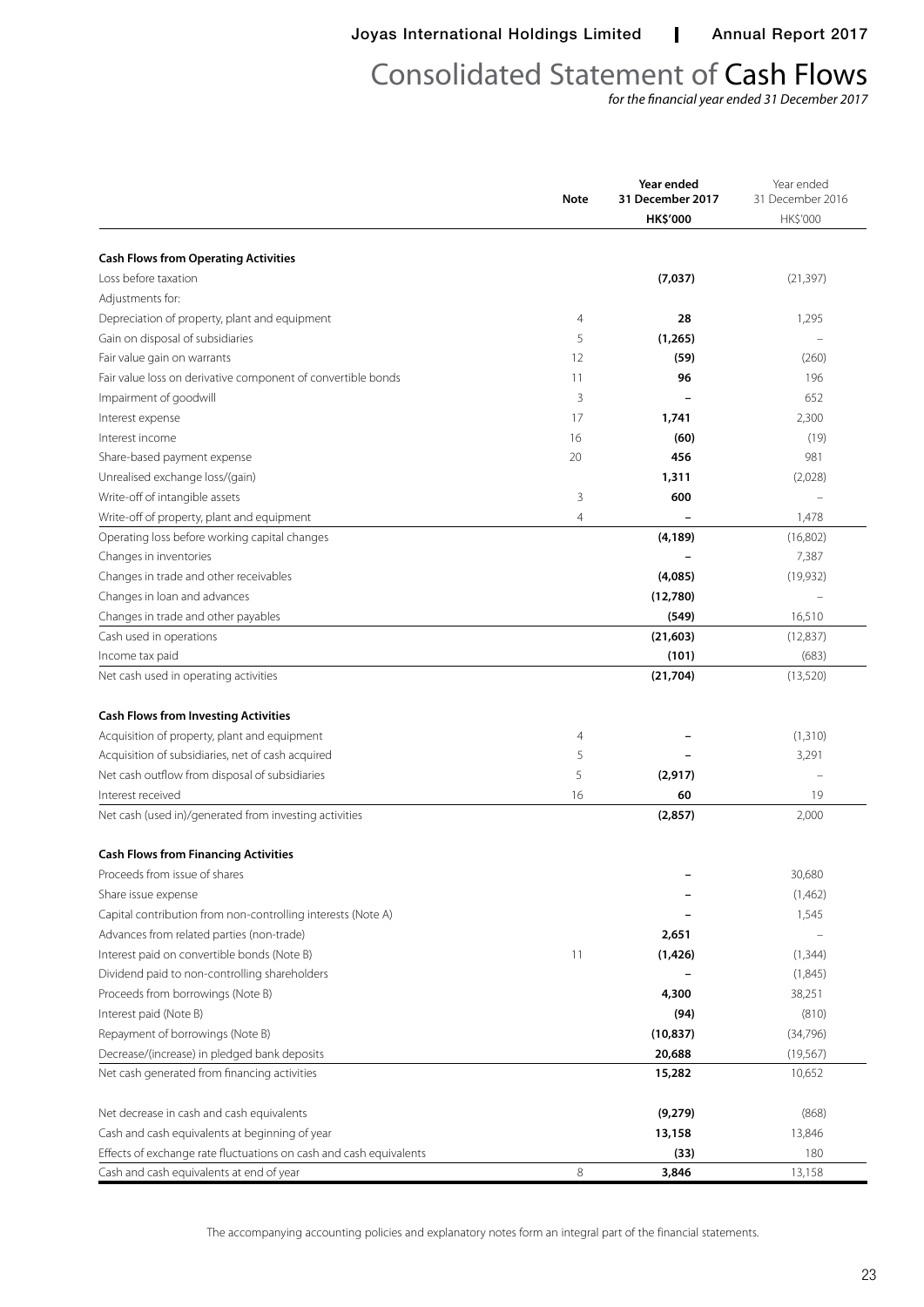# Consolidated Statement of Cash Flows

*for the financial year ended 31 December 2017*

#### Notes:

#### **A. Capital contribution from non-controlling interests**

The Group has not received the capital contribution from non-controlling interests amounting to HK\$1,755,000 as at 31 December 2017.

#### **B. Reconciliation of liabilities arising from financing activities**

With effect from 1 January 2017, the Amendments to IAS 7 Statements of Cash Flow comes with the objective that entities shall provide disclosures that enable users of financial statements to evaluate changes in liabilities arising from financing activities. The following is the disclosures of the reconciliation of items for which cash flows have been, or would be, classified as financing activities, excluding equity items:

|                   |                     |                                             |                                                         | Non-cash changes  |                             |                                               |                     |
|-------------------|---------------------|---------------------------------------------|---------------------------------------------------------|-------------------|-----------------------------|-----------------------------------------------|---------------------|
|                   | 31 December<br>2016 | Cash flow-<br><b>Proceeds from</b><br>loans | Cash flow-<br>Repayment of<br>principal and<br>interest | <b>Disposal</b>   | <b>Interests</b><br>expense | Foreign<br>currency<br>translation<br>reserve | 31 December<br>2017 |
|                   | <b>HK\$'000</b>     | <b>HK\$'000</b>                             | <b>HK\$'000</b>                                         | <b>HK\$'000</b>   | <b>HK\$'000</b>             | <b>HK\$'000</b>                               | <b>HK\$'000</b>     |
| Convertible bonds | 19,867              | -                                           | (1,426)                                                 | $\qquad \qquad -$ | ,527                        | 1.311                                         | 21,279              |
| Bank loans        | 15,139              | 4.300                                       | (10, 931)                                               | (4,302)           | 94                          |                                               | 4,300               |
| Other borrowings  | 1,132               |                                             |                                                         | -                 | 120                         |                                               | 1,252               |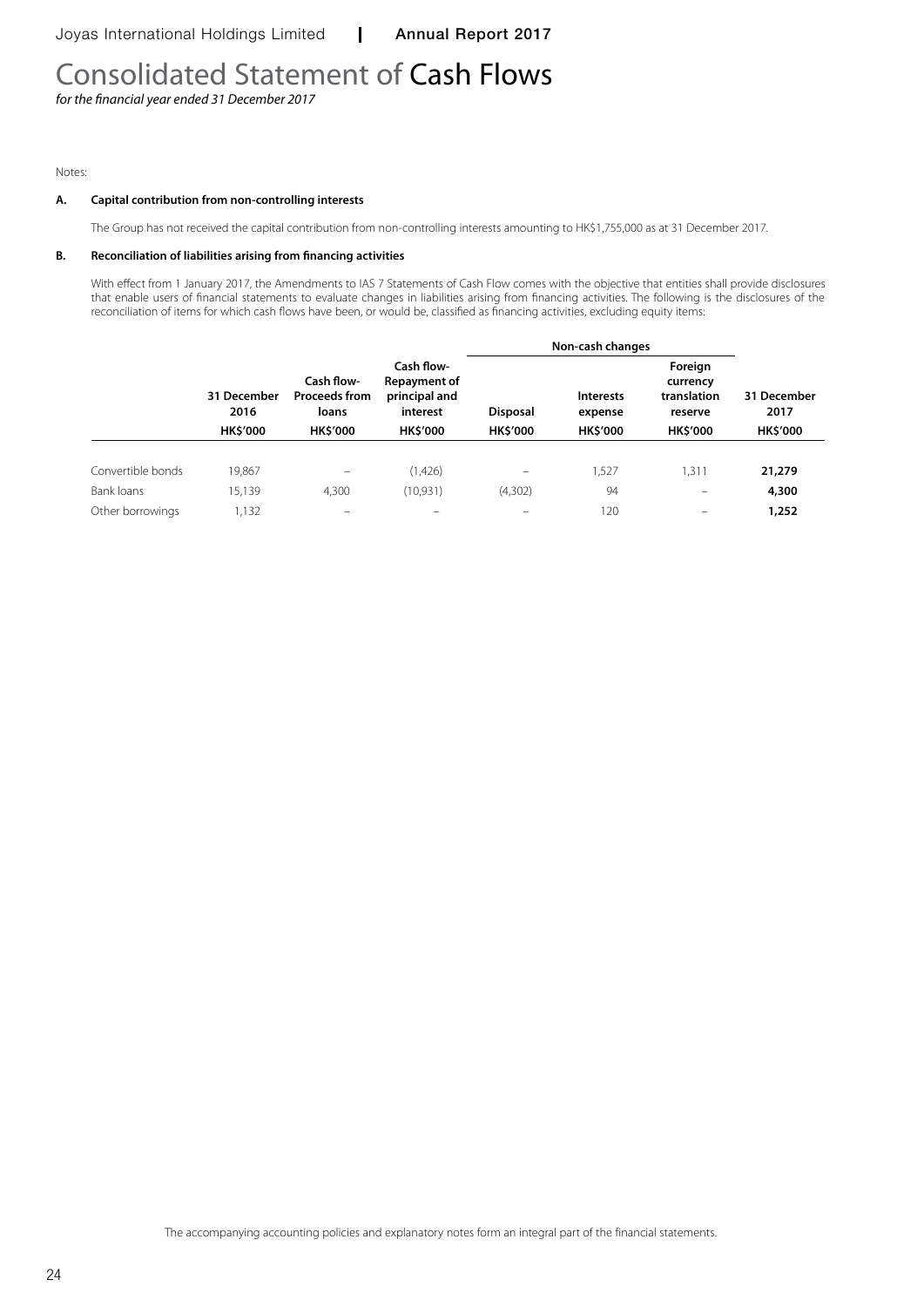*for the financial year ended 31 December 2017*

#### **1 General information**

Joyas International Holdings Limited (the "Company") was incorporated in Bermuda as an exempted company with limited liability under the Companies Act 1981 of Bermuda on 4 October 2006. The registered office of the Company is located at Canon's Court, 22 Victoria Street, Hamilton HM12, Bermuda and its principal place of business is located at Unit E, 12/F, Kwai Shing Industrial Building, Phase 2, 42-46 Tai Lin Pai Road, Kwai Chung, New Territories, Hong Kong. The Company's shares have been listed on the Singapore Exchange Securities Trading Limited ("SGX-ST") since 13 March 2008. On 5 May 2016, the listing of the Company's shares was transferred from the Main Board to Catalist of the SGX-ST.

The principal activity of the Company is investment holding. The principal activities of the subsidiaries are disclosed in Note 5 to these consolidated financial statements. The directors consider the ultimate holding company to be Joyas Investment Group Limited, a company incorporated in the British Virgin Islands (the "BVI").

The financial statements are presented in Hong Kong Dollar ("HK\$"), which is also the functional currency of the Company and all values are rounded to the nearest thousand ("HK\$'000") except otherwise indicated.

The financial statements for the year ended 31 December 2017 were approved for issue by the board of directors on 3 April 2018.

#### **2(a) Going concern**

For the financial year ended 31 December 2017, the Group incurred net losses and had net operating cash outflows of HK\$7,194,000 (2016 -HK\$21,706,000) and HK\$21,704,000 (2016 - HK\$13,520,000), respectively.

These matters indicate the existence of a material uncertainty which cast a significant doubt on the Group's and the Company's ability to continue as going concern.

Notwithstanding the above, management believes that the Group and the Company will have sufficient resources to continue in operation for the foreseeable future after taking into consideration the following:

- (i) As at 31 December 2017, the Group had net current assets and net assets of HK\$63,422,000 (2016 HK\$47,171,000) and HK\$41,905,000 (2016 - HK\$36,256,000), respectively, while the Company had net current assets and net assets of HK\$59,311,000 (2016 - HK\$50,942,000) and HK\$37,740,000 (2016 - HK\$30,819,000), respectively.
- (ii) Implementation of cost containment measures and working capital management to generate sufficient cash flows from operations.

Accordingly, the directors consider it appropriate that these financial statements are prepared on a going concern basis.

#### **2(b) Basis of preparation**

The financial statements are prepared in accordance with International Financial Reporting Standards ("IFRS") including interpretations promulgated by the International Financial Reporting Interpretations Committee ("IFRIC") issued by the International Accounting Standards Board ("IASB"). The financial statements also include the applicable disclosure requirements of the Listing Manual Section B: Rules of the Catalist (the "Catalist Rules") of the SGX-ST.

The significant accounting policies that have been used in the preparation of these financial statements are summarised below. These policies have been consistently applied to all the years presented, unless otherwise stated.

The financial statements have been prepared under historical cost convention, except as disclosed in the accounting policies below.

Accounting estimates and assumptions are used in the preparation of the financial statements. Although these estimates are based on management's best knowledge and judgement of current events and actions, actual results may ultimately differ from those estimates. The areas involving a higher degree of judgement or complexity, or areas where assumptions and estimates are significant to the financial statements, are disclosed below.

#### **Significant accounting estimates and judgements**

The preparation of the financial statements in conformity with IFRS requires the use of judgements, estimates and assumptions that affect the reported amounts of assets and liabilities and disclosure of contingent assets and liabilities at the date of the financial statements and the reported amounts of revenues and expenses during the financial year. Although these estimates are based on management's best knowledge of current events and actions, actual results may differ from those estimates.

The significant accounting estimates and assumptions used and areas involving a significant judgement are described below:

#### **Significant judgements in applying accounting policies**

#### Consolidation of controlled entities

Significant judgment is required in determining whether an entity has control over another entity. An entity consolidates another entity if the three elements of controls (power, exposure or rights to variable returns and ability to use power to affect returns) are present. When one or more of the elements is not present, an entity will not consolidate but instead be required to determine the nature of its relationship with the other entity (e.g. significant control, joint control) and the appropriate accounting under IFRS.

In 2016, management had re-assessed in accordance with IFRS 10 Consolidated Financial Statements and determined that the Group has control over certain of its suppliers of metal gift products, namely Caishi Hardware Products (Shenzhen) Co., Limited, Polymax Limited and Huidongxian Baihuazhen Caishi Hardware ZhipinChang (collectively the "Controlled Entities") (Note 5). Accordingly, the Controlled Entities have been accounted for as subsidiaries of the Group, notwithstanding that the Group has no legal ownership and holds no equity interest in the Controlled Entities. Consequently, the financial statements of the Controlled Entities have been consolidated in the financial statements of the Group for the financial year beginning 1 January 2016. The accounting records of the Controlled Entities were not available for the preparation of the financial statements prior to the financial year beginning 1 January 2016.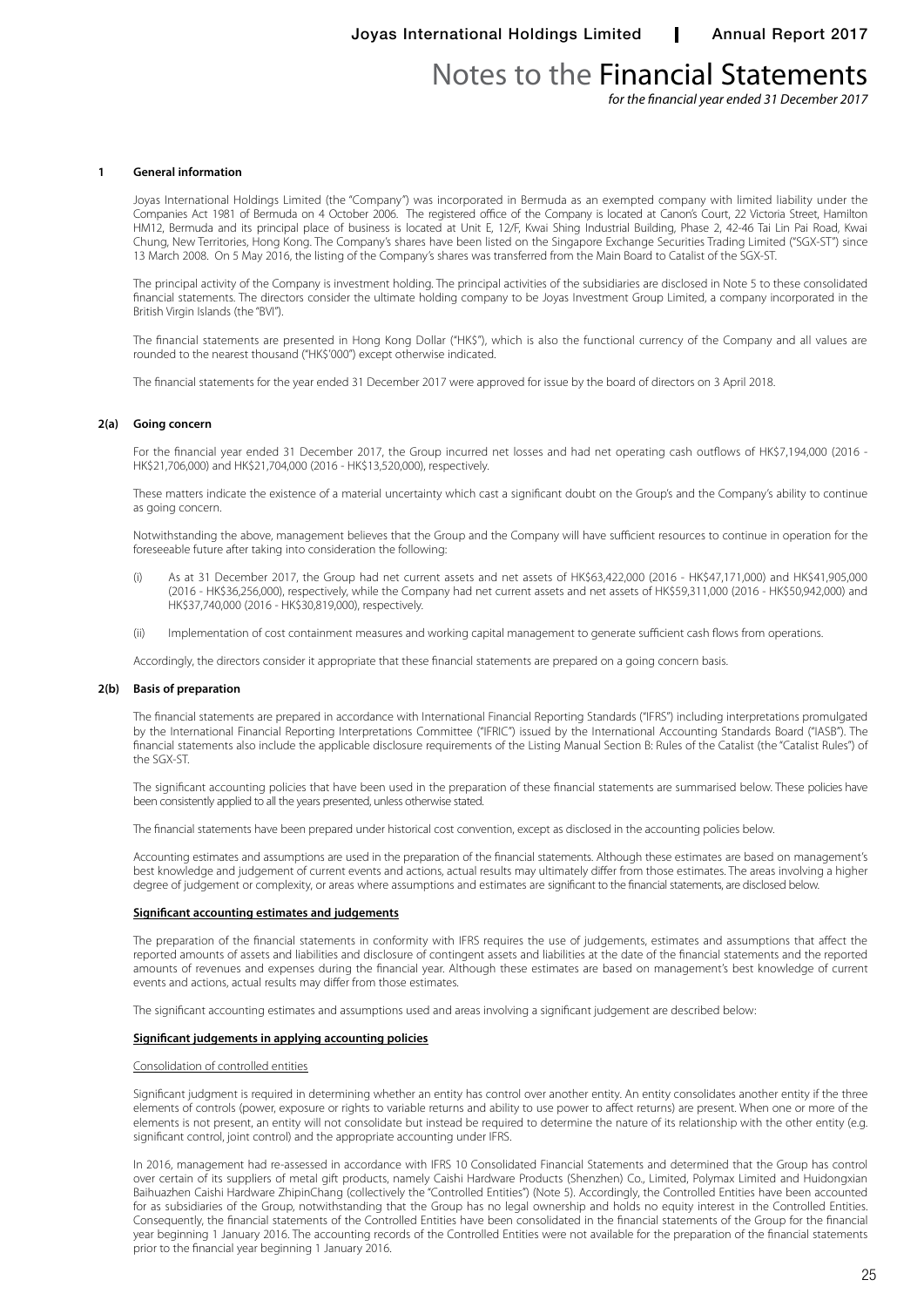*for the financial year ended 31 December 2017*

#### **2(b) Basis of preparation (Cont'd)**

#### **Significant judgements in applying accounting policies (Cont'd)**

#### Income taxes

The Group is subject to income taxes in Hong Kong and the People's Republic of China. Significant judgement is required in determining the provision for income taxes and the timing of payment of the related tax. There are certain transactions and calculations for which the ultimate tax determination is uncertain during the ordinary course of business. The Group recognises liabilities for anticipated tax based on estimates of whether additional taxes will be due. Where the final tax outcome of these matters is different from the amounts that were initially recorded, such differences will impact the income tax provision in the period in which such determination is made. The carrying amounts of the Group's prepaid taxes at the end of reporting period and the Group's income tax expense for the year are disclosed in Note 7 and Note 19 to the financial statements, respectively.

#### Determination of operating segments

Management will first identify the Chief Operating Decision Maker ("CODM"). Then it should identify their business activities (which may not necessarily earn revenue or incur expenses). Management will further determine whether discrete financial information is available for the business activities and whether that information is regularly reviewed by the CODM. Judgement is applied by management of the aggregation criteria to operating segments.

#### **Significant accounting estimates and assumptions used in applying accounting policies**

#### Valuation of inventories

Inventories are required to be measured at the lower of cost and net realisable value. Estimates of net realisable value are based on the most reliable evidence available at the time the estimates are made, of the amount the inventories are expected to realise.

The carrying amount of the Group's inventories as at 31 December 2017 is disclosed in Note 6 to the financial statements. If the net realisable value of the inventories increase/decrease by 10% from management's estimates, the Group's loss for the year will decrease/increase by approximately HK\$Nil (2016 - HK\$704,400).

#### Depreciation of property, plant and equipment

The Group depreciates property, plant and equipment on straight-line method over the estimated useful lives. The estimated useful lives reflect the directors' estimate of the periods that the Group intends to derive future economic benefits from the use of the Group's property, plant and equipment. The carrying amount of the Group's property, plant and equipment as at 31 December 2017 is disclosed in Note 4 to the financial statements. A 10% increase/decrease in the depreciation of property, plant and equipment from management's estimates will increase/decrease the Group's loss for the year by approximately HK\$3,000 (2016 - HK\$129,000).

#### Impairment of loans and receivables

The provision for impairment of receivables requires a degree of estimation and judgement. In assessing impairment loss, management considers factors such as the ageing of receivables, past collection history, specific knowledge of the individual debtor's financial position, and general economic conditions.

The Group has invested in loans and advances with a carrying value of HK\$22,780,000 (2016 - HK\$10,000,000) as at 31 December 2017. The Group assesses whether or not there is an impairment of loans and advances by conducting the credit assessment on a loan-by-loan basis at the Credit Committee Meetings, which are held twice a year. In making their judgements, the manner in which the management considers the financial capabilities of the Ultimate Borrowers (the ultimate borrowers of the loan granted), including the credit portfolio of the individual loan debtors granted and the assessment of the loan to security ratio.

To the best of the knowledge of the directors of the Group given the understanding and perspective of the Ultimate Borrowers' capability, there is no indication of impairment. The Group has also assessed the financial abilities of the underwriters for repayment of debts in the event of default of repayment by the Ultimate Borrowers.

If the financial conditions of debtors of the Group were to deteriorate, resulting in an impairment of their ability to make payments, provision for impairment may be required. The carrying amounts of the Group's and the Company's loans and receivables as at 31 December 2017 are disclosed in Note 7 to the financial statements. If the present value of estimated future cash flows decreases/increases by 10% from management's estimates, the Group's allowance for impairment of loans and receivables will increase/decrease by approximately HK\$5,185,000 (2016 - HK\$3,796,000).

#### Impairment of non-financial assets

Non-financial assets are reviewed to determine whether there is any such indication that the carrying value of these assets may not be recoverable and have suffered an impairment loss. If any such indication exists, the assets are tested for impairment. The recoverable amounts of the assets are estimated in order to determine the extent of the impairment loss, if any. The recoverable amount is the higher of an asset's fair value less costs to sell and value-in-use. Such impairment loss is recognised in profit or loss.

As disclosed in Note 4 to the financial statements, management did not estimate the recoverable amounts of property, plant and equipment as at 31 December 2017 and 31 December 2016.

The carrying amounts of the Group's non-financial assets (other than goodwill and inventories) as at 31 December 2017, comprising property, plant and equipment and membership, are disclosed in Note 4 and Note 3 to the financial statements, respectively. If the recoverable amounts of non-financial assets decrease by 10% from management's estimates, the Group's loss for the year will increase by approximately HK\$6,200 (2016 - HK\$921,000).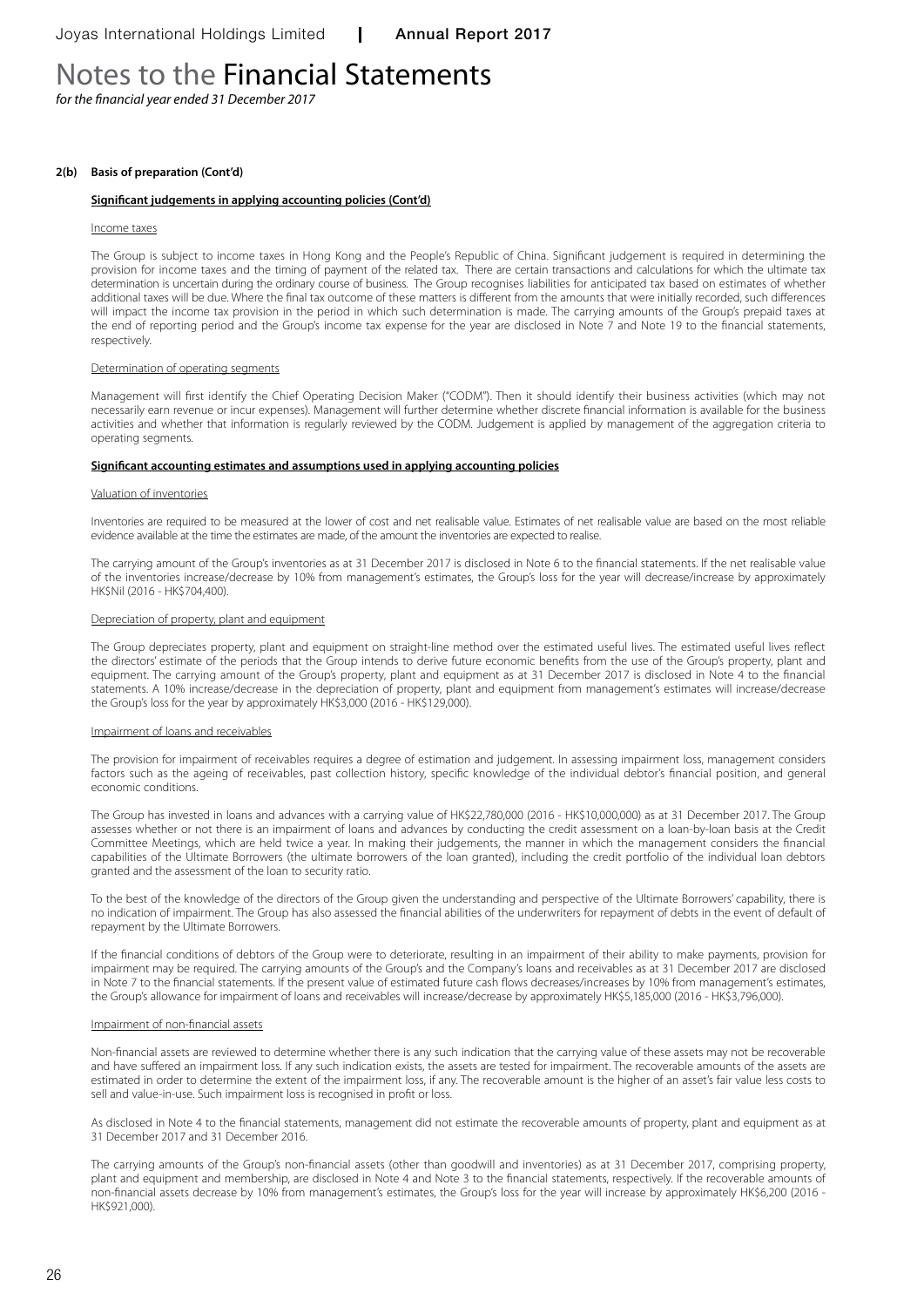*for the financial year ended 31 December 2017*

#### **2(b) Basis of preparation (Cont'd)**

#### **Significant accounting estimates and assumptions used in applying accounting policies (Cont'd)**

#### Impairment of goodwill

Determining whether goodwill is impaired requires an estimation of the value-in-use of the cash-generating unit ("CGU") to which goodwill has been allocated. The value-in-use calculation requires the directors to estimate the future cash flows expected to arise from the CGU and a suitable discount rate in order to calculate the present value. The carrying amount of the Group's goodwill as at 31 December 2017 and the bases and assumptions used to estimate the recoverable amount are disclosed in Note 3(a) to the financial statements. No sensitivity test was performed since the goodwill had been fully impaired in the financial year ended 31 December 2016.

#### Impairment of investments in and amounts due from subsidiaries

Determining whether investments in subsidiaries are impaired requires an estimation of the value-in-use of the investments. The value-in-use calculation requires the Company to estimate the future cash flows expected from the cash-generating units and an appropriate discount rate in order to calculate the present value of the future cash flows.

Determining whether amounts due from subsidiaries are impaired requires an estimation of the amounts and timing of future cash flows based on historical loss experience for assets with similar credit risk using the effective interest rate.

At the reporting date, the carrying amounts of investments in subsidiaries are HK\$8,000 (2016 – HK\$8,000) and amounts due from subsidiaries (non-trade) are HK46,887,000 (2016 - HK\$49,737,000). Management has evaluated the recoverability of the investment based on such estimates. If the present value of estimated future cash flows decrease by 10% from management's estimates, the Company's allowance for impairment of investments in and amounts due from subsidiaries will increase by HK\$800 (2016 - HK\$800) and HK\$4,689,000 (2016 - HK\$4,974,000) respectively.

#### Valuation of share options

Equity-settled share-based payments are measured at fair value at the date of grant. Judgement is required in determining the most appropriate valuation model for the share options granted, depending on the terms and conditions of the grant. Management are also required to use judgement in determining the most appropriate inputs to the valuation model including expected life of the option, volatility and dividend yield. The determination of fair values include use of unobservable inputs. The determination of fair values include use of unobservable inputs. Because of the inherent valuation uncertainty, those estimated fair values may differ significantly from actual results, and those differences could be material. The assumptions and model used are disclosed in Note 20 to the financial statements.

If the fair value of share options increase/decrease by 10% from management's estimates; the Group's loss for the year will increase/decrease by approximately HK\$248,000 (2016 – HK\$202,000).

#### Valuation of convertible bonds and warrants

The fair value of the warrants and liability and derivative components embedded in the convertible bonds are estimated by an independent firm of professional valuers. Valuation techniques commonly used by market practitioners are applied. The fair value of these components and warrants varies with different variables of certain subjective assumptions. Any change in these variables so adopted may materially affect the estimation of the fair value of these components.

The carrying amount of the Group's convertible bonds and warrants as at 31 December 2017 are disclosed in Note 11 and Note 12 to the financial statements, respectively. If the fair value of convertible bonds and warrants increase/decrease by 10% from independent firm of professional valuers; the Group's loss for the year will increase/decrease by approximately HK\$2,157,000 (2016 – HK\$2,006,000) and HK\$1,000 (2016 - HK\$7,000) respectively.

#### **2(c) Interpretations and amendments to published standards effective in 2017**

Management does not anticipate that the adoption of the IFRSs will have a material impact on the financial statements of the Group and the Company in the period of their initial adoption except for the following new or amended IFRS issued and effective in 2017:

| Reference                                                  | <b>Description</b>                                         |
|------------------------------------------------------------|------------------------------------------------------------|
| Amendments to IAS 7                                        | Statement of Cash Flows                                    |
| Amendments to IAS 12                                       | Recognition of Deferred Tax Assets for Unrecognised Losses |
| Improvements to IFRSs<br>(issued in December 2016) IFRS 12 | Disclosure of Interests in Other Entities                  |

#### **Amendments to IAS 7 Statement of Cash Flows**

The Amendments to IAS 7 Statement of Cash Flows required entities to reconcile cash flows arising from financing activities as reported in the statement of cash flows excluding contributed equity to the corresponding liabilities in the opening and closing statements of financial position and to disclose on any restrictions over the decisions of an entity to use cash and cash equivalent balances, in particular way - e.g. any tax liabilities that would arise on repatriation of foreign cash and cash equivalent balances. These amendments are effective on beginning or after 1 January 2017. As this is a disclosure standard, it will have no impact to the financial position and performance of the Group when applied in the current year.

#### **Amendments to IAS 12 Recognition of Deferred Tax Assets for Unrecognised Losses**

The amendments to IAS 12 Recognition of deferred tax assets for unrealised losses clarify the accounting for deferred tax assets for unrealised losses on debt instruments measured at fair value. The amendment to FRS 12 is effective for annual periods beginning on or after 1 January 2017. Management has reassessed all unrealised losses on debt instruments measured at fair value and there is no material impact.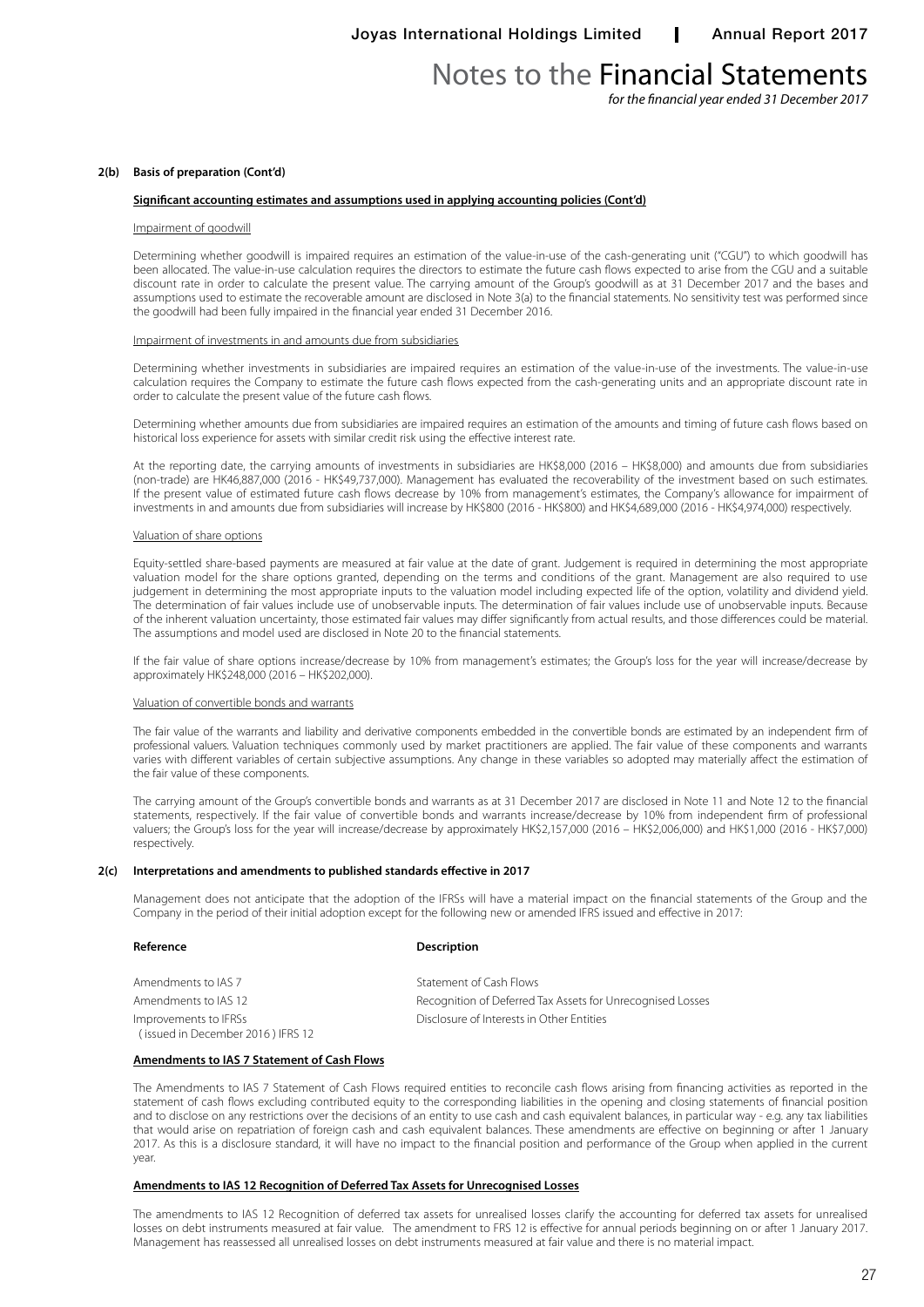*for the financial year ended 31 December 2017*

#### **2(c) Interpretations and amendments to published standards effective in 2017 (Cont'd)**

#### **Improvements to IFRSs (issued in December 2016) IFRS 12 Disclosure of Interests in Other Entities**

These improvements to IFRSs (issued in December 2016) IFRS 12 Disclosure of Interests in Other Entities to clarify the scope of the standard by specifying that the disclosure requirements in the standard, except for those in paragraphs B10-B16, apply to an entity's interests listed in paragraph 5 that are classified as held for sale, as held for distribution or as discontinued operations in accordance with IFRS 5 Non-current Assets Held for Sale and Discontinued Operations. These Improvements to FRSs (issued in December 2016) are effective for 1 January 2017. As this is a disclosure standard, it will have no impact to the financial position and performance of the Group when applied in the current year.

#### **2(d) IFRS not yet effective**

At the date of authorisation of these financial statements, certain new standards, and amendments to existing standards have been published by the IASB that are not yet effective, and have not been adopted early by the Group. Information on those expected to be relevant to the Group's financial statements is provided below.

Management anticipates that all relevant pronouncements will be adopted in the Group's accounting policies for the first period beginning after the effective date of the pronouncement. The directors do not anticipate that the application of these new or amended IFRS and IFRIC will have a material impact on the financial statements of the Group and the Company except for the following which may be relevant to the Group or may have a significant effect on the consolidated financial statements in future financial periods.

| Reference | <b>Description</b>                                      | <b>Effective date</b><br>(Annual periods beginning on<br>or after) |
|-----------|---------------------------------------------------------|--------------------------------------------------------------------|
| IFRS 15   | Revenue from Contracts with Customers                   | 1 January 2018                                                     |
| IFRS 9    | Financial Instruments                                   | 1 January 2018                                                     |
| IFRIC 22  | Foreign Currency Transactions and Advance Consideration | 1 January 2018                                                     |
| IFRS 16   | Leases                                                  | 1 January 2019                                                     |

#### IFRS 15 Revenue from Contracts with Customers

IFRS 15 Revenue from Contracts with Customers establishes a framework for determining when and how to recognise revenue. The objective of the standard is to establish the principles that an entity shall apply to report useful information about the nature, amount, timing and uncertainty of revenue and cash flows arising from a contract with a customer. It established a new five-step model that will apply to revenue arising from contracts with customers. Under IFRS 15, revenue is recognised at an amount that reflects the consideration to which an entity expects to be entitled in exchange for transferring goods and services to a customer.

The standard replaces IAS 11 Construction Contracts, IAS 18 Revenue, IFRIC 13 Customer Loyalty Programmes, IFRIC 15 Agreements for Construction of Real Estate, IFRIC 18 Transfer of Assets from Customers and IFRIC-31 Revenue – Barter Transactions involving Advertising Services. The new standard applies to contracts with customers. However, it does not apply to insurance contracts, financial instruments or lease contracts, which fall into the scope of other standards.

#### **Customers**

The Standard clarifies how to:

- Identify a performance obligation (the promise to transfer a good or a service to a customer) in a contract;
- Determine whether a company is a principal (the provider of a good or service) or an agent (responsible for arranging for the good or service to be provided); and
- Determine whether the revenue from granting a licence should be recognised at a point in time or over time.

The Standard has the same effective date as IFRS 15, i.e. 1 January 2018.

The Group does not expect significant changes to the basis of revenue recognition for its revenue from nickel ore and financing activities businesses. However, additional disclosures for trade and other receivables and revenue may be required, including any significant judgement and estimation made.

#### IFRS 9 Financial Instruments

IFRS 9 Financial Instruments replaces IAS 39 and it is a package of improvements introduced by IFRS 9 which include a logical model for:

- Classification and measurement;
- A single, forward looking "expected loss" impairment model; and
- A substantially reformed approach to hedge accounting.

IFRS 9 is effective for annual periods beginning on or after 1 January 2018.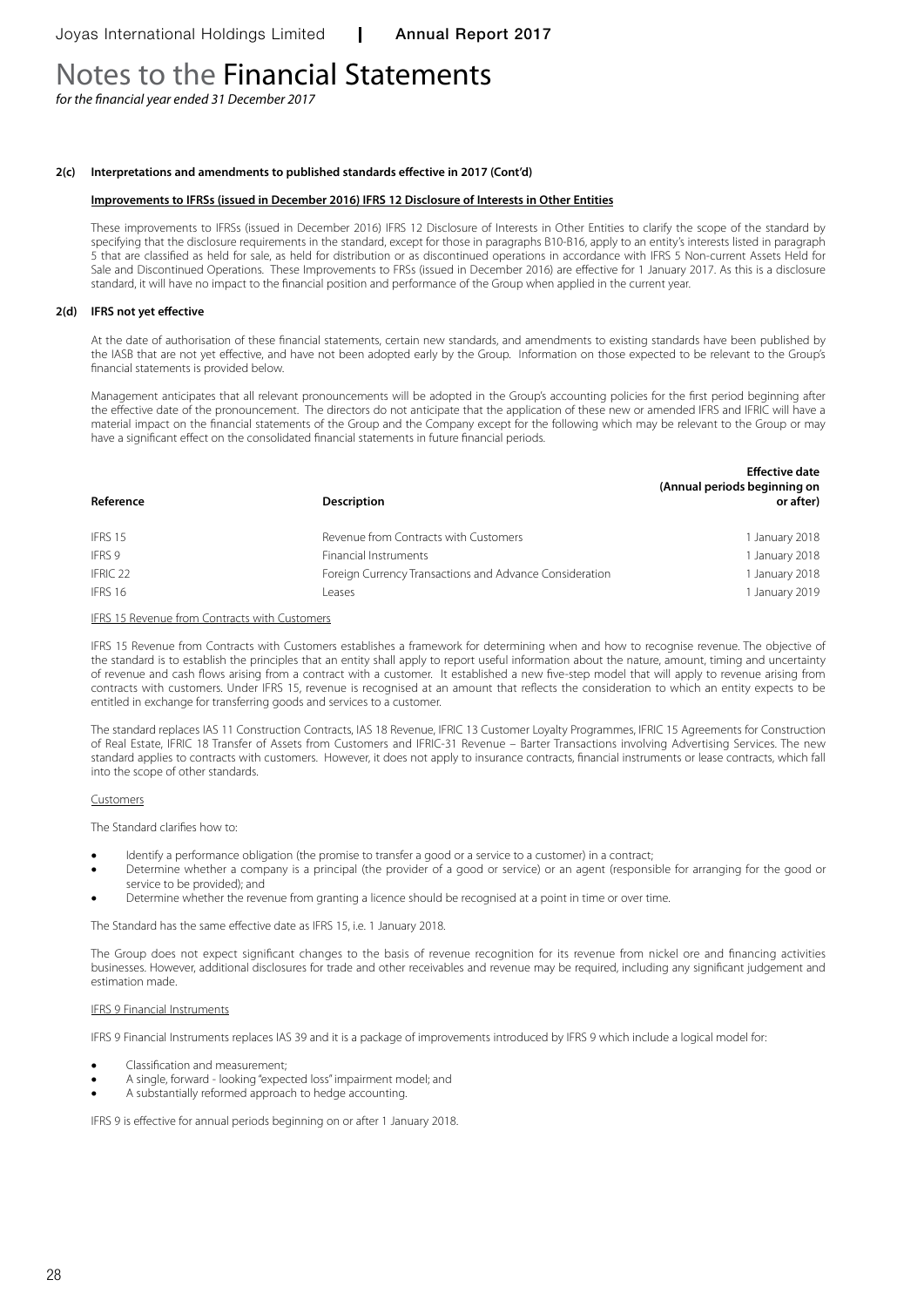*for the financial year ended 31 December 2017*

#### **2(d) IFRS not yet effective (Cont'd)**

#### IFRS 9 Financial Instruments (Cont'd)

Loans and receivables currently accounted for at amortised cost will continue to be accounted for using amortised cost model under IFRS 9. For financial liabilities currently held at fair value, the Group expects to continue measuring cost of these liabilities at fair value under IFRS 9.

The Group does not expect a significant change to the measurement basis arising from adopting the new classification and measurement model or a significant increase in the impairment loss allowance.

#### IFRIC 22 Foreign Currency Transactions and Advance Consideration

This interpretation provides requirements about which exchange rate to use in reporting foreign currency transactions (such as revenue transactions) when payment is made or received in advance.

The interpretations are effective from 1 January 2018.

On initial application, entities would have the option of applying the interpretations either retrospectively or prospectively in accordance with IAS 8 Accounting Policies, Changes in Accounting Estimates and Errors.

The Group does not expect a significant change to the requirements arising from adopting the new interpretation. The Group plans to adopt the standard when it becomes effective in 2018 without restating comparative information; and is gathering data to quantify the potential impact arising from the adoption.

#### IFRS 16 Leases

IFRS 16 Leases replaces accounting requirements introduced more than 30 years ago in accordance with IAS 17 Leases that are no longer considered fit for purpose, and is a major revision of the way in which companies where it requires lessees to recognise most leases on their statement of financial position. Lessor accounting is substantially unchanged from current accounting in accordance with IAS 17. IFRS 16 Leases will be effective for accounting periods beginning on or after 1 January 2019. Early adoption will be permitted, provided the Group has adopted IFRS 15. The Group is currently assessing the impact to the consolidated financial statements.

#### **2(e) Summary of significant accounting policies**

#### **Consolidation**

The consolidated financial statements comprise the financial statements of the Company and its subsidiaries and Controlled Entities as at the end of the reporting period. The financial statements of the subsidiaries used in the preparation of the consolidated financial statements are prepared for the same reporting date as the Company. Consistent accounting policies are applied to like transactions and events in similar circumstances.

Consolidation of subsidiaries in the People's Republic of China ("PRC") is based on the subsidiaries' financial statements prepared in accordance with IFRS. Profits reflected in the financial statements prepared in accordance with IFRS may differ from those reflected in PRC statutory financial statements of the subsidiaries, prepared for PRC reporting purposes. In accordance with the relevant laws and regulations, profit available for distribution by the PRC subsidiary is based on the amounts stated in the PRC statutory financial statements.

All intra-group balances, income and expenses and unrealised gains and losses resulting from intra-group transactions and dividends are eliminated in full.

Subsidiaries are consolidated from the date of acquisition, being the date on which the Group obtains control and continue to be consolidated until the date that such control ceases.

Losses and other comprehensive income are attributable to the non-controlling interest even if that results in a deficit balance.

A subsidiary is an investee that is controlled by the Group. The Group controls an investee when it is exposed, or has rights, to variable returns from its involvement with the investee and has the ability to affect those returns through its power over the investee.

Thus, the Group controls an investee if and only if the Group has all of the following:

- power over the investee;
- exposure, or rights or variable returns from its involvement with the investee; and
- the ability to use its power over the investee to affect its returns

The Group reassesses whether or not it controls an investee if facts and circumstances indicate that there are changes to one or more of the three elements of control listed above.

When the Group has less than a majority of the voting rights of an investee, it has power over the investee when the voting rights are sufficient to give it the practical ability to direct the relevant activities of the investee unilaterally. The Group considers all relevant facts and circumstances in assessing whether or not the Group's voting rights in an investee are sufficient to give it power, including:

- the size of the Group's holding of voting rights relative to the size and dispersion of holdings of the other vote holders;
- potential voting rights held by the Group, other vote holders or other parties;
- rights arising from other contractual arrangements; and
- any additional facts and circumstances that indicate that the Group has, or does not have, the current ability to direct the relevant activities at the time that decisions need to be made, including voting patterns at previous shareholders' meetings.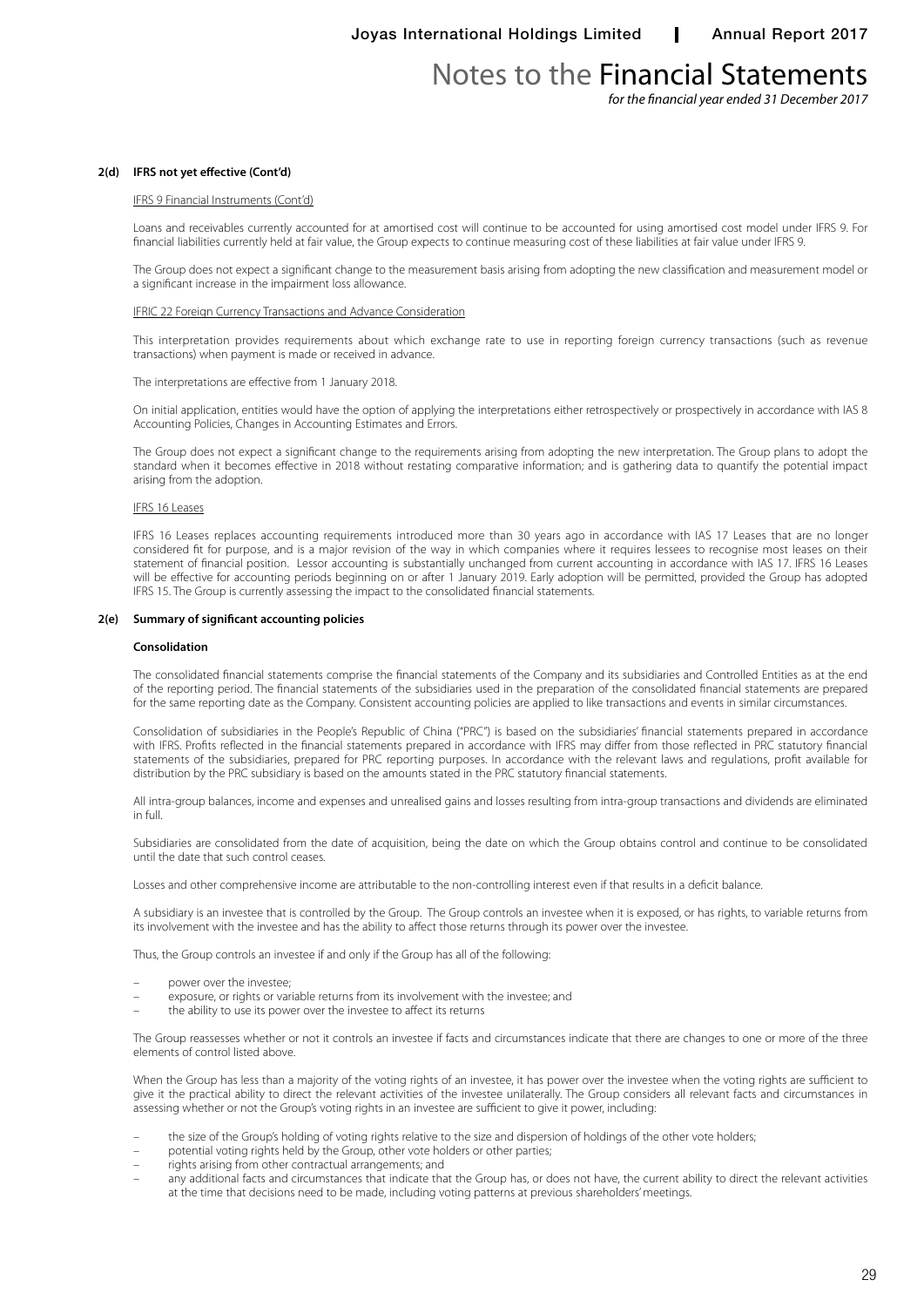*for the financial year ended 31 December 2017*

#### **2(e) Summary of significant accounting policies (Cont'd)**

#### **Consolidation (Cont'd)**

Changes in the Group's ownership interests in subsidiaries that do not result in the Group losing control over the subsidiaries are accounted for as equity transactions. The carrying amounts of the Group's interests and the non-controlling interests are adjusted to reflect the changes in their relative interests in the subsidiaries. Any difference between the amount by which the non-controlling interests are adjusted and the fair value of the consideration paid or received is recognised directly in equity and attributed to owners of the Group.

When the Group loses control of a subsidiary, a gain or loss is recognised in the statement of comprehensive income and is calculated as the difference between (i) the aggregate of the fair value of the consideration received and the fair value of any retained interest and (ii) the previous carrying amount of the assets (including goodwill), and liabilities of the subsidiary and any non-controlling interest. All amounts previously recognised in other comprehensive income in relation to that subsidiary are accounted for as if the Group had directly disposed of the related assets or liabilities of the subsidiary (i.e. reclassified to profit or loss or transferred to another category of equity as specified/permitted by applicable IFRSs).

The fair value of any investment retained in the former subsidiary at the date when the control is lost is regarded as the fair value on the initial recognition for subsequent accounting under IAS 39, when applicable, the cost on initial recognition of an investment in an associate or a joint venture.

#### Acquisitions

The acquisition method of accounting is used to account for business combinations entered into by the Group. The consideration transferred for the acquisition of a subsidiary or business comprises the fair value of the assets transferred, the liabilities incurred and the equity interests issued by the Group.

The consideration transferred also includes any contingent consideration arrangement and any pre-existing equity interest in the subsidiary measured at their fair values at the acquisition date.

#### Acquisition-related costs are expensed as incurred.

Identifiable assets acquired and liabilities and contingent liabilities assumed in a business combination are, with limited exceptions, measured initially at their fair values at the acquisition date.

On an acquisition-by-acquisition basis, the Group recognises any non-controlling interest in the acquiree at the date of acquisition either at fair value or at the non-controlling interest's proportionate share of the acquiree's identifiable net assets.

The excess of (a) the consideration transferred, the amount of any non-controlling interest in the acquiree and the acquisition-date fair value of any previous equity interest in the acquiree over the (b) fair value of the identifiable net assets acquired is recorded as goodwill. Please refer to the paragraph "Intangible assets - Goodwill" for the subsequent accounting policy on goodwill.

#### Disposal

Changes in the Group's ownership interests in subsidiaries that do not result in the Group losing control over the subsidiaries are accounted for as equity transactions. The carrying amounts of the Group's interests and the non-controlling interests are adjusted to reflect the changes in their relative interests in the subsidiaries. Any difference between the amount by which the non-controlling interests are adjusted and the fair value of the consideration paid or received is recognised directly in equity and attributed to owners of the Group.

When the Group loses control of a subsidiary, a gain or loss is recognised in profit or loss and is calculated as the difference between (i) the aggregate of the fair value of the consideration received and the fair value of any retained interest and (ii) the previous carrying amount of the assets (including goodwill), and liabilities of the subsidiary and any non-controlling interest.

All amounts previously recognised in other comprehensive income in relation to that subsidiary are accounted for as if the Group had directly disposed of the related assets or liabilities of the subsidiary (i.e. reclassified to profit or loss or transferred to another category of equity as specified/ permitted by applicable IFRSs). The fair value of any investment retained in the former subsidiary at the date when the control is lost is regarded as the fair value on the initial recognition for subsequent accounting under IAS 39, when applicable, the cost on initial recognition of an investment in an associate or a joint venture.

#### Transactions with non-controlling interests

Non-controlling interests represents the equity in subsidiaries not attributable, directly or indirectly, to owners of the Company, and are presented separately in the consolidated statement of comprehensive income and within equity in the consolidated statement of financial position, separately from equity attributable to owners of the Company.

Changes in the Company owners' ownership interest in a subsidiary that do not result in a loss of control are accounted for as equity transactions. In such circumstances, the carrying amounts of the controlling and non-controlling interests are adjusted to reflect the changes in their relative interests in the subsidiary. Any difference between the amount by which the non-controlling interest is adjusted and the fair value of the consideration paid or received is recognised directly in equity and attributed to owners of the Company.

#### **Subsidiaries**

In the Company's separate financial statements, investments in subsidiaries are stated at cost less allowance for any impairment losses on an individual subsidiary basis.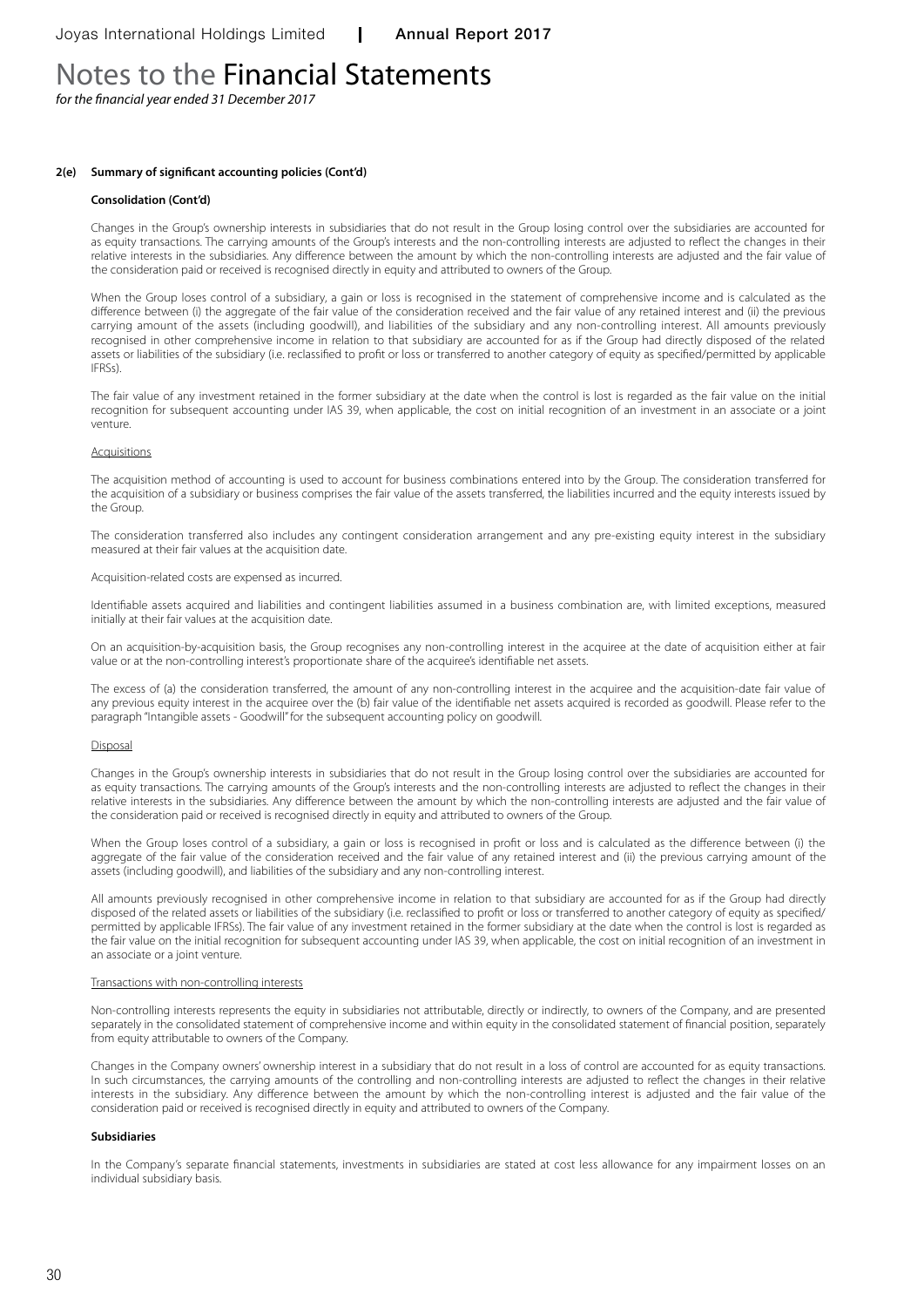*for the financial year ended 31 December 2017*

#### **2(e) Summary of significant accounting policies (Cont'd)**

#### **Goodwill**

Goodwill is initially recognised at cost being the excess of the aggregate of the consideration transferred, the amount recognised for non-controlling interests in the acquiree and the acquisition date fair value of the acquirer's previously held equity interest in the acquiree over the fair value of identifiable assets and liabilities acquired.

Where the fair value of identifiable assets and liabilities exceed the aggregate of the fair value of consideration paid, the amount of any noncontrolling interest in the acquiree and the acquisition date fair value of the acquirer's previously held equity interest in the acquiree, the excess is recognised in profit or loss on the acquisition date, after re-assessment.

Goodwill is measured at cost less impairment losses. For the purpose of impairment testing, goodwill arising from an acquisition is allocated to each of the relevant cash-generating units ("CGUs") that are expected to benefit from the synergies of the acquisition. A CGU is the smallest identifiable group of assets that generates cash inflows that are largely independent of the cash inflows from other assets or groups of assets. A CGU to which goodwill has been allocated is tested for impairment annually, by comparing its carrying amount with its recoverable amount, and whenever there is an indication that the unit can be impaired.

For goodwill arising on an acquisition in a financial year, the CGU to which goodwill has been allocated is tested for impairment before the end of that financial year. When the recoverable amount of the CGU is less than the carrying amount of the unit, the impairment loss is allocated to reduce the carrying amount of any goodwill allocated to the unit first, and then to the other assets of the unit pro-rata on the basis of the carrying amount to each asset in the unit. However, the loss allocated to each asset will not reduce the individual asset's carrying amount to below its fair value less cost of disposal (if measurable) or its value in use (if determinable), whichever is the higher. Any impairment loss for goodwill is recognised in profit or loss and is not reversed in subsequent periods.

#### **Property, plant and equipment and depreciation**

Property, plant and equipment are stated at cost or valuation less accumulated depreciation and accumulated impairment losses, if any. Depreciation or other items of property, plant and equipment is calculated using the straight-line method to allocate their depreciable amount over their estimated useful lives as follows:

| Leasehold buildings    | 50 years      |
|------------------------|---------------|
| Leasehold improvements | 5 years       |
| Motor vehicles         | 5 years       |
| Plant and machinery    | 5 to 10 years |
| Furniture and fixtures | 5 years       |
| Tools and equipment    | 5 years       |
| Moulds                 | 3 to 10 years |

The cost of property, plant and equipment includes expenditure that is directly attributable to the acquisition of the items. Dismantlement, removal or restoration costs are included as part of the cost of property, plant and equipment if the obligation for dismantlement, removal or restoration is incurred as a consequence of acquiring or using the asset. Cost may also include transfers from equity of any gains/losses on qualifying cash flow hedges of foreign currency purchases of property, plant and equipment.

Land use rights represent up-front payment for right to use the land in Hong Kong for 50 years.

Subsequent expenditure relating to property, plant and equipment that have been recognised is added to the carrying amount of the asset when it is probable that future economic benefits, in excess of the standard of performance of the asset before the expenditure was made, will flow to the Group and the cost can be reliably measured. Other subsequent expenditure is recognised as an expense during the financial year in which it is incurred.

The gain or loss arising on disposal or retirement of an item of property, plant and equipment is determined as the difference between the sales proceeds and the carrying amounts of the asset and is recognised in profit or loss.

For acquisitions and disposals during the financial year, depreciation is provided from the month of acquisition and to the month before disposal respectively. Fully depreciated property, plant and equipment are retained in the books of accounts until they are no longer in use.

Depreciation methods, useful lives and residual values are reviewed, and adjusted as appropriate, at the end of each reporting period as a change in estimates.

#### **Intangible asset (other than goodwill)**

Intangible asset relates to membership subscription to credit information bureau services acquired in a business combination and is measured at cost less accumulated impairment losses.

#### **Financial assets**

Financial assets, other than hedging instruments, can be divided into the following categories: financial assets at fair value through profit or loss, held-to-maturity investments, loans and receivables and available-for-sale financial assets. Financial assets are assigned to the different categories by management on initial recognition, depending on the purpose for which the assets were acquired. The designation of financial assets is reevaluated and classification may be changed at the end of the reporting period with the exception that the designation of financial assets at fair value through profit or loss is not revocable.

All financial assets are recognised on their trade date - the date on which the Company and the Group commit to purchase or sell the asset. Financial assets are initially recognised at fair value, plus directly attributable transaction costs except for financial assets at fair value through profit or loss, which are recognised at fair value.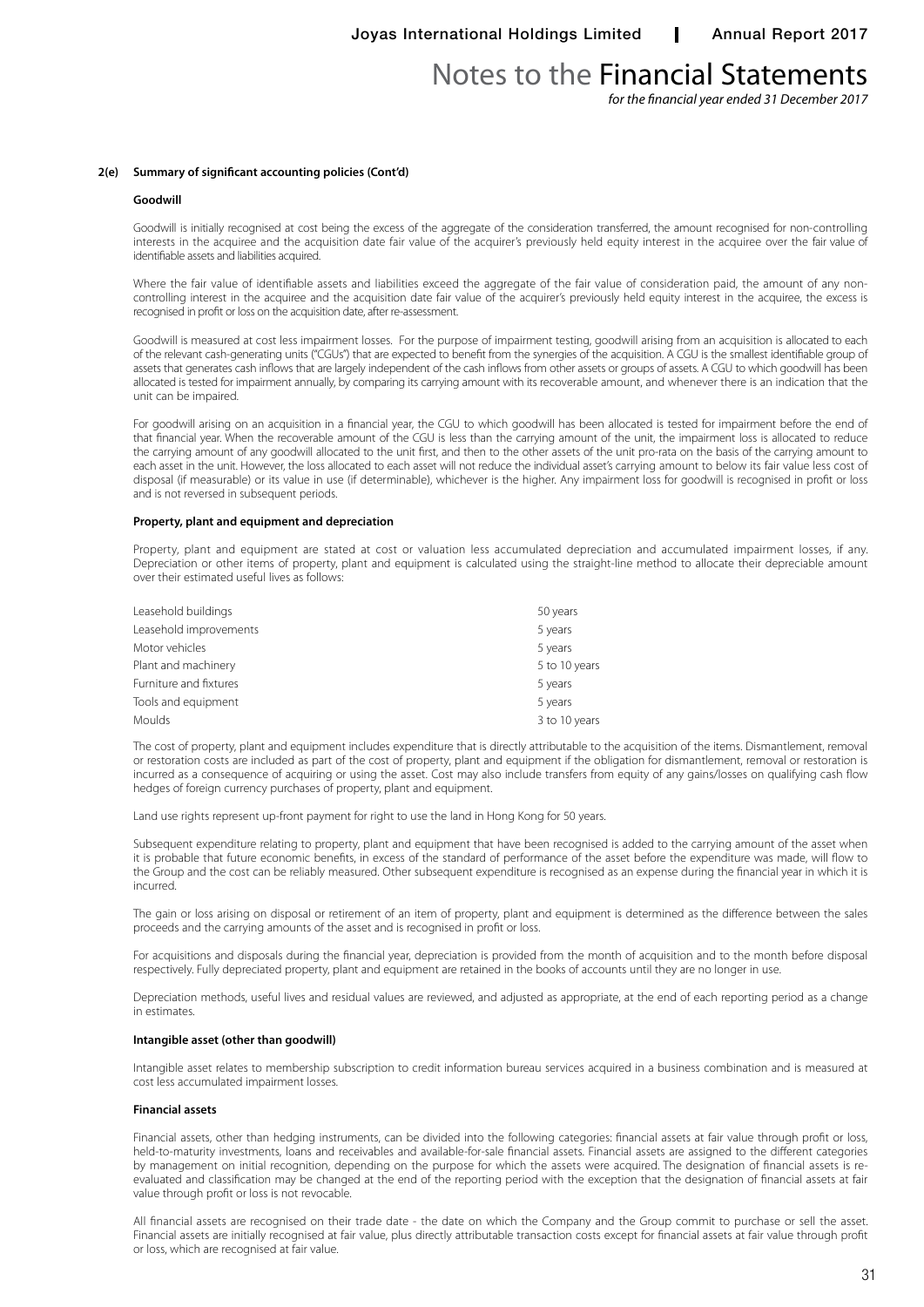*for the financial year ended 31 December 2017*

#### **2(e) Summary of significant accounting policies (Cont'd)**

#### **Financial assets (Cont'd)**

Derecognition of financial instruments occurs when the rights to receive cash flows from the investments expire or are transferred and substantially all of the risks and rewards of ownership have been transferred. An assessment for impairment is undertaken at least at the end of each reporting period whether or not there is objective evidence that a financial asset or a group of financial assets is impaired.

Financial assets and financial liabilities are offset and the net amount presented in the statement of financial position when, and only when, the Group currently has a legally enforceable right to set off the recognised amounts; and intends either to settle on a net basis, or to realise the asset and settle the liability simultaneously.

Non-compounding interest and other cash flows resulting from holding financial assets are recognised in profit or loss when received, regardless of how the related carrying amount of financial assets is measured.

The Company and the Group do not hold any financial assets at fair value through profit or loss, held-to-maturity investments or available-for-sale financial assets.

#### Loans and receivables

Loans and receivables are non-derivative financial assets with fixed or determinable payments that are not quoted in an active market. They arise when the Group provides money, goods or services directly to a debtor with no intention of trading the receivables. They are included in current assets, except for maturities greater than 12 months after the end of the reporting period. These are classified as non-current assets.

Loans and receivables include trade and other receivables, excluding prepayments and deposits. They are subsequently measured at amortised cost using the effective interest method, less provision for impairment. If there is objective evidence that the asset has been impaired, the financial asset is measured at the present value of the estimated future cash flows discounted at the original effective interest rate. Impairment losses are reversed in subsequent periods when an increase in the asset's recoverable amount can be related objectively to an event occurring after the impairment was recognised, subject to a restriction that the carrying amount of the asset at the date the impairment is reversed does not exceed what the amortised cost would have been had the impairment not been recognised. The impairment or write-back is recognised in the profit or loss.

#### **Inventories**

Inventories are stated at the lower of cost and net realisable value. Cost is calculated using the weighted average cost formula and comprises all costs of purchase, costs of conversion and other costs incurred in bringing the inventories to their present location and condition. In the case of manufactured inventories and work-in-progress, cost includes all direct expenditure and an appropriate share of production overheads based on the normal level of activity.

Allowance is made for obsolete, slow-moving and defective inventories in arriving at the net realisable value.

Net realisable value is the estimated selling price in the ordinary course of business less the estimated costs necessary to make the sale.

#### **Cash and cash equivalents**

Cash and cash equivalents include cash at bank and in hand, demand deposits with banks and short-term highly liquid investments which are readily convertible into known amounts of cash and which are subject to an insignificant risk of changes in value. For the purpose of the statement of cash flows presentation, cash and cash equivalents which are repayable on demand and form an integral part of the Group's cash management.

#### **Share capital**

Ordinary shares are classified as equity. Incremental costs directly attributable to the issuance of new ordinary shares are deducted against the share capital account.

#### **Dividends**

Final dividends proposed by the directors are not accounted for in shareholders' equity as an appropriation of retained profit, until they have been approved by the shareholders in a general meeting. When these dividends have been approved by the shareholders and declared, they are recognised as a liability.

Interim dividends are simultaneously proposed and declared, because of the articles of association of the Company grant the directors the authority to declare interim dividends. Consequently, interim dividends are recognised directly as a liability when they are proposed and declared.

#### **Financial liabilities**

The Groups' financial liabilities comprise trade and other payables, convertible bonds, warrants, and borrowings excluding advances from customers.

Financial liabilities are recognised when the Group becomes a party to the contractual agreements of the instrument. All interest-related charges are recognised as finance expense in the profit or loss. Financial liabilities are derecognised if the Group's obligations specified in the contract expire or are discharged or cancelled.

Financial assets and financial liabilities are offset and the net amount presented in the statement of financial position when, and only when, the Group currently has a legally enforceable right to set off the recognised amounts; and intends either to settle on a net basis, or to realise the asset and settle the liability simultaneously.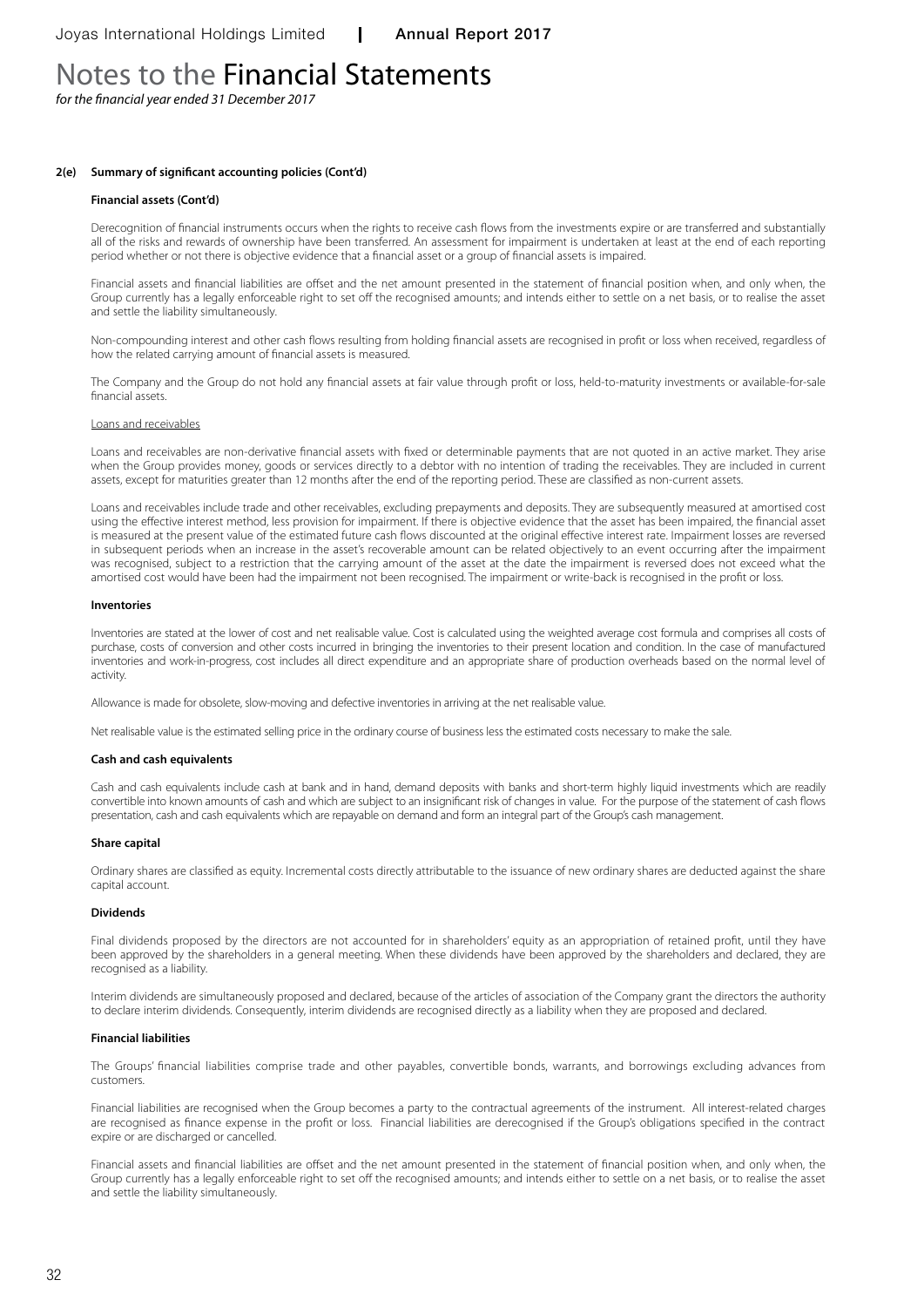*for the financial year ended 31 December 2017*

#### **2(e) Summary of significant accounting policies (Cont'd)**

#### **Financial liabilities (Cont'd)**

#### Borrowings

Borrowings are recognised initially at the fair value of proceeds received less attributable transaction costs, if any. Borrowings are subsequently stated at amortised cost which is the initial fair value less any principal repayments. Any difference between the proceeds (net of transaction costs) and the redemption value is taken to the profit or loss over the period of the borrowings using the effective interest method. The interest expense is chargeable on the amortised cost over the period of the borrowings using the effective interest method.

Gains and losses are recognised in the profit or loss when the liabilities are derecognised as well as through the amortisation process.

Borrowings which are due to be settled within 12 months after the end of the reporting period are included in current borrowings in the statement of financial position even though the original terms was for a period longer than twelve months and an agreement to refinance, or to reschedule payments, on a long-term basis is completed after the end of the reporting period. Borrowings to be settled within the Group's normal operating cycle are classified as current. Other borrowings due to be settled more than twelve months after the end of the reporting period are included in non-current borrowings in the statement of financial position.

#### Convertible bonds

Convertible bonds issued by the Group that contain both liability, call option and conversion option components are classified separately into their respective items on initial recognition. Conversion option that will be settled other than by the exchange of a fixed amount of cash or another financial asset for a fixed number of the Company's own equity instruments is a conversion option derivative. At the date of issue, the conversion option derivative and call option derivative are recognised at fair value. The call option is accounted for as a single compound embedded derivative together with the conversion option derivative. Any excess of proceeds over the amount initially recognised as the derivative component is recognised as liability.

In subsequent periods, the liability component of the convertible loans is carried at amortised cost using the effective interest method, until extinguished on conversion or maturity. The single compound embedded is measured at fair value with changes in fair value recognised in profit or loss.

When the convertible bonds are converted, the carrying amount of the liability portion together with the fair value of the single compound embedded derivative at the time of conversion are transferred to share capital and share premium as consideration for the shares issued. When the convertible bonds are redeemed, and difference between the redemption amount and the carrying amounts of both components is recognised in profit or loss.

Transaction costs that relate to the issue of the convertible bonds are allocated to the liability and single compound embedded derivative components in proportion to the allocation of the proceeds. Transaction costs relating to the single compound embedded derivative is recognised in profit or loss immediately. Transaction costs relating to the liability component are included in the carrying amount of the liability portion and amortised over the period of the convertible loans using the effective interest method.

#### Derivative financial instruments

Derivatives are initially recognised at fair value at the date a derivative contract is entered into and are subsequently remeasured to their fair value at the end of the reporting period. The resulting gain or loss is recognised in profit or loss immediately unless the derivative is designated and effective as a hedging instrument, in which event the timing of the recognition in profit or loss depends on the nature of the hedge relationship.

#### Other financial liabilities

These are recognised initially at their fair value and subsequently measured at amortised cost, using the effective interest method.

#### **Leases**

#### *Where the Group is the lessee,*

#### **Finance leases**

Where assets are financed by lease agreements that give rights approximating to ownership, the assets are capitalised as if they had been purchased outright at values equivalent to the lower of the fair values of the leased assets and the present value of the total minimum lease payments during the periods of the leases. The corresponding lease commitments are included under liabilities. The excess of lease payments over the recorded lease obligations are treated as finance charges which are amortised over each lease to give a constant effective rate of charge on the remaining balance of the obligation.

The leased assets are depreciated on a straight-line basis over their estimated useful lives as detailed in the accounting policy on "Property, plant and equipment and depreciation".

#### **Operating leases**

Rentals on operating leases are charged to profit or loss on a straight-line basis over the lease term. Lease incentives, if any, are recognised as an integral part of the net consideration agreed for the use of the leased asset. Penalty payments on early termination, if any, are recognised in the profit or loss when incurred.

Contingent rents are mainly determined as a percentage of revenue in excess of a specified amount during the month. They are charged to the profit or loss when incurred.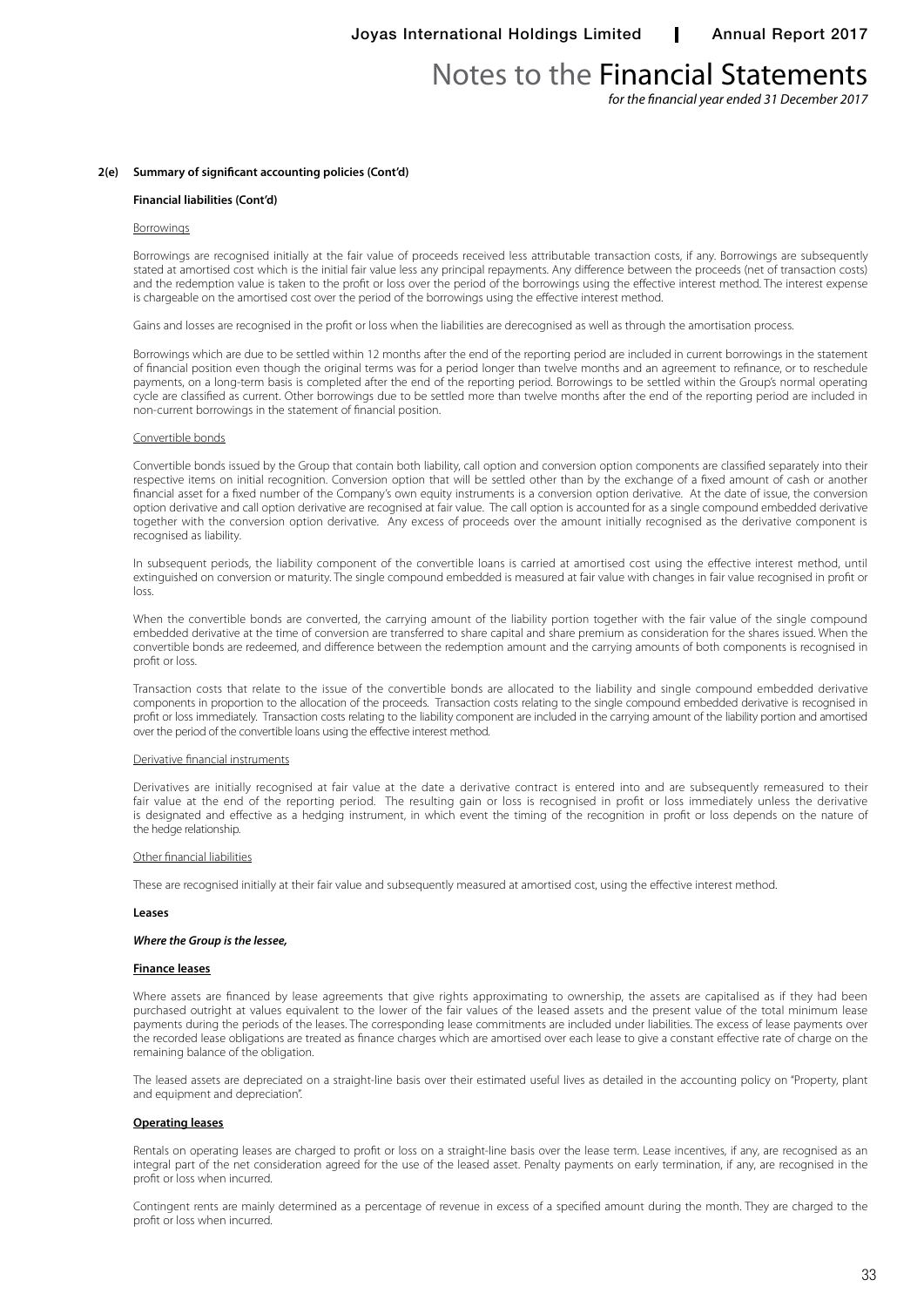*for the financial year ended 31 December 2017*

#### **2(e) Summary of significant accounting policies (Cont'd)'**

#### **Income taxes**

Current income tax for current and prior periods is recognised at the amount expected to be paid to or recovered from the tax authorities, using the tax rates and tax laws that have been enacted or substantively enacted by the end of the reporting period.

Deferred income tax is recognised for all temporary differences arising between the tax bases of assets and liabilities and their carrying amounts in the financial statements except when the deferred income tax arises from the initial recognition of goodwill or an asset or liability in a transaction that is not a business combination and affects neither accounting or taxable profit or loss at the time of the transaction.

A deferred income tax liability is recognised on temporary differences arising on investments in subsidiaries, associates and joint ventures, except where the Group is able to control the timing of the reversal of the temporary difference and it is probable that the temporary difference will not reverse in the foreseeable future.

Deferred tax is measured at the tax rates that are expected to be applied to the temporary differences when they reverse, based on the laws that have been enacted or substantively enacted at the end of the reporting period. A deferred tax asset is recognised for unused tax losses, tax credits and deductible temporary differences, to the extent that it is probable that future taxable profits will be available against which they can be utilised. Deferred tax assets are reviewed at the end of each reporting period and are reduced to the extent that it is no longer probable that the related tax benefit will be realised.

Deferred income tax is measured:

- (i) at the tax rates that are expected to apply when the related deferred income tax asset is realised or the deferred income tax liability is settled, based on tax rates and tax laws that have been enacted or substantively enacted by the date of the financial position; and
- (ii) based on the tax consequence that will follow from the manner in which the Group expects, at the date of the financial position, to recover or settle the carrying amounts of its assets and liabilities.

Current and deferred income taxes are recognised as income or expense in the profit or loss, except to the extent that the tax arises from a business combination or a transaction which is recognised either in other comprehensive income or directly in equity. Deferred tax arising from a business combination is adjusted against goodwill on acquisition.

Deferred tax assets and liabilities are offset if there is a legally enforceable right to offset current tax liabilities and assets and they relate to income taxes levied by the same tax authorities on the same taxable entity, or on different tax entities, provided they intend to settle current tax liabilities and assets on a net basis or their tax assets and liabilities will be realised simultaneously.

#### **Employee benefits**

#### Retirement benefit contributions

Payment to Mandatory Provident Fund Scheme (the "MPF Scheme") is recognised as an expense when employees have rendered service entitling them to the contributions. The Group operates a MPF Scheme under the Hong Kong Mandatory Provident Fund Schemes Ordinance for those employees employed under the jurisdiction of the Hong Kong Employment Ordinance. The MPF Scheme is a defined contribution scheme, the assets of which are held in separate trustee-administered funds. The Group's contributions to the scheme are expensed as incurred and vested in accordance with the scheme's vesting scales. Where employees leave the scheme prior to the full vesting of the employer's contributions, the amount of forfeited contributions is used to reduce the contributions payable by the Group.

#### Short-term employee benefits

Employee entitlements to annual leave are recognised when they accrue to employees. A provision is made for the estimated liability for annual leave as a result of services rendered by employees up to the end of the reporting period.

Non-accumulating compensated absences such as sick leave and maternity leave are not recognised until the time of leave.

#### Key management personnel

Key management personnel are those persons having the authority and responsibility for planning, directing and controlling the activities of the entity. Directors and certain general managers are considered key management personnel.

#### **Related parties**

A related party is defined as follows:

- (a) A person or a close member of that person's family is related to the Group and Company if that person:
	- (i) has control or joint control over the Company;
	- (ii) has significant influence over the Company; or
	- (iii) is a member of the key management personnel of the Group or Company or of a parent of the Company.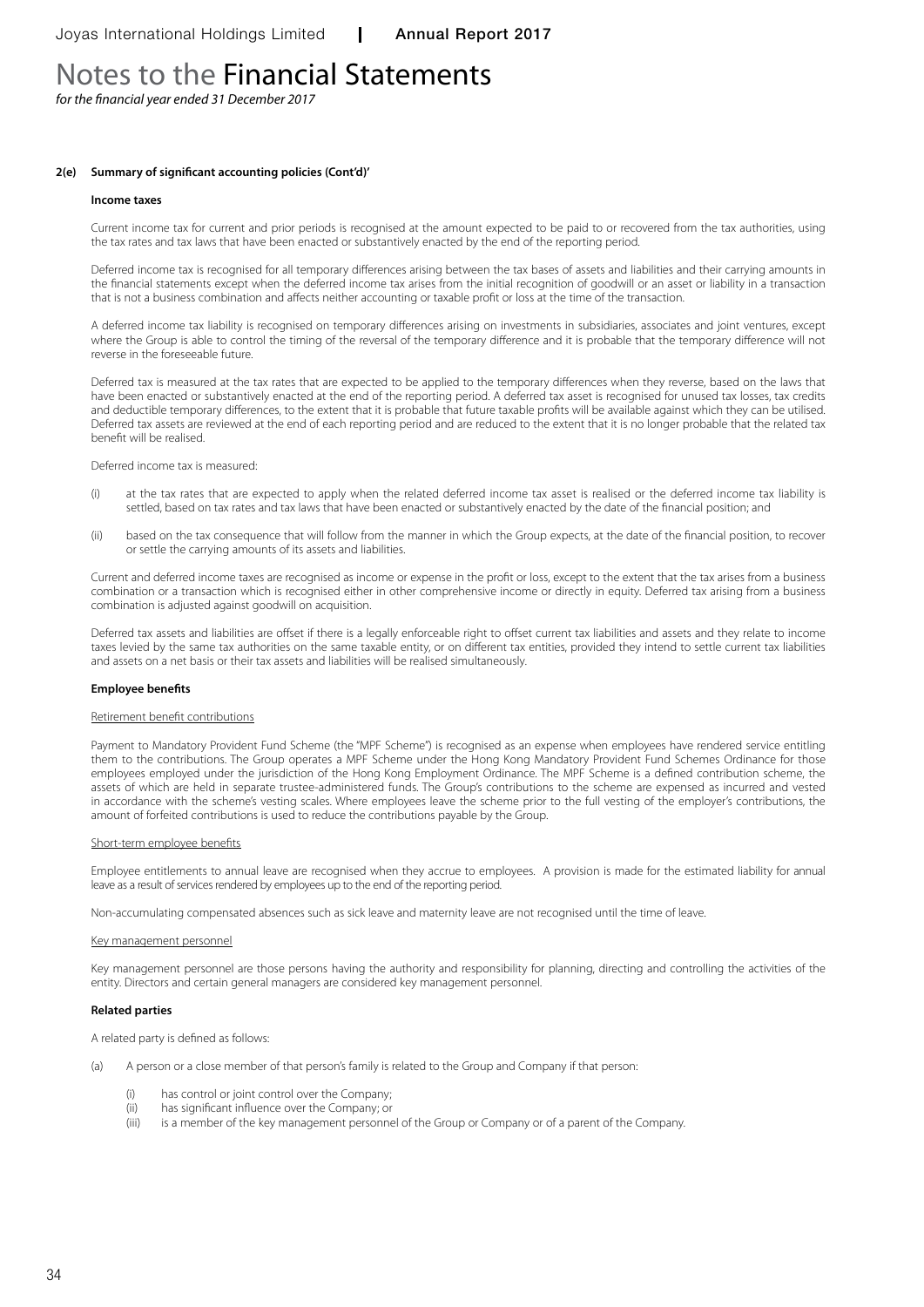*for the financial year ended 31 December 2017*

#### **2(e) Summary of significant accounting policies (Cont'd)**

#### **Related parties (Cont'd)**

- (b) An entity is related to the Group and the Company if any of the following conditions applies:
	- (i) the entity and the Company are members of the same group (which means that each parent, subsidiary and fellow subsidiary is related to the others);
	- (ii) one entity is an associate or joint venture of the other entity (or an associate or joint venture of a member of a group of which the other entity is a member);
	- (iii) both entities are joint ventures of the same third party;<br>(iv) one entity is a joint venture of a third entity and the oth
	- (iv) one entity is a joint venture of a third entity and the other entity is an associate of the third entity;
	- (v) the entity is a post-employment benefit plan for the benefit of employees of either the Company or an entity related to the Company. If the Company is itself such a plan, the sponsoring employers are also related to the Company;
	- (vi) the entity is controlled or jointly controlled by a person identified in (a); (vii) a person identified in (a) (i) has significant influence over the entity or
	- a person identified in (a) (i) has significant influence over the entity or is a member of the key management personnel of the entity (or of a parent of the entity); or
	- (viii) the entity, or any member of a group of which it is a part, provides key management personnel services to the reporting entity or to the parent of the reporting entity.

Close members of the family of a person are those family members who may be expected to influence, or be influenced by, that person in their dealings with the entity and include:

- 
- (i) that person's children and spouse or domestic partner;<br>(ii) children of that person's spouse or domestic partner; ar (ii) children of that person's spouse or domestic partner; and<br>(iii) dependents of that person or that person's spouse or dor
- dependents of that person or that person's spouse or domestic partner.

#### **Impairment of non-financial assets**

The carrying amounts of the Company's and Group's non-financial assets subject to impairment are reviewed at the end of each reporting period to determine whether there is any indication of impairment. If any such indication exists, the asset's recoverable amount is estimated.

The carrying amounts of the Company's and Group's non-financial assets subject to impairment are reviewed at the end of each reporting period to determine whether there is any indication of impairment. If any such indication exists, the asset's recoverable amount is estimated.

The carrying amounts of the Company's and Group's non-financial assets subject to impairment are reviewed at the end of each reporting period to determine whether there is any indication of impairment. If any such indication exists, the asset's recoverable amount is estimated.

If it is not possible to estimate the recoverable amount of the individual asset, then the recoverable amount of the cash-generating unit to which the assets belong will be identified.

Individual assets or cash-generating units that include goodwill and other intangible assets with an indefinite useful life or those not yet available for use are tested for impairment at least annually. All other individual assets or cash-generating units are tested for impairment whenever events or changes in circumstances indicate that the carrying amount may not be recoverable.

An impairment loss is recognised for the amount by which the asset's or cash-generating unit's carrying amount exceeds its recoverable amount. The recoverable amount is the higher of fair value, reflecting market conditions less costs to sell and value-in-use, based on an internal discounted cash flow evaluation. Impairment losses recognised for cash-generating units, to which goodwill has been allocated, are credited initially to the carrying amount of goodwill. Any remaining impairment loss is charged pro rata to the other assets in the cash-generating unit. With the exception of goodwill, all assets are subsequently reassessed for indications that an impairment loss previously recognised may no longer exist.

Any impairment loss is charged to the profit or loss unless it reverses a previous revaluation in which case it is charged to equity.

With the exception of goodwill,

- An impairment loss is reversed if there has been a change in the estimates used to determine the recoverable amount or when there is an indication that the impairment loss recognised for the asset no longer exists or decreases.
- An impairment loss is reversed only to the extent that the asset's carrying amount does not exceed the carrying amount that would have been determined if no impairment loss had been recognised.
- A reversal of an impairment loss on a revalued asset is credited directly to equity under the heading revaluation surplus. However, to the extent that an impairment loss on the same revalued asset was previously recognised as an expense in the profit or loss, a reversal of that impairment loss is recognised as income in the profit or loss.

An impairment loss in respect of goodwill is not reversed, even if it relates to impairment loss recognised in an interim period that would have been reduced or avoided had the impairment assessment been made at a subsequent reporting or end of the reporting period

#### **Revenue recognition**

Revenue comprises the fair value of the consideration received and receivable for the sale of goods and the use by others of the Group's assets yielding interest, net of rebates and discounts. Provided it is probable that the economic benefits will flow to the Group and the revenue and costs, if applicable, can be measured reliably, revenue is recognised as follows:

#### Sales of goods

Sales of goods are recognised upon transfer of the significant risks and rewards of ownership to the customer. This is usually taken as the time when the goods are delivered and the customer has accepted the goods.

#### Interest income

Interest income is recognised on time-proportion basis using effective interest method.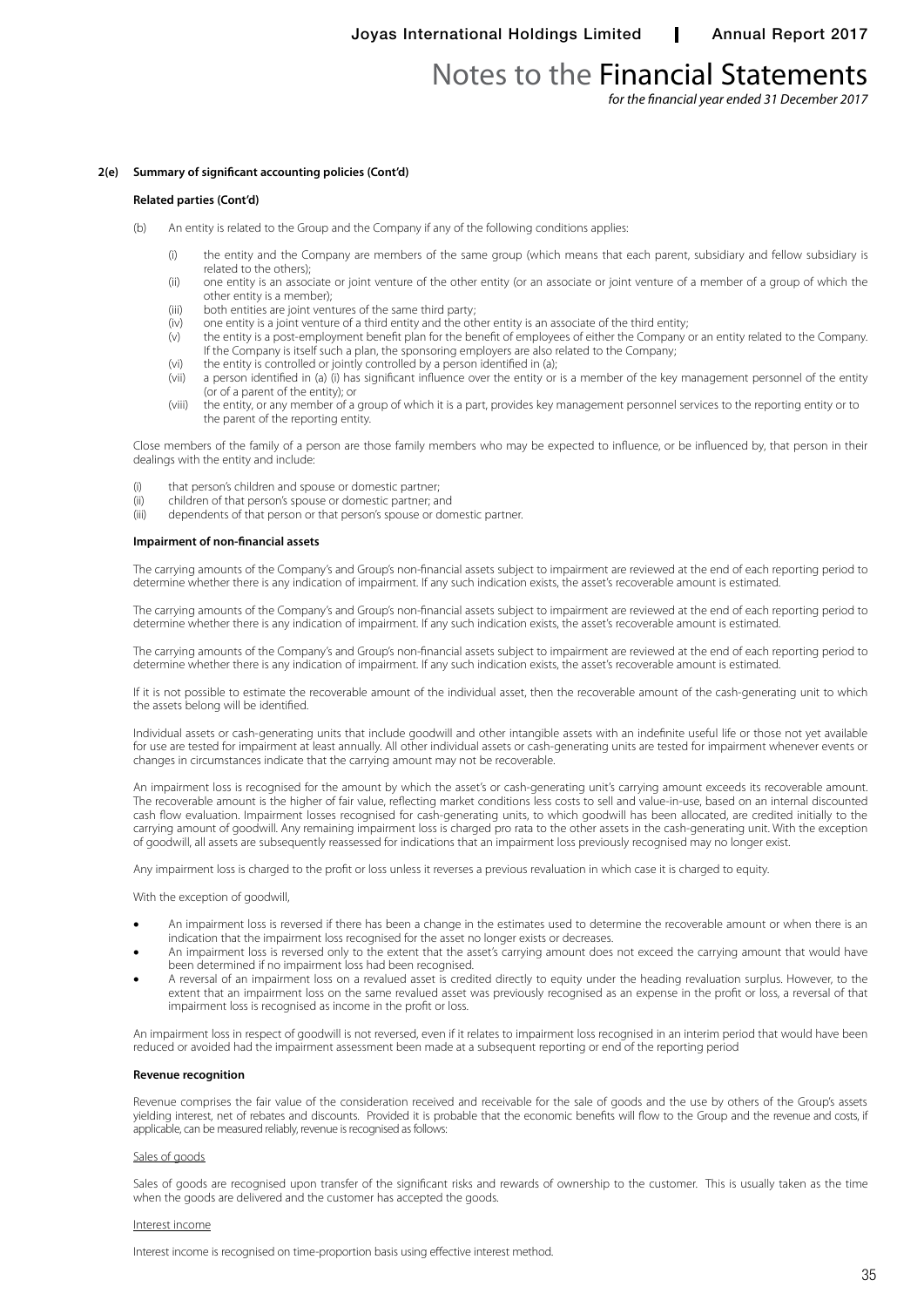*for the financial year ended 31 December 2017*

#### **2(e) Summary of significant accounting policies (Cont'd)**

#### **Finance income and finance costs**

Finance income comprises interest income on fixed deposits.

Finance costs comprise interest expense on bank loan.

Borrowing costs that are not directly attributable to the acquisition, construction or production of a qualifying asset are recognised in profit or loss using the effective interest method.

#### **Functional currencies**

#### Functional and presentation currency

Items included in the financial statements of each entity in the Group are measured using the currency of the primary economic environment in which the entity operates ("functional currency"). The financial statements of the Group and the Company are presented in Hong Kong Dollar, which is also the functional currency of the Company.

#### **Conversion of foreign currencies**

#### Transactions and balances

Transactions in a currency other than the functional currency ("foreign currency") are translated into the functional currency using the exchange rates at the dates of the transactions. Currency translation differences resulting from the settlement of such transactions and from the translation of monetary assets and liabilities denominated in foreign currencies at the closing rates at the end of the reporting period are recognised in profit or loss. However, in the consolidated financial statements, currency translation differences arising from net investment in foreign operations, are recognised in other comprehensive income and accumulated in the currency translation reserve.

When a foreign operation is disposed of a proportionate share of the accumulated translation differences is reclassified to profit or loss, as part of the gain or loss on disposal.

Foreign exchange gains and losses that relate to borrowings are presented in the income statement within "finance cost". Foreign currency gains and losses are reported on a net basis as either other income or other operating expense depending on whether foreign currency movements are in a net gain or net loss position.

Non-monetary items measured at fair values in foreign currencies are translated using the exchange rates at the date when the fair values are determined.

Non-monetary items that are measured in terms of historical cost in a foreign currency are translated using the exchange rates at the date of the translations.

#### Group entities

The results and financial position of all the Group entities that have a functional currency different from the presentation currency are translated into the presentation currency as follows:

- (i) Assets and liabilities are translated at the closing rates at the end of the reporting period;
- (ii) Income and expenses for each statement presenting profit or loss and other comprehensive income (i.e. including comparatives) shall be translated at exchange rates at the dates of the transactions; and
- (iii) All resulting currency translation differences are recognised in other comprehensive income and accumulated in the foreign currency translation reserve.

#### **Segment reporting**

The Group identifies operating segments and prepares segment information based on the regular internal financial information reported to the executive directors for their decisions about resources allocation to the Group's business components and for their review of the performance of those components. The business components in the internal financial information reported to the executive directors are determined following the Group's major product lines.

The Group has identified the following reportable segments:

- (a) Metal gift products
- (b) Jewellery products
- (c) Nickel ore<br>(d) Financino
- Financing activities

Each of these operating segments is managed separately as each of the product lines requires different resources as well as marketing approaches.

The measurement policies the Group used for reporting segment results under IFRS 8 are the same as those used in its financial statements prepared under IFRSs, except finance costs, income tax and corporate income and expenses which are not directly attributable to the business activities of any operating segment are not included in arriving at the operating results of the operating segment.

Segment assets include all assets but corporate assets which are not directly attributable to the business activities of any operating segment are not allocated to a segment, which primarily applies to the Group's headquarter.

Segment liabilities exclude corporate liabilities which are not directly attributable to the business activities of any operating segment and are not allocated to a segment.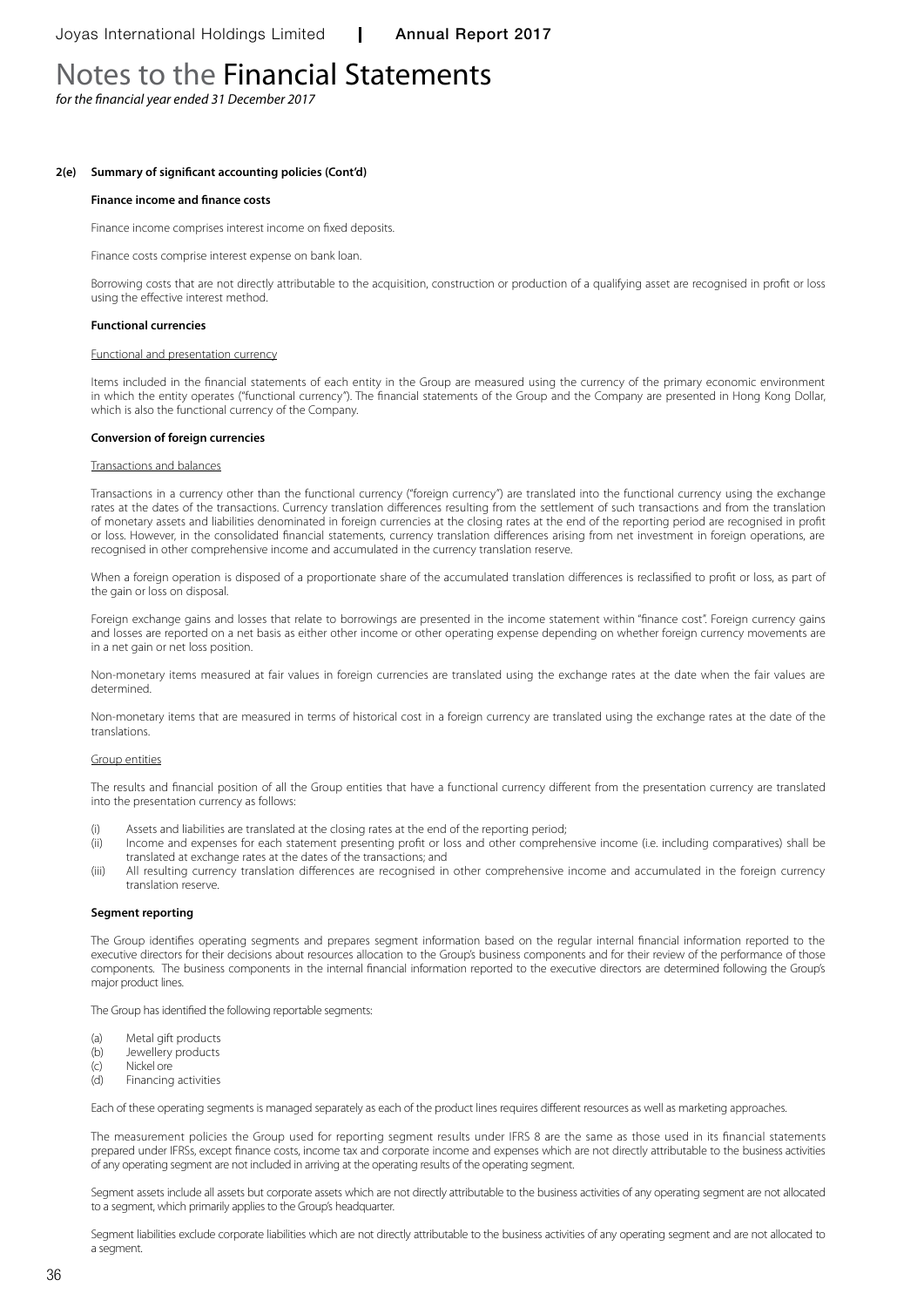*for the financial year ended 31 December 2017*

## **2(e) Summary of significant accounting policies (Cont'd)**

## **Share-based payments**

Where share options are awarded to employees and others providing similar services, the fair value of the options at the date of grant is recognised in profit or loss over the vesting period with a corresponding increase in the share option reserve within equity. Non-market vesting conditions are taken into account by adjusting the number of equity instruments expected to vest at the end of each reporting period so that, ultimately, the cumulative amount recognised over the vesting period is based on the number of options that eventually vest. Market vesting conditions are factored into the fair value of the options granted. As long as all other vesting conditions are satisfied, a charge is made irrespective of whether the market vesting conditions are satisfied. The cumulative expense is not adjusted for failure to achieve a market vesting condition.

Where the terms and conditions of options are modified before they vest, the increase in the fair value of the options, measured immediately before and after the modification, is also recognised in profit or loss over the remaining vesting period.

Where equity instruments are granted to persons other than employees and others providing similar services, the fair value of goods or services received is recognised in profit or loss unless the goods or services qualify for recognition as assets. A corresponding increase in equity is recognised. When the fair value of the goods or services received cannot be estimated reliably, the Group measures the goods or services received, and the corresponding increase in equity, indirectly, by reference to the fair value of the equity instruments granted, measured at the date the Group obtains the goods or the counterparty renders services.

For cash-settled share-based payments, a liability is recognised at the fair value of the goods or services received.

## **3 Intangible assets**

|                        | 2017                     | 2016     |
|------------------------|--------------------------|----------|
| The Group              | <b>HK\$'000</b>          | HK\$'000 |
|                        |                          |          |
| Goodwill (Note 3(a))   | -                        |          |
| Membership (Note 3(b)) | $\overline{\phantom{0}}$ | 600      |
|                        |                          | 600      |

## **3(a) Goodwill**

|                                      | 2017            | 2016     |
|--------------------------------------|-----------------|----------|
| The Group                            | <b>HK\$'000</b> | HK\$'000 |
|                                      |                 |          |
| At 1 January                         |                 | 413      |
| Acquisition of subsidiaries (Note 5) |                 | 239      |
| Impairment of goodwill (Note 18)     |                 | (652)    |
| At 31 December                       |                 |          |

For the purpose of impairment testing, goodwill is allocated to the cash-generating units ("CGUs") identified as follows:

| The Group                | 2017<br><b>HK\$'000</b>  | 2016<br>HK\$'000 |
|--------------------------|--------------------------|------------------|
|                          |                          |                  |
| Nickel ore CGU           | 537                      | 537              |
| Financing activities CGU | 115                      | 115              |
| Impairment of goodwill   | (652)                    | (652)            |
|                          | $\overline{\phantom{0}}$ |                  |

## **Impairment testing for goodwill**

## **2016**

Goodwill arose from the acquisition of an additional 34% of the equity interest in PT Global Linker Indonesia resulting in control (Note 5(a)), and 70% of the equity interest in CCIG Financial Services Limited (Note 5(b)).

For impairment testing of the nickel ore CGU and financial services CGU, management had determined the recoverable amounts of the two CGUs using value-in-use calculations based on negative cash flow projections estimated by management, having regard to the actual operating cash outflows incurred by the two CGUs for the current financial year. Consequently, the goodwill pertaining to the two CGUs was fully impaired in 2016.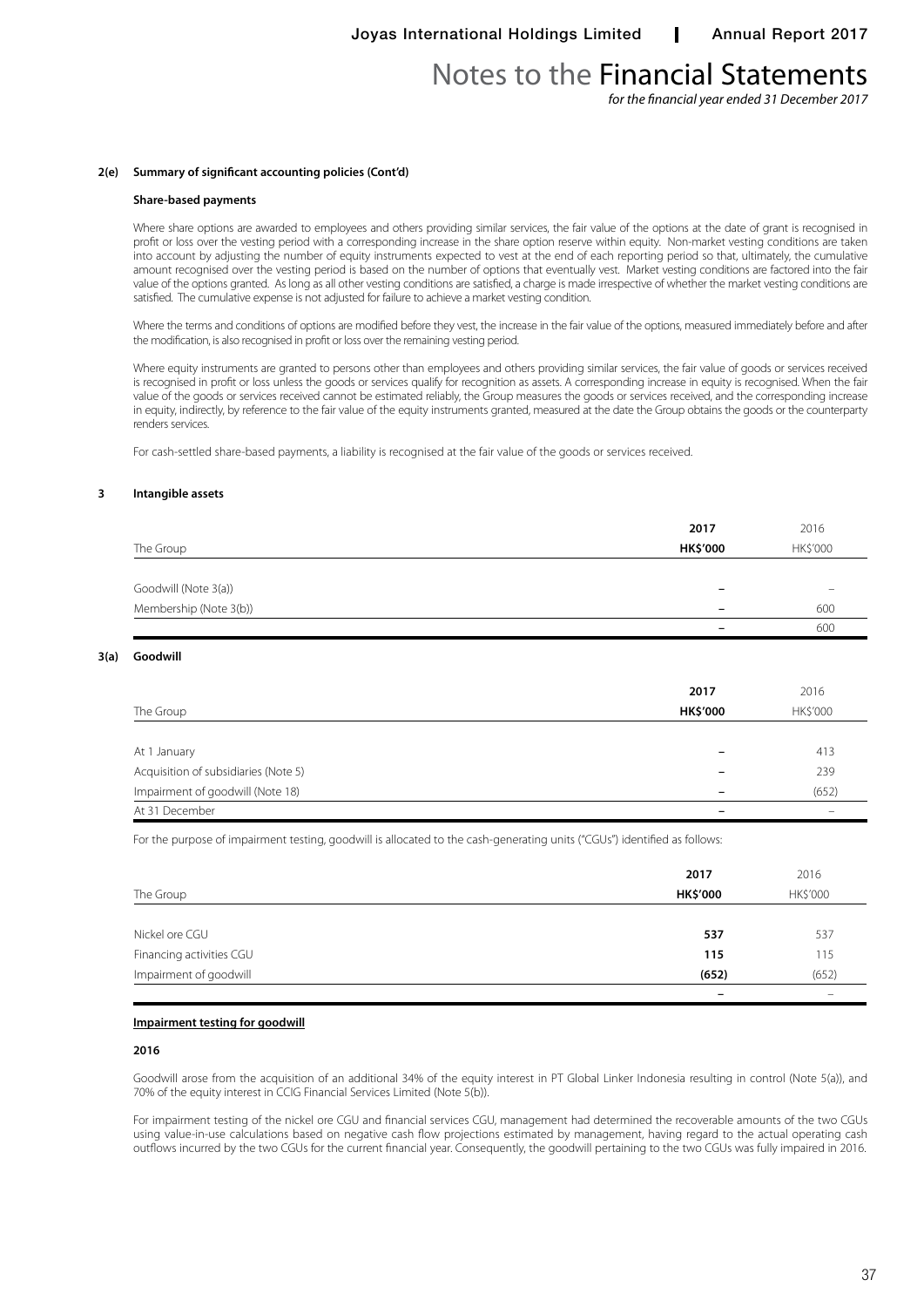*for the financial year ended 31 December 2017*

## **3 Intangible assets (Cont'd)**

## **3(b) Membership**

Membership relates to membership subscription to credit information bureau services acquired in a business combination during the year ended 31 December 2016 (Note 5(b)). No amortisation had been provided in the financial statements for the year ended 31 December 2016.

During the financial year ended 31 December 2017, the management did not use the membership facilities such as credit checks due to the nature of businesses of the Group's clients, the management is of the view that the value of the membership is limited to the Group. Accordingly, the Group has written off the cost of the membership subscription.

|                                      | 2017            | 2016     |
|--------------------------------------|-----------------|----------|
| The Group                            | <b>HK\$'000</b> | HK\$'000 |
|                                      |                 |          |
| At 1 January                         | 600             |          |
| Acquisition of subsidiaries (Note 5) |                 | 600      |
| Membership written off               | (600)           | –        |
| At 31 December                       |                 | 600      |

#### **4 Property, plant and equipment**

|                                         |                          |                          |                                 |                          |                          | <b>Furniture</b>         |                  |                          |                 |
|-----------------------------------------|--------------------------|--------------------------|---------------------------------|--------------------------|--------------------------|--------------------------|------------------|--------------------------|-----------------|
|                                         | Land use                 | Leasehold                | Leasehold                       | Motor                    | <b>Plant and</b>         | and                      | <b>Tools and</b> |                          |                 |
|                                         | rights                   |                          | buildings improvements vehicles |                          | machinery                | fixtures                 | equipment        | <b>Moulds</b>            | <b>Total</b>    |
| The Group                               | <b>HK\$'000</b>          | <b>HK\$'000</b>          | <b>HK\$'000</b>                 | <b>HK\$'000</b>          | <b>HK\$'000</b>          | <b>HK\$'000</b>          | <b>HK\$'000</b>  | <b>HK\$'000</b>          | <b>HK\$'000</b> |
| Cost                                    |                          |                          |                                 |                          |                          |                          |                  |                          |                 |
| At 1 January 2016                       | 5,494                    | 1,374                    | 69                              | 634                      | 5,514                    | 480                      | 4,358            | 9,789                    | 27,712          |
| Additions                               |                          |                          | 579                             | $\overline{\phantom{0}}$ | 527                      | 84                       | 110              | 10                       | 1,310           |
| Write-offs                              |                          | L.                       | $\overline{\phantom{0}}$        | (634)                    | $\overline{\phantom{a}}$ | (424)                    | (3,986)          | (6,506)                  | (11, 550)       |
| Transfers                               |                          | $\equiv$                 | 1,333                           | $\overline{\phantom{0}}$ | 10,166                   | 40                       | 23               | 37                       | 11,599          |
| Acquisition of a subsidiary<br>(Note 5) |                          | $\overline{\phantom{0}}$ |                                 | $\overline{\phantom{0}}$ |                          | $\overline{\phantom{0}}$ | 35               |                          | 35              |
| At 31 December 2016                     | 5,494                    | 1,374                    | 1,981                           | $\overline{\phantom{a}}$ | 16,207                   | 180                      | 540              | 3,330                    | 29,106          |
| Disposal of subsidiaries<br>(Note 5)    | (5, 494)                 | (1, 374)                 | (1,931)                         | $\overline{\phantom{a}}$ | (16, 207)                | (180)                    | (466)            | (3, 330)                 | (28, 982)       |
| At 31 December 2017                     | $\overline{\phantom{a}}$ | $\qquad \qquad -$        | 50                              | $\overline{\phantom{a}}$ | $\overline{\phantom{a}}$ | $\overline{\phantom{a}}$ | 74               | $\overline{\phantom{a}}$ | 124             |
|                                         |                          |                          |                                 |                          |                          |                          |                  |                          |                 |
| <b>Accumulated depreciation</b>         |                          |                          |                                 |                          |                          |                          |                  |                          |                 |
| At 1 January 2016                       | 2,170                    | 543                      | 37                              | 614                      | 4,556                    | 429                      | 3,986            | 7,135                    | 19,470          |
| Depreciation for the year               | 110                      | 27                       | 289                             | 20                       | 285                      | 42                       | 140              | 382                      | 1,295           |
| Write-offs                              | $\overline{\phantom{m}}$ | $\overline{\phantom{0}}$ | $\qquad \qquad -$               | (634)                    | $\overline{\phantom{0}}$ | (419)                    | (3,909)          | (5, 110)                 | (10,072)        |
| Transfers                               |                          | $\overline{\phantom{0}}$ | 15                              | $\overline{\phantom{m}}$ | 9,769                    | 8                        | 1                | 3                        | 9,796           |
| Acquisition of a subsidiary<br>(Note 5) | $\overline{\phantom{m}}$ | $\qquad \qquad -$        | $\overline{\phantom{m}}$        | $\overline{\phantom{0}}$ | $\overline{\phantom{m}}$ | $\overline{\phantom{0}}$ | 1                | $\overline{\phantom{0}}$ | $\mathbf{1}$    |
| At 31 December 2016                     | 2,280                    | 570                      | 341                             | $\overline{\phantom{0}}$ | 14,610                   | 60                       | 219              | 2,410                    | 20,490          |
| Depreciation for the year               |                          |                          | 10                              |                          |                          |                          | 18               |                          | 28              |
| Disposal of subsidiaries<br>(Note 5)    | (2, 280)                 | (570)                    | (314)                           | $\overline{\phantom{a}}$ | (14,610)                 | (60)                     | (212)            | (2, 410)                 | (20, 456)       |
| At 31 December 2017                     | $\overline{\phantom{0}}$ | $\overline{\phantom{0}}$ | 37                              | $\qquad \qquad -$        | $\overline{\phantom{0}}$ | $\overline{\phantom{0}}$ | 25               | $\overline{\phantom{a}}$ | 62              |
| Carrying amount                         |                          |                          |                                 |                          |                          |                          |                  |                          |                 |
| At 31 December 2017                     |                          |                          | 13                              |                          |                          |                          | 49               |                          | 62              |
| At 31 December 2016                     | 3,214                    | 804                      | 1,640                           |                          | 1,597                    | 120                      | 321              | 920                      | 8,616           |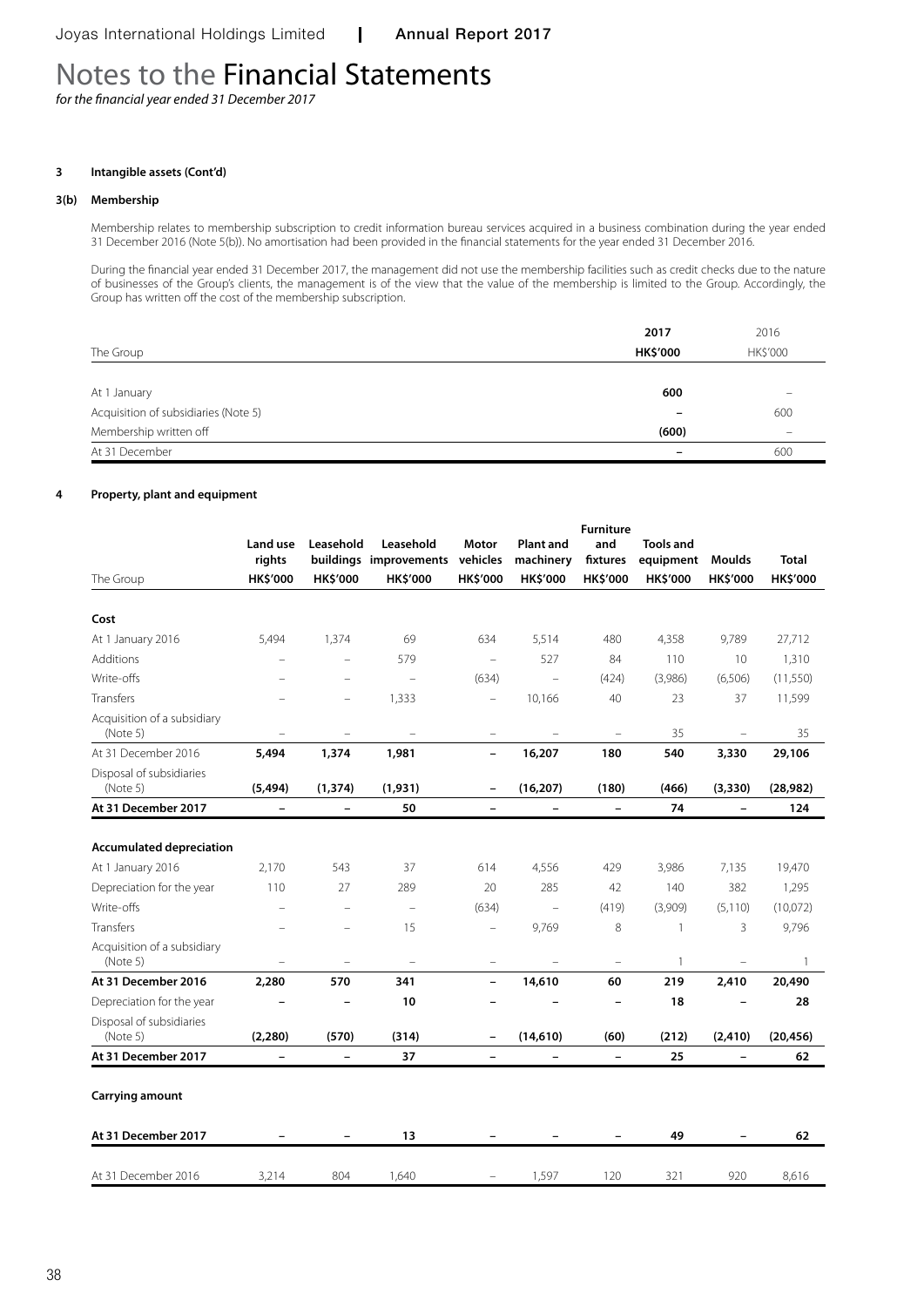*for the financial year ended 31 December 2017*

#### **4 Property, plant and equipment (Cont'd)**

#### The Group

Analysis of the carrying amount of land use rights are as follows:

|                                      | 2017            | 2016     |  |
|--------------------------------------|-----------------|----------|--|
|                                      | <b>HK\$'000</b> | HK\$'000 |  |
|                                      |                 |          |  |
| In Hong Kong                         |                 |          |  |
| - medium lease (i.e. 10 to 50 years) | -               | 3,214    |  |
|                                      |                 |          |  |

As at 31 December 2016, the Group's land use rights and leasehold buildings with carrying amounts of HK\$3,214,000 and HK\$804,000, respectively, were pledged to secure the banking facilities granted to the Group (Note 14).

#### Impairment testing

The Group's property, plant and equipment are used in the Metal Gift Products cash-generating unit ("Metal Gift CGU") and Jewellery Products cash-generating unit ("Jewellery CGU"). These CGU's have been incurring operating losses and generating negative operating cash flows which are indications of impairment of assets deployed in their operations. As at 31 December 2016, the carrying amounts of property, plant and equipment attributable to the Metal Gift CGU and Jewellery CGU were HK\$8,521,000 and HK\$4,100, respectively.

#### **5 Subsidiaries**

|                                          | 2017            | 2016      |
|------------------------------------------|-----------------|-----------|
| The Company                              | <b>HK\$'000</b> | HK\$'000  |
|                                          |                 |           |
| Unquoted equity investments, at cost     | 8               | 63        |
| Allowance for impairment losses          |                 | (55)      |
|                                          | 8               |           |
|                                          |                 |           |
| Amount due from a subsidiary (non-trade) |                 | 65,176    |
| Allowance for impairment loss            |                 | (65, 176) |
|                                          |                 |           |
|                                          | 8               | 8         |

The non-trade amount due from a subsidiary represents an extension of the Company's net investment in the subsidiary. The amount is unsecured and interest-free, and settlement is neither planned nor likely to occur in the foreseeable future. As the amount is, in substance, a part of the Company's net investment in the subsidiary, it is stated at cost less accumulated impairment loss.

As the indications of impairment continue to exist for the financial years ended 31 December 2017 and 2016, the impairment losses previously made were not reversed.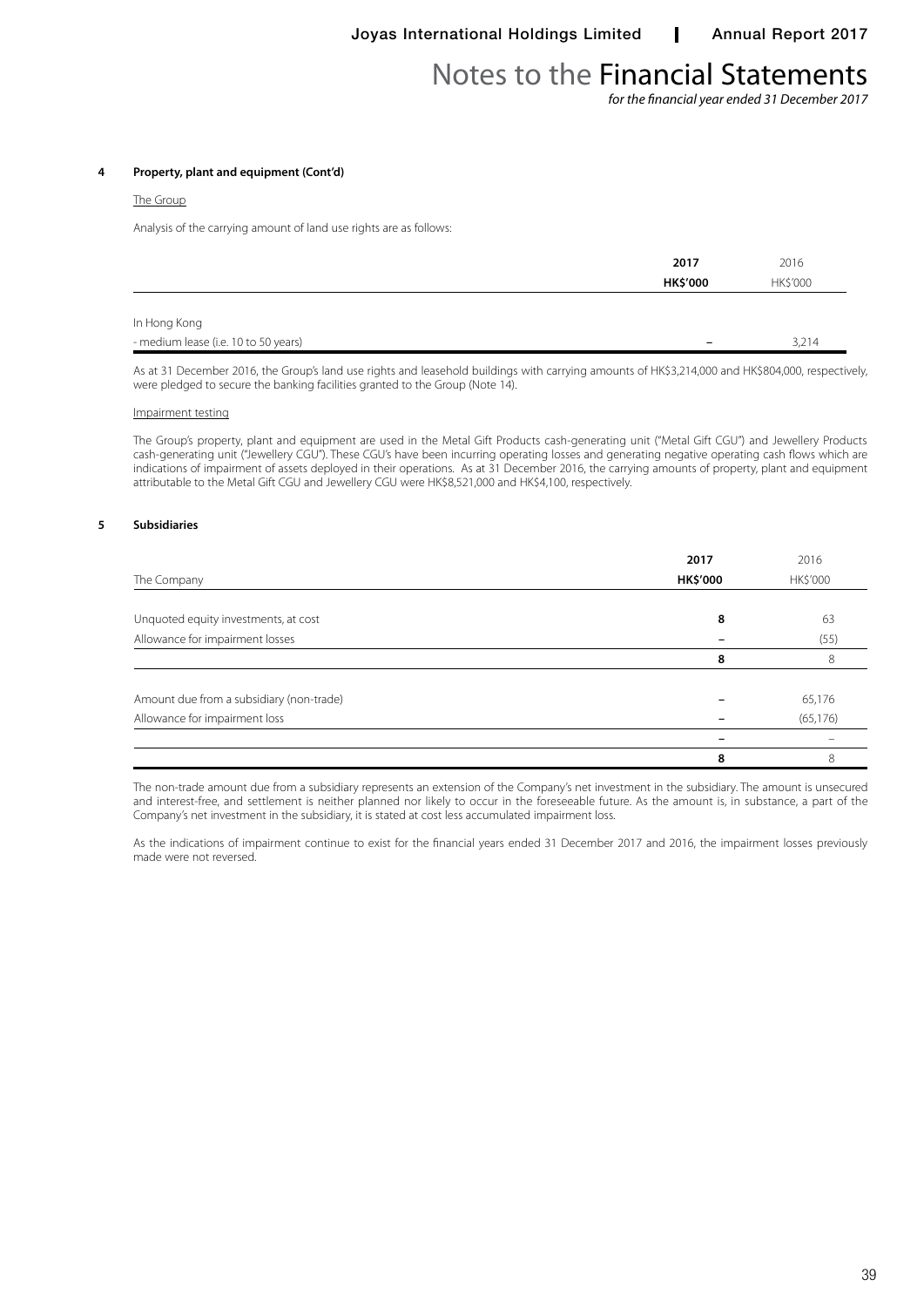*for the financial year ended 31 December 2017*

### **5 Subsidiaries (Cont'd)**

The subsidiaries are:

| Name of subsidiary                                                           | Country of<br>incorporation                  | <b>Effective equity</b><br>interest held<br>by the Group |      | <b>Principal activities</b>                            |
|------------------------------------------------------------------------------|----------------------------------------------|----------------------------------------------------------|------|--------------------------------------------------------|
|                                                                              |                                              | 2017                                                     | 2016 |                                                        |
| Directly owned                                                               |                                              | $\%$                                                     | %    |                                                        |
| Joyas Group Limited <sup>(1)</sup>                                           | The British Virgin<br>Islands ("BVI")        |                                                          | 100  | Investment holding                                     |
| Asia Pac Growth Holdings Limited (1)                                         | <b>BVI</b>                                   | 100                                                      | 100  | Investment holding                                     |
| <b>Indirectly owned</b>                                                      |                                              |                                                          |      |                                                        |
| Happy Time Industrie Limited (1)                                             | Hong Kong                                    |                                                          | 100  | Holding trademarks and<br>licensing in Hong Kong       |
| J & J Design Limited (1)                                                     | Hong Kong                                    | $\overline{\phantom{0}}$                                 | 100  | Manufacturing and trading<br>of jewellery in Hong Kong |
| Royce Gifts & Accessories Limited <sup>(1)</sup>                             | Hong Kong                                    |                                                          | 100  | Metalware manufacturing<br>and exporter in Hong Kong   |
| Joyas (Qingyuan) Limited (1)                                                 | <b>BVI</b>                                   |                                                          | 100  | Manufacturing and trading<br>of mini metallic products |
| Billion Fun Limited (1)                                                      | <b>BVI</b>                                   |                                                          | 100  | Investment holding                                     |
| Allied Famous Limited (1)                                                    | <b>BVI</b>                                   |                                                          | 100  | Investment holding                                     |
| Asia Growth Group Limited (1)                                                | Hong Kong                                    | 100                                                      | 100  | Inactive                                               |
| Hong Kong Silver Basic<br>Group Limited ("HK Silver") <sup>(1)</sup>         | Hong Kong                                    | 70                                                       | 70   | Trading of nickel ore                                  |
| PT Global Linker Indonesia ("PT Global") (2)                                 | Indonesia                                    | 64                                                       | 64   | Inactive                                               |
| <b>CCIG Financial Services</b><br>Limited ("CCIG Financial") (1)             | Hong Kong                                    | 70                                                       | 70   | Licensed money lending<br>business in Hong Kong        |
| Caishi Hardware Products (Shenzhen)<br>Co., Ltd. ("Caishi Shenzhen") (3)     | The People's<br>Republic of China<br>("PRC") |                                                          |      | Manufacturing and trading of<br>metallic products      |
| Huidongxian Baihuazhen Caishi<br>Hardware ZhipinChang ("Caishi Huidong") (3) | PRC                                          |                                                          |      | Manufacturing and trading of<br>metallic products      |
| Polymax Limited ("Polymax") (3)                                              | Hong Kong                                    |                                                          |      | Metalware manufacturing<br>and exporter in Hong Kong   |

(1) Jointly audited by Foo Kon Tan LLP, Singapore and HLB Hodgson Impey Cheng Limited, Hong Kong for consolidation purposes.

<sup>(2)</sup> Audited by HLB Hadori Sugiarto Adi & Rekan for local statutory reporting purposes.<br>Although the Group does not hold any ownership interests in these entities may

(3) Although the Group does not hold any ownership interests in these entities, management has assessed and determined that the Group is deemed to have control over these three entities ("Controlled Entities") by virtue of the following factors, *inter alia:*

- These entities are the sole suppliers of the Group for the respective business segments;

- The Group is the sole customer of these entities for the respective business segments;

- Funding of these entities is mostly from the Group;

- No profit margin or mark-up is charged by these entities on goods sold to the Group; and

- The legal representative or shareholder of these entities is the Company's Chairman and Managing Director or a person related to him.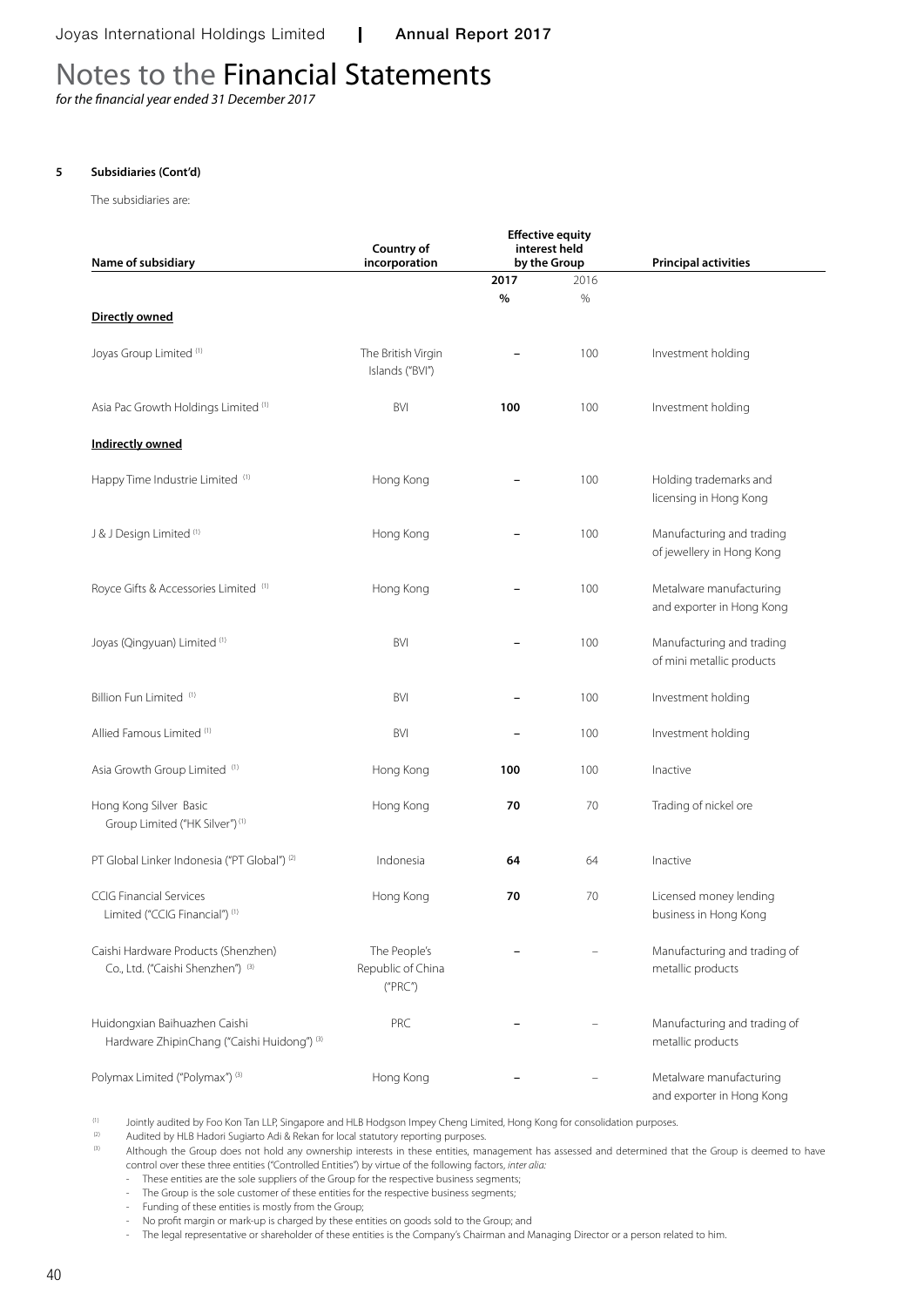*for the financial year ended 31 December 2017*

#### **5 Subsidiaries (Cont'd)**

#### **Disposal of subsidiaries**

(a) In June 2017, the Group disposed of the 100% equity interest of Joyas Group Limited and its subsidiaries "the Disposal Group" to the purchaser, namely Lam Kam Yin. Please refer to the Company's announcement with respect to the Proposed Disposal of JGL dated 25 May 2017.

No revenue and expenses from metal gift products and jewellery products were accounted for the current financial year as indicated under the Sale and Purchase Agreement between the Company and the purchaser of the Disposal Group, the purchaser shall be entitled to all income and responsible for all expenses of the Disposal Group on or after 1 January 2017. Accordingly, the Disposal Group was deconsolidated from the Group on 1 January 2017. Please refer to the Company's announcement with respect to the Proposed Disposal of JGL dated 25 May 2017.

The sales consideration for the disposal was HK\$15,000,000 receivable in three tranches of cash and the breakdown is as follows:

- 1. First tranche of HK\$3,000,000 in cash which has been received on 5 July 2017;<br>2. Second tranche of HK\$6,000,000 in cash due on  $12<sup>th</sup>$  month after the completi
- 2. Second tranche of HK\$6,000,000 in cash due on  $12<sup>th</sup>$  month after the completion date of the disposal; and 3. Third tranche of HK\$6,000,000 in cash due on  $18<sup>th</sup>$  month after the completion date of the disposal
- 3. Third tranche of HK\$6,000,000 in cash due on 18th month after the completion date of the disposal.

The carrying amounts of identifiable assets and liabilities of the Disposal Group as at 1 January 2017 were:

|                                                                     | 2017            |
|---------------------------------------------------------------------|-----------------|
|                                                                     | <b>HK\$'000</b> |
|                                                                     |                 |
| Property, plant and equipment                                       | 8,526           |
| Inventories                                                         | 7,044           |
| Trade and other receivables                                         | 17,139          |
| Cash and bank balances                                              | 5,917           |
| Borrowings                                                          | (4,302)         |
| Trade and other payables                                            | (31, 254)       |
| Capital contribution reserve                                        | 54              |
| Non-controlling interest                                            | 10,611          |
| Net assets                                                          | 13,735          |
| Gain on disposal                                                    | 1,265           |
| Total consideration, to be satisfied in cash                        | 15,000          |
| Satisfied by:                                                       |                 |
| Cash                                                                | 3,000           |
| Consideration receivable (Note 7)                                   | 12,000          |
|                                                                     | 15,000          |
| Analysis of net flow of cash and bank balances arising on disposal: |                 |
| Cash consideration received                                         | 3,000           |
| Cash and bank balances on the Disposal Group                        | (5, 917)        |
| Net cash outflow on the Disposal Group                              | (2,917)         |
|                                                                     |                 |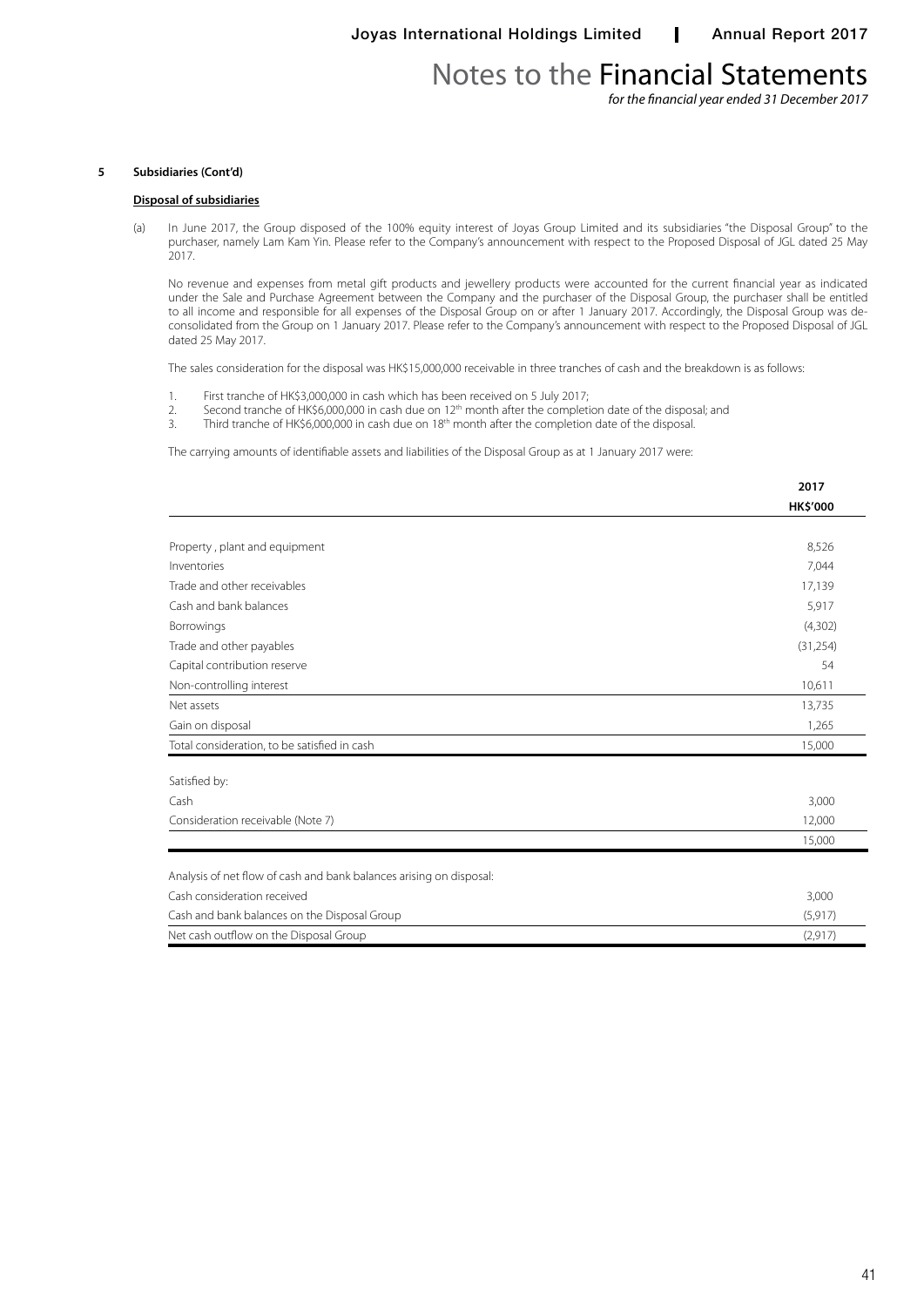*for the financial year ended 31 December 2017*

#### **5 Subsidiaries (Cont'd)**

#### **Acquisition of subsidiaries (2016)**

(b) In June 2016, HK Silver, together with two other individuals, namely Wang De Zhou, the Chief Executive Officer of HK Silver, and Titis Budiarti, incorporated PT Global in Indonesia. HK Silver holds 30% of the equity interest in PT Global.

In October 2016, HK Silver acquired an additional 127,500 shares, representing 34% of the equity interest in PT Global from Titis Budiarti for a cash consideration of US\$126,000 (HK\$1,860,000). Subsequent to the acquisition, the total shareholding in PT Global held by HK Silver increased from 30% to 64%, and the Group obtained control of PT Global.

PT Global is intended to be principally engaged in the business of distribution and trading of nickel and other minerals. PT Global has not commenced operations. The acquisition of PT Global would allow the Group to enter into a new business of sourcing and supply of nickel ore and other minerals to Indonesia based mineral processing plants.

For the two months ended 31 December 2016, PT Global contributed revenue of HK\$Nil and loss of HK\$228,400 to the Group's results.

#### **Identifiable assets acquired and liabilities assumed**

The following table summarises the carrying amounts of assets acquired and liabilities assumed at the date of acquisition:

|                                                                                  | 2016     |
|----------------------------------------------------------------------------------|----------|
| The Group                                                                        | HK\$'000 |
|                                                                                  |          |
| Plant and equipment                                                              | 34       |
| Deposits, prepayments and other receivables                                      | 3,832    |
| Cash and bank balances                                                           | 4,951    |
| Other payables and accruals                                                      | (6,290)  |
| Carrying amount of identifiable net assets                                       | 2,527    |
|                                                                                  |          |
|                                                                                  | 2016     |
| The Group                                                                        | HK\$'000 |
|                                                                                  |          |
| Total consideration transferred                                                  | 1.860    |
| Non-controlling interests, based on their proportionate interest in the carrying |          |
| amounts of the assets and liabilities of the acquiree                            | 910      |
| Carrying amount of pre-existing interest in the acquiree                         | (119)    |
| Carrying amount of identifiable net assets                                       | (2,527)  |
| Goodwill                                                                         | 124      |
|                                                                                  |          |
| Cash consideration                                                               | (1,860)  |
| Less: Cash and bank balances acquired                                            | 4,951    |
| Cash inflow on acquisition                                                       | 3,091    |

At the date of acquisition of the additional 34% equity interest, the Group achieved control in the investee. No intangible assets had been identified and recognised in the financial statements. Goodwill was measured as the excess of purchase price over the carrying amount of net assets acquired.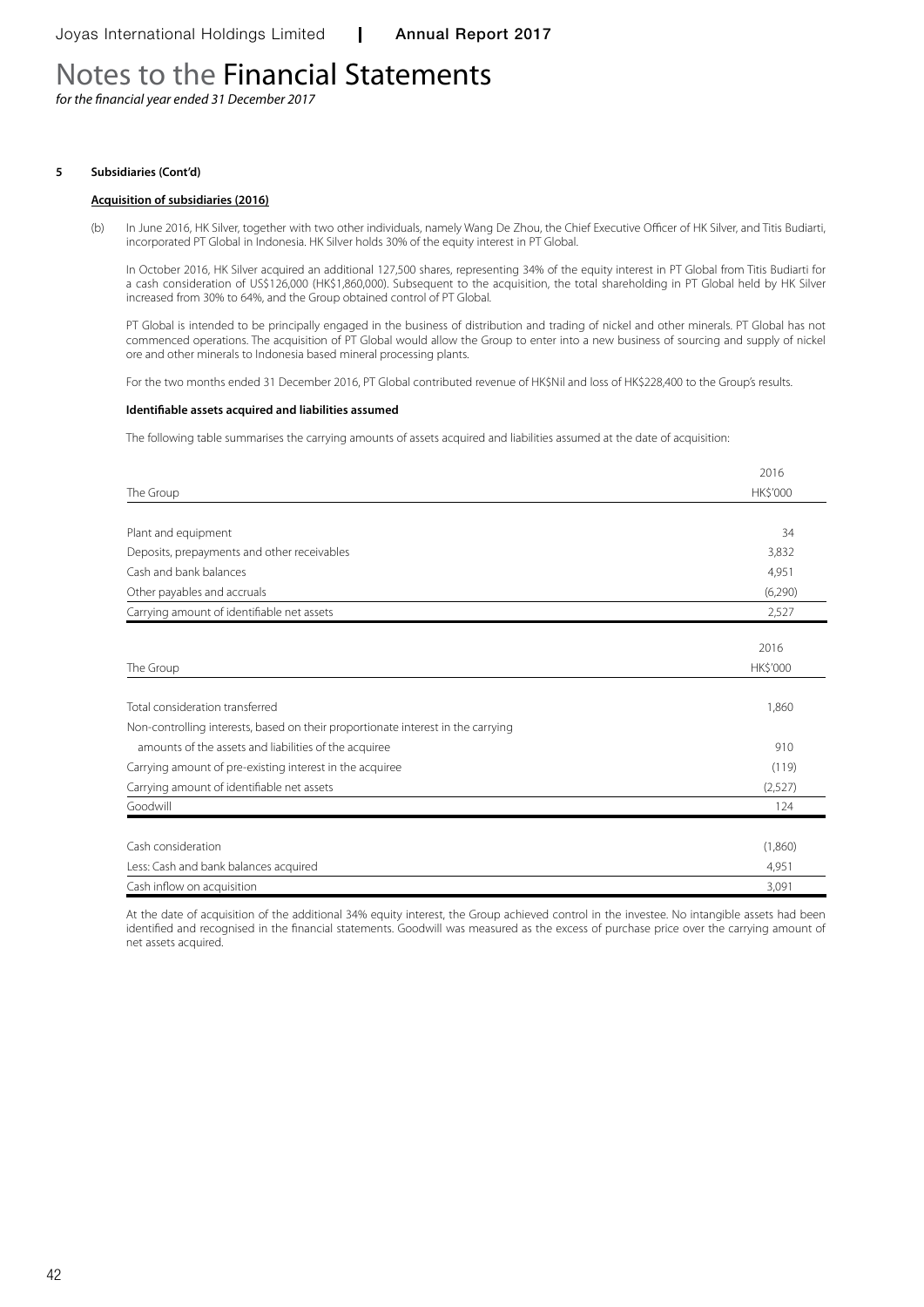*for the financial year ended 31 December 2017*

## **5 Subsidiaries (Cont'd)**

### **Acquisition of subsidiaries (2016) (Cont'd)**

(c) On 16 September 2016 the Group acquired 70% of the equity interest in CCIG Financial, a company whose principal activity is financing. The acquisition was made with the aim to diversify the Group's operations.

The carrying amounts of identifiable assets and liabilities of CCIG Financial as at the date of acquisition were:

|                                                     | 2016     |
|-----------------------------------------------------|----------|
| The Group                                           | HK\$'000 |
|                                                     |          |
| Intangible asset (Note 3(b))                        | 600      |
| Cash and bank balances                              | 1,000    |
| Other payables and accruals                         | (622)    |
| Net assets                                          | 978      |
| Non-controlling interests (30%)                     | (293)    |
| Carrying amount of identifiable net assets acquired | 685      |
| Fair value of consideration transferred:            |          |
| Cash                                                | 800      |
| Goodwill (Note 3(a))                                | 115      |
|                                                     |          |
| Cash consideration                                  | (800)    |
| Less: Cash and bank balances acquired               | 1,000    |
| Cash inflow on acquisition                          | 200      |

Summarised financial information in respect of the Group's subsidiaries that have material non-controlling interests are set out below.

*Summarised statements of financial position*

|                                                 | <b>HK Silver</b><br><b>HK\$'000</b> | <b>PT Global</b><br>HK\$'000 | <b>CCIG</b><br><b>Financial</b><br><b>HK\$'000</b> | Caishi<br>Shenzhen<br><b>HK\$'000</b> | Caishi<br>Huidong<br><b>HK\$'000</b> | Polymax<br><b>HK\$'000</b> | Intragroup<br>elimination<br>HK\$'000 | <b>Total</b><br>HK\$'000 |
|-------------------------------------------------|-------------------------------------|------------------------------|----------------------------------------------------|---------------------------------------|--------------------------------------|----------------------------|---------------------------------------|--------------------------|
| 2017                                            |                                     |                              |                                                    |                                       |                                      |                            |                                       |                          |
| Current assets                                  | 34,062                              | 16,467                       | 24,035                                             |                                       |                                      |                            | -                                     | 74,564                   |
| Non-current assets                              | 4,878                               | 45                           | $\qquad \qquad -$                                  | $\overline{\phantom{a}}$              | $\overline{\phantom{a}}$             | -                          | -                                     | 4,923                    |
| Total assets                                    | 38,940                              | 16,512                       | 24,035                                             | $\overline{\phantom{m}}$              | $\overline{\phantom{m}}$             | -                          | -                                     | 79,487                   |
| Current liabilities                             | (40, 507)                           | (9,502)                      | (23, 411)                                          | $\overline{\phantom{m}}$              | $\overline{\phantom{m}}$             | -                          | -                                     | (73, 420)                |
| Net assets                                      | (1, 567)                            | 7,010                        | 624                                                | $\overline{\phantom{a}}$              | $\overline{\phantom{a}}$             | $\overline{\phantom{0}}$   | -                                     | 6,067                    |
| Attributable to:                                |                                     |                              |                                                    |                                       |                                      |                            |                                       |                          |
| - Non-controlling interests                     | (470)                               | 2,524                        | 187                                                |                                       |                                      |                            |                                       | 2,241                    |
| 2016                                            |                                     |                              |                                                    |                                       |                                      |                            |                                       |                          |
| Current assets                                  | 37,313                              | 2,222                        | 403                                                | 314                                   | 8,010                                | 7,264                      | -                                     | 55,526                   |
| Non-current assets                              | 1,770                               | 62                           | 600                                                |                                       | 4,260                                |                            | $\overline{\phantom{0}}$              | 6,692                    |
| Total assets                                    | 39,083                              | 2,284                        | 1,003                                              | 314                                   | 12,270                               | 7,264                      | -                                     | 62,218                   |
| Current liabilities                             | 39,075                              | 81                           | 40                                                 | 20,099                                | 13,895                               | 7,281                      | -                                     | 80,471                   |
| Net assets                                      | 8                                   | 2,203                        | 963                                                | (19,785)                              | (1,625)                              | (17)                       | $\overline{\phantom{m}}$              | (18, 253)                |
| Attributable to:<br>- Non-controlling interests | 2                                   | 828                          | 289                                                | (19, 785)                             | (1,625)                              | (17)                       | 10,816                                | (9,492)                  |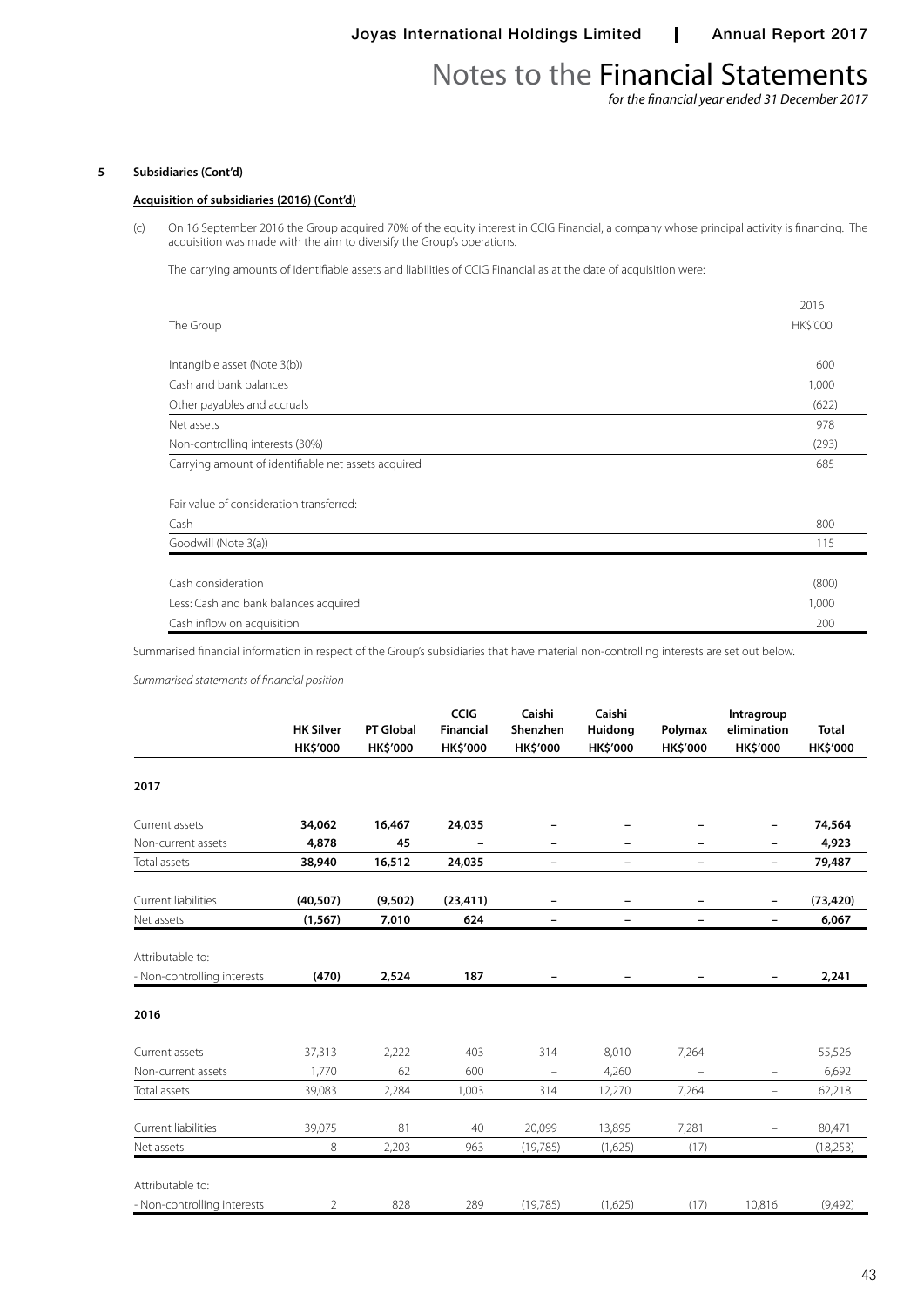*for the financial year ended 31 December 2017*

## **5 Subsidiaries (Cont'd)**

*Summarised statements of profit or loss and other comprehensive income*

|                                                                                            | <b>HK Silver</b>                    | <b>PT Global</b>             | <b>CCIG</b><br>Financial                    | Caishi<br>Shenzhen                    | Caishi<br>Huidong<br>HK\$'000 | Polymax                    | <b>Total</b>             |
|--------------------------------------------------------------------------------------------|-------------------------------------|------------------------------|---------------------------------------------|---------------------------------------|-------------------------------|----------------------------|--------------------------|
|                                                                                            | <b>HK\$'000</b>                     | <b>HK\$'000</b>              | <b>HK\$'000</b>                             | <b>HK\$'000</b>                       |                               | <b>HK\$'000</b>            | <b>HK\$'000</b>          |
| 2017                                                                                       |                                     |                              |                                             |                                       |                               |                            |                          |
|                                                                                            |                                     |                              |                                             |                                       |                               |                            |                          |
| Revenue                                                                                    |                                     | $\overline{\phantom{0}}$     | 1,981                                       |                                       |                               | $\overline{\phantom{0}}$   | 1,981                    |
| Profit/(Loss) for the year, representing total<br>comprehensive Income/(loss) for the year | (1,574)                             | (68)                         | (339)                                       |                                       |                               |                            | (1,981)                  |
| Attributable to:                                                                           |                                     |                              |                                             |                                       |                               |                            |                          |
| - Non-controlling interests                                                                | (472)                               | (25)                         | (102)                                       |                                       |                               |                            | (599)                    |
| 2016                                                                                       |                                     |                              |                                             |                                       |                               |                            |                          |
| Revenue                                                                                    | 27,206                              |                              | 336                                         | 22,995                                | 11,811                        | 11,811                     | 74,159                   |
| Profit/(Loss) for the year, representing total<br>comprehensive Income/(loss) for the year | 459                                 | (228)                        | (15)                                        | (9,012)                               | (1, 582)                      | (17)                       | (10, 395)                |
| Attributable to:                                                                           |                                     |                              |                                             |                                       |                               |                            |                          |
| - Non-controlling interests                                                                | 131                                 | (82)                         | (4)                                         | (9,012)                               | (1,582)                       | (17)                       | (10, 566)                |
| Other summarised information                                                               |                                     |                              |                                             |                                       |                               |                            |                          |
|                                                                                            | <b>HK Silver</b><br><b>HK\$'000</b> | <b>PT Global</b><br>HK\$'000 | <b>CCIG</b><br>Financial<br><b>HK\$'000</b> | Caishi<br>Shenzhen<br><b>HK\$'000</b> | Caishi<br>Huidong<br>HK\$'000 | Polymax<br><b>HK\$'000</b> | <b>Total</b><br>HK\$'000 |
| 2017                                                                                       |                                     |                              |                                             |                                       |                               |                            |                          |
| Cash outflow from operating activities                                                     | (119)                               | (3,771)                      | 171                                         |                                       |                               |                            | (3,719)                  |
| Cash (outflow)/inflow from investing<br>activities                                         | $\overline{\phantom{0}}$            | 3                            | $\overline{\phantom{0}}$                    |                                       |                               | —                          | 3                        |
| Cash inflow from financing activities                                                      | $\overline{\phantom{0}}$            | $\qquad \qquad -$            | $\overline{\phantom{0}}$                    |                                       | $\overline{\phantom{0}}$      | —                          |                          |
| Net cash (outflow)/inflow for the year                                                     | (119)                               | (3,768)                      | 171                                         | $\overline{\phantom{a}}$              | $\overline{\phantom{0}}$      | $\overline{a}$             | (3,716)                  |

| Cash outflow from operating activities             | (3,718) | (589)             | (989)                    | (11.811) | (3,760) | (1) | (20, 868) |
|----------------------------------------------------|---------|-------------------|--------------------------|----------|---------|-----|-----------|
| Cash (outflow)/inflow from investing<br>activities | (1.741) |                   | (33)                     | .623     | (2,751) | -   | (2,903)   |
| Cash inflow from financing activities              | 5.151   | $\qquad \qquad =$ | $\overline{\phantom{a}}$ | 10.448   | 6.554   |     | 22.204    |
| Net cash (outflow)/inflow for the year             | (308)   | (590)             | (1,022)                  | 260      | 43      | 50  | 1.567)    |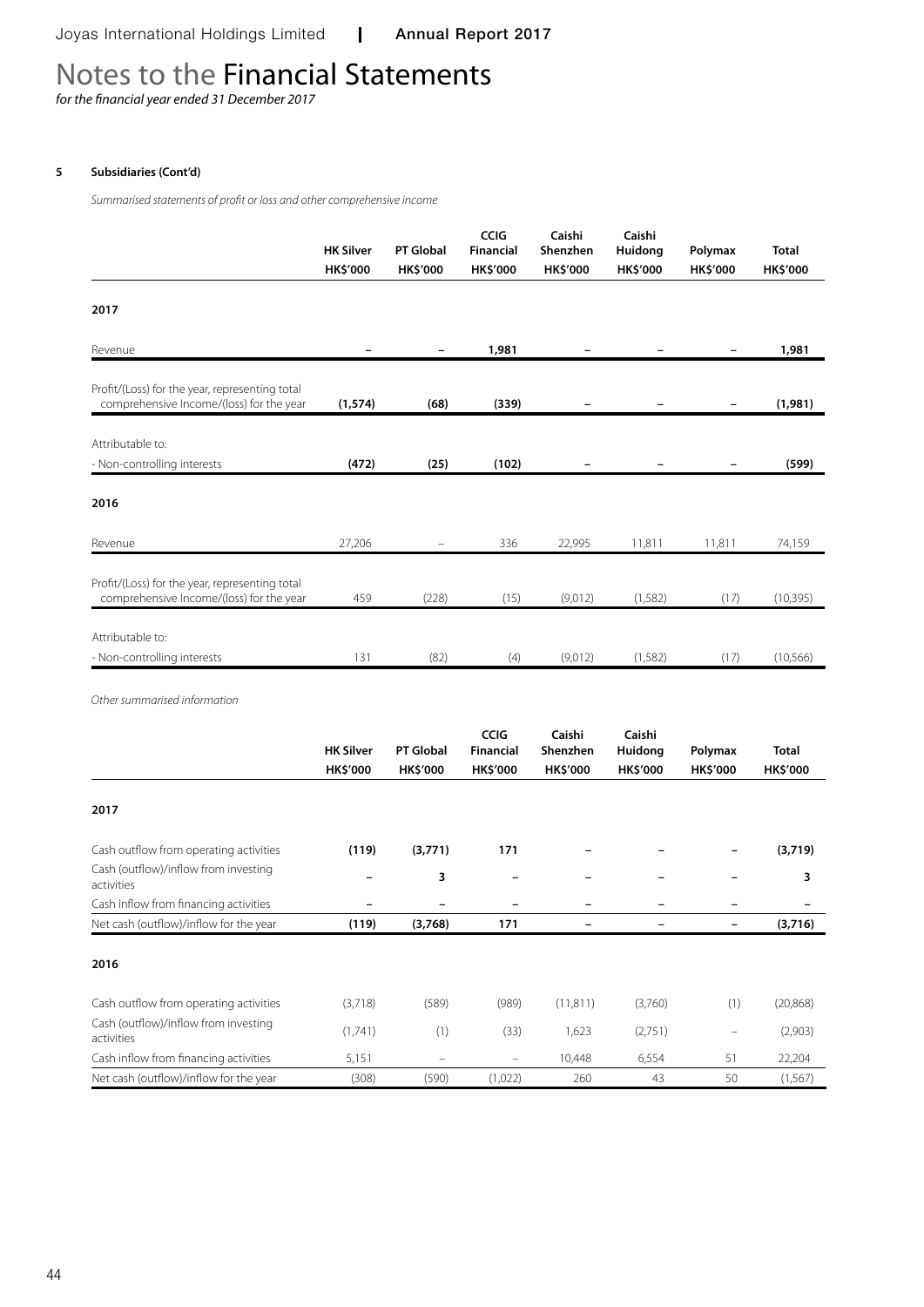*for the financial year ended 31 December 2017*

#### **6 Inventories**

|                                         | 2017            | 2016            |
|-----------------------------------------|-----------------|-----------------|
| The Group                               | <b>HK\$'000</b> | <b>HK\$'000</b> |
|                                         |                 |                 |
| Raw materials, at cost                  |                 | 4,297           |
| Work-in-progress, at cost               |                 | 465             |
| Finished goods, at net realisable value |                 | 2,282           |
|                                         |                 | 7,044           |

The movement in allowance for write-down of inventories is as follows:

| The Group                                       | 2017<br><b>HK\$'000</b> | 2016<br><b>HK\$'000</b> |
|-------------------------------------------------|-------------------------|-------------------------|
|                                                 |                         |                         |
| At 1 January                                    | 25,002                  | 19,476                  |
| Allowance made (Note 18)                        |                         | 5,526                   |
| Reversed upon disposal of subsidiaries (Note 5) | (25,002)                |                         |
| At 31 December                                  |                         | 25,002                  |

## **7 Trade and other receivables**

|                                                            |                 | The Group | The Company     |          |
|------------------------------------------------------------|-----------------|-----------|-----------------|----------|
|                                                            | 2017            | 2016      | 2017            | 2016     |
|                                                            | <b>HK\$'000</b> | HK\$'000  | <b>HK\$'000</b> | HK\$'000 |
|                                                            |                 |           |                 |          |
| Trade receivables                                          |                 | 19,276    |                 |          |
| Allowance for impairment                                   |                 | (7)       |                 |          |
| (A)                                                        |                 | 19,269    |                 | -        |
| Amount due from subsidiaries (non-trade)                   |                 |           | 46,887          | 49,737   |
| Amount due from a related party (non-trade) <sup>(1)</sup> | 16,306          | 7,284     |                 | -        |
| Deposits                                                   | 19              | 870       | 19              | 19       |
| Sales consideration receivables <sup>(2)</sup>             | 12,000          |           | 12,000          |          |
| Loans and advances                                         | 22,780          | 10,000    |                 |          |
| Interest receivable                                        | 347             | 100       |                 |          |
| Other receivables                                          | 395             | 437       | 11              | 11       |
| (B)                                                        | 51,847          | 18,691    | 58,917          | 49,767   |
| Loans and receivables (A)+(B)                              | 51,847          | 37,960    | 58,917          | 49,767   |
| Deposits paid to a supplier <sup>(3)</sup>                 | 24,377          | 24,377    |                 |          |
| Prepayments                                                | 186             | 276       | 186             | 176      |
| Prepaid taxes                                              | 74              | 317       |                 |          |
| Total trade and other receivables                          | 76,484          | 62,930    | 59,103          | 49,943   |

(1) The non-trade amount due from a related party relates to a loan given to a key management personnel of the Group during the financial year. The loan is unsecured, interest-free and repayable on demand (Note 22).

(2) The sales considerations receivables relates to the disposal of subsidiaries by the Group during the current year ended 31 December 2017 (Note 5).

(3) The deposits paid for purchases of nickel ore are secured by personal quarantee from a key management personnel, Mr Wang De Zhou and a share pledge in a mining company in Indonesia, which owns concessions in the mining of nickel ore in Indonesia. The supplier is a related party (Note 22).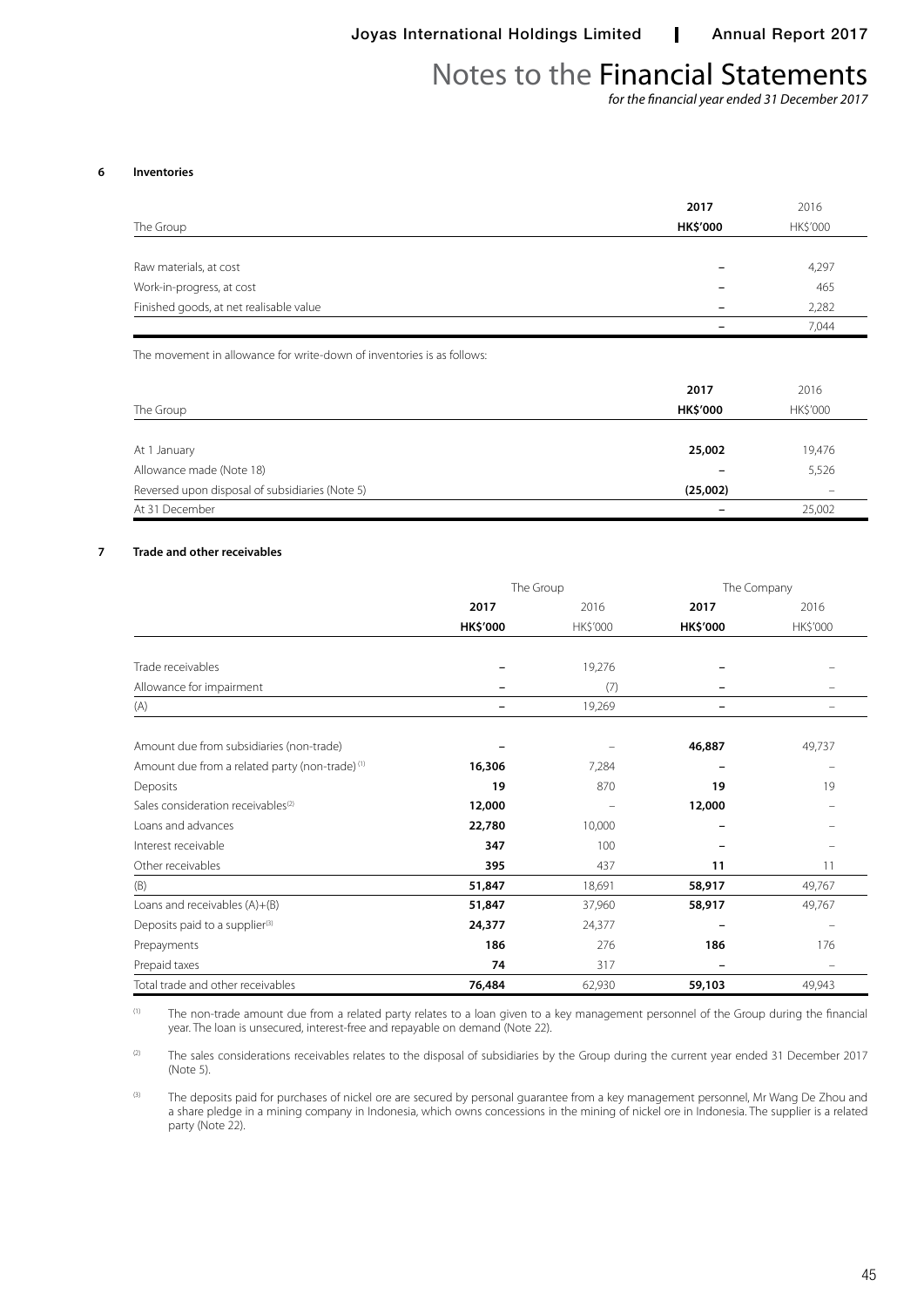*for the financial year ended 31 December 2017*

## **7 Trade and other receivables (Cont'd)**

### **7.1 Trade receivables**

The Group generally awards a credit period of 30 to 180 days (2016 - 30 to 180 days) to its customers.

The ageing analysis of the Group's trade receivables is as follows:

|                               | 2017            | 2016     |
|-------------------------------|-----------------|----------|
| The Group                     | <b>HK\$'000</b> | HK\$'000 |
|                               |                 |          |
| Neither past due nor impaired |                 | 8,821    |
| Past due $1 - 30$ days        |                 | 2,783    |
| Past due 31 - 90 days         |                 | 3,095    |
| Past due $91 - 365$ days      |                 | 4,447    |
| Past due over 1 year          |                 | 123      |
|                               |                 | 19,269   |

Trade receivables that are neither past due nor impaired relate to diversified customers for whom there was no recent history of default.

#### Major customer

As at 31 December 2016, amount due from a major customer ("Entity C") for jewellery products was HK\$8,354,000. Sales to this customer totalled HK\$11,976,000, accounting for approximately 80% of revenue from sales of jewellery products for the year ended 31 December 2016. This customer's key management personnel, a sibling of the Company's Chairman cum Managing Director, and shareholder are former employees of a subsidiary.

Judgment is required in determining whether an entity has control over another entity. An entity consolidates another entity if the three elements of controls (power, exposure or rights to variable returns and ability to use power to affect returns) are present. When one or more of the elements is not present, an entity will not consolidate but instead be required to determine the nature of its relationship with the other entity (e.g. significant control, joint control) and the appropriate accounting under IFRS 10.

#### **7.2 Loans and advances**

Loan and receivables are non-derivate financial assets with fixed or determinable payments that are not quoted in an active market. They are presented as current assets, except for those expected to be realised later than 12 months after the reporting date which are presented as noncurrent assets.

The Group has offered and granted six loans (2016 – two) via its Hong Kong subsidiary, CCIG Financial (registered money lender in Hong Kong).

| Country                                 | Nature of business of borrowers                                                                    | <b>Maturity date</b>    | Interest rate |                 | Principal amount of<br>the loan |          |
|-----------------------------------------|----------------------------------------------------------------------------------------------------|-------------------------|---------------|-----------------|---------------------------------|----------|
|                                         |                                                                                                    |                         | 2017          | 2016            | 2017                            | 2016     |
|                                         |                                                                                                    |                         | $\%$          | %               | <b>HK\$'000</b>                 | HK\$'000 |
| British Virgin Islands                  | Investment company                                                                                 | Revolving in nature     | 12            | -               | 5,000                           | 5,000    |
| Hong Kong                               | Purchasing of consumer debt folio &<br>manage and recover debt                                     | Revolving in nature     | 12            | -               | 5,000                           | 5,000    |
| Hong Kong                               | Investment company                                                                                 | 1 year from draw down   | 9             | -               | 5,000                           |          |
| $^{\prime\prime}$ UAE $^{\prime\prime}$ | United Arab Emirates Sales & manufacturing of steel framing<br>machinery for construction building | 1 year from draw down   | 24            |                 | 780                             |          |
| Hong Kong                               | Investment company                                                                                 | Repayable on demand     | 12            | $\equiv$        | 2,000                           |          |
| Hong Kong                               | Personal                                                                                           | 1 months from draw down | 24            |                 | 5,000                           |          |
|                                         |                                                                                                    |                         |               |                 | 22,780                          | 10,000   |
|                                         |                                                                                                    |                         |               | 2017            |                                 | 2016     |
| The Group                               |                                                                                                    |                         |               | <b>HK\$'000</b> |                                 | HK\$'000 |
| Amount repayable within one year        |                                                                                                    |                         |               | 22,780          |                                 | 10,000   |
|                                         |                                                                                                    |                         |               | 2017            |                                 | 2016     |
| The Group                               |                                                                                                    |                         |               | <b>HK\$'000</b> |                                 | HK\$'000 |
| <b>USD</b>                              |                                                                                                    |                         |               | 780             |                                 |          |
| <b>HKD</b>                              |                                                                                                    |                         |               | 22,000          |                                 | 10,000   |
| Total loans and advances                |                                                                                                    |                         |               | 22,780          |                                 | 10,000   |

Subsequent to the reporting date, the Group has received the repayment of HK\$12,780,000 (2016 – HK\$Nil) from the borrowers.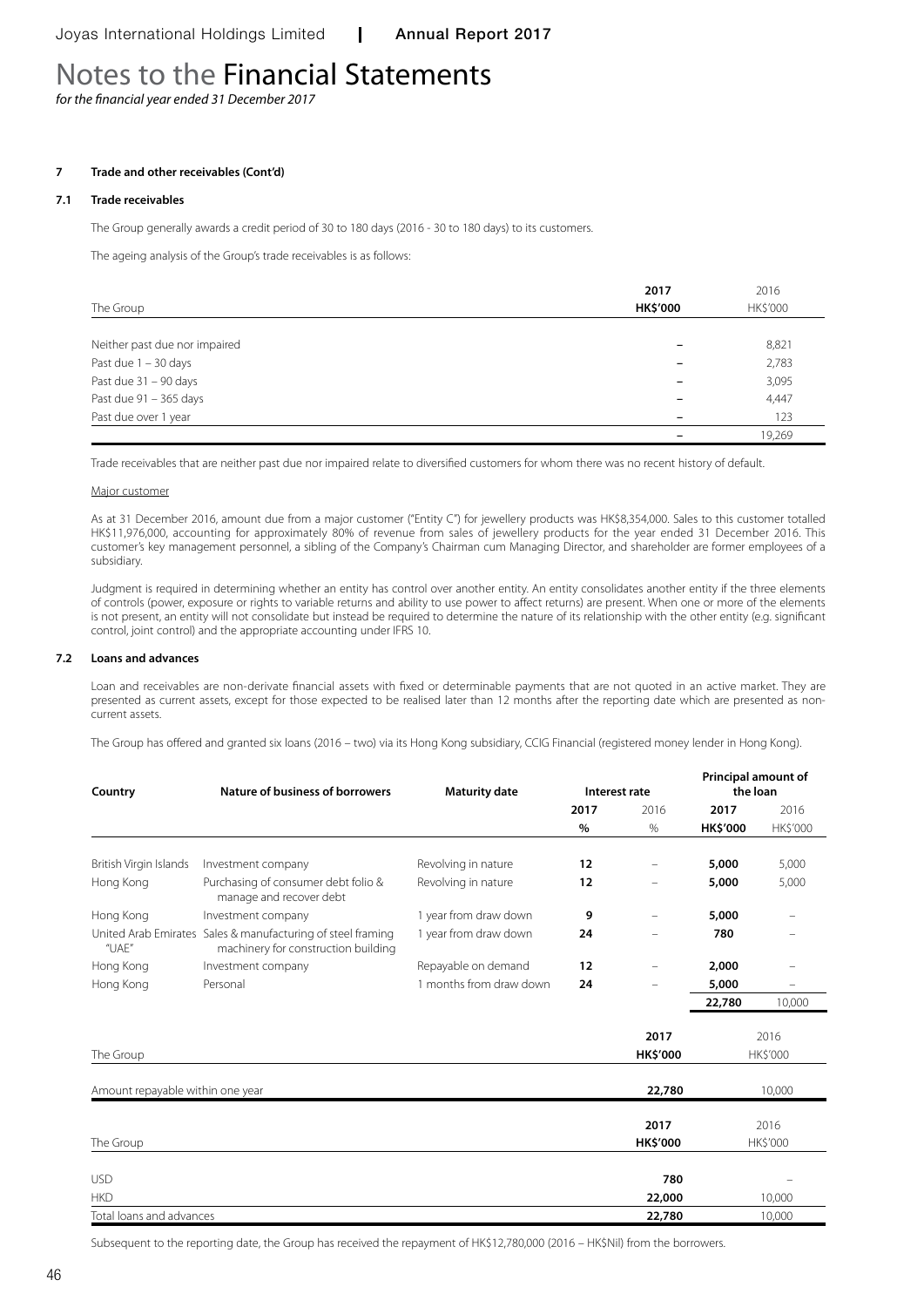*for the financial year ended 31 December 2017*

## **8 Cash and cash equivalents**

|                |                 | The Group |                          | The Company              |
|----------------|-----------------|-----------|--------------------------|--------------------------|
|                | 2017            | 2016      | 2017                     | 2016                     |
|                | <b>HK\$'000</b> | HK\$'000  | <b>HK\$'000</b>          | HK\$'000                 |
| Cash in banks  | 3,830           | 12,675    | 731                      | .527                     |
| Cash on hand   | 16              | 483       | $\overline{\phantom{m}}$ |                          |
| Fixed deposits | 5,416           | 26,104    | $\overline{\phantom{0}}$ | $\overline{\phantom{0}}$ |
|                | 9,262           | 39,262    | 731                      | 527،                     |

As at 31 December 2017, fixed deposits were pledged to secure bank loans and other banking facilities granted to the Group (Note 14). Interest accrues on the fixed deposits at 0.45% to 0.6% (2016 - 0.1% to 0.15%) per annum.

For the purpose of the consolidated statement of cash flows, cash and cash equivalents comprise the following:

|                              | 2017            | 2016     |
|------------------------------|-----------------|----------|
| The Group                    | <b>HK\$'000</b> | HK\$'000 |
|                              |                 |          |
| Cash and cash equivalents    | 9,262           | 39,262   |
| Less: Fixed deposits pledged | 5,416           | 26,104   |
|                              | 3,846           | 13,158   |

Cash and bank balances are denominated in the following currencies:

|                      |                          | The Group         |                 | The Company |
|----------------------|--------------------------|-------------------|-----------------|-------------|
|                      | 2017                     | 2016              | 2017            | 2016        |
|                      | <b>HK\$'000</b>          | HK\$'000          | <b>HK\$'000</b> | HK\$'000    |
| Hong Kong dollar     | 2,980                    | 2,511             | 235             | 149         |
| United States dollar | 225                      | 8,893             |                 |             |
| Singapore dollar     | 6,037                    | 27,482            | 496             | 1,378       |
| Renminbi             | -                        | 304               |                 |             |
| Indonesia Rupiah     | 20                       | $\qquad \qquad =$ |                 |             |
| Others               | $\overline{\phantom{a}}$ | 72                |                 |             |
|                      | 9,262                    | 39,262            | 731             | 1,527       |

## **9 Share capital**

|                                                            | 2017                     |                 | 2016           |                |
|------------------------------------------------------------|--------------------------|-----------------|----------------|----------------|
|                                                            | <b>Number</b>            |                 | Number         |                |
| The Company and the Group                                  | of shares                | <b>HK\$'000</b> | of shares      | <b>HKS'000</b> |
|                                                            |                          |                 |                |                |
| Authorised:                                                |                          |                 |                |                |
| At beginning and end of year                               |                          |                 |                |                |
| - ordinary shares of HK\$0.01 each                         | 10,000,000,000           | 100,000         | 10,000,000,000 | 100,000        |
|                                                            |                          |                 |                |                |
| Issued and fully paid:                                     |                          |                 |                |                |
| At beginning of year                                       | 1,913,776,973            | 19,139          | 404,670,733    | 4,048          |
| - ordinary shares of HK\$0.01 each                         |                          |                 |                |                |
| Issue of shares upon rights issue of HK\$0.01 each         | $\overline{\phantom{0}}$ |                 | 1,508,904,240  | 15,089         |
| Issue of shares upon exercise of warrants of HK\$0.01 each |                          |                 | 202,000        | 2              |
| At end of year                                             |                          |                 |                |                |
| - ordinary shares of HK\$0.01 each                         | 1,913,776,973            | 19,139          | 1,913,776,973  | 19,139         |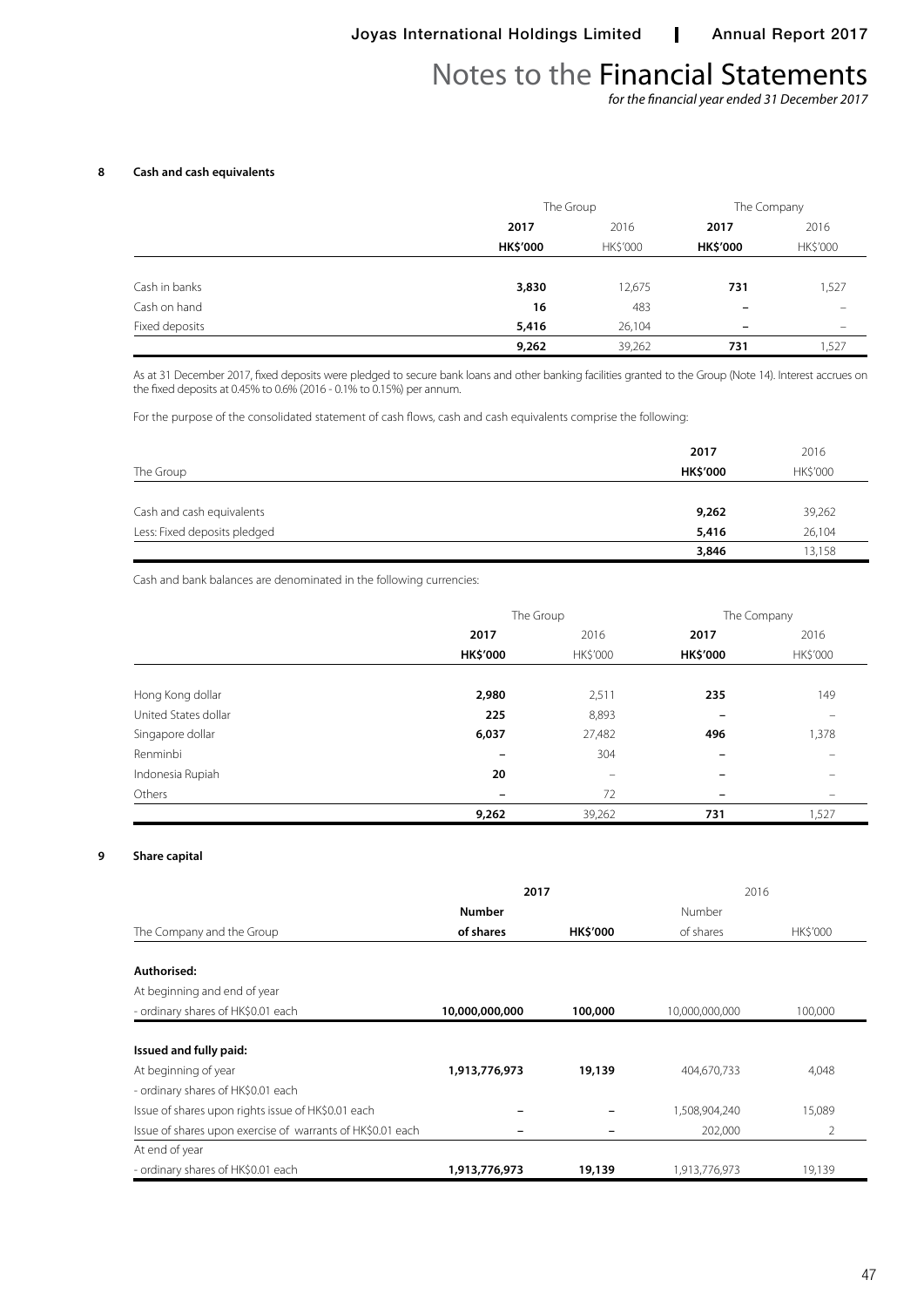*for the financial year ended 31 December 2017*

#### **9 Share capital (Cont'd)**

Increase in share capital in 2016 was due to the following:

- (i) 1,508,904,240 new ordinary shares ("rights issue") were issued at an issue price of S\$0.0035 (HK\$0.0203) per share amounting to S\$5,280,000 (HK\$30,625,000), pursuant to the renounceable underwritten rights issue undertaken by the Company on the basis of six rights shares for every one existing ordinary shares of the Company. Arising therefrom, there was an increase in share capital and share premium of HK\$15,089,042 and HK\$15,536,433 respectively.
- (ii) 202,000 new ordinary shares were issued pursuant to the exercise of 202,000 warrants by various warrant holders at the exercise price of S\$0.05 (HK\$0.272). As a result, there was an increase in share capital and share premium of HK\$2,020 and HK\$52,924, respectively.

The holders of ordinary shares are entitled to receive dividends as declared from time to time and are entitled to one vote per share at shareholders' meetings. All shares rank equally with regard to the Company's residual assets.

#### **10 Other reserves**

|                                      | The Group       |          | The Company              |                          |
|--------------------------------------|-----------------|----------|--------------------------|--------------------------|
|                                      | 2017            | 2016     | 2017                     | 2016                     |
|                                      | <b>HK\$'000</b> | HK\$'000 | <b>HK\$'000</b>          | <b>HK\$'000</b>          |
|                                      |                 |          |                          |                          |
| Share premium                        | 51,180          | 51,180   | 51,180                   | 51,180                   |
| Contributed surplus reserve          | 52,677          | 52,677   | 75,659                   | 75,659                   |
| Share option reserve                 | 2,478           | 2,022    | 2,478                    | 2,022                    |
| Capital contribution reserve         | 5,306           | 5,252    |                          |                          |
| Foreign currency translation reserve | (95)            | (96)     | $\overline{\phantom{0}}$ | $\overline{\phantom{m}}$ |
|                                      | 111,546         | 111,035  | 129,317                  | 128,861                  |

#### Share premium

Share premium represents the excess of proceeds from the issue of new ordinary shares over the nominal value of the shares issued, net of share issue expenses.

#### Contributed surplus reserve

Contributed surplus reserve of the Group arose from the capital reduction exercise undertaken during the financial year ended 31 December 2010 whereby the par value of each share of the Company was reduced from HK\$0.50 to HK\$0.01 resulting in a transfer of a credit balance of HK\$52,677,000 from share capital to contributed surplus reserve.

Contributed surplus reserve of the Company relates to the aforesaid capital reduction amounting to HK\$52,677,000 and the excess of the nominal value of the Company's shares issued over the combined net assets of the subsidiaries acquired amounting to HK\$22,982,000.

Under the Companies Act 1981 of Bermuda (as amended), the contributed surplus of a company is available for distribution.

#### Share option reserve

Share option reserve represents the cumulative expenses recognised on the granting of share options over the vesting period.

#### Capital contribution reserve

Capital contribution reserve represents the capital contribution from a non-controlling interest to a subsidiary.

## Foreign currency translation reserve

The foreign currency translation reserve of the Group arises from the translation of financial statements of group entities whose functional currencies are different from the presentation currency.

#### **11 Convertible bonds**

#### The Group and the Company

On 23 February 2015 (i.e. the issue date), the Company issued 7% unlisted convertible bonds with an aggregate principal amount of S\$3,503,459 (HK\$19,970,000) due in 2020. The convertible bonds will mature five years from the issue date at their principal amount or can be converted into ordinary shares of the Company at the holder's option at the fixed rate of S\$0.10 per share for 35,034,597 shares of the outstanding principal. The interest will be payable by the Company annually in arrears.

On 20 March 2017, The Company has made an adjustment to the conversion price of the outstanding Convertible Bonds from S\$0.10 to S\$0.046. Accordingly, the number of Shares to be issued upon full conversion of the Convertible Bonds will increase by 41,127,570 conversion Shares from 35,034,596 conversion Shares to 76,162,166 conversion Shares.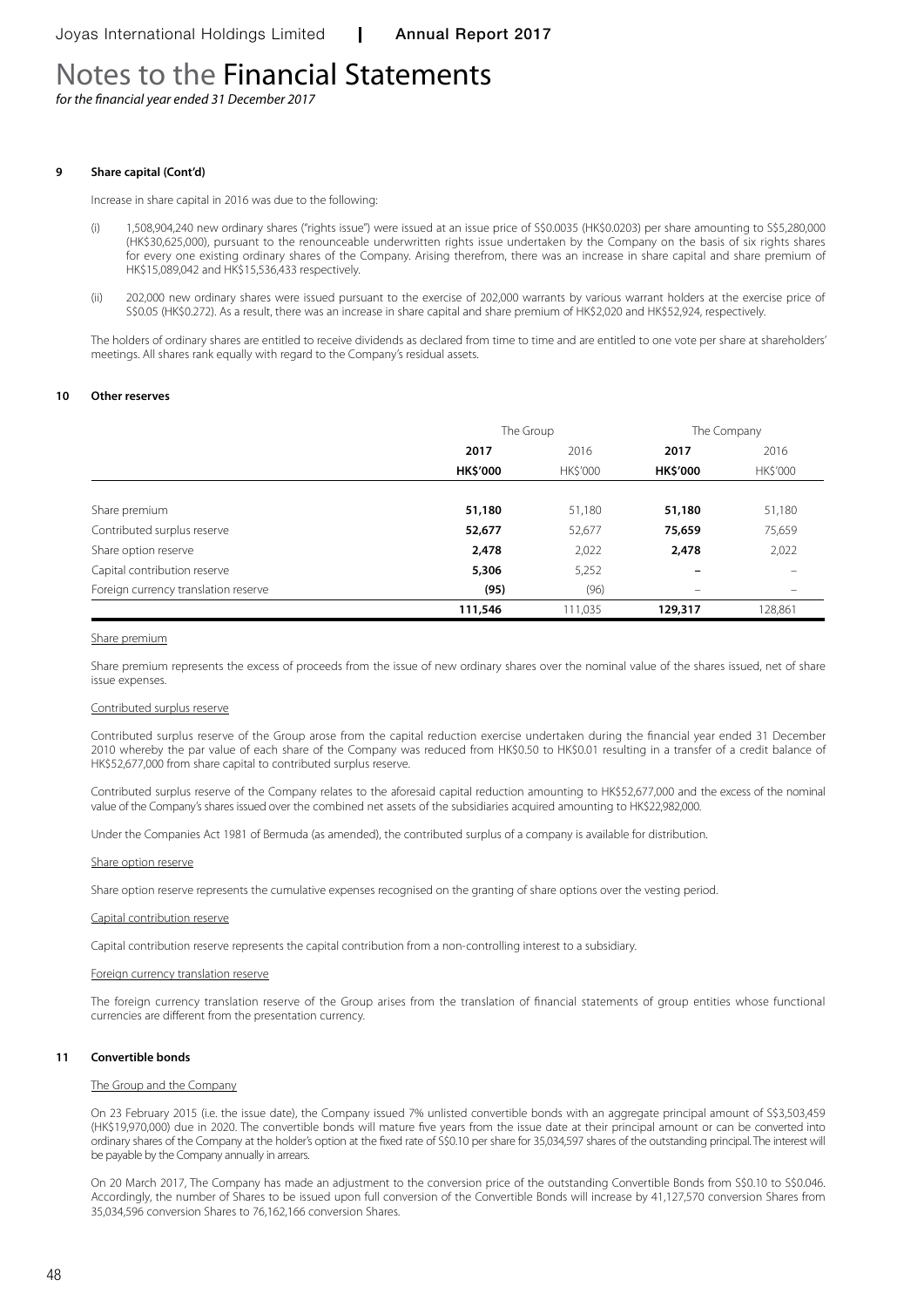*for the financial year ended 31 December 2017*

#### **11 Convertible bonds (Cont'd)**

The convertible bonds holders have the right to convert their convertible bonds into new shares at any time on or after one year from the issue date. The Company may early redeem the convertible bonds under the following conditions:

- (a) If at any time, the aggregate principal amount of the convertible bonds outstanding is less than 10% of the aggregate principal amount originally issued. In this situation, the Company can redeem the convertible bonds at the principal amount together with accrued interest;
- (b) At any time after 3 years of the issue date of the convertible bonds before the maturity date, the Company shall have the option the redeem all (and not only some) of the outstanding convertible bonds at 103% of their principal amount together with the accrued interest: or;
- (b) Redeem at the principal together with accrued interest for taxation reasons.

The proceeds from the issuance of the convertible bonds on the issue date of S\$3,503,459 (HK\$19,970,000) have been split into liability and derivative components. On issuance of the convertible bonds, the fair value of the derivative component, representing the embedded derivative of the conversion option and call option, is determined using an option pricing model and this amount is carried as a derivative component until extinguished on conversion or redemption. The remainder of the proceeds is allocated to the liability component and is carried as a liability on the amortised cost basis until extinguished on conversion or redemption. The derivative component is measured at fair value on the issue date and any subsequent changes in fair value of the derivative component at the end of the reporting period are recognised in profit or loss.

The fair value of the derivative component is determined based on the valuation performed by International Valuation Limited using the applicable option pricing model. This is a level 3 recurring fair value measurement.

As at 31 December 2017 and 2016, the convertible bonds with an aggregate principal amount of S\$3,503,459 (HK\$19,970,000) remained outstanding.

The movements of the liability component and derivative component of the convertible bonds during the financial year are as follows:

|                            | Liability<br>component | <b>Derivative</b><br>component | Total           |
|----------------------------|------------------------|--------------------------------|-----------------|
| The Group and The Company  | <b>HK\$'000</b>        | <b>HK\$'000</b>                | <b>HK\$'000</b> |
|                            |                        |                                |                 |
| At 1 January 2016          | 19,891                 | (1)                            | 19,890          |
| Interest expense (Note 17) | 1,490                  |                                | 1,490           |
| Fair value loss (Note 18)  | $\qquad \qquad =$      | 196                            | 196             |
| Interest paid              | (1,344)                |                                | (1, 344)        |
| Exchange difference        | (170)                  |                                | (170)           |
| At 31 December 2016        | 19,867                 | 195                            | 20,062          |
| Interest expense (Note 17) | 1,527                  |                                | 1,527           |
| Fair value loss (Note 18)  |                        | 96                             | 96              |
| Interest paid              | (1, 426)               |                                | (1,426)         |
| Exchange difference        | 1,311                  | (1)                            | 1,310           |
| At 31 December 2017        | 21,279                 | 290                            | 21,569          |

Interest expense on the convertible bonds is calculated using the effective interest method by applying the effective interest rate of 7.65% per annum to the liability component.

#### **12 Warrants**

On 23 February 2015, the Company allotted and issued 18,173,980 unlisted warrants with an issue price of S\$0.01 each due in 2021, and each warrant carries the right to subscribe for one new common share in the capital of the Company at the exercise price of S\$0.10 for each new share.

On 20 March 2017, the Company has made an adjustment to the exercise price and number of 2015 Warrants ("Warrants Adjustments"). Pursuant to the terms of the deed poll dated 15 January 2015 constituting the 2015 Warrants, the Company is required to make the Warrants Adjustments as a result of the Rights Issue.

Pursuant to the terms and conditions of the 2015 Warrants, the Warrants Adjustments has been made to both the existing number of 2015 Warrants and the exercise price of the 2015 Warrants. The number of outstanding 2015 Warrants increased by 8,750,435 from 18,173,980 to 26,924,415.

|                           | Derivative financial liability |          |
|---------------------------|--------------------------------|----------|
|                           | 2017                           | 2016     |
| The Group and the Company | <b>HK\$'000</b>                | HK\$'000 |
|                           |                                |          |
| At 1 January              | 69                             | 319      |
| Fair value gain (Note 16) | (59)                           | (260)    |
| Exchange difference       |                                | 10       |
| At 31 December            | 10                             | 69       |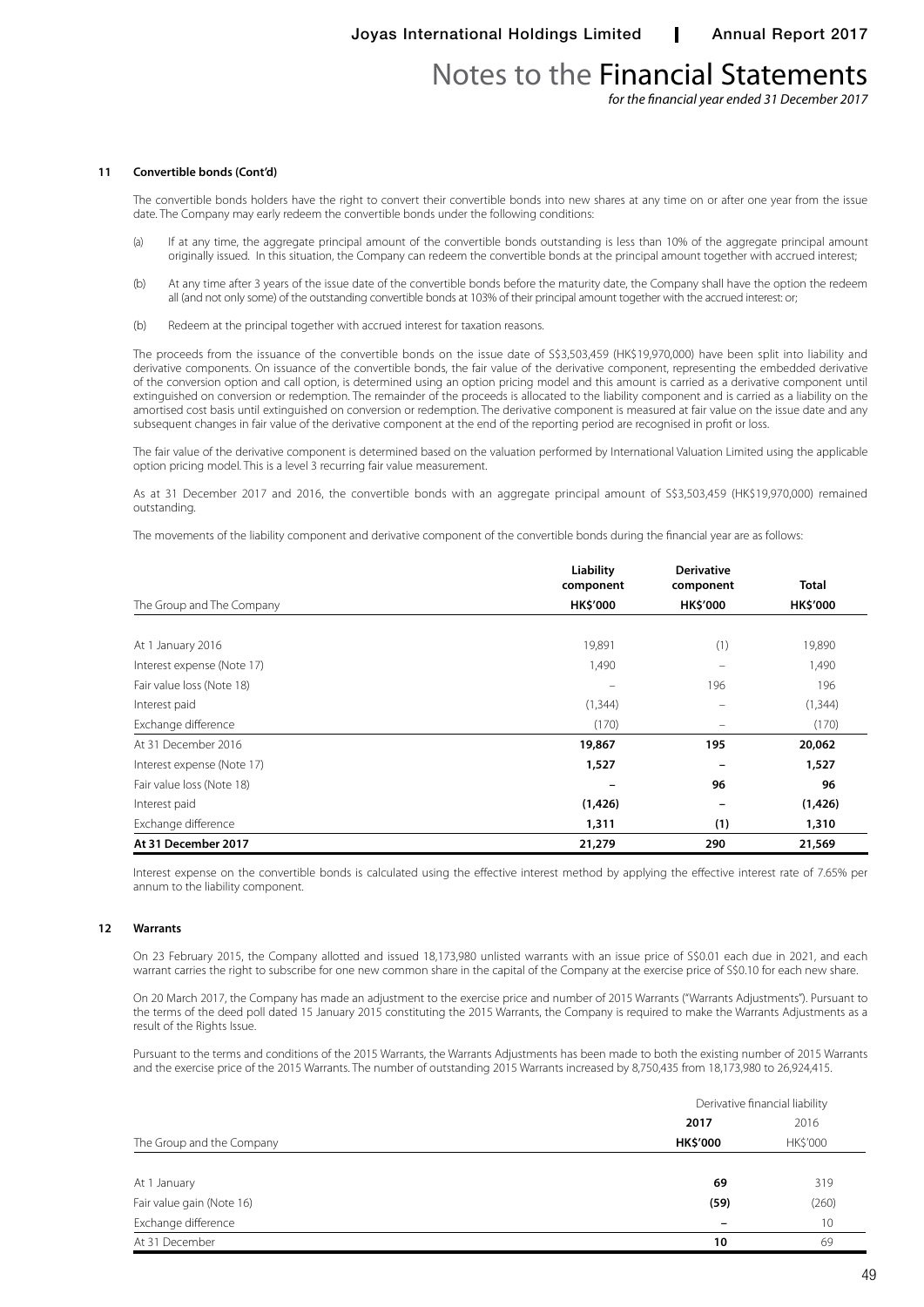*for the financial year ended 31 December 2017*

### **13 Trade and other payables**

|                                                                      | The Group       |                |                 | The Company |
|----------------------------------------------------------------------|-----------------|----------------|-----------------|-------------|
|                                                                      | 2017            | 2016           | 2017            | 2016        |
|                                                                      | <b>HK\$'000</b> | <b>HKS'000</b> | <b>HK\$'000</b> | HK\$'000    |
| Trade payables                                                       | 10,531          | 16,794         |                 |             |
| Amounts due to former subsidiaries (non-trade) <sup>(1)</sup>        |                 | 21,126         |                 |             |
| Amounts due to a key management personnel (non-trade) <sup>(2)</sup> | 5,041           | 2,675          |                 |             |
| Amounts due to a related party (non-trade) (3)                       | 322             | 37             |                 |             |
| Accruals                                                             | 672             | 3,659          | 523             | 525         |
| Other payables                                                       | 49              | 45             |                 | 3           |
| Financial liabilities carried at amortised cost                      | 16,615          | 44,336         | 523             | 528         |
| Advances from customers                                              |                 | 1,431          |                 |             |
| Total trade and other payables                                       | 16,615          | 45,767         | 523             | 528         |

(1) Amounts due to former subsidiaries are unsecured, interest-free and have no fixed repayment terms. The former subsidiaries include an entity ("Entity B"), which is a subsidiary of an entity in which the Company's Chairman cum Managing Director, who is also a major shareholder of the Company, was the beneficial owner of the entire equity interest ("Entity A"). This amount forms part of the liabilities of the Disposal Group in 2017 (Note 5).

(2) This relates to advances given by a key management personnel of the Group, Mr Wang De Zhou during the financial year. The amount is unsecured, interest-free and repayable on demand (Note 22).

(3) The non-trade amount due to a related party relates to the entities which the Company's director is also a director of the entities.

#### **14 Borrowings**

|                            | 2017            | 2016     |
|----------------------------|-----------------|----------|
| The Group                  | <b>HK\$'000</b> | HK\$'000 |
|                            |                 |          |
| Bank loans (Note (a))      | 4,300           | 15,139   |
| Other borrowing (Note (b)) | 1,252           | 1,132    |
|                            | 5,552           | 16.271   |

#### **(a) Bank loans**

|                                                             | 2017            | 2016            |
|-------------------------------------------------------------|-----------------|-----------------|
| The Group                                                   | <b>HK\$'000</b> | <b>HK\$'000</b> |
|                                                             |                 |                 |
| Portion of bank loans due for payment within one year which |                 |                 |
| contain a repayment on demand clause (secured)              | 4,300           | 13,703          |
| Portion of bank loans due for payment after one year which  |                 |                 |
| contain a repayment on demand clause (secured)              |                 | 1,436           |
|                                                             | 4,300           | 15,139          |

As at 31 December 2017, the Group's bank loans were secured by the Group's pledged fixed deposits (Note 8) and personal guarantee by a director of the Company.

As at 31 December 2016, the Group's bank loans were secured by the Group's land use rights and leasehold buildings (Note 4), pledged fixed deposits (Note 8) and personal guarantee by a director of the Company.

Interest is charged on the bank loans at interest rate of 2.2% (2016 - 1.15% to 5.25%) per annum.

Bank loans are carried at amortised cost. Bank loans due for repayment after one year are classified as current liabilities as these loans contain a repayment on demand clause.

Further details of the Group's management of liquidity risk are set out in Note 25.4. As at 31 December 2017 and 2016, none of the covenants relating to draw-down facilities had been breached.

#### **(b) Other borrowing**

Other borrowing bears interest of 12% (2016 - 12%) per annum, and is guaranteed by certain non-controlling shareholder and employee of a subsidiary, and repayable within one year.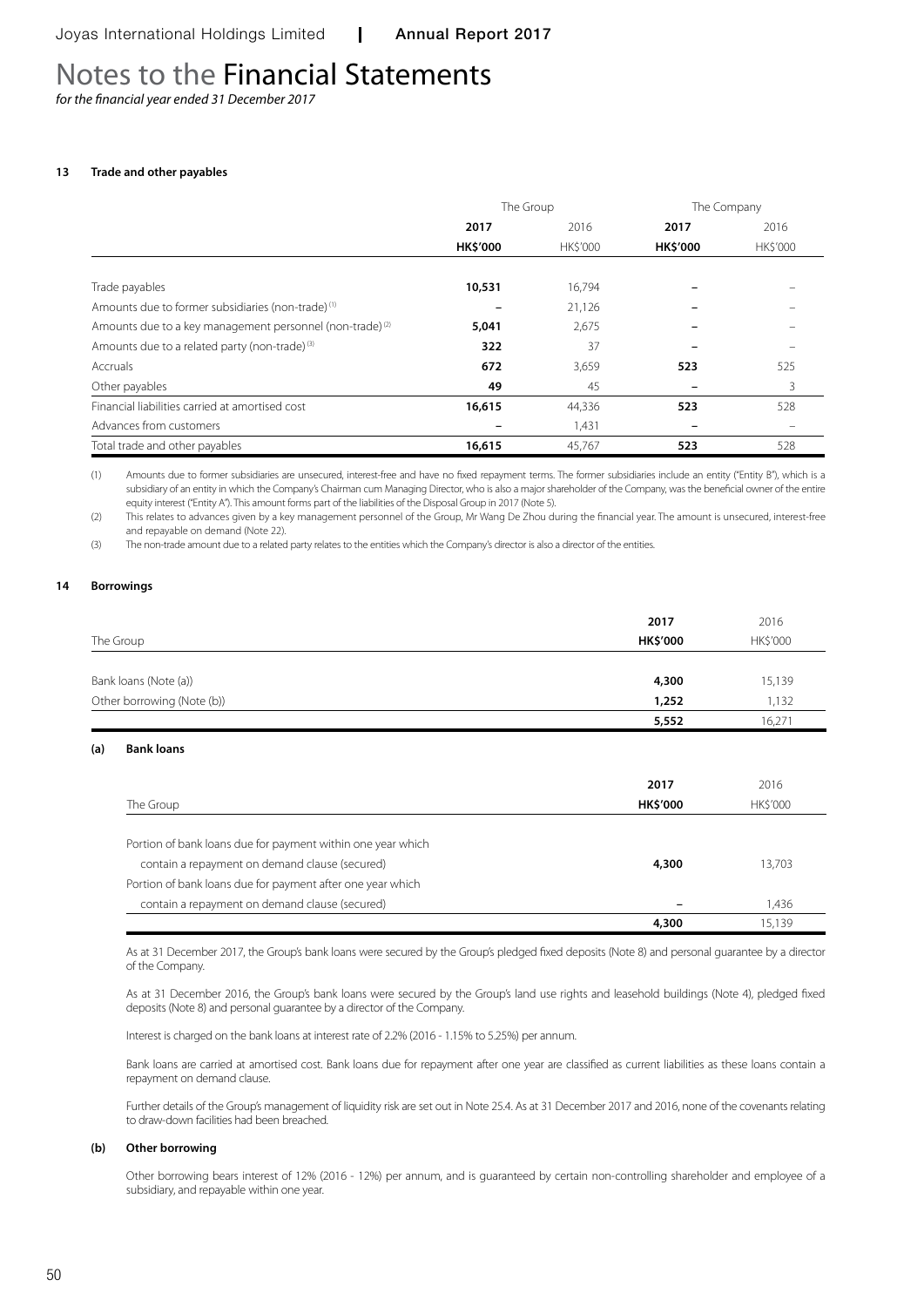*for the financial year ended 31 December 2017*

## **14 Borrowings (Cont'd)**

## **(c) Effective interest rates**

The weighted average interest rates of borrowings at the reporting date are as follows:

| The Group            | 2017 | 2016 |
|----------------------|------|------|
|                      | $\%$ | %    |
| Bank loans (secured) | 2.2  | 2.5  |
| Other borrowing      | 12.0 | 12.0 |

### **15 Revenue**

The Group's revenue represents total invoiced value of goods sold, net of returns and trade discounts. Revenue from the Group's principal activities recognised during the financial year are as follows:

|                               | 2017            | 2016     |
|-------------------------------|-----------------|----------|
| The Group                     | <b>HK\$'000</b> | HK\$'000 |
|                               |                 |          |
| Sales of goods <sup>(1)</sup> | -               | 81,576   |
| Financing activities          | 1,981           | -        |
|                               | 1,981           | 81,576   |
|                               |                 |          |

#### Note:

(1) The Group made sales amounting to HK\$11,976,000 to one of its major customers, an entity whose key management personnel, a sibling of the Company's Chairman cum Managing Director, and shareholder are former employees of a subsidiary in the financial year ended 31 December 2016.

## **16 Other income**

|                                        | 2017                     | 2016     |
|----------------------------------------|--------------------------|----------|
| The Group                              | <b>HK\$'000</b>          | HK\$'000 |
|                                        |                          |          |
| Bank interest income                   | 60                       | 19       |
| Bad debts recovered (trade)            |                          | 109      |
| Fair value gain on warrants (Note 12)  | 59                       | 260      |
| Foreign exchange gain, net             |                          | 2,028    |
| Gain disposal of subsidiaries (Note 5) | 1,265                    |          |
| Sale of scrap materials                |                          | 380      |
| Sundry income                          | $\overline{\phantom{0}}$ | 636      |
|                                        | 1,384                    | 3,432    |

#### **17 Finance costs**

|                               | 2017            | 2016     |
|-------------------------------|-----------------|----------|
| The Group                     | <b>HK\$'000</b> | HK\$'000 |
|                               |                 |          |
| Interest expense on           |                 |          |
| - bank loans and overdrafts   | 94              | 690      |
| - other borrowing             | 120             | 120      |
| - convertible bonds (Note 11) | 1,527           | 1,490    |
|                               | 1,741           | 2,300    |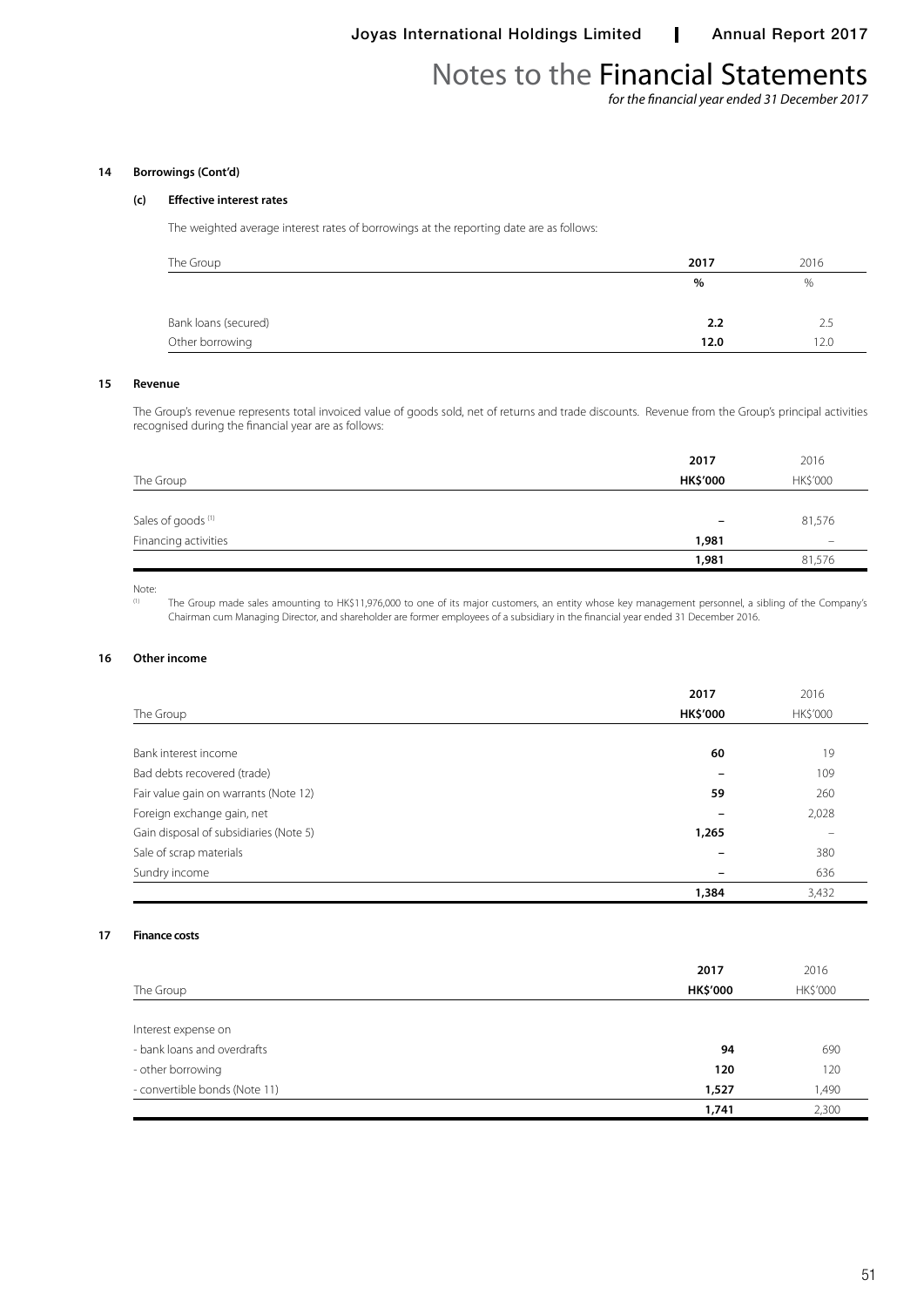*for the financial year ended 31 December 2017*

## **18 Loss before taxation**

Staff costs

The following items have been included in arriving at loss before taxation:

|                                                                        | 2017            | 2016            |
|------------------------------------------------------------------------|-----------------|-----------------|
| The Group                                                              | <b>HK\$'000</b> | <b>HK\$'000</b> |
|                                                                        |                 |                 |
| Auditors' remuneration                                                 |                 |                 |
| - Audit fees to the auditors of the Company                            | 540             | 540             |
| - Audit fees to the auditors of the subsidiaries                       | 270             | 254             |
| Cost of inventories recognised as expense                              |                 | 80,023          |
| Depreciation of property, plant and equipment                          | 28              | 1,295           |
| Fair value gain on warrants (Note 12)                                  | (59)            | (260)           |
| Fair value loss on derivative component of convertible bonds (Note 11) | 96              | 196             |
| Impairment of goodwill (Note 3(a))                                     |                 | 652             |
| Foreign exchange loss / (gain)                                         | 1,860           | (2,028)         |
| Operating lease expense in respect of rented premises                  | 339             | 935             |
| Bad debts written off (trade)                                          | 125             |                 |
| Write-off of intangible assets (Note 3)                                | 600             |                 |
| Write-down on inventories (Note 6)                                     |                 | 5,526           |
| Write-off of property, plant and equipment                             |                 | 1,478           |
|                                                                        |                 |                 |

| Directors' fees                                          | 508   | 898    |
|----------------------------------------------------------|-------|--------|
| Directors' remuneration other than directors' fee        |       |        |
| - Salaries, wages and other related costs                | 600   | 240    |
| - Employer's contributions to defined contribution plans |       | 18     |
|                                                          |       |        |
| Key management personnel (other than directors)          |       |        |
| - Salaries, wages and other related costs                | 420   | 3,318  |
| - Employer's contributions to defined contribution plans | 21    | 79     |
| Total key management personnel compensation              | 1,549 | 4,553  |
|                                                          |       |        |
| Other than key management personnel                      |       |        |
| - Salaries, wages and other related costs *              | 753   | 14,157 |
| - Employer's contributions to defined contribution plans | 8     | 1.276  |

Included severance and redundancy pay amounting to HK\$3,050,000 related to staff retrenchment of one of the Controlled Entities (Note 2 and Note 5) during the year ended 31 December 2016.

Total staff costs **2,310** 19,986

**761** 15,433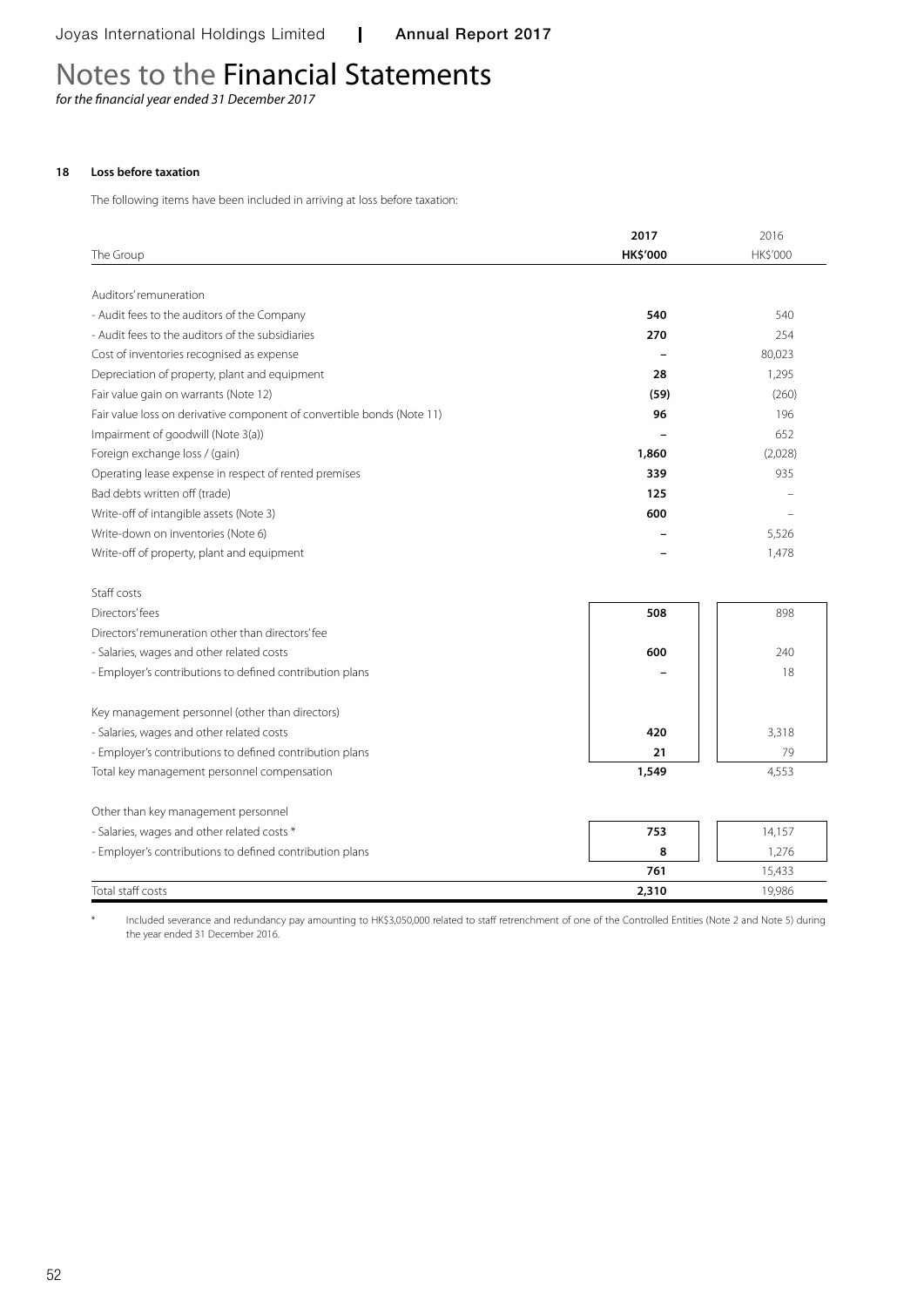*for the financial year ended 31 December 2017*

#### **19 Taxation**

|                                                               | 2017            | 2016            |
|---------------------------------------------------------------|-----------------|-----------------|
| The Group                                                     | <b>HK\$'000</b> | HK\$'000        |
|                                                               |                 |                 |
| <b>Current taxation</b>                                       |                 |                 |
| Current year                                                  | 154             | 76              |
| Underprovision in respect of prior years                      | 3               | 233             |
|                                                               | 157             | 309             |
| <b>Reconciliation of effective tax rate</b>                   |                 |                 |
|                                                               | 2017            | 2016            |
| The Group                                                     | <b>HK\$'000</b> | <b>HK\$'000</b> |
| Loss before taxation                                          | (7,037)         | (21, 397)       |
| Tax at statutory rates applicable to different jurisdictions  | (221)           | (3,443)         |
| Tax effect on non-deductible expenses                         | 161             | 2,795           |
| Tax effect on non-taxable income                              | (2)             | (102)           |
| Utilisation of previously unrecognised tax loss               | (4)             |                 |
| Tax rebate                                                    | (40)            | (20)            |
| Deferred tax assets on current year tax losses not recognised | 260             | 846             |
| Adjustments of current taxation in respect of prior years     | 3               | 233             |
|                                                               | 157             | 309             |

#### Bermuda

Pursuant to the rules and regulations of Bermuda, the Company is not subject to any income tax in Bermuda.

#### British Virgin Islands

There is no income tax expense for the subsidiaries in the British Virgin Islands as the income of these subsidiaries is tax exempted under the laws of the British Virgin Islands.

#### Hong Kong

The corporate income tax rate applicable to the subsidiaries in Hong Kong is 16.5% (2016 - 16.5%) for the financial year ended 31 December 2017.

#### People's Republic of China

On 16 March 2007, the National People's Congress of the PRC enacted the Enterprise Income Tax ("EIT") Law which took effect on 1 January 2008. In accordance with the EIT Law, a unified EIT rate of 25% and unified tax deduction standards will be applied equally to both domestic invested enterprises and wholly foreign-owned enterprises. Accordingly, the PRC subsidiaries are subject to the applicable EIT rate of 25% (2016 - 25%) for the financial year ended 31 December 2017.

#### Indonesia

The corporate income tax rate applicable to the subsidiary in Indonesia is 25% (2016 - 25%) for the financial year ended 31 December 2017.

At 31 December 2017, the Group had unutilised tax losses of approximately HK\$1,574,000 (2016 - HK\$25,000). These unabsorbed tax losses of the Group are available for carry forward and set-off against future taxable income, subject to agreement by the tax authorities and compliance with certain provisions of the tax legislations of the respective countries in which the subsidiaries operate.

Deferred tax assets of approximately HK\$260,000 (2016 – HK\$4,000) have not been recognised in respect of these tax losses because it is not probable that future taxable profit will be available against which the Group can utilise the benefits therefrom.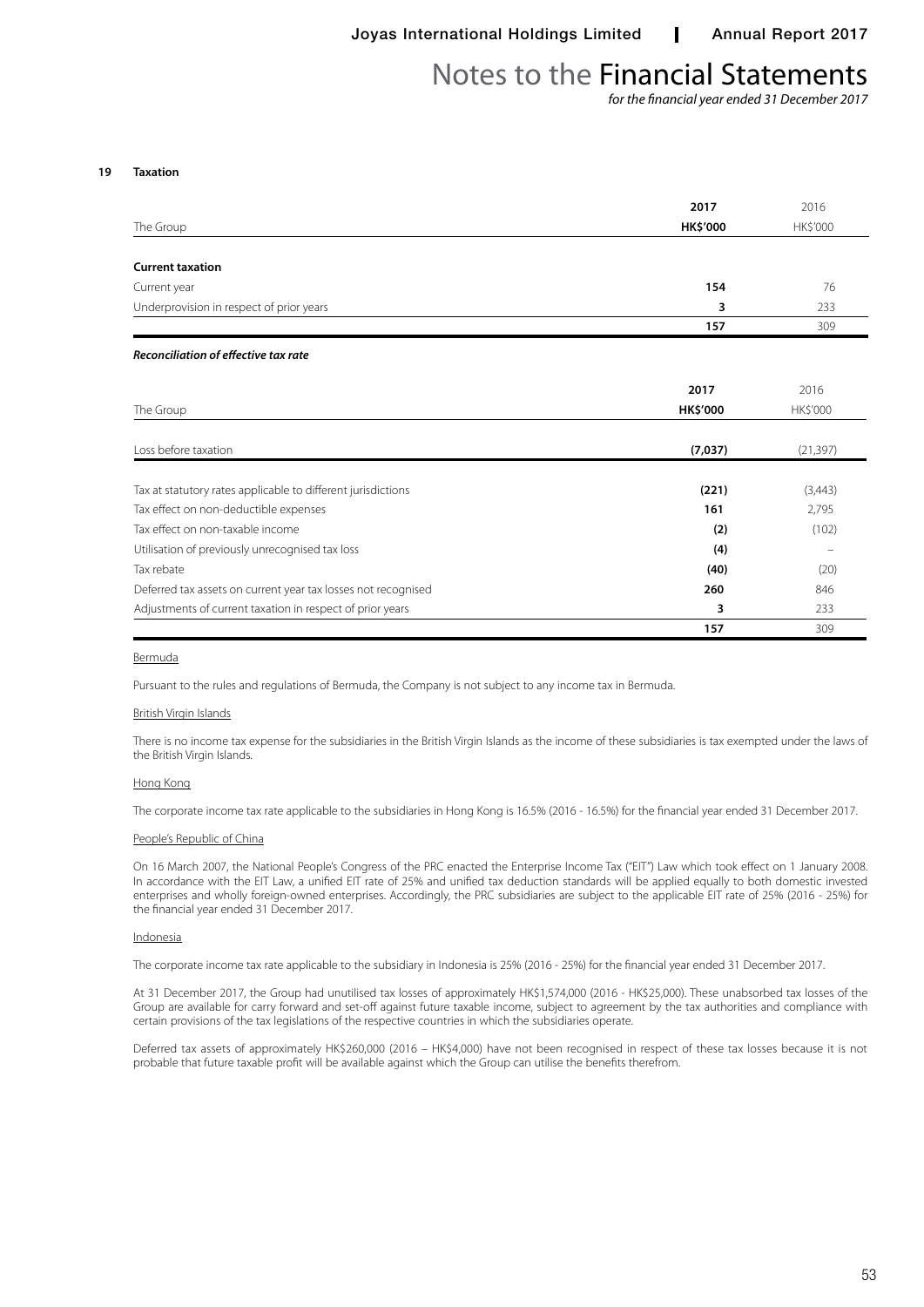*for the financial year ended 31 December 2017*

#### **20 Share-based payment compensation**

The Company adopted a share option scheme known as Joyas Share Option Scheme (the "Scheme"), to reward and retain employees of the Group and of associated companies whose services are vital to the Group's growth and success. Pursuant to the set-up of Scheme, the Group's employees who are the directors or controlling shareholders (holding 15% or more of the shareholding of the Company's issued share capital) of the Company and their associates are not eligible to participate in the Scheme. Options are granted for a term of 10 years to purchase the Company's ordinary shares at an exercise price determined by the remuneration committee, established by the Company, pursuant to the code of corporate governance, at its absolute discretion at (a) a price equal to the average of the last dealt prices of the Company's shares on the SGX-ST for the five consecutive market days immediately prior to the relevant date of grant of the options (the "Average Price"); or (b) a discount to the Average Price provided that the maximum discount which may be given in respect of any options shall not exceed 20% of the Average Price.

|                                                                       |             |                  |                           |                               | Granted                  |                                 | <b>Exercise</b>    |
|-----------------------------------------------------------------------|-------------|------------------|---------------------------|-------------------------------|--------------------------|---------------------------------|--------------------|
| <b>Category of grantee</b>                                            | <b>Note</b> | Date of<br>grant | Exercisable<br>period     | <b>Balance at</b><br>1.1.2016 | during<br>the year       | <b>Balance at</b><br>31.12.2016 | price<br>per share |
| Under Joyas Share Option Scheme                                       |             |                  |                           |                               |                          |                                 |                    |
| Non-executive directors and<br>independent non-executive<br>directors | (i)         | 25.5.2015        | 25.5.2016 to<br>24.5.2020 | 9,000,000                     | $\overline{\phantom{m}}$ | 9,000,000                       | S\$0.03            |
| Non-executive directors and<br>independent non-executive<br>directors | (i)         | 19.8.2016        | 19.8.2017 to<br>18.8.2021 |                               | 32,000,000               | 32,000,000                      | S\$0.0035          |
| Under general mandate                                                 |             |                  |                           |                               |                          |                                 |                    |
| Third party                                                           | (ii)        | 16.2.2015        | 16.2.2015 to<br>15.2.2020 | 12,000,000                    | $\overline{\phantom{m}}$ | 12,000,000                      | S\$0.021           |
| Total                                                                 |             |                  |                           | 21,000,000                    | 32,000,000               | 53,000,000                      |                    |

| Category of grantee                                                   | <b>Note</b> | Date of<br>grant | Exercisable<br>period     | <b>Balance at</b><br>1.1.2017 | Granted<br>during<br>the year  | <b>Balance at</b><br>31.12.2017 | Exercise<br>price<br>per share |
|-----------------------------------------------------------------------|-------------|------------------|---------------------------|-------------------------------|--------------------------------|---------------------------------|--------------------------------|
| Under Joyas Share Option Scheme                                       |             |                  |                           |                               |                                |                                 |                                |
| Non-executive directors and<br>independent non-executive<br>directors | (i)         | 25.5.2015        | 25.5.2016 to<br>24.5.2020 | 9,000,000                     | $\equiv$                       | 9,000,000                       | S\$0.03                        |
| Non-executive directors and<br>independent non-executive<br>directors | (i)         | 19.8.2016        | 19.8.2017 to<br>18.8.2021 | 32,000,000                    |                                | 32,000,000                      | S\$0.0035                      |
| Under general mandate                                                 |             |                  |                           |                               |                                |                                 |                                |
| Third party                                                           | (ii)        | 16.2.2015        | 16.2.2015 to<br>15.2.2020 | 12,000,000                    | $\overline{\phantom{m}}$       | 12,000,000                      | S\$0.021                       |
| Total                                                                 |             |                  |                           | 53,000,000                    | $\qquad \qquad \longleftarrow$ | 53,000,000                      |                                |

Notes:

(i) The fair values of share options granted to the directors were determined by reference to the fair values of the share options granted at the grant date. The share options can be exercised after the first anniversary of the date of grant.

(ii) The fair value of the services provided by a third party was measured by reference to the fair value of share options granted at the date the counterparty rendered services. The share options can be exercised only when the net profits after taxation attributable to the business of one of its subsidiaries is at least the equivalent of US\$3 million for any financial year before fifth anniversary of the date of grant.

The exercise price of options outstanding at the end of the year ranged between S\$0.0035 (HK\$0.02) and S\$0.03 (HK\$0.17) [2016 - S\$0.0035 (HK\$0.02) and S\$0.03 (HK\$0.17)] and their weighted average remaining contractual life was 3.11years (2016 - 4.11 years).

Of the total number of options outstanding at the end of the year, 41,000,000 share options (2016 – 9,000,000 share options) were exercisable at the end of the year.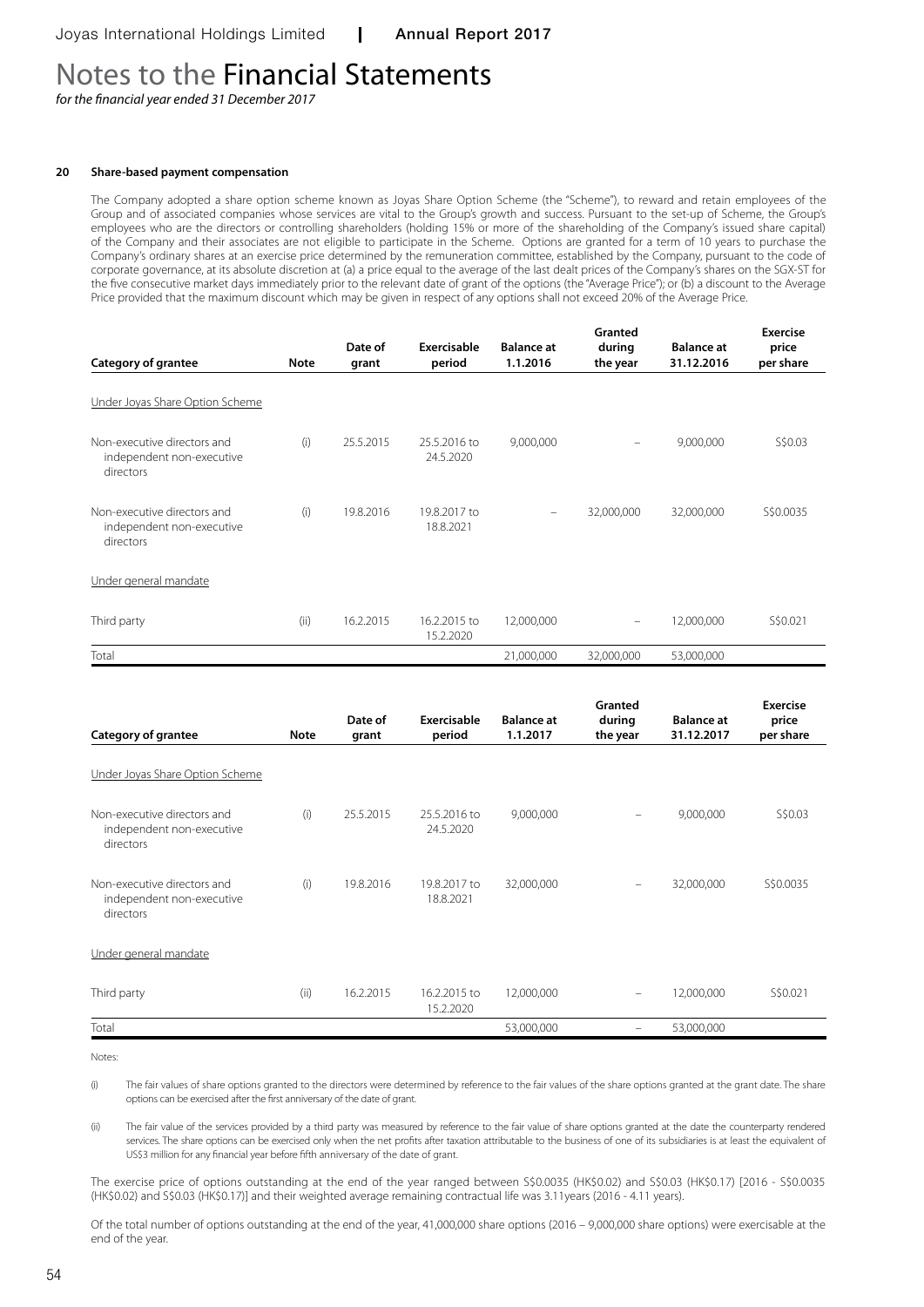*for the financial year ended 31 December 2017*

#### **20 Share-based payment compensation (Cont'd)**

The weighted average fair value of each option granted during the year was HK\$Nil (2016 - HK\$0.01).

|                                  | 2017                               |                      | 2016                               |                      |  |
|----------------------------------|------------------------------------|----------------------|------------------------------------|----------------------|--|
|                                  | Weighted average<br>exercise price | Number of<br>options | Weighted average<br>exercise price | Number of<br>options |  |
|                                  | HK\$                               |                      | <b>HKS</b>                         |                      |  |
|                                  |                                    |                      |                                    |                      |  |
| Outstanding at beginning of year | 0.07                               | 53,000,000           | 0.14                               | 21,000,000           |  |
| Granted during the year          |                                    |                      | 0.02                               | 32,000,000           |  |
| Outstanding at end of year       | 0.07                               | 53,000,000           | 0.07                               | 53,000,000           |  |

The fair values of options granted were determined using Black-Scholes Pricing Model that takes into account factors specific to the share incentive plans. The following principal assumptions were used in the valuation:

|                              | <b>Share options</b><br>granted in | <b>Share options</b><br>granted in | <b>Share options</b><br>granted in |
|------------------------------|------------------------------------|------------------------------------|------------------------------------|
|                              | February 2015                      | May 2015                           | August 2016                        |
|                              |                                    |                                    |                                    |
| Share price at date of grant | S\$0.021                           | S\$0.029                           | S\$0.003                           |
| Expected volatility*         | 198%                               | 199%                               | 199%                               |
| Risk-free interest rate      | 0.98%                              | 1.19%                              | 0.99%                              |
| Dividend yield               | $0\%$                              | 0%                                 | 0%                                 |
| Expected life of option      | 2.5                                | 3                                  | 3                                  |
| Fair value of date of grant  | S\$0.0181                          | S\$0.0265                          | S\$0,0018                          |
| Exercise price               | S\$0.021                           | S\$0.03                            | S\$0.0035                          |

The underlying expected volatility reflects the assumption that the historical volatility is indicative of future trends, which may also not necessarily be the actual outcome. No special features pertinent to the options granted were incorporated into measurement of fair value.

For the year ended 31 December 2017, the equity-settled share-based payment expense of HK\$456,000 (2016 - HK\$981,000) was recognised in profit or loss. The corresponding amount has been credited to the share option reserve.

#### **21 Loss per share**

The calculation of basic loss per share is based on the loss attributable to the owners of the Company of HK\$6,595,000 (2016 - HK\$11,140,000) and on the weighted average number of 1,913,776,973 (2016 -1,016,689,137) ordinary shares in issue during the year.

Basis loss per share and diluted loss per share are the same for the years ended 31 December 2016 and 2017 as the Group incurred a loss for both years, and the share options, warrants and convertible bonds are anti-dilutive.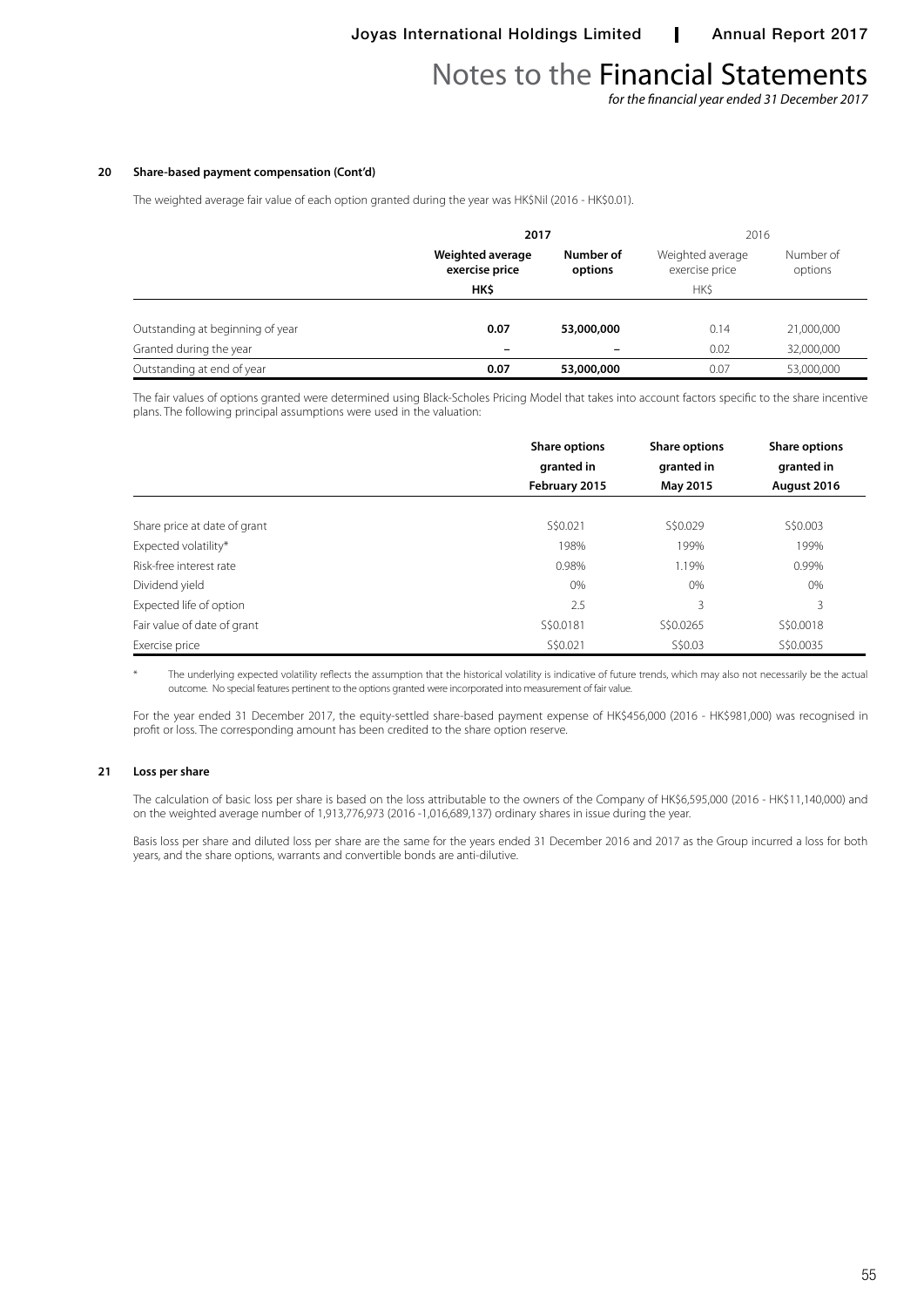*for the financial year ended 31 December 2017*

### **22 Related party transactions**

In addition to the transactions detailed elsewhere in these financial statements, the Group had the following significant transactions with related parties during the year:

|                                                                   |                 | <b>Transaction amount</b> | <b>Balances (Note 7)</b> |          |  |
|-------------------------------------------------------------------|-----------------|---------------------------|--------------------------|----------|--|
|                                                                   | 2017            | 2016                      | 2017                     | 2016     |  |
| The Group                                                         | <b>HK\$'000</b> | <b>HKS'000</b>            | <b>HK\$'000</b>          | HK\$'000 |  |
| Purchases of nickel ore from a supplier with                      |                 |                           |                          |          |  |
| common key management personnel(1)                                |                 | 25.049                    | 24,377                   | 24,377   |  |
| Interest income from a related party <sup>(2)</sup>               | (600)           | (168)                     | 5,000                    | 5,050    |  |
| Rental and utility expense paid to related parties <sup>(2)</sup> | 309             | 318                       | (15)                     |          |  |
| Management fee paid to a related party <sup>(2)</sup>             | 60              | 17                        | (22)                     | (22)     |  |
| Advances from a related party <sup>(2)</sup>                      | 300             |                           | (300)                    |          |  |
| Advances to a key management personnel <sup>(3)</sup>             | 9,022           | 7,284                     | 16,306                   | 7,284    |  |
| Advances from a key management personnel <sup>(4)</sup>           | 2,366           | 2,675                     | (5,041)                  | (2,675)  |  |

<sup>(1)</sup> On 19 March 2015, the Group's subsidiary, Hong Kong Silver Basic Group Limited, entered into an exclusive agency agreement with the supplier for being an exclusive agent of sale of nickel ore in the PRC including Hong Kong, which is produced by the supplier. A key management personnel of the Group, Mr Wang De Zhou, is a shareholder and director of the supplier. The terms and conditions of deposits paid to the supplier as at 31 December 2017 are disclosed in Note 7 to the financial statements.

 $(2)$  This relates to entities in which the Company's director is also a director of the entities.

(3) The advances are given to a key management personnel, Mr Wang De Zhou. The terms and conditions of the loan as at 31 December 2017 are disclosed in Note 7 to the financial statements.

<sup>(4)</sup> The advances are given by a key management personnel, Mr Wang De Zhou. The terms and conditions of the loan as at 31 December 2017 are disclosed in Note 13 to the financial statements.

### **23 Operating lease commitments**

At the end of the reporting period, the Group was committed to making the following payments in respect of non-cancellable operating leases:

|                                                   | 2017                     | 2016     |
|---------------------------------------------------|--------------------------|----------|
| The Group                                         | <b>HK\$'000</b>          | HK\$'000 |
|                                                   |                          |          |
| Not later than one year                           | $\overline{\phantom{0}}$ | 1,170    |
| Later than one year and not later than five years |                          | 2,158    |
|                                                   |                          | 3,328    |

#### **24 Segment information**

The executive directors have identified the Group's four product lines as operating segments as further described in Note 2(e):

(a) Metal gift products including fashion accessories, desk top accessories, table top accessories and time items;<br>(b) Jewellery products;

- (b) Jewellery products;<br>(c) Nickel ore; and
- (c) Nickel ore; and<br>(d) Financing activ
- Financing activities.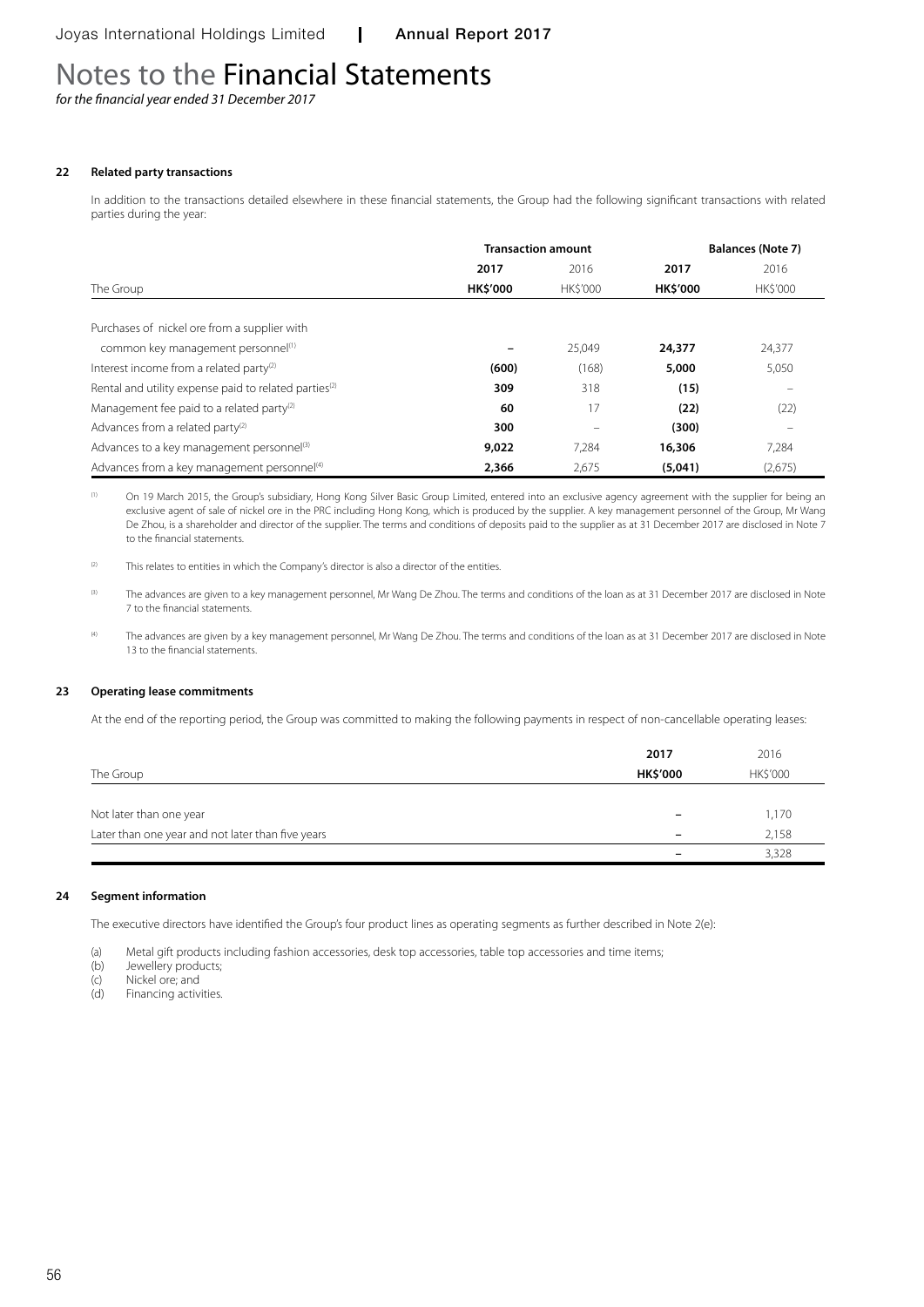*for the financial year ended 31 December 2017*

## **24 Segment information (Cont'd)**

|                                                 |                          | Metal gift<br>products |                          | <b>Jewellery</b><br>products |                          | Nickel ore |                | <b>Financing</b><br>activities |                                                                                                             | <b>Elimination</b>   | <b>Total</b>             |                    |
|-------------------------------------------------|--------------------------|------------------------|--------------------------|------------------------------|--------------------------|------------|----------------|--------------------------------|-------------------------------------------------------------------------------------------------------------|----------------------|--------------------------|--------------------|
|                                                 | 2017                     | 2016                   | 2017                     | 2016                         | 2017                     | 2016       | 2017           | 2016                           | 2017                                                                                                        | 2016                 | 2017                     | 2016               |
|                                                 |                          |                        |                          |                              |                          |            |                |                                | HK\$'000 HK\$'000 HK\$'000 HK\$'000 HK\$'000 HK\$'000 HK\$'000 HK\$'000 HK\$'000 HK\$'000 HK\$'000 HK\$'000 |                      |                          |                    |
| Revenue                                         |                          |                        |                          |                              |                          |            |                |                                |                                                                                                             |                      |                          |                    |
| External                                        |                          | 85,829                 |                          | 15,046                       |                          | 27,206     | 1,981          | 336                            | $\overline{\phantom{0}}$                                                                                    | (46, 841)            | 1,981                    | 81,576             |
| Total revenue                                   | $\overline{\phantom{0}}$ | 85,829                 | $\overline{\phantom{0}}$ | 15,046                       | $\overline{\phantom{0}}$ | 27,206     | 1,981          | 336                            | $\overline{\phantom{0}}$                                                                                    | (46, 841)            | 1,981                    | 81,576             |
| <b>Segment Results</b>                          |                          |                        |                          |                              |                          |            |                |                                |                                                                                                             |                      |                          |                    |
| Segment profit from<br>Operations               |                          | (10,699)               |                          | (4,741)                      | (1,645)                  | 417        | 1,046          | 210                            |                                                                                                             |                      |                          | $(599)$ $(14,813)$ |
| Unallocated income                              |                          |                        |                          |                              |                          |            |                |                                |                                                                                                             |                      | 1,324                    | 680                |
| Unallocated expenses                            |                          |                        |                          |                              |                          |            |                |                                |                                                                                                             |                      | (6,081)                  | (4,983)            |
| Finance income                                  |                          |                        |                          |                              |                          |            |                |                                |                                                                                                             |                      | 60                       | 19                 |
| Finance expense                                 |                          |                        |                          |                              |                          |            |                |                                |                                                                                                             |                      | (1,741)                  | (2,300)            |
| Loss before income tax                          |                          |                        |                          |                              |                          |            |                |                                |                                                                                                             |                      | (7,037)                  | (21, 397)          |
| Income tax expense                              |                          |                        |                          |                              |                          |            |                |                                |                                                                                                             |                      | (157)                    | (309)              |
| Loss for the year                               |                          |                        |                          |                              |                          |            |                |                                |                                                                                                             |                      | (7, 194)                 | (21,706)           |
| <b>Other information</b>                        |                          |                        |                          |                              |                          |            |                |                                |                                                                                                             |                      |                          |                    |
| Segment assets                                  |                          | 50,687                 |                          | 16,170                       | 50,348                   | 46,012     | 23,454         | 10,817                         |                                                                                                             | $(9,471)$ $(44,703)$ | 64,331                   | 78,983             |
| Unallocated assets                              |                          |                        |                          |                              |                          |            |                |                                |                                                                                                             |                      | 21,477                   | 39.469             |
| Consolidated total assets                       |                          |                        |                          |                              |                          |            |                |                                |                                                                                                             |                      | 85,808                   | 118,452            |
| Segment liabilities                             | $\overline{\phantom{a}}$ | 100,923                |                          | 28,252                       | 50,009                   |            | 47,870 23,411  |                                | 10,264 (56,730) (156,976)                                                                                   |                      | 16,690                   | 30,333             |
| Unallocated liabilities                         |                          |                        |                          |                              |                          |            |                |                                |                                                                                                             |                      | 27,213                   | 51,863             |
| Consolidated total liabilities                  |                          |                        |                          |                              |                          |            |                |                                |                                                                                                             |                      | 43,903                   | 82,196             |
|                                                 |                          |                        |                          |                              |                          |            |                |                                |                                                                                                             |                      |                          |                    |
| Depreciation of plant and                       |                          |                        |                          | 3                            | 28                       | 15         |                |                                |                                                                                                             |                      | 28                       |                    |
| equipment<br>Impairment of goodwill             |                          | 1,277                  |                          |                              | $\overline{\phantom{0}}$ | 537        |                | 115                            |                                                                                                             |                      |                          | 1,295<br>652       |
| Write-off of of property, plant                 |                          |                        |                          |                              |                          |            |                |                                |                                                                                                             |                      |                          |                    |
| and equipment                                   |                          | 1,478                  |                          |                              |                          |            |                |                                |                                                                                                             |                      |                          | 1,478              |
| Write-off of intangible assets                  |                          | L.                     |                          |                              |                          | ÷          | 600            |                                |                                                                                                             |                      | 600                      |                    |
| Write-down on inventories, net                  |                          | 264                    |                          | 5,262                        |                          |            |                |                                |                                                                                                             |                      | $\overline{\phantom{0}}$ | 5,526              |
| Bad debts recovered (trade)                     |                          | L.                     |                          | (109)                        |                          |            | $\overline{a}$ |                                |                                                                                                             |                      | $\overline{\phantom{0}}$ | (109)              |
| Bad debts written off (trade)                   |                          |                        |                          |                              |                          |            | 125            |                                |                                                                                                             |                      | 125                      |                    |
| Acquisition of property, plant<br>and equipment |                          | 1,280                  |                          |                              |                          |            |                | 30                             |                                                                                                             |                      |                          | 1,310              |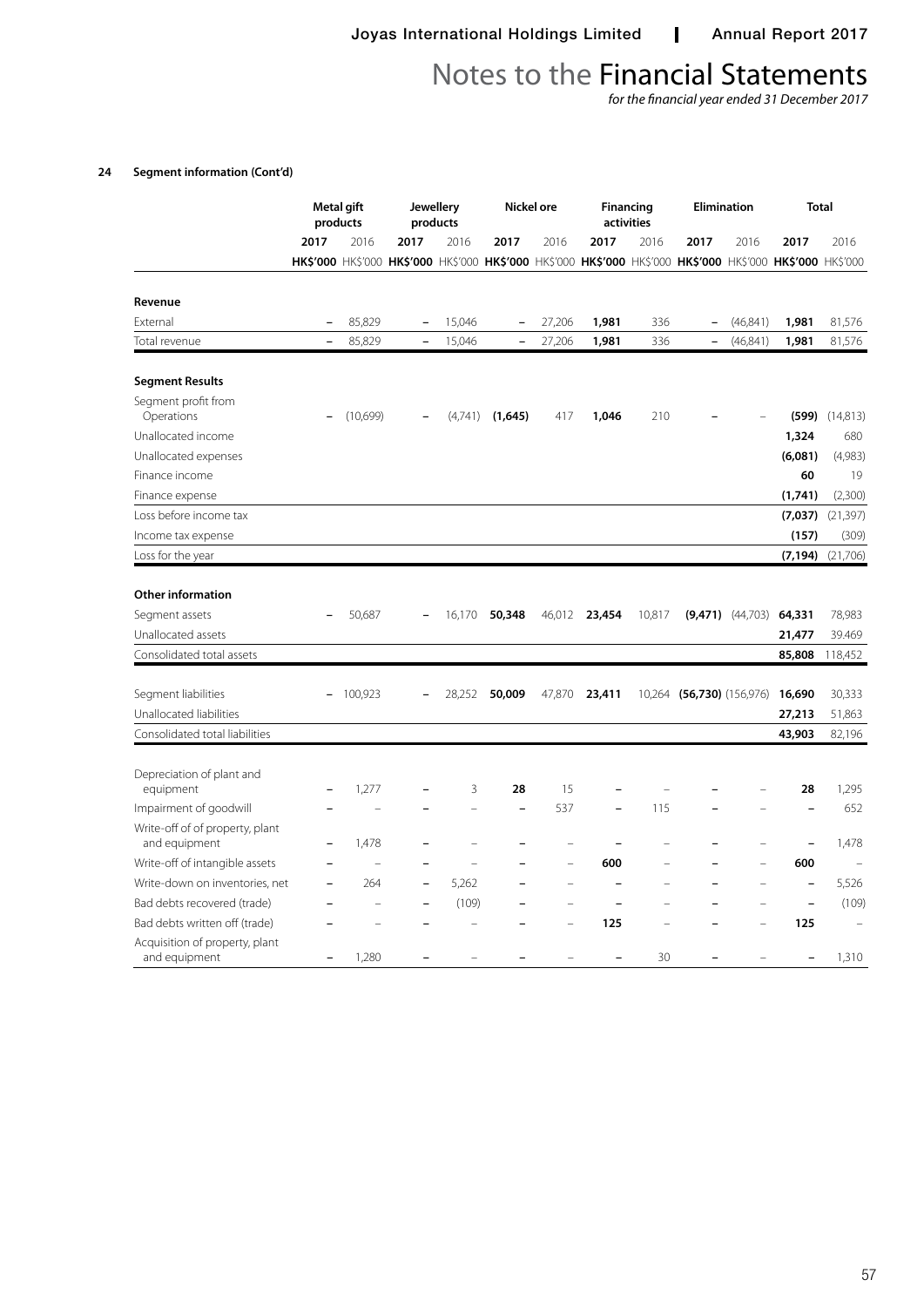*for the financial year ended 31 December 2017*

## **24 Segment information (Cont'd)**

The totals presented for the Group's operating segments reconcile to the Group's key financial figures as presented in the financial statements as follows:

|                                       | 2017            | 2016       |
|---------------------------------------|-----------------|------------|
|                                       | <b>HK\$'000</b> | HK\$'000   |
|                                       |                 |            |
| Revenue                               |                 |            |
| Reportable segment revenues           | 1,981           | 81,576     |
| Consolidated revenue                  | 1,981           | 81,576     |
|                                       |                 |            |
| Profit or loss                        |                 |            |
| Reportable segment loss               | (599)           | (14, 813)  |
| Gain on disposal of subsidiaries      | 1,265           |            |
| Fair value gain on warrants           | 59              | 260        |
| Finance income                        | 60              | 19         |
| Unallocated income                    |                 | 420        |
| Fair value loss on convertible bonds  | (96)            | (196)      |
| Corporate legal and professional fees | (1,488)         | (1, 124)   |
| Unallocated corporate expenses        | (4, 497)        | (3,663)    |
| Finance costs                         | (1,741)         | (2,300)    |
| Consolidated loss before taxation     | (7, 037)        | (21, 397)  |
|                                       |                 |            |
| Segment assets                        |                 |            |
|                                       |                 |            |
| Reportable segment assets             | 73,802          | 123,686    |
| Pledged fixed deposits                | 5,416           | 26,104     |
| Cash and bank balances                | 3,846           | 13,158     |
| Unallocated assets                    | 12,215          | 207        |
| Elimination                           | (9, 471)        | (44, 703)  |
| Consolidated total assets             | 85,808          | 118,452    |
|                                       |                 |            |
| Segment liabilities                   |                 |            |
| Reportable segment liabilities        | 73,420          | 187,309    |
| <b>Bank loans</b>                     | 4,300           | 15,139     |
| Convertible bonds                     | 21,569          | 20,062     |
| Warrants                              | 10              | 69         |
| Unallocated liabilities               | 1,334           | 16,593     |
| Elimination                           | (56, 730)       | (156, 976) |
| Consolidated total liabilities        | 43,903          | 82,196     |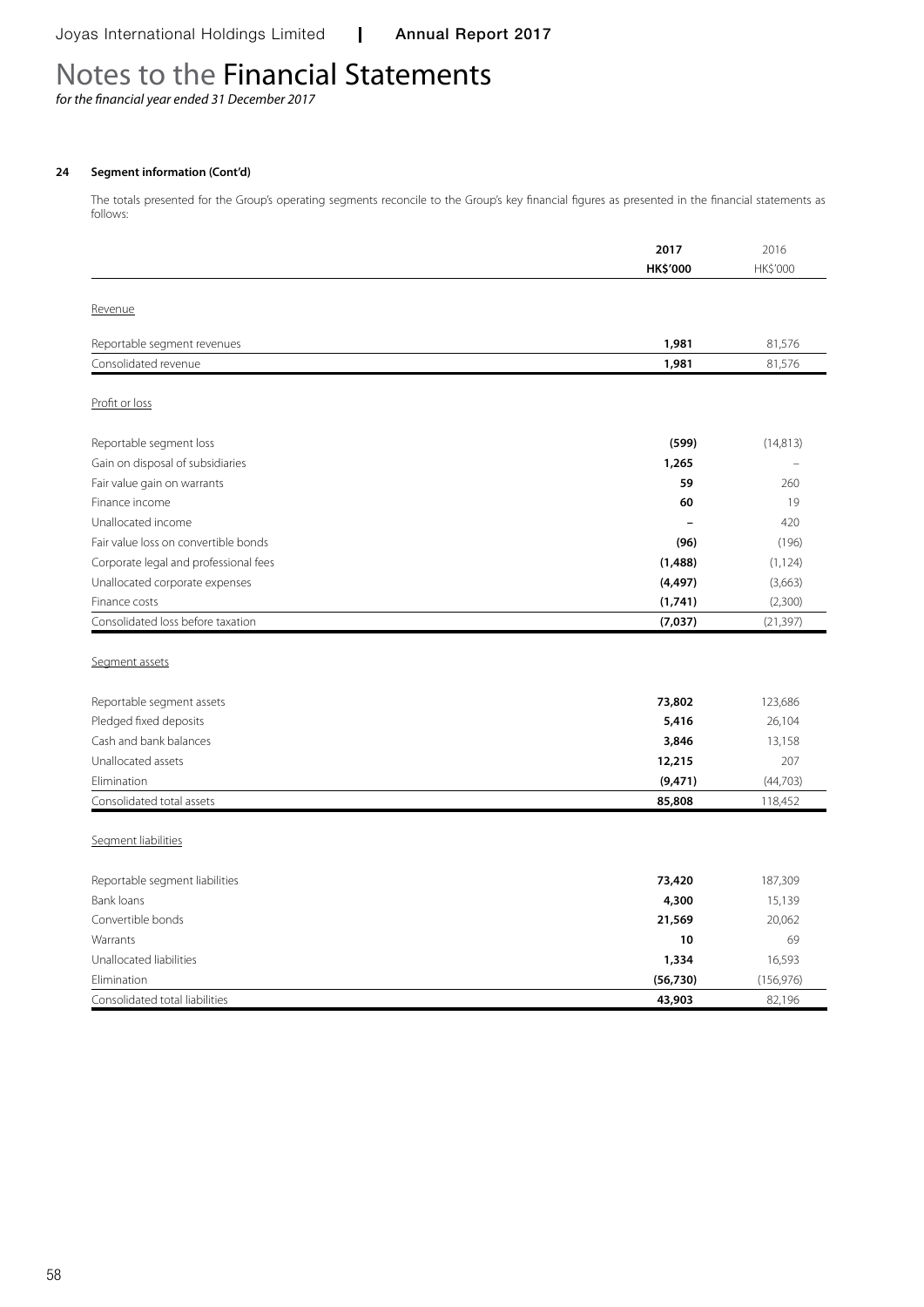*for the financial year ended 31 December 2017*

### **24 Segment information (Cont'd)**

The Group's revenue from external customers and non-current assets other than goodwill are categorised into the following geographical areas:

|                              |                          | <b>Revenue from</b><br>external customers |                 | Non-current assets,<br>other than goodwill |
|------------------------------|--------------------------|-------------------------------------------|-----------------|--------------------------------------------|
|                              | 2017                     | 2016                                      | 2017            | 2016                                       |
|                              | <b>HK\$'000</b>          | HK\$'000                                  | <b>HK\$'000</b> | HK\$'000                                   |
|                              |                          |                                           |                 |                                            |
| <b>Principal markets:</b>    |                          |                                           |                 |                                            |
| United States of America     | $\overline{\phantom{0}}$ | 12,410                                    |                 | $\overline{\phantom{0}}$                   |
| Europe                       | $\overline{\phantom{0}}$ | 18,404                                    |                 |                                            |
| The PRC, including Hong Kong | 1,105                    | 49,578                                    | 17              | 9,154                                      |
| Others                       | 876                      | 1,184                                     | 45              | 62                                         |
|                              | 1,981                    | 81,576                                    | 62              | 9,216                                      |

Geographical location of customers is based on the domicile location of the customers whilst that of non-current assets is based on their physical location.

During the financial year, there was no revenue from external customers attributed to Bermuda (country of domicile) and no non-current assets were located in Bermuda (2016 - HK\$Nil). The country of domicile is the country where the Company was incorporated for the purpose of the disclosure as required by IFRS 8 Operating Segments.

Revenue from customers contributing over 10% of total sales of the Group is as follows:

|                       | 2017            | 2016     |
|-----------------------|-----------------|----------|
| The Group             | <b>HK\$'000</b> | HK\$'000 |
|                       |                 |          |
| Customer A (Note i)   |                 | 8,771    |
| Customer B (Note i)   |                 | 12,107   |
| Customer C (Note ii)  |                 | 11,976   |
| Customer D (Note iii) |                 | 9,921    |
| Customer E (Note iii) |                 | 17,285   |
| Customer F (Note iv)  | 600             |          |
| Customer G (Note iv)  | 600             |          |
| Customer H (Note iv)  | 347             |          |
| Customer I (Note iv)  | 276             |          |
|                       | 1,823           | 60,060   |

Notes:<br>(i)

Derived from the metal gift products segment

(ii) Derived from the jewellery products segment

(iii) Derived from the nickel ore segment

(iv) Derived from the financing activities

As at 31 December 2017, 21.7% (2016 - 56%) of the Group's interest receivables/trade receivables were due from these customers.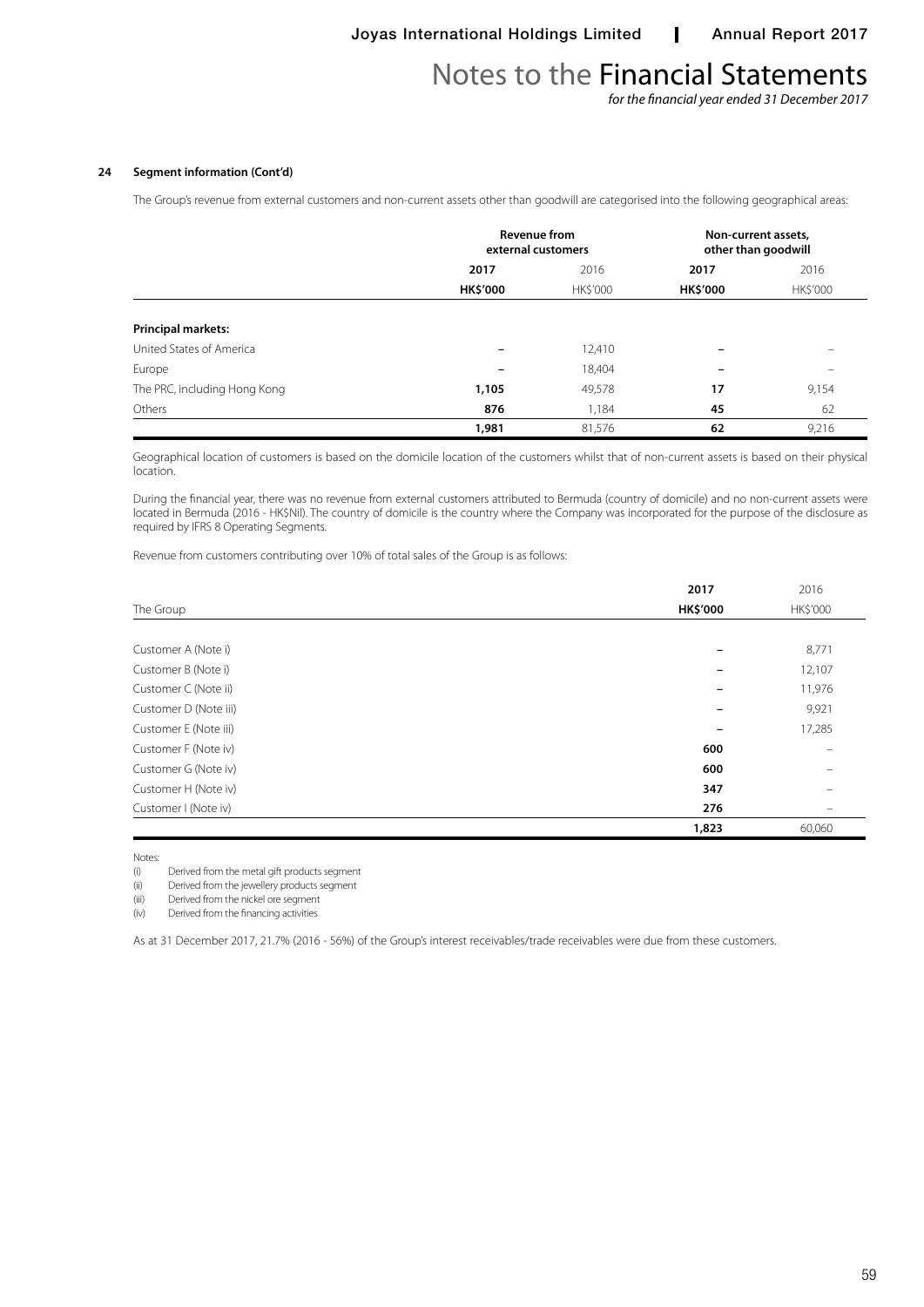*for the financial year ended 31 December 2017*

#### **25 Financial risk management**

The Group's activities expose it to a variety of financial instrument risks, namely market risk (comprising foreign currency risk and interest rate risk), credit risk and liquidity risk. The Group does not hold or issue derivative financial instruments for trading purpose during the financial year.

The Group does not have written risk management policies and guidelines. However, the board of directors meets periodically to analyse and formulate measures to manage the Group's exposure to a variety of risks which resulted from both its operating and investing activities. Management manages and monitors these exposures to ensure appropriate measures are implemented on a timely and effective manner. The risks associated with these financial instruments and the policies on how to mitigate these risks are set out below:

#### **25.1 Categories of financial assets and liabilities**

The carrying amounts of financial assets and financial liabilities at the end of the reporting period by categories are as follows:

|                                                                 | The Group       |                 | The Company              |                 |
|-----------------------------------------------------------------|-----------------|-----------------|--------------------------|-----------------|
|                                                                 | 2017            | 2016            | 2017                     | 2016            |
|                                                                 | <b>HK\$'000</b> | <b>HK\$'000</b> | <b>HK\$'000</b>          | <b>HK\$'000</b> |
|                                                                 |                 |                 |                          |                 |
| <b>Financial assets</b>                                         |                 |                 |                          |                 |
| Loans and receivables:                                          |                 |                 |                          |                 |
| Trade and other receivables (excluding prepayments,             |                 |                 |                          |                 |
| deposits paid to a supplier and prepaid tax) (Note 7)           | 51,847          | 37,960          | 58,917                   | 49,767          |
| Cash and cash equivalents (Note 8)                              | 9,262           | 39,262          | 731                      | 1,527           |
|                                                                 | 61,109          | 77,222          | 59,648                   | 51,294          |
|                                                                 |                 | The Group       | The Company              |                 |
|                                                                 | 2017            | 2016            | 2017                     | 2016            |
|                                                                 | <b>HK\$'000</b> | HK\$'000        | HK\$'000                 | HK\$'000        |
| <b>Financial liabilities</b>                                    |                 |                 |                          |                 |
| Financial liabilities measured at amortised cost:               |                 |                 |                          |                 |
| Trade and other payables (excluding advances from<br>customers) | 16,615          | 44,336          | 523                      | 528             |
| Convertible bonds (liability component)                         | 21,279          | 19,867          | 21,279                   | 19,867          |
| <b>Borrowings</b>                                               | 5,552           | 16,271          | $\overline{\phantom{0}}$ |                 |
|                                                                 | 43,446          | 80,474          | 21,802                   | 20,395          |
|                                                                 |                 |                 |                          |                 |
| Financial liabilities at fair value through profit or loss:     |                 |                 |                          |                 |
| Convertible bonds (derivative component)                        | 290             | 195             | 290                      | 195             |
| Warrants                                                        | 10              | 69              | 10                       | 69              |
|                                                                 | 300             | 264             | 300                      | 264             |
|                                                                 | 43,746          | 80,738          | 22,102                   | 20,659          |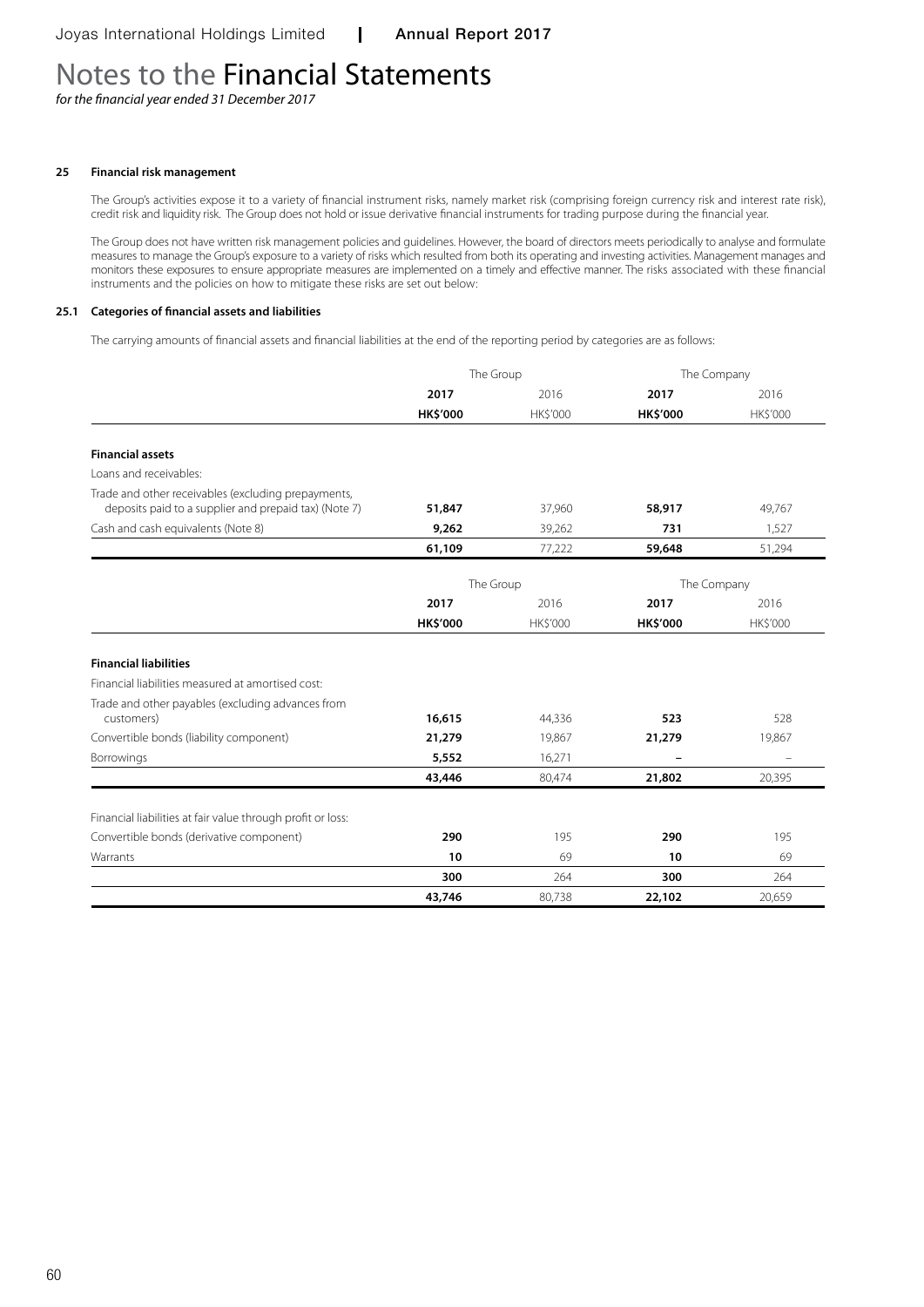*for the financial year ended 31 December 2017*

#### **25 Financial risk management (Cont'd)**

#### **25.2 Market risk**

#### **(i) Foreign currency risk**

Foreign currency risk refers to the risk that the fair value or future cash flows of a financial instrument will fluctuate because of changes in foreign exchange rates.

The Group carries out its business within and outside Hong Kong and worldwide with most of the transactions denominated in Hong Kong Dollar ("HKD"), United States Dollar ("USD"), Renminbi ("RMB"), Indonesia Rupiah ("IDR") and Singapore Dollar ("SGD"). Exposures to currency exchange rates arise from the Group's overseas sales and purchases.

To mitigate the impact of exchange rate fluctuations, the Group continually assesses and monitors the exposure to foreign currency risk.

Foreign currency denominated financial assets and liabilities, translated into HKD at the closing rates, are as follows:

|                                                            | <b>USD</b>               | <b>RMB</b>      | <b>IDR</b>      | SGD             |
|------------------------------------------------------------|--------------------------|-----------------|-----------------|-----------------|
| The Group                                                  | <b>HK\$'000</b>          | <b>HK\$'000</b> | <b>HK\$'000</b> | <b>HK\$'000</b> |
|                                                            |                          |                 |                 |                 |
| As at 31 December 2017                                     |                          |                 |                 |                 |
| Trade and other receivables                                | 25,309                   |                 | 16,306          | 25              |
| Cash and cash equivalents                                  | 225                      |                 | 20              | 6,037           |
| Trade and other payables                                   | (10, 531)                |                 | (2)             | (3)             |
| Convertible bonds                                          | -                        |                 |                 | (21, 569)       |
| Warrants                                                   |                          |                 |                 | (10)            |
| Net exposure arising from financial assets and liabilities | 15,003                   |                 | 16,324          | (15, 520)       |
|                                                            |                          |                 |                 |                 |
| As at 31 December 2016                                     |                          |                 |                 |                 |
| Trade and other receivables                                | 35,005                   | 969             | 7,008           | 207             |
| Cash and cash equivalents                                  | 8,831                    | 304             | 62              | 27,482          |
| Trade and other payables                                   | (11,964)                 | (4,395)         | (81)            |                 |
| Convertible bonds                                          | $\overline{\phantom{m}}$ |                 |                 | (20,062)        |
| Warrants                                                   |                          |                 |                 | (69)            |
| Net exposure arising from financial assets and liabilities | 31,872                   | (3, 122)        | 6,989           | 7,558           |

*Sensitivity analysis* 

A 3 % strengthening of USD, RMB, IDR and SGD against HKD would have decreased the Group's loss before tax by approximately HK\$474,000 (2016 - decreased the Group's loss before tax by approximately HK\$1,299,000). A 3% weakening of USD, RMB, IDR and SGD against HKD would have had the equal but opposite effect on profit or loss. This analysis assumes that all other variables, in particular interest rate remains constant.

The policies to manage foreign currency risk have been followed by the Group since prior years and are considered to be effective.

Exposures to foreign exchange rates vary during the year depending on the volume of overseas transactions. Nonetheless, the analysis above is considered to be representative of the Group's exposure to foreign currency risk.

#### **(ii) Interest rate risk**

Interest rate risk is the risk that the fair value or future cash flows of the Group's and the Company's financial instruments will fluctuate because of changes in market interest rates.

The Group's and the Company's exposure to interest rate risk arises primarily from its bank balances at fixed rates which are contractually repriced at intervals of less than 6 months (2016 - less than 6 months) from the end of the reporting period. Sensitivity analysis is not presented because the Group's exposure to interest rate risk is not material.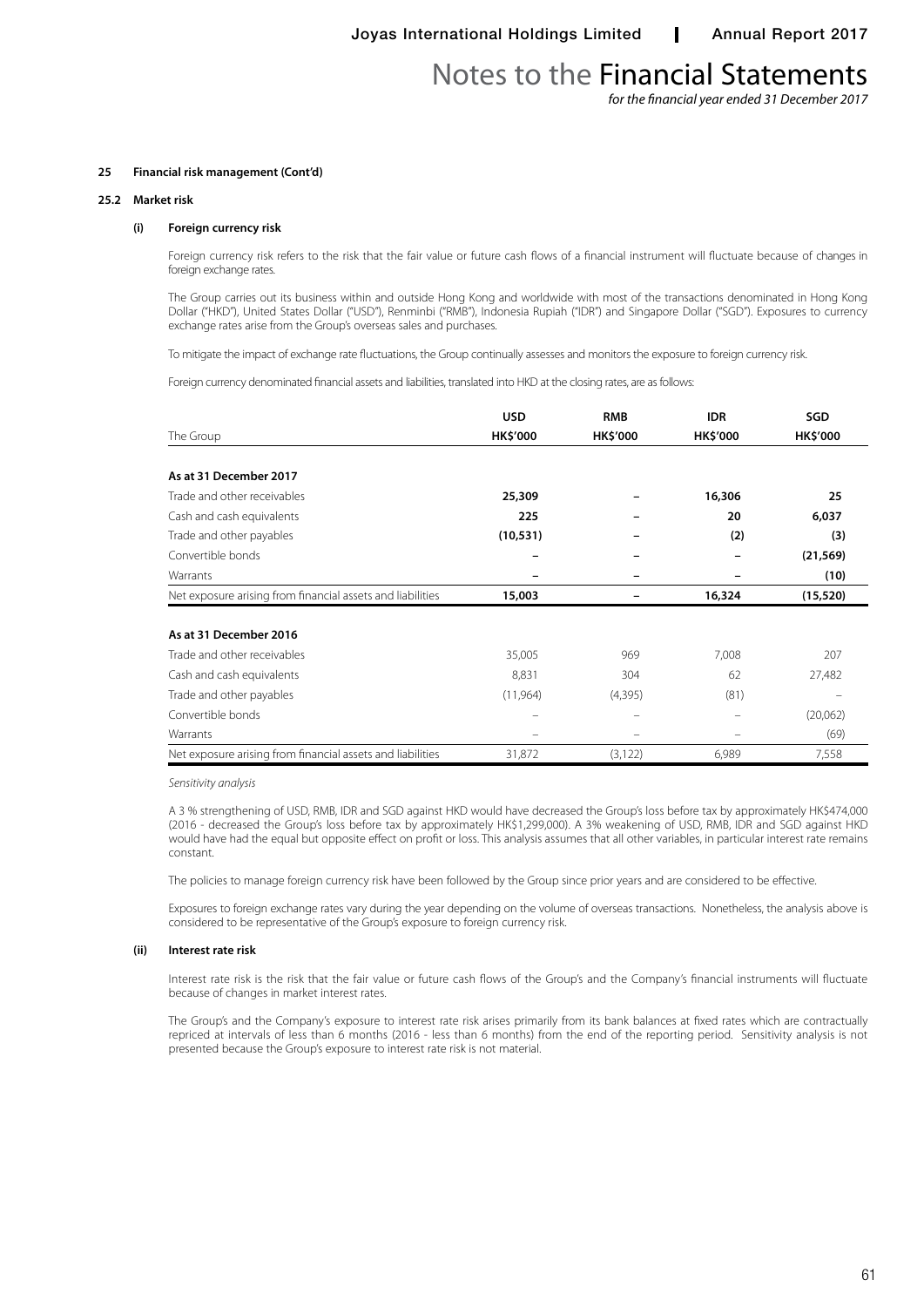*for the financial year ended 31 December 2017*

### **25 Financial risk management (Cont'd)**

#### **25.3 Credit risk**

Credit risk refers to the risk that the counterparty to a financial instrument would fail to discharge its obligation under the terms of the financial instrument and cause a financial loss to the Group. The Group's exposure to credit risk mainly arises from granting credit to customers in the ordinary course of its operations.

The Group performs ongoing evaluations to determine customer credit and limits the amount of credit it extends. For other financial assets, the Group adopts the policy of dealing only with counterparties that are of acceptable credit quality. The default risk of the industry and country in which the customers operate also has an influence on credit risk but to a lesser extent.

The Group establishes an allowance for impairment that represents its estimate of incurred losses in respect of trade and other receivables. The allowance account in respect of trade and other receivables is used to record impairment losses unless the Group is satisfied that no recovery of the amount owing is possible. At that point, the financial asset is considered irrecoverable and the amount charged to the allowance account is written off against the carrying amount of the impaired financial asset.

As at 31 December 2017, the Group's significant exposure to credit risk arises from loans and advances and other receivables. Credit exposure to an individual counterparty is restricted by credit limits that are approved by the credit committee based on ongoing credit evaluation. The counterparty's payment profile and credit exposure are continuously monitored by the respective management and the credit committee. The Group's loans and advances comprise six borrowers (2016 – two borrowers) that represented 100% (2016 - 100%) of the total loans and advances. There is significant credit concentration in a few borrowers.

As at 31 December 2016, the Group and the Company have concentration of credit risk of approximately 56% of the Group's trade receivables from the Group's five largest customers (Note 24).

The credit policies have been followed by the Group since prior years and are considered to have been effective in limiting the Group's exposure to credit risk to a desirable level.

#### **25.4 Liquidity risk**

Liquidity risk relates to the risk that the Group will not be able to meet its obligations associated with its financial liabilities that are settled by delivering cash or other financial asset.

The Group's exposure to liquidity risk arises primarily from mismatches of the maturities of financial assets and liabilities. The Group's objective is to maintain a balance between continuity of funding and flexibility through the use of credit facilities.

The table below analyses the maturity profile of the Group's and the Company's financial liabilities based on contractual undiscounted cash flows.

|                                         |                    |                 |                 | Contractual undiscounted cash flows |                          |
|-----------------------------------------|--------------------|-----------------|-----------------|-------------------------------------|--------------------------|
|                                         |                    |                 |                 | <b>Between</b>                      |                          |
|                                         | Carrying<br>amount |                 | Less than       | $2$ and $5$                         | Over                     |
| The Group                               |                    | <b>Total</b>    | 1 year          | years                               | 5 years                  |
|                                         | <b>HK\$'000</b>    | <b>HK\$'000</b> | <b>HK\$'000</b> | <b>HK\$'000</b>                     | <b>HK\$'000</b>          |
| As at 31 December 2017                  |                    |                 |                 |                                     |                          |
| Trade and other payables <sup>(1)</sup> | 16,615             | 16,615          | 16,615          |                                     |                          |
| Convertible bonds                       | 21,569             | 22,968          | 1,398           | 21,570                              |                          |
| <b>Borrowings</b>                       | 5,552              | 5,554           | 5,554           |                                     |                          |
|                                         | 43,736             | 45,137          | 23,567          | 21,570                              | $\overline{\phantom{0}}$ |
| As at 31 December 2016                  |                    |                 |                 |                                     |                          |
| Trade and other payables <sup>(1)</sup> | 44,336             | 44,336          | 44,336          |                                     |                          |
| Convertible bonds                       | 20,062             | 24,366          | 1,398           | 22,968                              |                          |
|                                         |                    |                 |                 |                                     | $\equiv$                 |
| Borrowings                              | 16,271             | 16,806          | 16,806          |                                     |                          |
|                                         | 80,669             | 85,508          | 62,540          | 22,968                              | $\overline{\phantom{0}}$ |
| The Company                             |                    |                 |                 |                                     |                          |
| As at 31 December 2017                  |                    |                 |                 |                                     |                          |
| Other payables                          | 523                | 523             | 523             |                                     |                          |
| Convertible bonds                       | 21,569             | 22,968          | 1,398           | 21,570                              |                          |
|                                         | 22,092             | 23,491          | 1,921           | 21,570                              | -                        |
| As at 31 December 2016                  |                    |                 |                 |                                     |                          |
| Other payables                          | 528                | 528             | 528             |                                     |                          |
| Convertible bonds                       | 20,062             | 24,366          | 1,398           | 22,968                              |                          |

20,590 24,894 1,926 22,968 –

Excluding advances from customers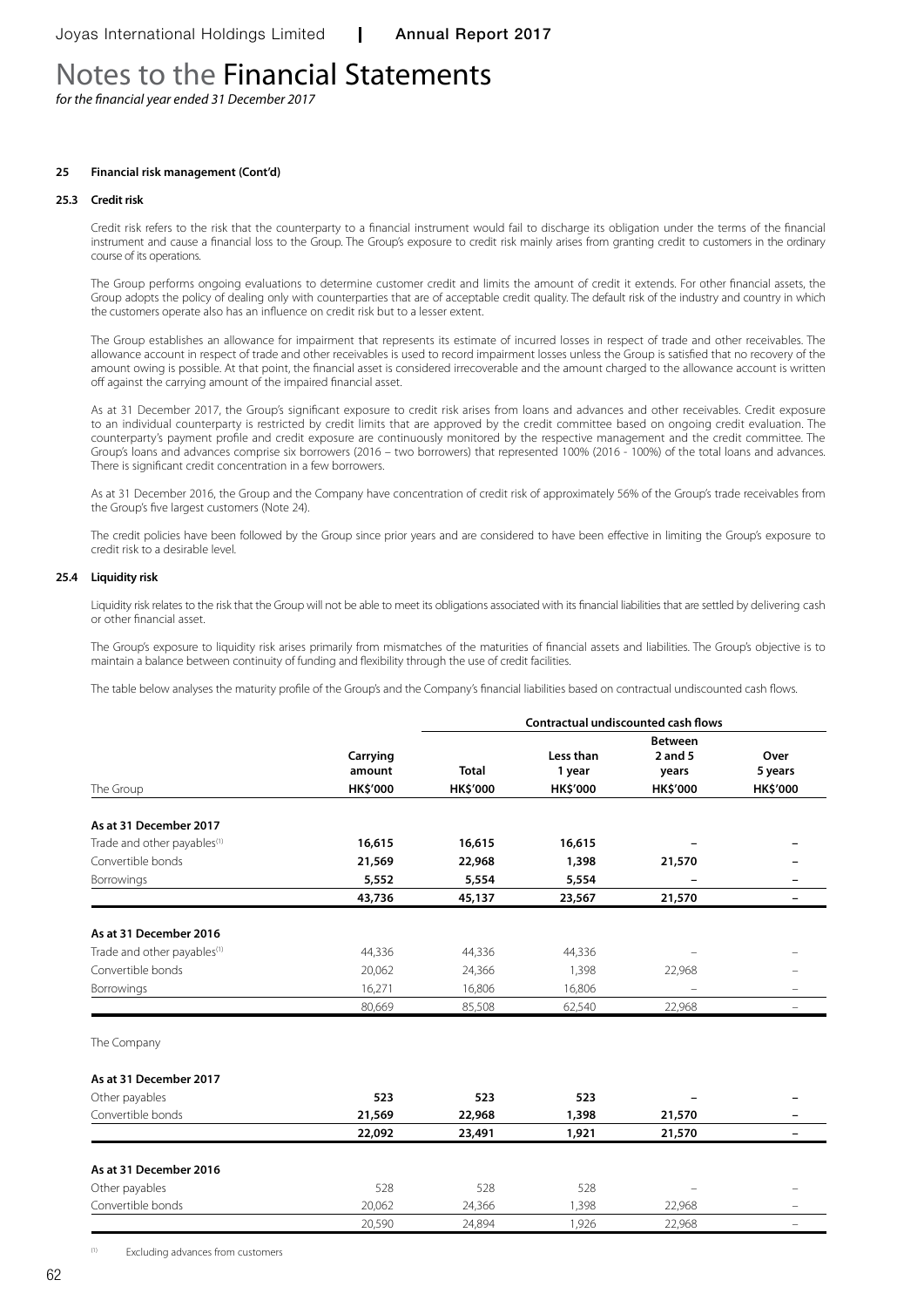*for the financial year ended 31 December 2017*

#### **25 Financial risk management (Cont'd)**

#### **25.4 Liquidity risk (Cont'd)**

The table below summarises the maturity analysis of bank loans which contain a repayment on demand clause based on agreed scheduled repayments set out in the loan agreements, on the exception that the banks do not call the loans. The amounts include interest payments computed using contractual rates. Taking into account the Group's financial position, the directors do not consider that it is probable that the banks will exercise their discretion to demand immediate repayment. The directors believe that such bank loans will be repaid in accordance with the scheduled repayment dates set out in the loan agreements.

|                        | Maturity analysis - Bank loans which contain a repayment<br>on demand clause based on scheduled repayments |                                 |                                        |                                                       |                                    |  |
|------------------------|------------------------------------------------------------------------------------------------------------|---------------------------------|----------------------------------------|-------------------------------------------------------|------------------------------------|--|
| The Group              | Carrying<br>amount<br><b>HK\$'000</b>                                                                      | <b>Total</b><br><b>HK\$'000</b> | Less than<br>1 year<br><b>HK\$'000</b> | <b>Between</b><br>2 and 5<br>years<br><b>HK\$'000</b> | Over<br>5 years<br><b>HK\$'000</b> |  |
|                        |                                                                                                            |                                 |                                        |                                                       |                                    |  |
| As at 31 December 2017 | 4,300                                                                                                      | 4,302                           | 4,302                                  |                                                       |                                    |  |
| As at 31 December 2016 | 15,139                                                                                                     | 15,538                          | 14,057                                 | 1,481                                                 |                                    |  |

#### **26 Financial instruments**

## **26.1 Carrying amounts and fair values**

The carrying amounts of current borrowings approximate their fair value. The carrying amounts and fair values of non-current borrowings are as follows:

|                                          | The Group       |                 |                 | The Company     |  |
|------------------------------------------|-----------------|-----------------|-----------------|-----------------|--|
|                                          | Carrying        | Fair            | Carrying        | Fair            |  |
|                                          | amounts         | values          | amounts         | values          |  |
|                                          | <b>HK\$'000</b> | <b>HK\$'000</b> | <b>HK\$'000</b> | <b>HK\$'000</b> |  |
| 31 December 2017                         |                 |                 |                 |                 |  |
| Liability component of convertible bonds | 21,279          | 20,235          | 21,279          | 20,235          |  |
| <b>Borrowings</b>                        | 5,552           | 5,552           |                 |                 |  |
| 31 December 2016                         |                 |                 |                 |                 |  |
| Liability component of convertible bonds | 19,867          | 18,460          | 19,867          | 18,460          |  |
| <b>Borrowings</b>                        | 16,271          | 16,271          |                 |                 |  |

#### **26.2 Fair values**

The fair values of the derivative component of convertible bonds and warrants are determined using the Binomial option pricing model (Level 3 valuation).

The carrying amount of financial assets and liabilities, comprising trade and other receivables (excluding prepayments and deposits paid to a supplier), cash and cash equivalents, trade and other payables (excluding advances from customers) and borrowings, approximate their fair values. The Group and the Company do not anticipate that the carrying amounts recorded at the end of the reporting period would be significantly different from the values that would eventually be received or settled.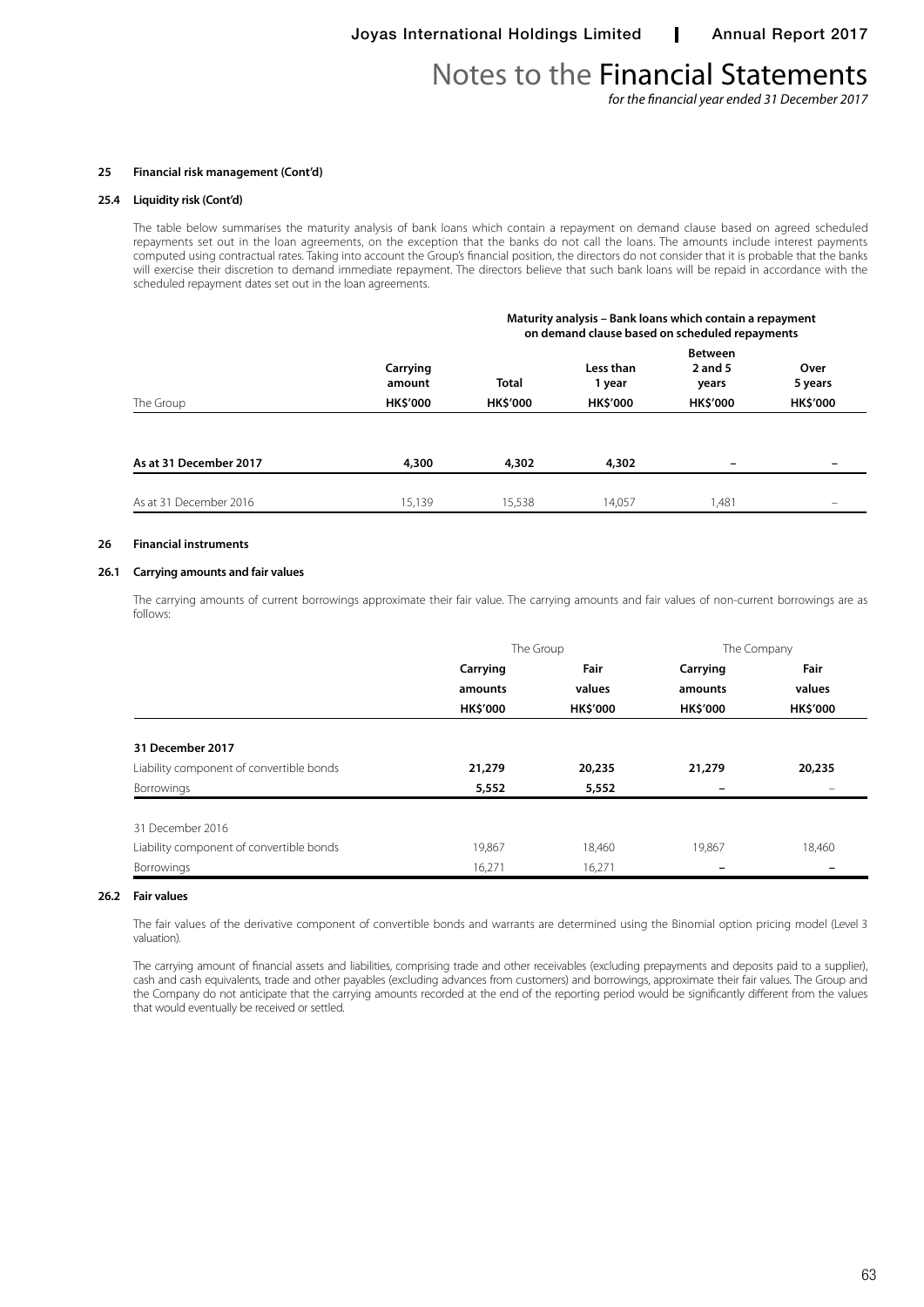*for the financial year ended 31 December 2017*

### **26 Financial instruments (Cont'd)**

#### **26.3 Fair value hierarchy**

The following table provides an analysis of financial instruments carried at fair value by level of fair value hierarchy:

- Level 1 : Quoted prices (unadjusted) in active markets for identical assets or liabilities;
- Level 2 : Inputs other than quoted prices included within Level 1 that are observable for the asset or liability, either directly (i.e. as prices) or indirectly (i.e. derived from prices); and
- Level 3 : Inputs for the asset or liability that are not based on observable market data (unobservable inputs).

The following table shows the Levels within the hierarchy of financial instruments measured at fair value at the end of the reporting period:

|                                           | Level 1         | Level 2         | Level 3         | <b>Total</b>    |
|-------------------------------------------|-----------------|-----------------|-----------------|-----------------|
| The Group and The Company                 | <b>HK\$'000</b> | <b>HK\$'000</b> | <b>HK\$'000</b> | <b>HK\$'000</b> |
|                                           |                 |                 |                 |                 |
| As at 31 December 2017                    |                 |                 |                 |                 |
| Derivative component of convertible bonds |                 |                 | 290             | 290             |
| Warrants                                  |                 |                 | 10              | 10              |
|                                           |                 |                 | 300             | 300             |
| As at 31 December 2016                    |                 |                 |                 |                 |
| Derivative component of convertible bonds |                 |                 | 195             | 195             |
| Warrants                                  | -               |                 | 69              | 69              |
|                                           | -               |                 | 264             | 264             |

### **Level 3 fair value measurement**

The reconciliation of the carrying amount of financial instruments classified within Level 3 is disclosed in Note 11 (derivative component of convertible bonds), and Note 12 (Warrants).

There were no transfers between Level 1 and Level 3 in 2017 and 2016.

#### **Valuation technique and significant unobservable inputs**

The following table shows the valuation techniques used in measuring Level 3 fair values for financial instruments at fair value in the statement of financial position, as well as the significant unobservable inputs used.

| <b>Type</b>                                  | <b>Valuation technique</b>              | Significant unobservable inputs             | Inter-relationship between key<br>unobservable inputs and fair<br>value measurement                               |
|----------------------------------------------|-----------------------------------------|---------------------------------------------|-------------------------------------------------------------------------------------------------------------------|
| Derivative component of<br>convertible bonds | <b>Binomial Option Pricing</b><br>Model | - Credit Spread<br>- Liquidity Risk Premium | There is a positive<br>relationship between all<br>of these key observable<br>inputs and estimated fair<br>value. |
| Warrants                                     | <b>Binomial Option Pricing</b><br>Model | - Dividend vield<br>- Exercise behaviour    | There is a positive<br>relationship between all<br>of these key observable<br>inputs and estimated fair<br>value. |

The following table provides information about the sensitivity of the fair value measurement to changes in the most significant inputs:

| <b>Type</b>                               | Significant unobservable input           | Sensitivity of the fair value measurement<br>to input                             |
|-------------------------------------------|------------------------------------------|-----------------------------------------------------------------------------------|
| Derivative component of convertible bonds | Increase/(decrease) of 1% credit spread  | There would be an increase/(decrease) in fair<br>value by HK\$33,000/(HK\$34,000) |
| Warrants                                  | Increase/(decrease) of 1% dividend yield | There would be a (decrease)/ increase in fair<br>value by (HK\$Nil)/HK\$Nil       |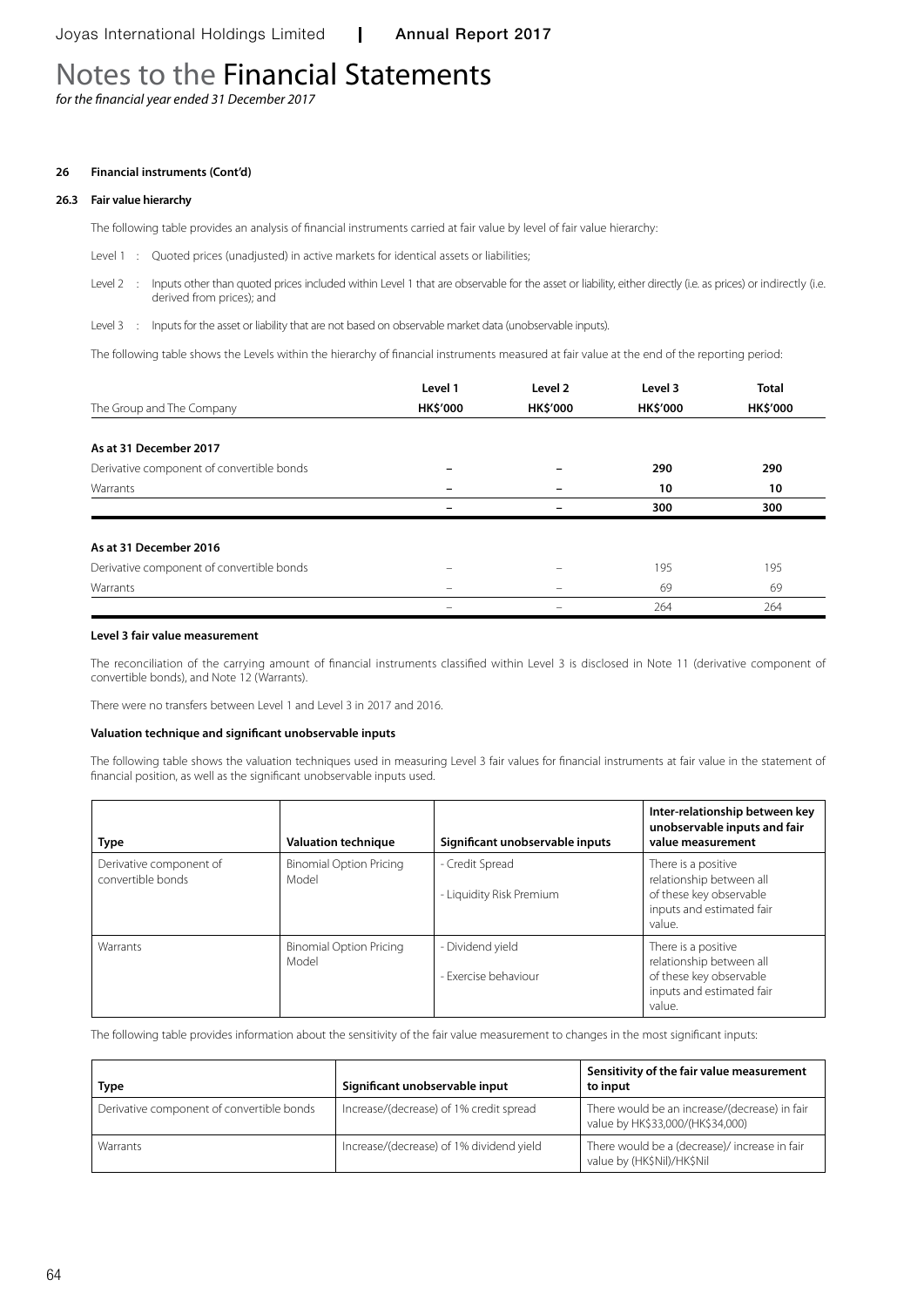*for the financial year ended 31 December 2017*

## **26 Financial instruments (Cont'd)**

### **26.3 Fair value hierarchy (Cont'd)**

#### **Financial instruments measured at amortised cost**

#### Bank loans

At the reporting date, the carrying amounts of bank loans approximate their fair values.

#### Convertible bonds

The reconciliation of the carrying amount of financial instruments measured at amortised cost is disclosed in Note 11 (liability component of convertible bonds).

#### Other financial assets and liabilities

The carrying amounts of financial assets and liabilities with a maturity of less than one year (including trade and other receivables, cash and cash equivalents and trade and other payables) approximate their fair values because of the short period to maturity.

#### **27 Capital management**

The Group's and the Company's objectives when managing capital are:

- (a) To safeguard the Group's and the Company's ability to continue as going concern;<br>(b) To support the Group's and the Company's stability and growth;
- To support the Group's and the Company's stability and growth;
- (c) To provide capital for the purpose of strengthening the Group's and the Company's risk management capability; and
- (d) To provide an adequate return to shareholders.

The Group and the Company actively and regularly review and manage their capital structure to ensure optimal capital structure and shareholder returns, taking into consideration the future capital requirements of the Group and the Company and capital efficiency, prevailing and projected profitability, projected operating cash flows, projected capital expenditures and projected strategic investment opportunities. The Group and the Company currently do not adopt any formal dividend policy.

There were no changes in the Group's and the Company's approach to capital management during the financial year.

The Company is not subject to externally imposed capital requirements.

The Group and the Company monitor capital using a gearing ratio, which is net debt divided by total capital plus net debt. Net debt comprises trade and other payables, borrowings and convertible bonds (liability component), less cash and cash equivalents. Net capital represents equity attributable to owners of the Company.

|                                                   | The Group       |          | The Company     |          |
|---------------------------------------------------|-----------------|----------|-----------------|----------|
|                                                   | 2017            | 2016     | 2017            | 2016     |
|                                                   | <b>HK\$'000</b> | HK\$'000 | <b>HK\$'000</b> | HK\$'000 |
|                                                   |                 |          |                 |          |
| Trade and other payables (Note 13)                | 16,615          | 45,767   | 523             | 528      |
| Borrowings (Note 14)                              | 5,552           | 16,271   |                 |          |
| Convertible bonds (liability component) (Note 11) | 21,279          | 19,867   | 21,279          | 19,867   |
| Total debt                                        | 43,446          | 81,905   | 21,802          | 20,395   |
| Less: Cash and cash equivalents (Note 8)          | (9,262)         | (39,262) | (731)           | (1,527)  |
| Net debt                                          | 34,184          | 42,643   | 21,071          | 18,868   |
| Equity attributable to owners of the Company      | 39,664          | 45,748   | 37,923          | 30,819   |
| Total capital and net debt                        | 73,848          | 88,391   | 58,994          | 49,687   |
| Gearing ratio                                     | 46%             | 48%      | 36%             | 38%      |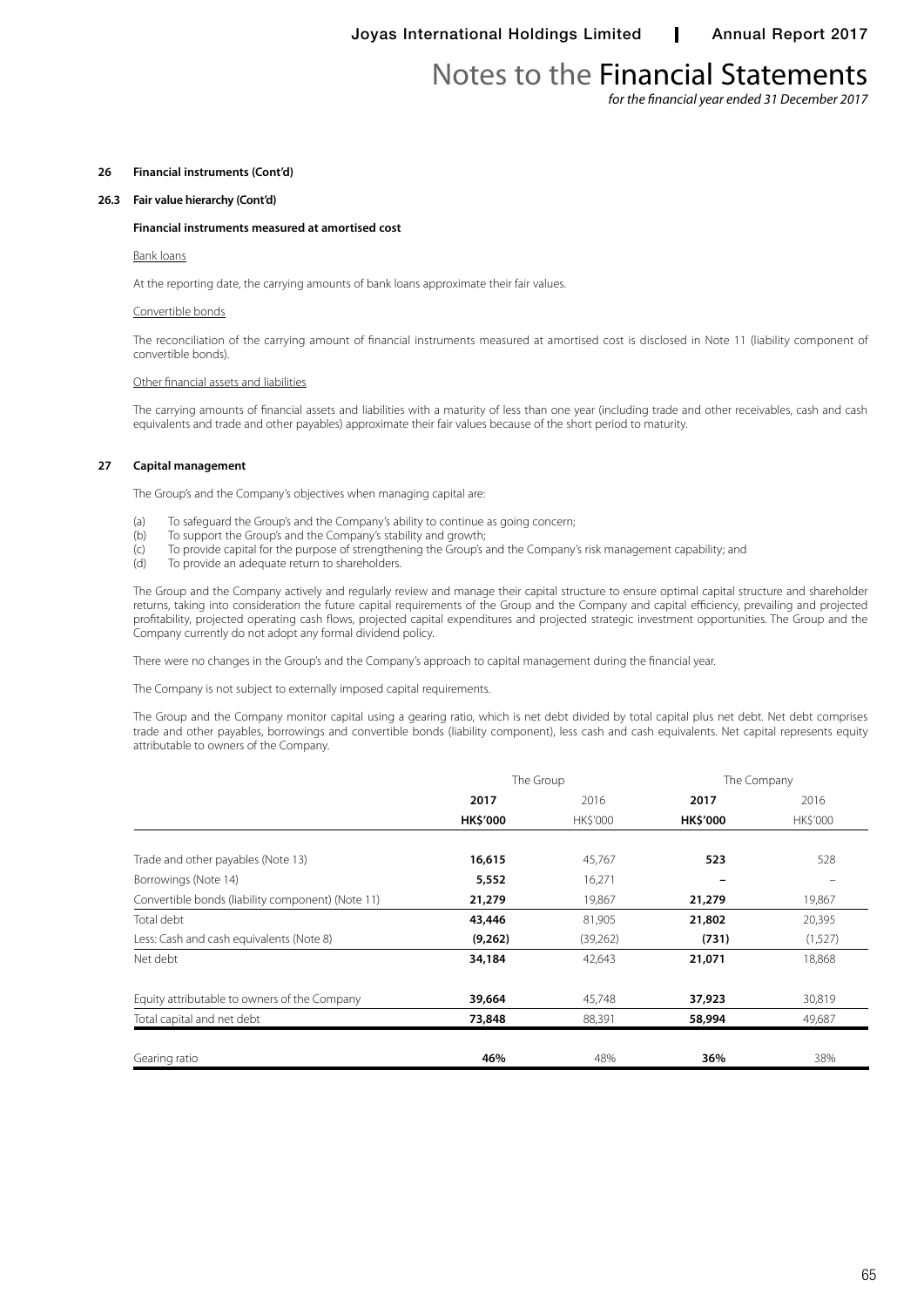Joyas International Holdings Limited (the "**Company**") is committed to maintaining a high standard of corporate governance and has put in place corporate governance practices to protect the interests of its shareholders and enhance long-term shareholder value.

This report outlines the Company's corporate governance practices that were in place during the financial year ended 31 December 2017 ("**FY2017**"), with specific reference made to the principles of the Code of Corporate Governance 2012 (the "**2012 Code**"). The Company has complied with the principles and guidelines as set out in the 2012 Code, where applicable. Appropriate explanations have been provided in the relevant sections below where there are deviations from the 2012 Code. The Company did not adopt any alternative corporate governance practices in FY2017.

#### **BOARD MATTERS**

### **PRINCIPLE 1: THE BOARD'S CONDUCT OF AFFAIRS**

The Company is effectively headed by the Board of Directors (the "**Board**") to lead and control it. Apart from its fiduciary and statutory duties and responsibilities, the Board is collectively responsible for the success of the Company and its subsidiaries (collectively, the "**Group**") and it works with the Management to achieve this. The Management remains accountable to the Board. The Board oversees the affairs of the Group and focuses on strategies and policies, with particular attention paid to growth and financial performance. The Board delegates the formulation of business policies and day-to-day management to the Executive Director. The Board is responsible for:

- 1. providing entrepreneurial leadership, setting strategic aims, and ensuring that the necessary financial and human resources are in place for the Group to meet its objectives;
- 2. establishing a framework of prudent and effective controls which enables risk to be assessed and managed, including safeguarding of shareholders' interests and the Group's assets;
- 3. reviewing the Management's performance, and ensuring that the Management executes business management decisions with the highest level of integrity;
- 4. identifying key stakeholder groups and recognise that their perceptions affect the Company's reputation;
- 5. setting the Group's values and standards (including ethical standards), and ensuring that obligations to shareholders and other stakeholders are understood and met;
- 6. considering sustainability issues, for example, environmental and social factors, as part of its strategic formulation;
- 7. ensuring the Group's compliance with laws, regulations, policies, directives, guidelines and internal code of conduct;
- 8. ensuring the Group's compliance with good corporate governance practices; and
- 9. approving half-year and full-year result announcements.

The Board also has guidelines setting forth clear directions to the Management on matters that must be approved by the Board. Matters that specifically require Board approval include corporate and strategic directions, nomination of Directors to the Board, appointment of key management personnel, material acquisitions and disposals of assets, share issuances, dividends and other forms of returns to shareholders. All Directors exercise due diligence and independent judgment in dealing with the business affairs of the Company, and objectively make decisions in the best interests of the Company. The Board also delegates, without abdicating its responsibility, certain of its functions to the Audit Committee ("**AC**"), Nominating Committee ("**NC**") and Remuneration Committee ("**RC**") (collectively, the "**Board Committees**") and the functions of each Board Committee are described separately under the various sections of each Board Committee below. Each Board Committee has its own defined terms of reference and procedures. These terms of reference are reviewed annually, along with the structure and membership of the Board Committees, to ensure their continued relevance.

The Board is scheduled to meet at least twice a year and as and when warranted by circumstances. The Company's Bye-Laws allow Board and Board Committee meetings to be conducted by way of a telephone conference or by means of similar communication.

All Directors are updated regularly concerning any changes in company policies, risk management, accounting standards, relevant new laws, regulations and changing commercial risks. Directors are encouraged to attend, at the Company's expense, relevant and useful training or seminars conducted by external organisations. News releases issued by the Singapore Exchange Securities Trading Limited (the "**SGX-ST**") which are relevant to the Directors are circulated to the Board. The Board was briefed regularly by the Company's external auditors on the key changes to the International Financial Reporting Standards. The Board was given updates at each Board meeting on business and strategic developments pertaining to the Group's business.

During FY2017, briefings, updates and trainings provided to the Directors include:

- briefings by the Company's external auditors on key changes to the International Financial Reporting Standards at the AC meetings; and
- updates by the Company Secretary on amendments to the Listing Manual Section B: Rules of the Catalist (the "**Catalist Rules**") of the SGX-ST, from time to time.

The number of Board and Board Committee meetings held in respect of FY2017 and the attendance of the Directors are set out in the table below:

| Directors' Attendance at Board and Board Committee Meetings |      |                      |           |                                   |           |                                        |           |                                          |
|-------------------------------------------------------------|------|----------------------|-----------|-----------------------------------|-----------|----------------------------------------|-----------|------------------------------------------|
|                                                             |      | <b>Board Meeting</b> |           | <b>Audit Committee</b><br>Meeting |           | Nominating<br><b>Committee Meeting</b> |           | Remuneration<br><b>Committee Meeting</b> |
| <b>Name of Director</b>                                     | Held | <b>Attended</b>      | Held      | Attended                          | Held      | <b>Attended</b>                        | Held      | <b>Attended</b>                          |
| Cheung King Kwok                                            |      |                      |           |                                   |           |                                        |           |                                          |
| Ong Chor Wei                                                |      |                      |           |                                   |           |                                        |           |                                          |
| Lau Chor Beng, Peter                                        |      |                      | <b>NA</b> | <b>NA</b>                         | <b>NA</b> | <b>NA</b>                              | <b>NA</b> | <b>NA</b>                                |
| Kwok Chin Phang                                             |      |                      | <b>NA</b> | <b>NA</b>                         | <b>NA</b> | <b>NA</b>                              | <b>NA</b> | <b>NA</b>                                |
| Lim Siang Kai                                               |      |                      |           |                                   |           |                                        |           |                                          |

 $NA = Not$  Applicable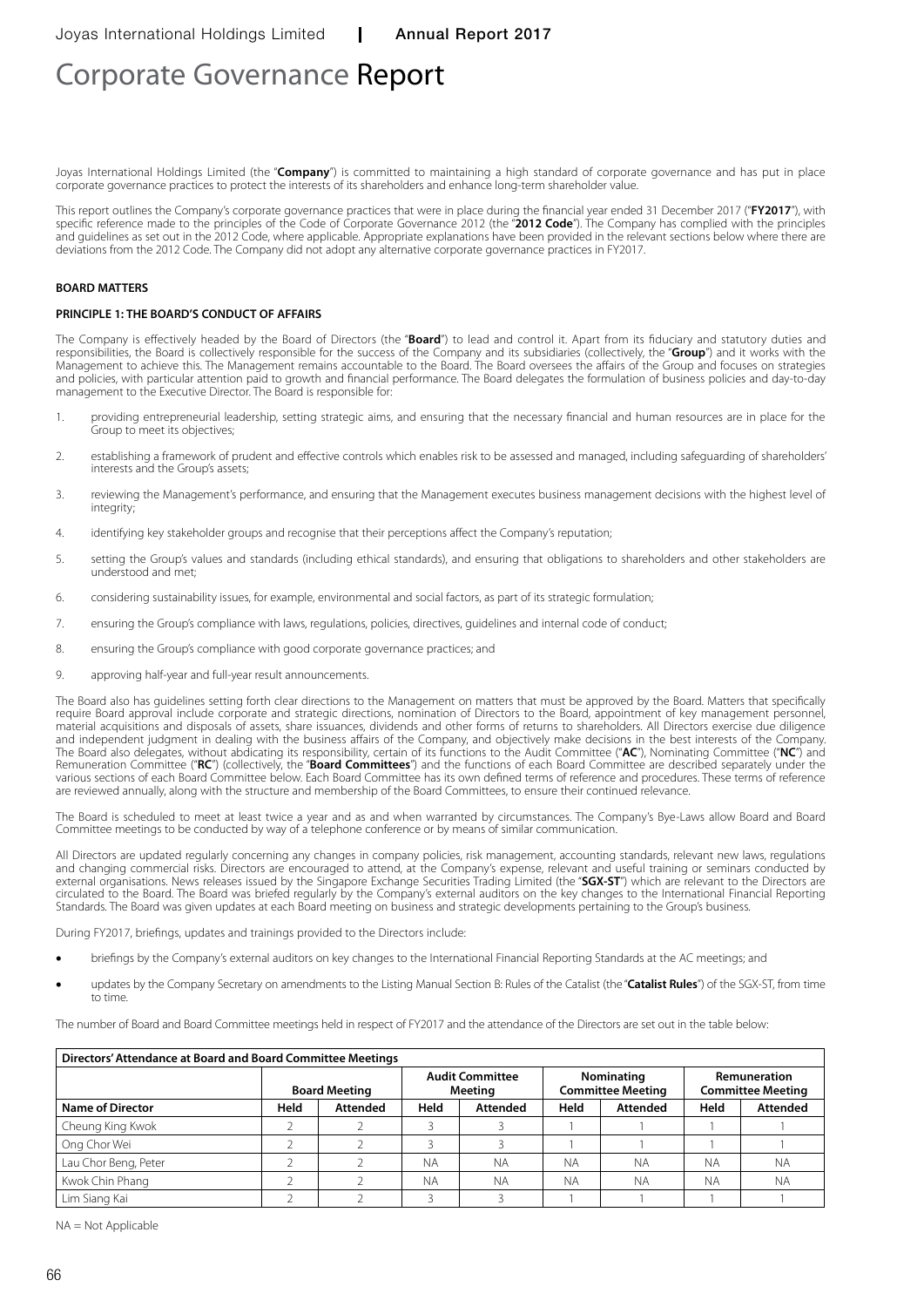There were no new Directors appointed during FY2017. When a new Director is appointed, the Company will provide a formal letter to the new Director setting out his or her duties and obligations. In addition, the new Director will undergo an orientation program where the Managing Director will brief him or her on the Group's business, policies and corporate governance practices to ensure that the new Director is familiar with the Group's business, policies and corporate governance practices, and is able to discharge his or her duties effectively. Directors and key management personnel also undergo relevant training to enhance their skills and knowledge, particularly on new laws, regulations and changing risks affecting the Group's operations. Other forms of training include briefings on corporate governance practices and training in accounting, legal and industry-specific knowledge.

## **PRINCIPLE 2: BOARD COMPOSITION AND GUIDANCE**

The Board comprises:

| Cheung King Kwok     | (Independent Non-Executive Chairman)       |
|----------------------|--------------------------------------------|
| Ong Chor Wei         | (Non-Executive Deputy Chairman)            |
| Lau Chor Beng, Peter | (Managing Director and Executive Director) |
| Kwok Chin Phang      | (Non-Executive Director)                   |
| Lim Siang Kai        | (Independent Non-Executive Director)       |

The Board, taking into account the nature and scope of the Group's operations and the impact of the number of Directors upon effectiveness in decision making, is of the view that the current board size of five (5) Directors, with more than one-third of the Directors being independent, is appropriate. The Board exercises judgment on corporate affairs objectively and independently, in particular, from the Management and no individual or small group of individuals dominates the Board's decision making.

The Independent Non-Executive Directors consist of respected individuals from different backgrounds whose core competencies, qualifications, skills and experience are extensive and complementary and these competencies include accounting, finance and business management. The NC has reviewed and confirmed that none of the Independent Non-Executive Directors have any relationship with the Company, its related corporations, its 10% shareholders or its officers that could interfere, or be perceived to interfere, with the exercise of their independent business judgment in the best interests of the Company. The Independent Non-Executive Directors have also confirmed their independence in accordance with the 2012 Code. In the event that any relationship which is likely to affect the Director's judgment arises, the relevant Director will make timely disclosure of such relationship to the Board.

The Board's policy in identifying Director nominees is primarily to have an appropriate mix of members with complementary skills, core competencies and experience for the Group, regardless of gender. The current composition of the Board provides diversity in terms of skills, experience and knowledge. The current Board consists of Directors with relevant skills in the following areas: accounting or finance, business management, business administration, business consulting, product development, corporate finance, audit, compliance and risk management. Furthermore, each Director has relevant qualifications and experience in their respective field of expertise. Key information on the Directors can be found in the "Board of Directors" section of this Annual Report. From a gender perspective, there is as yet no diversity as the Board comprised of male Directors.

| <b>Balance and Diversity of the Board</b>                           |                            |  |  |  |
|---------------------------------------------------------------------|----------------------------|--|--|--|
|                                                                     | <b>Number of Directors</b> |  |  |  |
| <b>Core Competencies</b>                                            |                            |  |  |  |
| - Accounting or finance                                             |                            |  |  |  |
| - Business management, business administration, business consulting |                            |  |  |  |
| - Product development, relevant industry knowledge or experience    |                            |  |  |  |
| - Corporate finance                                                 |                            |  |  |  |
| - Audit, compliance and risk management                             |                            |  |  |  |

The Board has taken the following steps to maintain or enhance its balance and diversity:

- Annual review by the NC to assess if the existing attributes and core competencies of the Board are complementary and enhance the efficacy of the Board; and
- Annual evaluation by the Directors of the skill sets the other Directors possess, with a view to understand the range of expertise which is lacking by the Board.

The Independent Non-Executive Directors provide for a strong and independent element on the Board and are able to exercise objective judgment on corporate affairs independently from the Management, and together with the Non-Executive Directors, constructively challenge and help develop proposals on strategy and also review the performance of the Management in achieving agreed goals and objectives, and monitor the reporting of performance. To facilitate a more effective check on the Management, Non-Executive Directors (including Independent Non-Executive Directors) have met twice without the presence of the Management in FY2017.

The composition of the Board and independence of each Independent Non-Executive Directors are and will be reviewed annually by the NC in accordance with the guidelines under the 2012 Code. The Independent Non-Executive Directors, namely, Mr Cheung King Kwok and Mr Lim Siang Kai have served beyond nine (9) years from the date of their first appointment. Mr Cheung King Kwok and Mr Lim Siang Kai were appointed on 21 December 2007. Pursuant to the guidelines of the 2012 Code, the Board has subjected the independence of the Directors to rigorous review. In doing so, the Board has taken into account the need for progressive refreshing of the Board, and they are of the view that Mr Cheung King Kwok and Mr Lim Siang Kai have demonstrated strong independent character and judgment over the years in discharging their duties and responsibilities as Independent Non-Executive Directors of the Company with the utmost commitment in upholding the interest of the non-controlling shareholders. They have expressed individual viewpoints, debated issues and objectively scruntinised and challenged the Management. They have sought clarification as they deemed necessary, including through direct access to the Management. Further, the NC has noted that there are no relationships or circumstances which are likely to affect or could appear to affect the judgment of the Independent Non-Executive Directors. After considering the view of the NC and the performances of Mr Cheung King Kwok and Mr Lim Siang Kai in discharging their duties, the Board is satisfied that the aforementioned Directors are independent in character and judgment, notwithstanding the tenure of their service on the Board. Mr Cheung King Kwok and Mr Lim Siang Kai had abstained from the abovementioned review process in establishing their independence.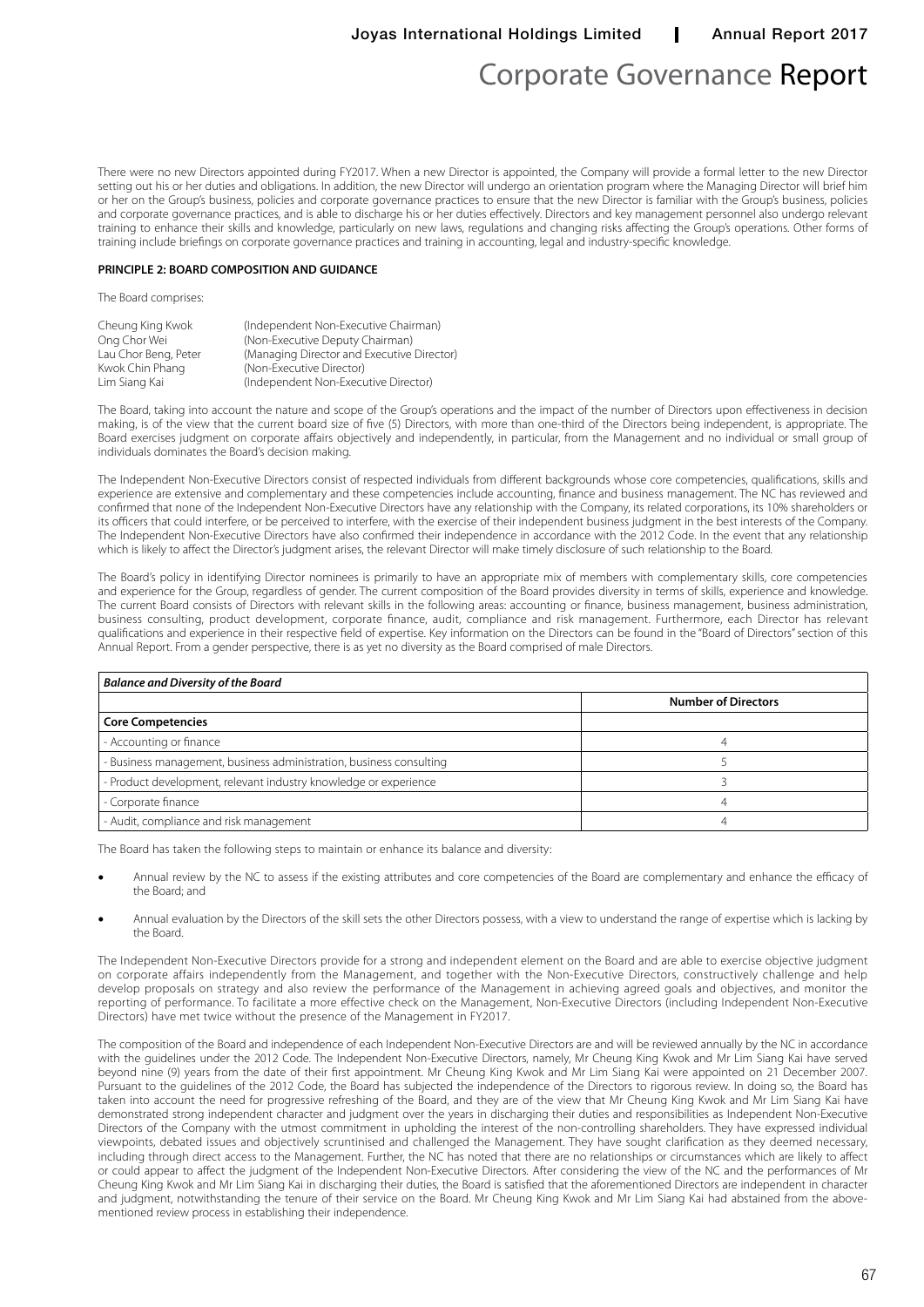#### **Principle 3: CHAIRMAN AND MANAGING DIRECTOR**

The Independent Non-Executive Chairman and the Managing Director are separate persons and are not immediate family members. The Independent Non-Executive Chairman is also an Independent Non-Executive Director. Accordingly, the Company is not required to, and has not appointed, a lead independent Director. There is clear separation of the roles and responsibilities between the Independent Non-Executive Chairman and the Managing Director in order to ensure an appropriate balance of power, increased accountability and greater capacity of the Board for independent decision making.

The responsibilities of the Independent Non-Executive Chairman include the following:

- 1. leading the Board to ensure its effectiveness on all aspects of its role, and setting its agenda and ensuring that adequate time is available for discussion of all agenda items, in particular strategic issues;
- 2. promote a culture of openness and debate at the Board;
- 3. ensuring that the Directors receive complete, adequate, timely, accurate and clear information;
- 4. ensuring effective communication and preserving harmonious relations with the shareholders;
- 5. encouraging constructive relations within the Board, between the Board and the Management, and between the Executive Director and the Non-Executive Directors (including the Independent Non-Executive Directors);
- 6. facilitating the effective contribution of the Non-Executive Directors (including the Independent Non-Executive Directors) in particular;
- 7. promoting high standards of corporate governance and ensuring the Group's compliance with the 2012 Code; and
- 8. acting in the best interest of the Group and the shareholders.

As the Managing Director of the Company, Mr Lau Chor Beng, Peter is responsible for overseeing and managing the businesses of the Company. He is accountable to the Board for the conduct and performance of the Group and has been delegated authority to make decisions within certain financial limits authorised by the Board.

The Independent Non-Executive Directors meet regularly amongst themselves without the presence of the other Directors, where necessary. The Independent Non-Executive Chairman, Mr Cheung King Kwok, makes himself available to shareholders if they have concerns relating to matters that contact through the Managing Director has failed to resolve, or where such contact is inappropriate.

#### **Principle 4: Board Membership**

#### **Principle 5: Board Performance**

The members of the NC are as follows:

| Lim Siang Kai    | (Chairman) |
|------------------|------------|
| Cheung King Kwok | (Member)   |
| Ong Chor Wei     | (Member)   |

The NC is made up of three (3) Non-Executive Directors with the majority, including the NC Chairman, being independent. The NC is scheduled to meet at least once a year and had convened a meeting on 27 February 2017. The NC is regulated by a set of written terms of reference which sets out its authority and its role, including but not limited to establishing a formal and transparent process for:

- 1. reviewing and making recommendations to the Board on all Board appointments;
- 2. re-nomination of the Directors having regard to each Director's contribution and performance, including, if applicable, as an Independent Non-Executive Director;
- 3. reviewing of the Board's succession plans for Directors, in particular, the Independent Non-Executive Chairman and the Managing Director;
- 4. reviewing the training programs and professional development programs for the Directors;
- 5. determining annually whether or not a Director is independent; and
- 6. assessing the effectiveness of the Board as a whole, the effectiveness of the Board Committees and the contribution of each Director to the effectiveness of the Board.

In the selection and nomination for new Directors, the NC identifies the key attributes that an incoming Director should have, based on the attributes which complement and strengthen the existing Board as well as the requirements of the Group. After the identified attributes are endorsed by the Board, the NC taps on the resources of the Directors' personal contacts for recommendations of potential candidates. Executive recruitment agencies may also be appointed to assist in the search process, where necessary. The potential candidates will go through a shortlisting process. Interviews are then set up with the shortlisted candidates for the NC to assess them before a decision is made. The NC would then proceed to recommend the selected candidate to the Board for appointment.

New Directors are appointed by way of a Board resolution, after the NC and the Board have approved their nominations. Such new Directors will submit themselves for re-election at the next Annual General Meeting ("**AGM**") of the Company. Pursuant to the Company's Bye-Laws, every Director shall retire from office once every three (3) years and for this purpose, at each AGM of the Company, one-third of the Directors for the time being (or, if their number is not a multiple of three (3), the number nearest to but not less than one-third) shall retire from office by rotation provided that no Director holding office as Managing Director or a person holding an equivalent position shall be subject to retirement by rotation or be taken into account in determining the number of Directors to retire. Key information on the Directors can be found in the "Board of Directors" section of this Annual Report.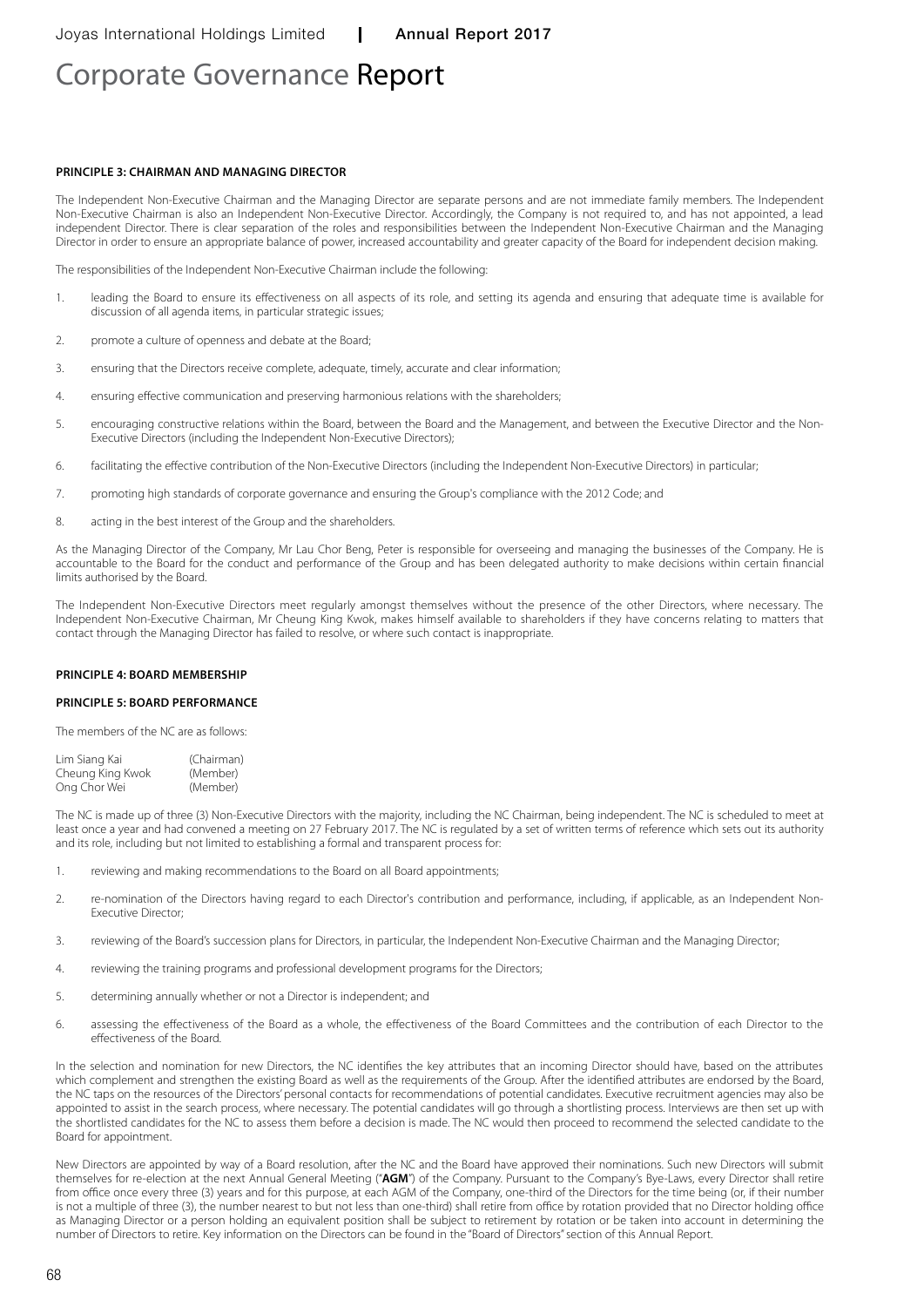Joyas International Holdings Limited | Annual Report 2017

# Corporate Governance Report

The Directors who are retiring and who, being eligible, will offer themselves for re-election at the forthcoming AGM of the Company are named below:

| <b>Name of Director</b> | Date of initial appointment | Date of last re-election | Due for re-election |
|-------------------------|-----------------------------|--------------------------|---------------------|
| Kwok Chin Phang         | 13 Mav 2011                 | 29 April 2015            |                     |
| . Lim Siang Kai         | 21 December 2007            | 28 April 2016            |                     |

Kwok Chin Phang is currently a substantial shareholder of the Company holding approximately 6% interest in the shares of the Company. Kwok Chin Phang has no relationship with the other Directors, the Company and its 10% shareholders.

Lim Siang Kai has no relationship with the other Directors, the Company and its 10% shareholders.

The role of the NC also includes the responsibility of reviewing the re-nomination of Directors who retire by rotation, taking into consideration, the Director's integrity, independence, mindedness, operational and technical contribution and performance (such as attendance, participation, preparedness and candour) and any other factors as may be determined by the NC. The NC would assess the performance of individual Directors in accordance with the performance criteria set out above. Subject to NC's satisfactory assessment, the NC would recommend the proposed re-election of a Director to the Board.

The NC had reviewed and recommended that Mr Kwok Chin Phang who will retire via rotation pursuant to Bye-Law 104 of the Company's Bye-Laws, be nominated for re-election as Director at the forthcoming AGM of the Company and subject to being duly re-elected, Mr Kwok Chin Phang will remain as a Non-Executive Director of the Company.

Pursuant to Bye-Law 104 of the Company's Bye-Laws, Mr Lim Siang Kai will retire at the forthcoming AGM of the Company. The NC, with Mr Lim Siang Kai abstaining from the deliberations, had recommended Mr Lim Siang Kai for re-election at the forthcoming AGM of the Company. Upon his re-election as a Director of the Company, Mr Lim Siang Kai will remain as an Independent Non-Executive Director of the Company, the NC Chairman, the RC Chairman and a member of the AC. Mr Lim Siang Kai is considered independent for the purposes of Rule 704(7) of the Catalist Rules of the SGX-ST.

Although some Directors hold directorships in other listed companies, the Board is of the view that such multiple board representations do not hinder them from carrying out their duties as Directors of the Company. These Directors would widen the experience of the Board and give it a broader perspective. The Company has established internal guidelines to address the competing time commitments faced by these Directors serving on multiple boards.

The NC is of the view that it is for each Director to assess his own capacity and ability to undertake other obligations or commitments and hence, no maximum number of listed company board representations a Director may hold is prescribed. If a Director is on the board of other listed companies, the NC will consider whether adequate time and attention have been devoted to the Company. In particular, the NC will consider the attendance of a Director in Board meetings or Board Committee meetings and whether a Director provides sufficient feedback or input for matters which require Board's or Board Committee's attention. In the event that there are sufficient grounds for concern, the Independent Non-Executive Chairman and the Managing Director shall discuss with the NC, and if necessary, bring to the attention of the Director of the issues and in any continuance, the consequences flowing from the situation. The NC has reviewed and is satisfied that the current Directors are able to and have adequately carried out their duties as Directors of the Company.

The Company does not have any alternate Directors currently. Alternate Directors will be appointed as and when the Board deems necessary. Circumstances which warrant such appointments may include health, age related concerns as well as Management succession plans.

The NC has established a formal appraisal process to assess the performance and effectiveness of the Board as a whole and its Board Committees as well as to assess the Independent Non-Executive Chairman and each individual Director for their contribution and their commitment to their role. The appraisal process focuses on a set of performance criteria which includes, *inter alia*, the evaluation of the following: (a) Board's composition and size; (b) Board's processes; (c) risk management and internal control; (d) Board's effectiveness to meet its performance objectives for the relevant financial year and financial performance indicators; (e) recruitment process; (f) remuneration framework; and (g) financial reporting responsibility. Such performance criteria are approved by the Board and they address how the Directors have collectively enhanced long-term shareholders' value. A Board evaluation is conducted annually whereby Directors completed a self-assessment checklist based on the abovementioned various areas of assessment to assess their views on various aspects of Board's, Board Committees' and individual Director's performance. The Company Secretary collated and submitted the questionnaire results to the NC Chairman. The NC then discussed the results of the assessment, and presented their evaluation and feedback to the Board for discussion on areas of weakness to improve the effectiveness of the Board and Board Committees. No external facilitator had been engaged to assist in the evaluation of the Board's performance for FY2017.

The Independent Non-Executive Chairman acts on the results of the performance evaluation, and where appropriate, proposes new members to be appointed to the Board or seek the resignation of Directors in consultation with the NC through the process as elaborated above. The NC has assessed the performance of the current Board's overall performance during FY2017, and is of the view that the Board and its individual Directors have met their performance objectives.

#### **Principle 6: Access to Information**

It is the aim of the Board to provide shareholders with a balanced and understandable assessment of the Company's performance, position and prospects. This responsibility extends to the half-year and full-year results announcements, other price-sensitive public reports and reports to regulators (if required).

In order to ensure that the Board is able to fulfill its responsibilities, the Management provides the Board with regular management accounts and all relevant information for assessment of the Group's performance. In addition, all relevant information on material events and transactions are circulated to the Directors as and when they arise. Whenever necessary, senior management staff will be invited to attend the Board meetings and the AC meetings to answer queries and provide detailed insights into their areas of operations. The Board, either individually or as a group, also has separate and independent access to the senior management staff. A quarterly report of the Group's activities is also provided to the Directors.

| Types of information provided by key management personnel to the Board (including Independent Non-Executive Directors) |                                                                                                                             |                |  |
|------------------------------------------------------------------------------------------------------------------------|-----------------------------------------------------------------------------------------------------------------------------|----------------|--|
|                                                                                                                        | Information                                                                                                                 | Frequency      |  |
|                                                                                                                        | Board papers (with background or explanatory information relating to the matters brought before the Board, where necessary) | Every meeting  |  |
|                                                                                                                        | Updates to the Group's operations and the markets in which the Group operates in                                            | Every meeting  |  |
|                                                                                                                        | Reports on on-going or planned corporate actions                                                                            | When necessary |  |
|                                                                                                                        | Enterprise risk framework and internal auditors' report(s)                                                                  | Yearly         |  |
|                                                                                                                        | Research report(s)                                                                                                          | When necessary |  |
| 6.                                                                                                                     | Shareholding statistics                                                                                                     | Yearly         |  |
|                                                                                                                        | External auditors' report                                                                                                   | Yearly         |  |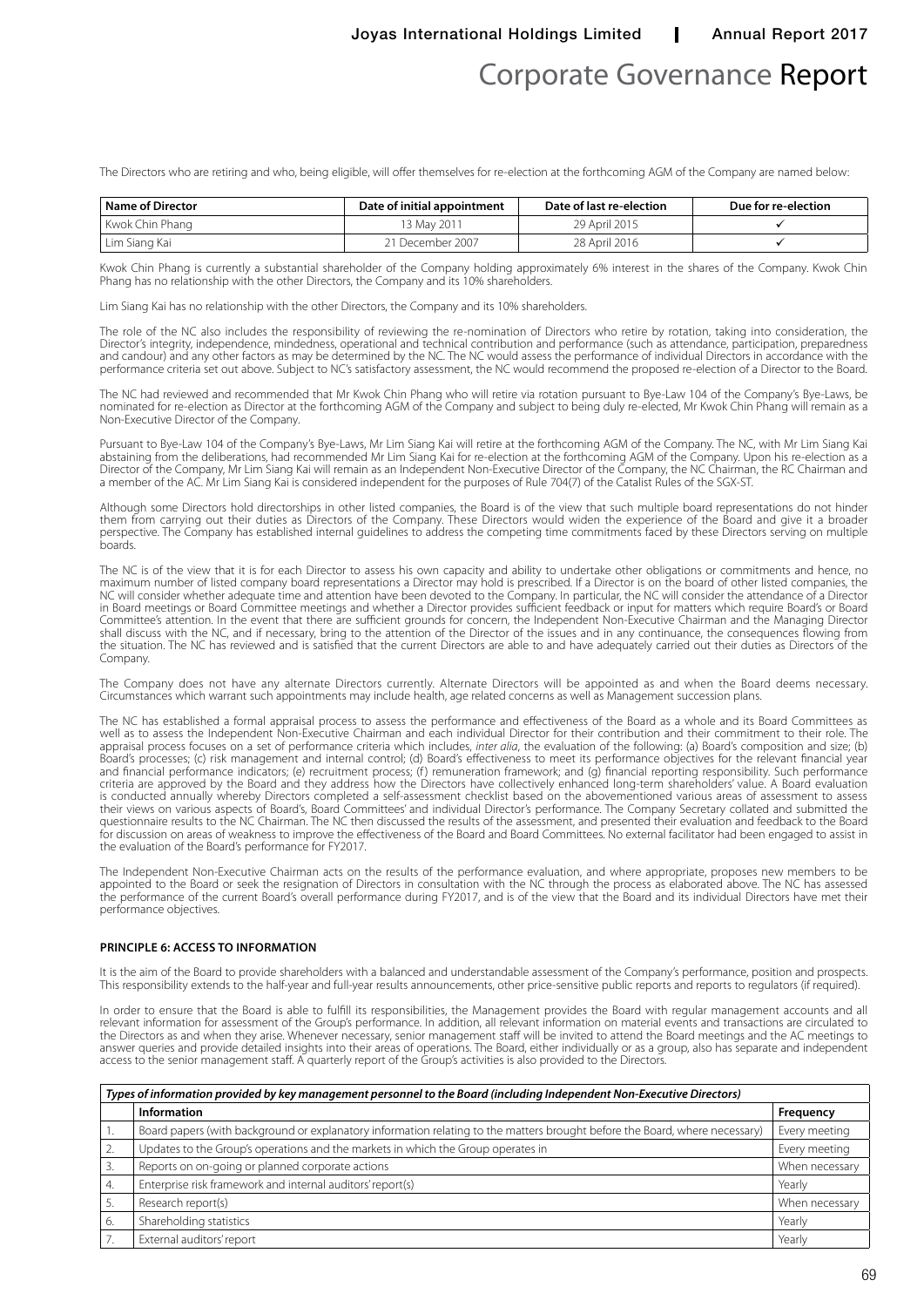The Board, individually or as a group, in the discharge of its duties, has access to independent professional advice, as and when necessary, at the Company's expense.

The Board members have separate and independent access to the Company Secretary. Under the direction of the Independent Non-Executive Chairman, the Company Secretary ensures good information flow within the Board and its Board Committees, and between the Management and the Non-Executive Directors, as well as facilitates orientation and assists with professional development as required. The Company Secretary attends all Board meetings and Board Committees meetings. The Company Secretary assists the Board to ensure that the Board procedures and relevant rules and regulations are complied with. The appointment and removal of the Company Secretary is a matter for the Board as a whole.

#### **REMUNERATION MATTERS**

### **PRINCIPLE 7: PROCEDURES FOR DEVELOPING REMUNERATION POLICIES**

### **PRINCIPLE 8: LEVEL AND MIX OF REMUNERATION**

#### **PRINCIPLE 9: DISCLOSURE ON REMUNERATION**

The RC comprises the following Directors:

| Lim Siang Kai    | (Chairman) |
|------------------|------------|
| Cheung King Kwok | (Member)   |
| Ong Chor Wei     | (Member)   |

The RC is made up of three (3) Non-Executive Directors with the majority of them, including the RC Chairman, being independent. The AC is scheduled to meet at least once a year and had convened a meeting on 27 February 2017. All the members of the RC are Non-Executive Directors so as to minimise the risk of any potential conflict.

The RC is regulated by a set of terms of reference and has access to independent professional advice inside and outside the Company, if necessary, in respect of the remuneration of all Directors and key management personnel. No remuneration consultants were engaged in FY2017.

The RC's main duties include, *inter alia*:

- 1. to review and recommend to the Board a framework of remuneration and to determine the specific remuneration packages and terms of employment for the Executive Director and key management personnel, including those employees related to the Directors and controlling shareholders of the Group, if any, bearing in mind the need for a cautious comparison (in order to prevent the risk of an upward ratchet of remuneration levels with no corresponding improvements in performance) of pay and employment conditions of comparable companies in the same or similar industries, and to submit such recommendations for endorsement by the entire Board; and
- 2. to carry out its duties in the manner that it deems expedient, subject to any regulations or restrictions that may be imposed upon the RC by the Board from time to time.

As part of its review, the RC shall consider:

- 1. all aspects of remuneration, including Directors' fees, salaries, allowances, bonuses, options, share-based incentives and awards, and benefits-inkinds are covered;
- 2. the remuneration packages of the Executive Director and key management personnel are comparable to companies in same or similar industries. If appropriate, a proportion of Executive Director's and key management personnels' remuneration would be structured so as to link rewards to the Group's and the individual's performance. The performance-related elements of remuneration may form a significant proportion of the total remuneration package of the Executive Director and key management personnel so that their interests are aligned with the interests of shareholders, and give the Executive Director and key management personnel keen incentives to perform at the highest levels. The performancerelated elements of remuneration also take into account the risk policies of the Group, are symmetric with risk outcomes and are sensitive to the time horizon of risks;
- 3. the Directors' fees of Non-Executive Directors is appropriate to the level of contribution, taking into account factors such as effort and time spent, and responsibilities of the Non-Executive Directors, but also bearing in mind that Independent Non-Executive Directors are not over-compensated to the extent that their independence may be compromised;
- 4. the level of remuneration is appropriate to attract, retain and motivate the Executive Director and key management personnel needed to run the Group successfully without such level being more than is necessary for this purpose; and
- 5. the remuneration packages of employees related to Directors and controlling shareholders of the Group are in line with the Group's staff remuneration guidelines and commensurate with their respective job scopes and levels of responsibilities.

The Company adopts a formal and transparent procedure for developing a policy for fixing remuneration packages of the Executive Director and key management personnel. No Director is involved in deciding his own remuneration. In fixing remuneration packages, the Company takes into account pay and employment conditions of comparable companies in the same or similar industries, as well as the Group's relative performance and the performance of the Executive Director or key management personnel.

The Executive Director does not receive Directors' fees. The remuneration policy for Executive Director and key management personnel consists of salary, bonus, pension fund contributions and benefits-in-kind. The remuneration received by the Executive Director and key management personnel takes into consideration his or her individual performance and contribution towards the overall performance of the Group for FY2017. The performance conditions used to determine the entitlement of the Executive Director and key management personnel under short-term incentive scheme (such as bonus) and long-term incentive scheme (such as the Joyas Share Option Scheme) comprises of qualitative and quantitative conditions. Examples of quantitative conditions are target revenue, target profit, sales growth and years of service. Examples of qualitative conditions are on-the-job performance, leadership, teamwork, etc.. The performance conditions are set by RC. The inclusion of the performance conditions in the service agreements of the Executive Director and key management personnel are done in a review conducted prior to the renewal of the service agreements of the Executive Director and key management personnel. There was no variable remuneration paid to Executive Director and key management personnel in FY2017. However, the RC has reviewed the performance of the Executive Director and key management personnel for FY2017, and notwithstanding that FY2017 had been loss-making, the RC is of the view that their performances have been satisfactory.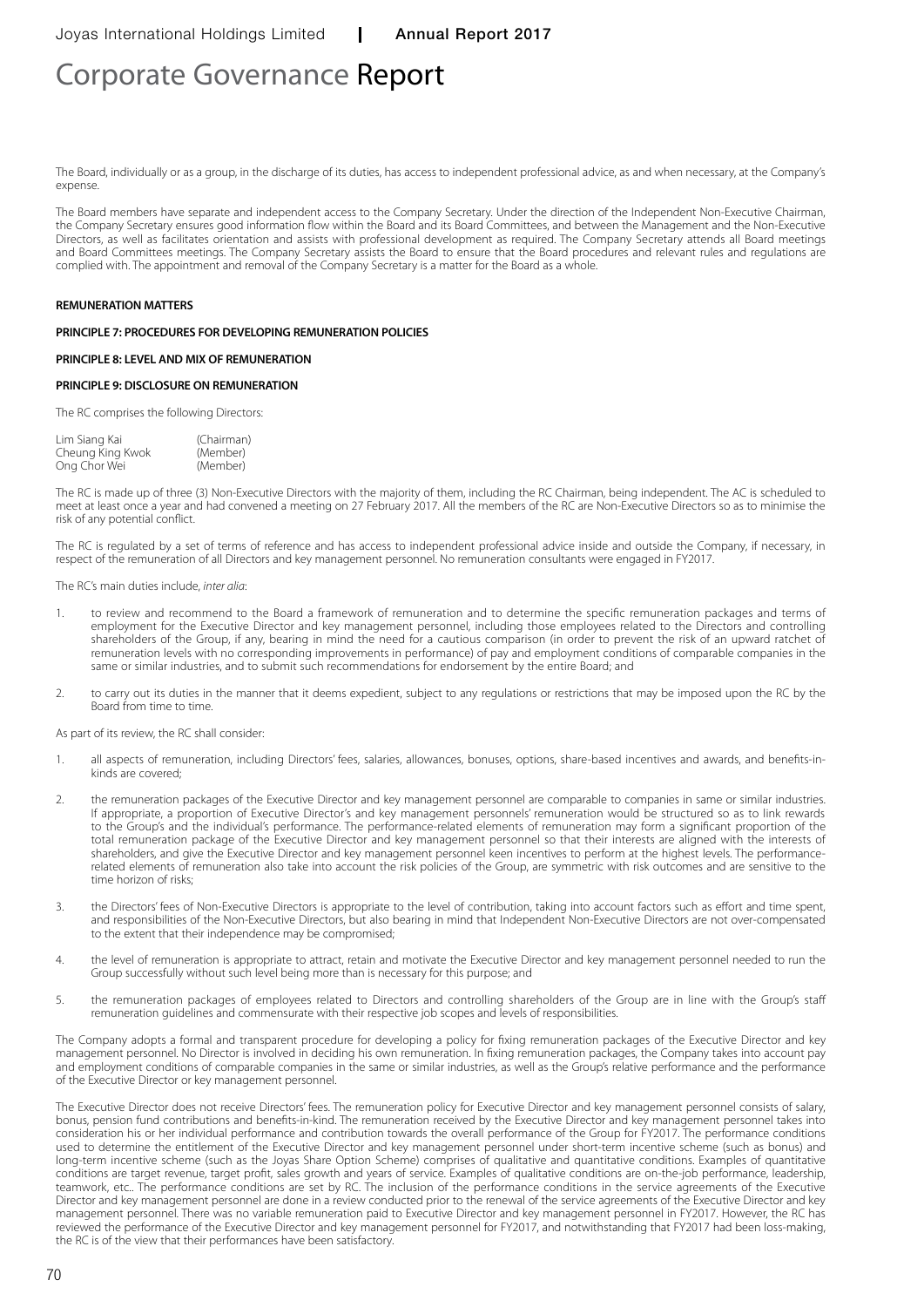The Non-Executive Directors (including Independent Non-Executive Directors) do not have any service contracts. They are paid a Directors' fee for serving on the Board and Board Committees, if any. In determining the quantum of such Directors' fees, factors such as frequency of meetings, time spent and responsibilities of Directors are taken into account. The Board recommends payment of such Directors' fees to be approved by shareholders as a lump sum payment at each AGM of the Company.

The Executive Director is paid in accordance with his service agreement. This service agreement is not excessively long and it does not have onerous removal clauses. The Executive Director or the Company may terminate the service agreement by giving to the other party not less than three (3) months' notice in writing, or in lieu of notice, payment of an amount equivalent to three (3) months' salary based on the Executive Director's last drawn salary. The RC aims to be fair and avoids rewarding poor performance, if any.

The Company currently does not have any contractual provisions which allow it to reclaim incentives from the Executive Director and key management personnel in certain circumstances. The Board is of the view that as the Group pays performance bonuses (if any) based on the actual performance of the Group and/or Company (and not on forward-looking results) as well as the actual performance of its Executive Director and key management personnel, "clawback" provisions in the service agreements may not be relevant or appropriate. In addition, the Executive Director owes a fiduciary duty to the Company. The Company should be able to avail itself to remedies against the Executive Director in the event of such breach of fiduciary duties.

#### **Directors' Remuneration**

The remuneration of the Directors consists of their salary, bonus, mandatory provident fund ("**MPF**"), Directors' fees and benefits-in-kind. The details of their remuneration packages are set out below:

| Salary<br><b>HK\$'000</b> | <b>Directors' Fees</b><br><b>HK\$'000*</b> | <b>Percentage of Variable</b><br>Remuneration<br>% | <b>Percentage of Fixed</b><br><b>Remuneration (including</b><br>Directors' Fees)<br>$\%$ | <b>No. of Share Options</b><br>granted as at 31<br>December 2017<br>(Exercise Price*)<br>'000 |
|---------------------------|--------------------------------------------|----------------------------------------------------|------------------------------------------------------------------------------------------|-----------------------------------------------------------------------------------------------|
|                           |                                            |                                                    |                                                                                          |                                                                                               |
|                           |                                            |                                                    |                                                                                          |                                                                                               |
|                           |                                            |                                                    |                                                                                          |                                                                                               |
|                           |                                            |                                                    |                                                                                          |                                                                                               |
|                           | 142                                        | -                                                  | 100                                                                                      | 9,500                                                                                         |
|                           | 120                                        |                                                    | 100                                                                                      | 3,000                                                                                         |
|                           | 120                                        | –                                                  | 100                                                                                      | 19,000                                                                                        |
|                           | 126                                        | –                                                  | 100                                                                                      | 9,500                                                                                         |
|                           |                                            |                                                    |                                                                                          |                                                                                               |

\* The remuneration in the form of Directors' fees is subject to the approval of the shareholders at the forthcoming AGM of the Company.

# The exercise price of the share options granted to the Non-Executive Directors is set out below:

| <b>Non-Executive Directors</b> | <b>No. of Share Options</b><br>granted on<br>25 May 2015<br>'000 | <b>Exercise Price</b><br>S\$ | <b>No. of Share Options</b><br>granted on<br>19 August 2016<br>'000' | <b>Exercise Price</b><br>S\$ |
|--------------------------------|------------------------------------------------------------------|------------------------------|----------------------------------------------------------------------|------------------------------|
|                                |                                                                  |                              |                                                                      |                              |
| Cheung King Kwok               | 1.500                                                            | 0.03                         | 8.000                                                                | 0.0035                       |
| Ong Chor Wei                   | 3,000                                                            | 0.03                         | $\qquad \qquad -$                                                    | $\overline{\phantom{m}}$     |
| Kwok Chin Phang                | 3,000                                                            | 0.03                         | 16,000                                                               | 0.0035                       |
| Lim Siang Kai                  | .500                                                             | 0.03                         | 8.000                                                                | 0.0035                       |

#### **Remuneration of Key Management Personnel**

The remuneration of the key management personnel (who are not also Directors) consists of their salary, bonus, MPF and benefits-in-kind. The details of their remuneration packages are set out below. For competitive reasons, the Company is only disclosing the band of remuneration of each key management personnel.

|                                                     | <b>Percentage of Variable</b><br>Remuneration<br>$\%$ | <b>Percentage of Fixed</b><br>remuneration<br>$\%$ |
|-----------------------------------------------------|-------------------------------------------------------|----------------------------------------------------|
| <b>Key Management Personnel</b><br>Below S\$250,000 |                                                       |                                                    |
| Lui Mui Ching                                       | -                                                     | 100                                                |

Wang De Zhou – 100 km and 200 km and 200 km and 200 km and 200 km and 200 km and 200 km and 200 km and 200 km and In aggregate, the remuneration of the key management personnel set out in the table above for FY2017 was approximately HK\$420,000.

There were no termination, retirement and post-employment benefits that may be granted to Directors, the Managing Director and the key management personnel in FY2017.

There are no employees who are immediate family members of any Director or the Managing Director and whose remuneration exceeded S\$50,000 during FY2017.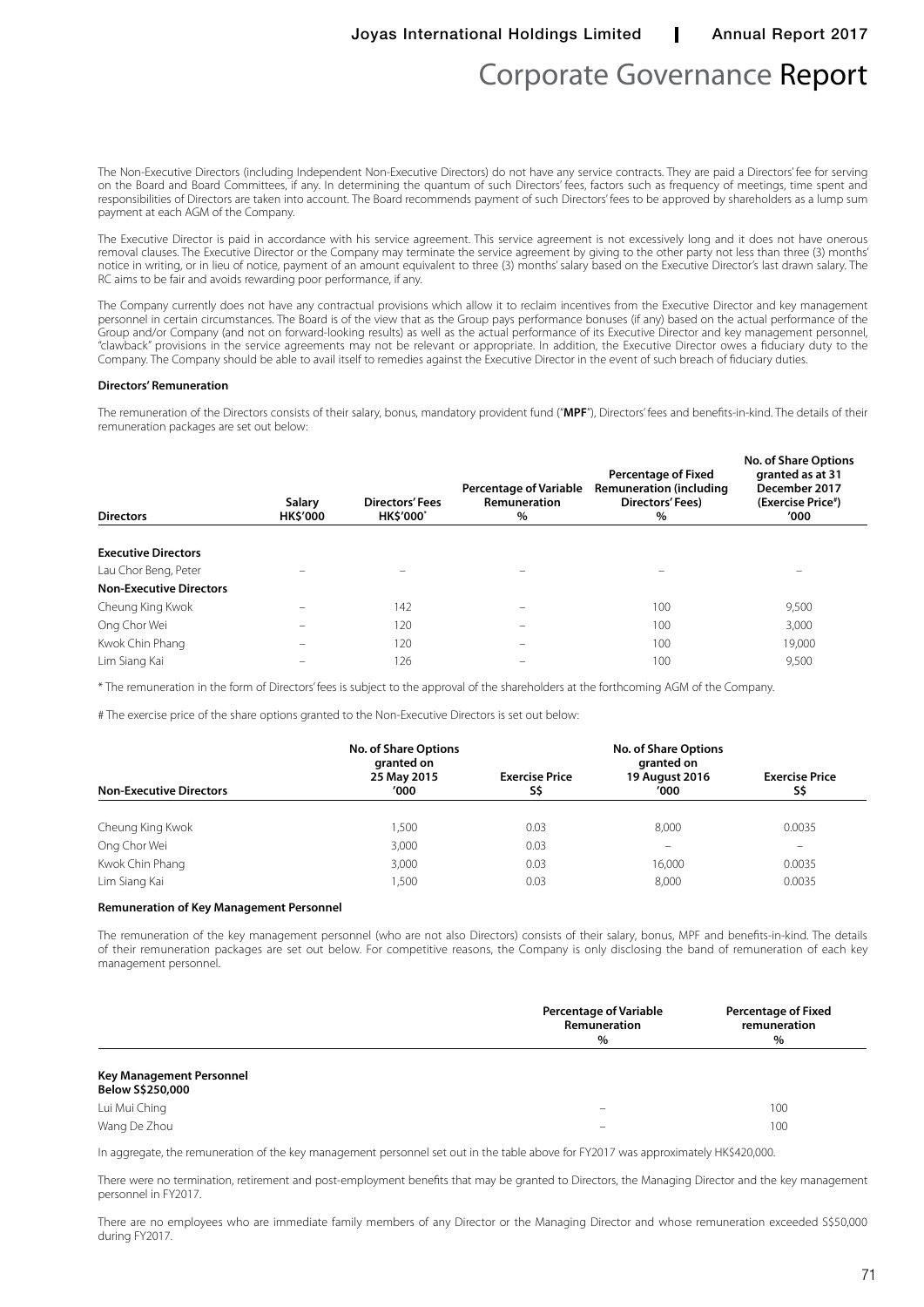# Corporate Governance Report

#### **Joyas Share Option Scheme**

The Company has adopted a share option scheme known as the Joyas Share Option Scheme (the "**Scheme**") which was approved by shareholders of the Company on 21 December 2007 and is administered by the RC, which comprise Lim Siang Kai (Chairman), Cheung King Kwok and Ong Chor Wei.

The duration of the Scheme was 10 years from the date that it was adopted. The Scheme had lapsed on 21 December 2017 and had since been discontinued.

|                            |                                                                            | <b>Aggregate No. of Share Options</b>                                        |                                                                                |                                        |  |  |
|----------------------------|----------------------------------------------------------------------------|------------------------------------------------------------------------------|--------------------------------------------------------------------------------|----------------------------------------|--|--|
| <b>Name of Participant</b> | <b>Share Options Granted from</b><br>1 January 2017 to<br>21 December 2017 | <b>Granted since</b><br>commencement of the<br>Scheme to<br>21 December 2017 | <b>Exercised since</b><br>commencement of the<br>Scheme to<br>21 December 2017 | Outstanding as at the<br>end of FY2017 |  |  |
|                            |                                                                            |                                                                              |                                                                                |                                        |  |  |
| Cheung King Kwok           | -                                                                          | 9,500,000                                                                    |                                                                                | 9,500,000                              |  |  |
| Ong Chor Wei               |                                                                            | 3,000,000                                                                    |                                                                                | 3,000,000                              |  |  |
| Kwok Chin Phang            |                                                                            | 19,000,000                                                                   |                                                                                | 19,000,000                             |  |  |
| Lim Siang Kai              |                                                                            | 9,500,000                                                                    |                                                                                | 9,500,000                              |  |  |

Save as disclosed above, there were no share options granted under the Scheme to Directors, and controlling shareholders of the Company and their associates from 1 January 2017 to 21 December 2017, and since the commencement of the Scheme to 21 December 2017. No participant has received 5% or more of the total number of share options available under the Scheme from 1 January 2017 to 21 December 2017, and since the commencement of the Scheme to 21 December 2017.

There were no share options granted from 1 January 2017 to 21 December 2017. As at 31 December 2017, there were 41,000,000 outstanding share options in respect of unissued shares of the Company.

#### **ACCOUNTABILITY AND AUDIT**

#### **PRINCIPLE 10: ACCOUNTABILITY**

The Board reviews legislative and regulatory compliance reports from the Management to ensure that the Company takes adequate steps to ensure compliance with legislative and regulatory requirements, including requirements under the Catalist Rules of the SGX-ST.

The Company recognises the importance of providing the Board with accurate and relevant information on a timely basis. The Management provides the Board with a continual flow of relevant information on a timely basis in order for the Board to effectively discharge its duties. All members of the Board are provided with up-to-date financial reports and other information on the Company's performance for effective monitoring and decision making.

The Management also highlighted key business indicators and major issues that are relevant to the Company's performance from time to time in order for the Board to make a balanced and informed assessment of the Company's performance, position and prospects.

#### **PRINCIPLE 11: RISK MANAGEMENT AND INTERNAL CONTROLS**

#### **PRINCIPLE 12: AUDIT COMMITTEE**

#### **PRINCIPLE 13: INTERNAL AUDIT**

The AC comprises the following Directors:

| Cheung King Kwok | (Chairman) |
|------------------|------------|
| Ong Chor Wei     | (Member)   |
| Lim Siang Kai    | (Member)   |

The AC is made up of three (3) Non-Executive Directors with the majority of them, including the AC Chairman, being independent. The AC is scheduled to meet at least two (2) times a year and had convened three (3) meetings on 27 February 2017, 1 March 2017 and 11 August 2017. The AC is regulated by a written set of terms of reference and performs, *inter alia*, the following functions:

- 1. reviewing significant financial reporting issues and judgments so as to ensure the integrity of the financial statements and any announcements relating to the Group's financial performance before their submission to the Board;
- 2. reviewing and reporting to the Board at least annually the overall adequacy and effectiveness of the Group's material internal controls, including accounting, financial, operational, compliance and information technology controls, and risk management;
- 3. reviewing the adequacy and effectiveness of the Company's internal audit function;
- 4. reviewing the audit plans of the Company's external auditors, the results of their examination, their evaluation of the system of internal accounting control and audit cost effectiveness;
- 5. reviewing the co-operation given by the Group's officers to the Company's external auditors;
- 6. nominating or recommending the nomination of the Company's external auditors and internal auditors for appointment, re-appointment or removal;
- 7. approving the remuneration and terms of engagement of the Company's external auditors and internal auditors;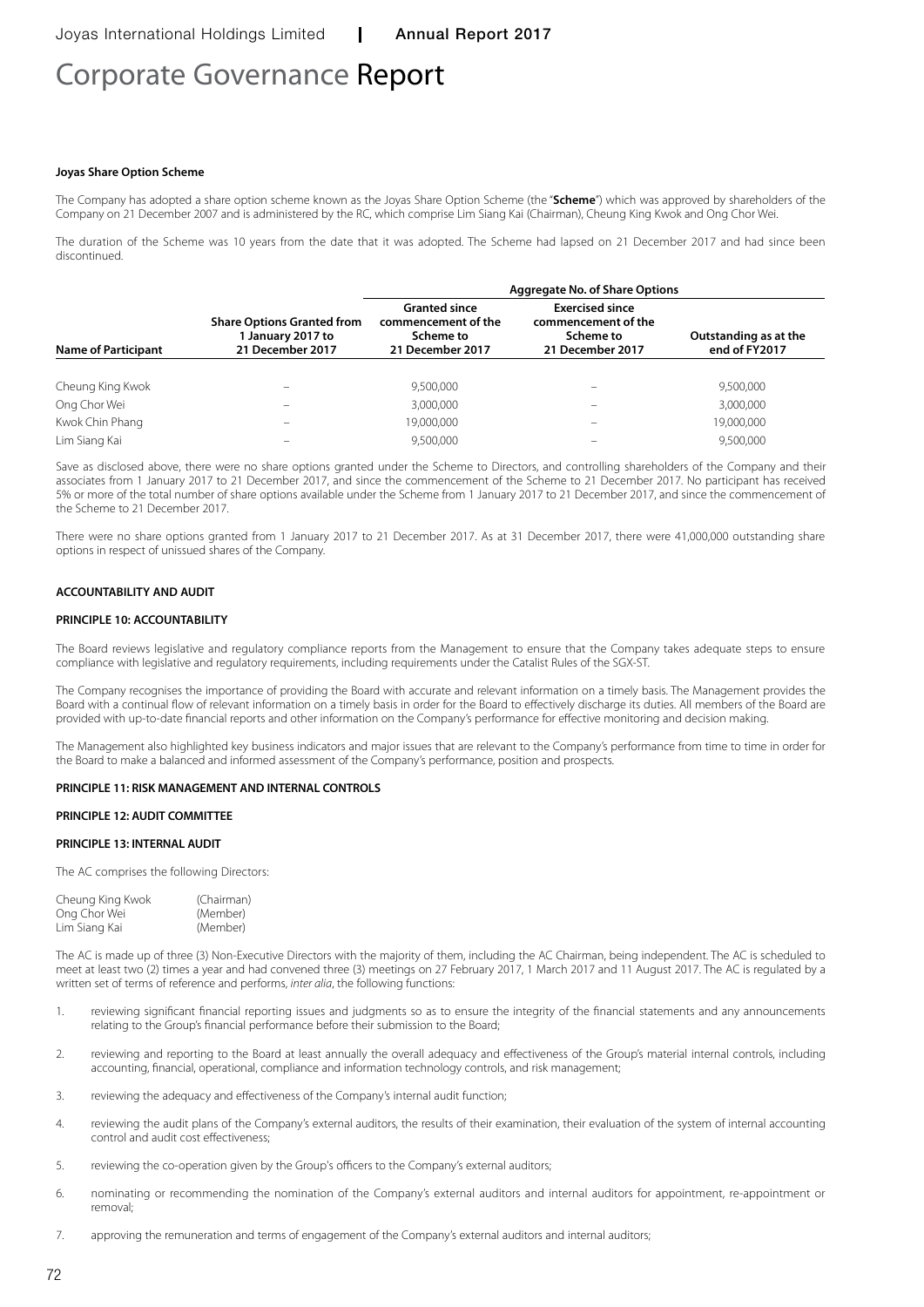## Corporate Governance Report

8. reviewing the independence and objectivity of the Company's external auditors at least annually; and

9. reviewing interested person transactions.

In addition to the above, the AC has explicit authority to investigate any matter within its terms of reference, full access to and co-operation by the Management, full discretion to invite any Director or key executive to attend its meetings, and reasonable resources to enable it to discharge its functions properly.

The Board considers that the members of the AC are appropriately qualified to discharge their responsibilities. At least two (2) members, including the AC Chairman, have accounting or related financial management expertise and experience. None of the AC members was a previous partner or director of the Company's existing external auditing firm or existing external auditing corporation within the last 12 months and none of the AC members hold any financial interest in the Company's existing external auditing firm or existing external auditing corporation.

During FY2017, the AC received briefings from the Company's external auditors on key changes to International Financial Reporting Standards and updates from the Company Secretary on the amendments to the Catalist Rules of the SGX-ST. This was done to keep the AC members abreast of changes or issues in relation to regulatory requirements, corporate governance issues and accounting standards, which have a direct impact on the review of Company's internal control process and significant financial reporting issues.

The Company's external auditors have full access to the AC. The Company also has in place a whistle-blowing framework, endorsed by the AC, where employees of the Group or any other person ("**Concerned Persons**") may raise concerns about possible improprieties in matters of financial reporting or other matters in confidence to the AC. Concerned Persons may, in confidence, submit whistle-blowing reports to whistleblow-joyas@upbnet.com.hk. This arrangement facilitates independent investigation of such matters for appropriate resolution. In FY2017, the AC did not receive any whistle-blowing report. The AC has express power to commission investigations into any matter, which has or is likely to have material impact on the Group's operating results or financial results.

For FY2017, the AC met once with the Company's external auditors and internal auditors without the presence of the Management. The AC shall review all non-audit services provided by the Company's external auditors and shall keep the nature and extent of such services under review to balance the maintenance of objectivity and independence. For FY2017, there were no non-audit services performed by the Company's external auditors.. The Company confirms that it complies with Rules 712 and 715 of the Catalist Rules of the SGX-ST. The financial statements of CCIG Financial Services Limited, Hong Kong Silver Basic Group Limited and Asia Growth Group Limited (collectively, the "**HK Subsidiaries**") have been audited by HLB Hodgson Impey Cheng Limited and Foo Kon Tan LLP for the purpose of consolidating the financial statements of the Group. In FY2017, the Company engaged H.C. Wong & Co. to perform an audit on its HK Subsidiaries for statutory and tax related purposes. In relation to the HK Subsidiaries, the Company, the AC and the Board are satisfied that the appointment of H.C. Wong & Co. as the Company's external auditors for the HK Subsidiaries would not compromise the objectivity, standard and effectiveness of the audit of the Group.

The Board ensures that the Management maintains a sound system of risk management and internal controls which is designed to provide a reasonable but not absolute assurance as to the integrity and reliability of the financial information and to safeguard the shareholders' investment and the Group's assets. The Company's external auditors highlighted certain operational and business risks that they became aware of during their audit for FY2017, and have communicated and reported such risks to the AC. The AC and the Management have acknowledged and followed up on the Company's external auditors' recommendations and ensured that the risks highlighted are reasonable and manageable in light of all commercial factors.

The AC assesses the independence of the Company's external auditors annually. The aggregate amount of fees paid to the Company's external auditors (HLB Hodgson Impey Cheng Limited, Hong Kong, Foo Kon Tan LLP, Singapore and H.C. Wong & Co., Hong Kong), for FY2017 was:

|                | <b>HK\$'000</b>            |
|----------------|----------------------------|
| Audit fees     | 810                        |
| Non-audit fees | $\qquad \qquad \  \  \, -$ |
| Total fees     | 810                        |
|                |                            |

There were no non-audit fees paid in FY2017.

The AC is satisfied with the independence of the Company's external auditors and had accordingly recommended the re-appointment of HLB Hodgson Impey Cheng Limited and Foo Kon Tan LLP as the Company's external auditors.

For internal audit work relating to FY2017, the Company has appointed David Ho & Company to carry out a review of the written documentation and procedures on the current internal control system and policy in respect of (i) interested party transactions and related party transactions identification, recording and documentations;(ii) transactions with possible conflict of interest of directors, the disclosure, approval and recording procedures; and (iii) internal control policy and procedures of the financing activities and to review the effectiveness of the internal controls of certain cycles of the Group's financing activities.. David Ho & Company primarily reports to the AC Chairman, and administratively to the Managing Director. David Ho & Company also has unrestricted access to the documents, records, properties and personnel of the Company and of the Group, including access to the AC. The AC is satisfied that the internal audit function is staffed by suitably qualified and experienced professionals with the relevant experience. David Ho & Company is a member of the Institute of Internal Auditors and the internal audit work carried out by David Ho & Company is guided by the Standards for the Professional Practice of Internal Auditing set by the Institute of Internal Auditors. David Ho & Company communicated their findings to the Management over the course of the internal audit. Key areas for improvement were highlighted and prioritised. David Ho & Company did not find any major shortcoming in the system of internal controls of the Group which suggest that the internal controls of the Group are inadequate. David Ho & Company has completed its internal audit work relating to FY2017.

The Management reviews the Company's business and operational activities regularly to identify areas of significant business, operational and compliance risks, and employs a wide range of measures to control these risks, including financial, operational, compliance and information technology controls. The Management has embedded the risk management process and internal controls into all business operating procedures, where it becomes ultimately the responsibility of all business and operational managers. All findings or significant matters, if any, are highlighted to the Board and the AC for their review, and the Board monitors and reviews the adequacy and effectiveness of the internal controls and risk management policies.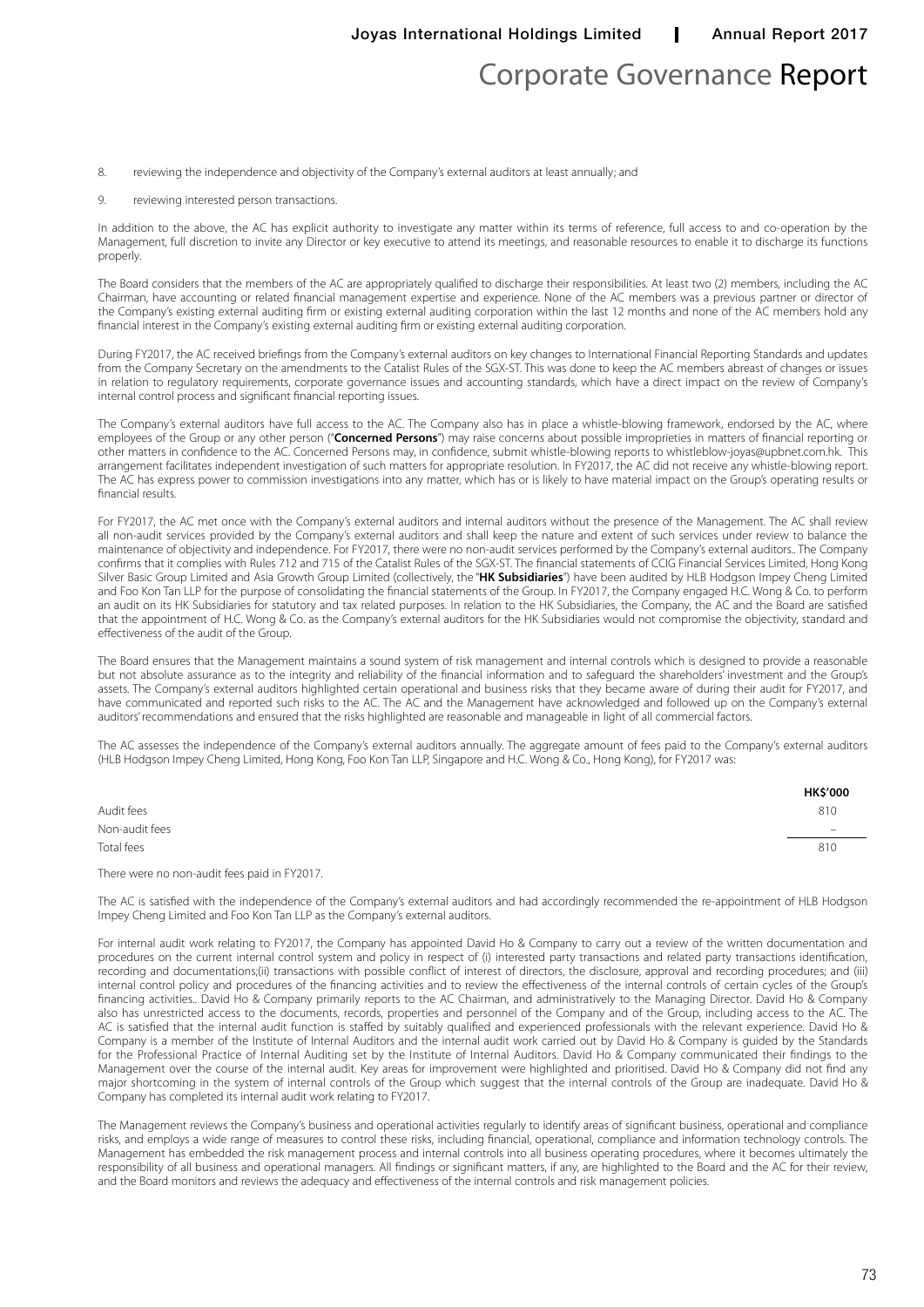# Corporate Governance Report

The Board, with the assistance of the AC, has undertaken an annual assessment to review the Company's business and operation activities in FY2017 on the adequacy and effectiveness of the Group's risk management and internal control systems addressing financial, operational, compliance and information technology risks. The assessment considered issues dealt in the Company's external auditors' and internal auditors' reviewed by the Board during the year together with any additional information necessary to ensure that the Board has taken into account all significant aspects of risks and internal controls for the Group for FY2017. In order to obtain assurance that the Group's risks are managed adequately and effectively, the Board had reviewed an overview of the risks which the Group are exposed to, as well as an understanding of what counter measures and internal controls are in place to manage them. There were no significant internal control weaknesses arising from the annual assessment undertaken in FY2017. The Board is of the opinion that a separate risk committee is not necessary for carrying out its responsibilities of overseeing the Group's risk management framework and policies at this time.

In respect of FY2017, the Board has also received assurances from the Managing Director and the Accounting Manager as well as the Company's internal auditors that the financial records have been properly maintained and the financial statements give a true and fair view of the Group's operations and finances and the Group's risk management systems and internal control systems are adequate and effective.

Based on the framework of risk management and internal controls established and maintained by the Group, work performed by the Company's external auditors, work performed by the Company's internal auditors to-date, annual review performed by the Management, the AC and the Board, the Board, with the concurrence of the AC, is of the opinion that the Group's internal controls including financial, operational, compliance and information technology controls as well as the risk management systems, were adequate and effective as at 31 December 2017.

#### **SHAREHOLDER RIGHTS AND RESPONSIBILITIES**

#### **PRINCIPLE 14: SHAREHOLDER RIGHTS**

#### **PRINCIPLE 15: COMMUNICATION WITH SHAREHOLDERS**

#### **PRINCIPLE 16: CONDUCT OF SHAREHOLDER MEETINGS**

The Company recognises the need to communicate regularly, effectively and fairly with shareholders on all material matters affecting the Group and does not practice selective disclosure. In this respect, the Board presents a balanced and understandable assessment of the Group's performance, position and prospects and such responsibility extends to price sensitive announcements, including half-year and full-year results and reports to regulators, if any, all of which are released through SGXNET. All press releases are announced through SGXNET before they are published. Where there is inadvertent disclosure made to a selected group, the Company ensures that the same is disclosed publicly to all other shareholders as soon as practicable. To-date, there are no such inadvertent disclosures.

The Company may also hold media meetings on significant events.

All shareholders of the Company receive the Annual Report and notice of AGM of the Company which are despatched at least 15 days before the AGM of the Company. If necessary, a notice of general meeting, together with explanatory notes or a circular, is despatched to all shareholders of the Company on items of special business at least 15 days before the general meeting. Shareholders are encouraged to attend, to participate effectively, to vote in the AGMs and general meetings of the Company, and to stay informed of the Company's strategy and goals in order to ensure a high level of accountability. Shareholders are also given the opportunity to air their views and ask questions regarding the Group and its business at AGMs and general meetings of the Company. All Directors attend AGMs and general meetings of the Company to address such questions. The Company's external auditors, legal advisors (if necessary), the AC Chairman, the NC Chairman and the RC Chairman are also present to assist the Directors in addressing such questions.

Apart from announcements, the Annual Reports and AGMs of the Company, the Company also regularly conveys pertinent information, gathers views or inputs from the shareholders and the media, and addresses shareholders' concerns. In addition, the Company protectively engages Shareholders through analyst/media briefings, investor conferences and road shows. At these events, matters pertaining to business strategy, operational and financial performance and business prospects were shared by the senior management team. In disclosing information, the Company strives to be as descriptive, detailed and forthcoming as possible. The Company meets with institutional and retail investors at least once a year at the AGM of the Company.

The Company's Bye-Laws allow a member of the Company to appoint one (1) or two (2) proxies to attend and vote instead of the member. Voting *in absentia* and email may only be possible following careful study to ensure the integrity of the information and authentication of the identity of members through the web is not compromised.

All shareholders are entitled to vote in accordance with the established voting rules and procedures. The Company conducts poll voting for all resolutions tabled at the general meetings. The rules, including the voting process, were explained by the scrutineers at such general meetings.

There are separate resolutions at general meetings on each substantially separate issue.

The detailed voting results, including the total number of votes cast for or against each resolution tabled, will be announced immediately at the general meetings and via SGXNET.

The Company records minutes of all AGMs of the Company and questions and comments from shareholders together with the respective responses are also recorded. These are available to shareholders upon request.

The Company does not have a dividend policy. As the Company's current priority is to achieve long-term growth for the benefit of its shareholders, the income of the Group shall therefore be retained for investment into the future. As such, no dividends are paid for FY2017. The Board would consider establishing a dividend policy at the appropriate time.

The Company does not have a corporate website at the moment. A dedicated and well-maintained investor relations website will be created together with the corporate website when operational needs requires. The Company currently does not have a dedicated investor relations team or an investor relations policy but considers advice from its corporate lawyers and professionals on appropriate disclosure requirements before announcing material information to shareholders. This role is currently performed by the Directors. The Company will consider the appointment of a professional investor relations officer to manage the function should the need arises.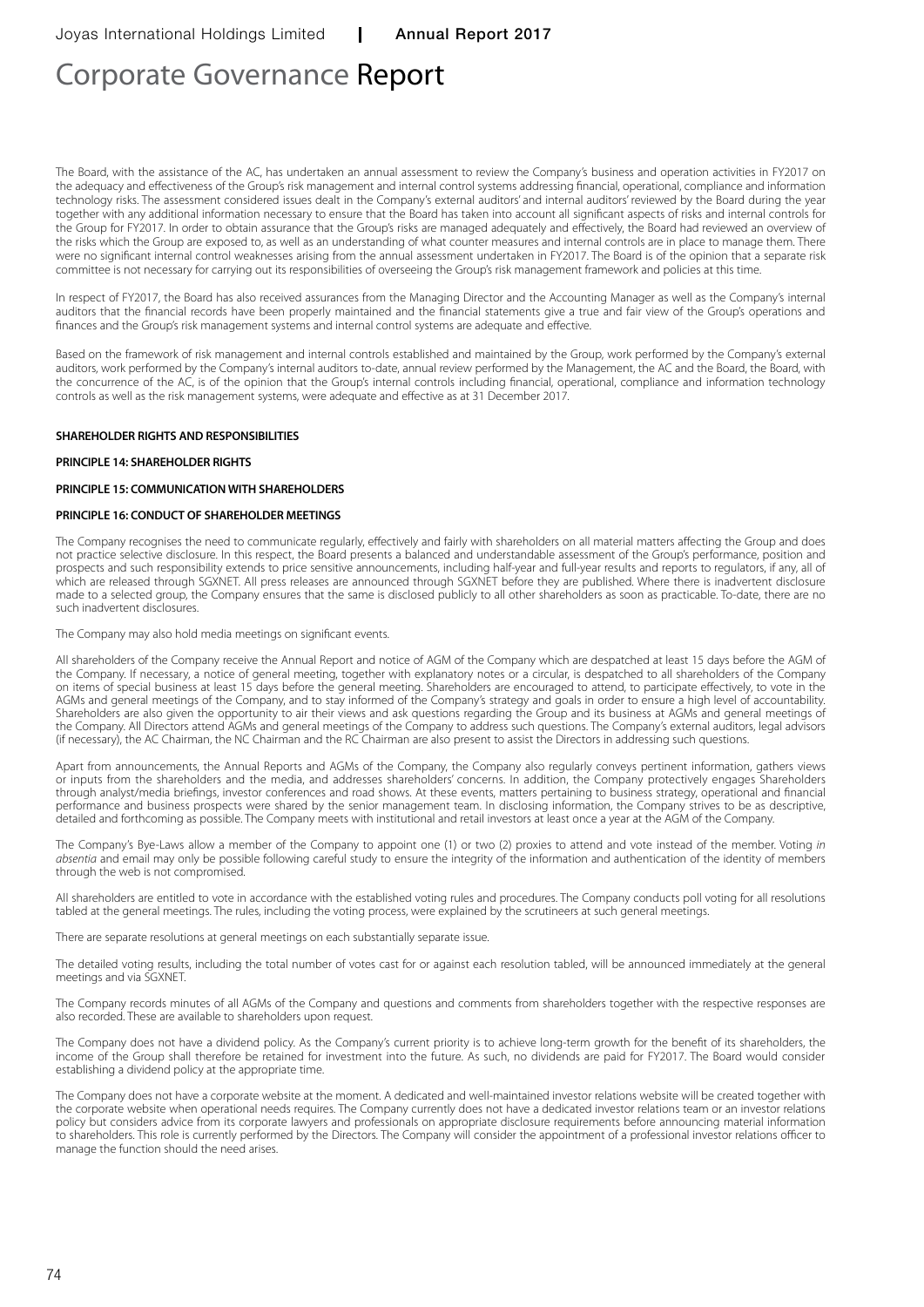Joyas International Holdings Limited | Annual Report 2017

## Corporate Governance Report

#### **DEALINGS IN SECURITIES**

In compliance with Rule 1204(19) of the Catalist Rules of the SGX-ST, the Company has adopted and implemented an internal code on dealing in securities.

The Company, Directors and all officers are prohibited from dealing in the Company's securities at least one (1) month before the announcement of the Company's half-year and full-year results until the date of the release of the announcement, or if they are in possession of unpublished price-sensitive information of the Company. In addition, Directors, key management personnel and connected persons are expected to observe insider trading laws at all times even when dealing in securities within the permitted trading period.

The Directors and all officers are required to notify the Company of any dealings in the Company's securities (during the open window period) and within two (2) business days of the transaction(s). At all times, the Directors and all officers are aware that it is an offence to deal in the Company's securities and those of other companies when they are in possession of unpublished price-sensitive information in relation to those securities and that the law on insider trading applies to them at all times. As such, the Directors and all officers ensure that their dealings in securities, if any, do not contravene the law.

The internal code on dealing in securities also ensures that the Company, Director or officer does not deal in the Company's securities on short-term considerations.

The Directors and all officers are periodically reminded of all requirements of the code of conduct and all applicable laws via the regular circulation of internal memoranda. The internal memoranda ensures that the Directors and all officers are aware that they are subject to requirements set out in the various applicable laws. Each Director and officer is required to submit a declaration annually that he is in compliance with and has not breached the code of conduct.

#### **MATERIAL CONTRACTS**

There were no material contracts or loans entered into by the Company or any of its subsidiaries involving the interests of any Director, the Managing Director or controlling shareholders of the Company, either still subsisting at the end of FY2017 or if not subsisting, were entered into during FY2017.

#### **RISK MANAGEMENT**

The Management oversees the Company's risk management policies and processes and reports to the Board on areas of significant risk to the Company's operations. In addressing and managing the risks faced by the Company, the Management is also supported by the AC, the NC and the RC.

The Company seeks to identify areas of significant business risks as well as appropriate measures to control and mitigate these risks. The Company reviews all significant control policies and procedures and highlights all significant matters to the Board and the AC.

#### **INTERESTED PERSON TRANSACTIONS**

The Group has adopted an internal policy in respect of any transaction with interested persons within the definition of Chapter 9 of the Catalist Rules of the SGX-ST and has in place procedures for review and approval of all interested person transactions.

The Group has not obtained a general mandate from shareholders for interested person transactions ("**IPT**") pursuant to Rule 920 of the Catalist Rules of the SGX-ST.

There were no IPTs with value of S\$100,000 and more entered into during FY2017.

#### **USE OF NET PROCEEDS**

#### **Use of net proceeds from the issue of 1,508,904,240 shares pursuant to a rights issue in the year of 2016 (the "Rights Issue")**

The Group has fully utilised the net proceeds of approximately S\$5.03 million from the Rights Issue as set out as below:

| Use of net proceeds                           | Amount of net proceeds<br>allocated<br>S\$'000 | <b>Amount utilised</b><br>to date<br>S\$'000 | Amount unutilized<br>to date<br><b>S\$'000</b> |
|-----------------------------------------------|------------------------------------------------|----------------------------------------------|------------------------------------------------|
| Funding the Financing Business of the Company | 4.023                                          | 4,023                                        | -                                              |
| General working capital                       | 1.006                                          | 1.006 <sup>1</sup>                           | -                                              |
| <b>Total</b>                                  | 5.029                                          | 5.029                                        | -                                              |

<sup>1</sup> The amount of net proceeds utilised for general working capital was used for administrative expenses (approximately S\$1,006,000)

The allocation and utilisation of the net proceeds from the Rights Issue is in accordance with the intended use as stated in the Offer Information Statement dated 15 July 2016.

#### **NON-SPONSORSHIP FEES**

For FY2017, there were no non-sponsorship fees paid to the sponsor, PrimePartners Corporate Finance Pte. Ltd..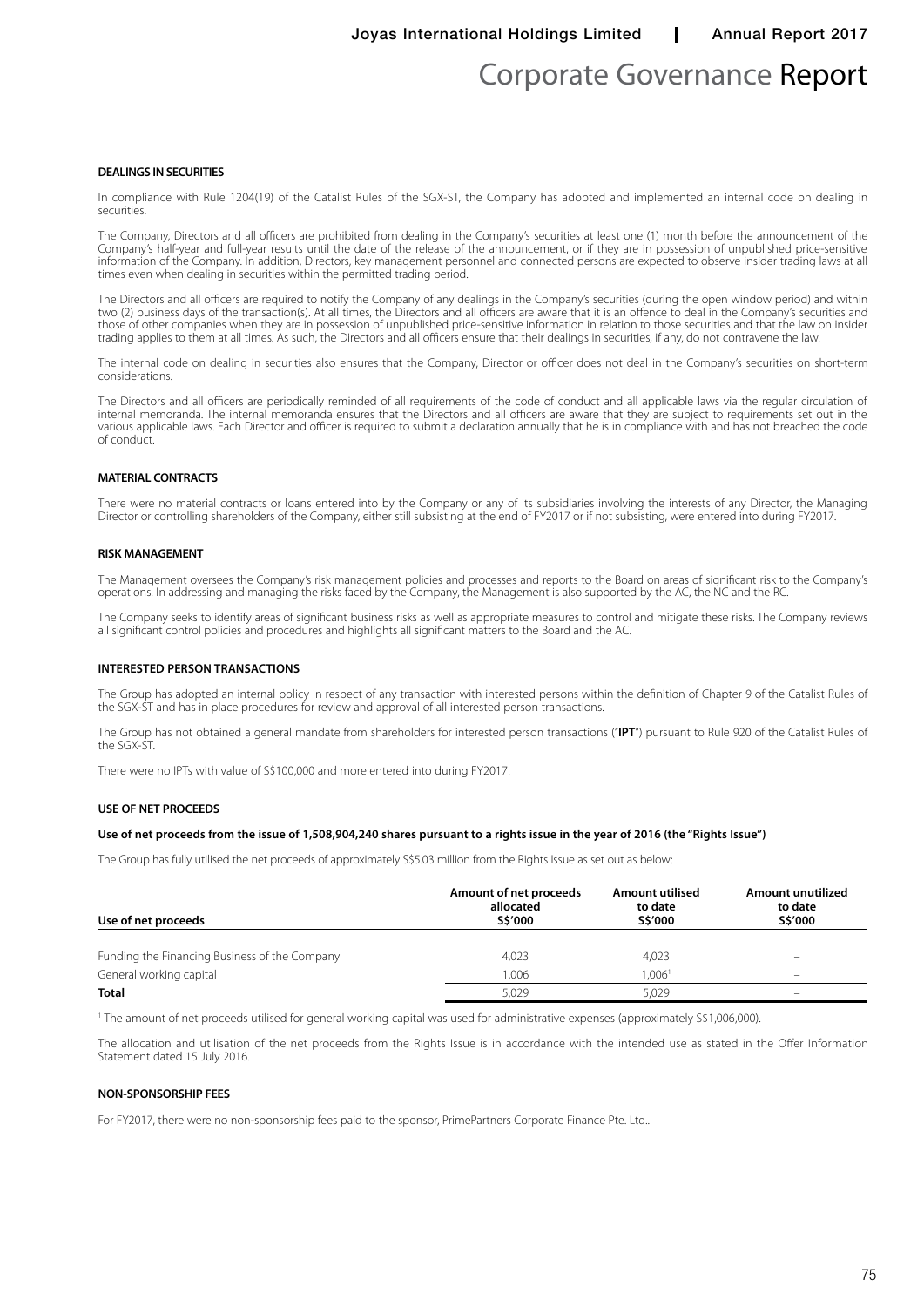# Sustainability Report

*for the Financial Year ended 31 December 2017*

This is the first Sustainability Report issued by Joyas International Holdings Limited (the "**Company**") for our Group for the financial year ended 31 December 2017 ("FY2017"). This Sustainability Report focuses on environmental, social and governance ("EGS") factors, has been prepared in accordance with Rule 711B and Practice Note 7F: Sustainability Reporting Guide as specified in the Listing Manual (Section B: Rules of Catalist) (the "**Catalist Rules**") of the Singapore Exchange Securities Trading Limited (the "**SGX-ST**"), and is guided by the International Integrated Reporting Council Framework ("**IIRC Framework**"). As this is the first year that our Company is issuing this Sustainability Report, we have taken the phased approach as described in Practice Note 7F: Sustainability Report Guide as specified in the Catalist Rules of the SGX-ST. We endeavour to progressively develop our sustainability reporting both in quality and depth in the years to come.

The following sections discuss the material ESG factors we have discovered. Our Group's business comprises financial services and nickel ore trading which are based in Singapore and Hong Kong. During FY2017, we were principally engaged in the provision of financial services and our nickel ore trading business was dormant. As such, this Sustainability Report only discusses the ESG factors relating to our financing business.

#### **1. Environmental**

#### **a. Energy Consumption**

As we are principally engaged in the provision of financial services, our business is office-based and therefore we do not generate any hazardous wastes. We do not own any vehicles, and thus we do not have associated emissions in relation to gaseous fuels. We recognise that both Singapore and Hong Kong possess excellent public transport infrastructure, and we encourage our employees to travel by public transport as often as practicable, in order to avoid emissions of gaseous fuels.

We generate greenhouse gases indirectly through the use of electricity for our office. However, since our business is lean and has adopted environmentally-friendly installations and fixtures, the amount of electricity consumed during FY2017 was minimal, and thus the associated amount of greenhouse gases generated was also insignificant. We are committed to continue to adopt an environmentally-friendly approach to our operations, whenever practicable, and will endevour to build and maintain a responsible and environmentally-friendly office environment in accordance with our green policies as outlined thereon.

We are aware that our use of electricity, and in particular, electricity consumed for air-conditioning, has an effect on global warming. Whenever possible, we will encourage our employees to adjust the air-conditioner to an appropriate temperature to maximise energy efficiency and to minimise our consumption of electricity. We will also encourage our employees to turn off their monitors and computers when they leave the office either during office hours for a meeting or at the end of the day, to reduce indoor temperature caused by dissipated heat of electrical appliances and energy wastage from unutilised equipment.

#### **b. Going Green in the Office**

We strive to create a sustainable and environmentally-friendly office. Running an environmentally-friendly business allows us to reduce negative impacts on the environment. It also benefits our Company through cost-cutting when materials are being re-used, and as a whole, providing a better workplace for our employees. Green policies implemented in our office include, amongst others:

- A paperless office by using e-mail to communicate, recycling used paper and by printing on both sides of a sheet of paper. As a result of our paperless office policy and in particular, our strict policy on printing only when necessary, we do not consume a significant amount of office paper, and accordingly, the amount of greenhouse gases generated for the manufacture and the disposal of paper is minimised;
- Turning-off electrical appliances and lighting when not in use after office hours;
- Reducing waste generated by re-using, recycling and replacing materials;
- Buying energy-efficient electrical appliances;
- Using LED lights to save electricity on lighting; and
- Monitoring the temperature of air-conditioners to avoid over-cooling the work environment.

Although the supply of water in Singapore and Hong Kong is affordable and of high quality, water is nevertheless a precious resource and we are exploring various measures to encourage our employees to conserve the use of water, such as re-using greywater for watering plants, whenever appropriate.

We recognise that the use of electricity could be significantly reduced if we take measures to turn-off electrical appliances whenever they are not in use. Therefore, we adopt a policy that all electrical appliances, save for the refrigerator and a few other critical equipment which power must be maintained, to be turned-off after office hours. This ensures that no idle electrical appliances consumes power, which minimises energy wastage. Additionally, our policy also specifies that the procurement of electrical appliances must take into account their energy efficiency (expressed as an energy rating for the consumers' reference). Therefore, we elected to install LED lightings as they offer high energy efficiency, and a refrigerator for our employees' use with "Good" rating of Energy Label, part of a scheme administered by the Electrical and Mechanical Services Department of Hong Kong.

Generally, we only dispose of the materials that we are unable to re-use and the disposal is handled properly by our property management providers. Any compulsory separation of waste would be done before disposal. Materials that are recyclable, such as used printer cartridges, carton boxes, and old newspapers are separated and collected by appropriate parties respectively for recycling. We strive to maintain the aforementioned green policies in the future and will seek improvements, whenever practicable.

Our strategy in the short term is to maintain the electricity and paper consumption record in the coming years, and monitor the effectiveness of the various environmentally-friendly measures implemented by our Group. In the long term, we would maintain our lean business model so that resource consumption can be minimised at the source, and to explore other management models, innovations and technological advancements so that we could further minimise the resource consumption, whenever practicable.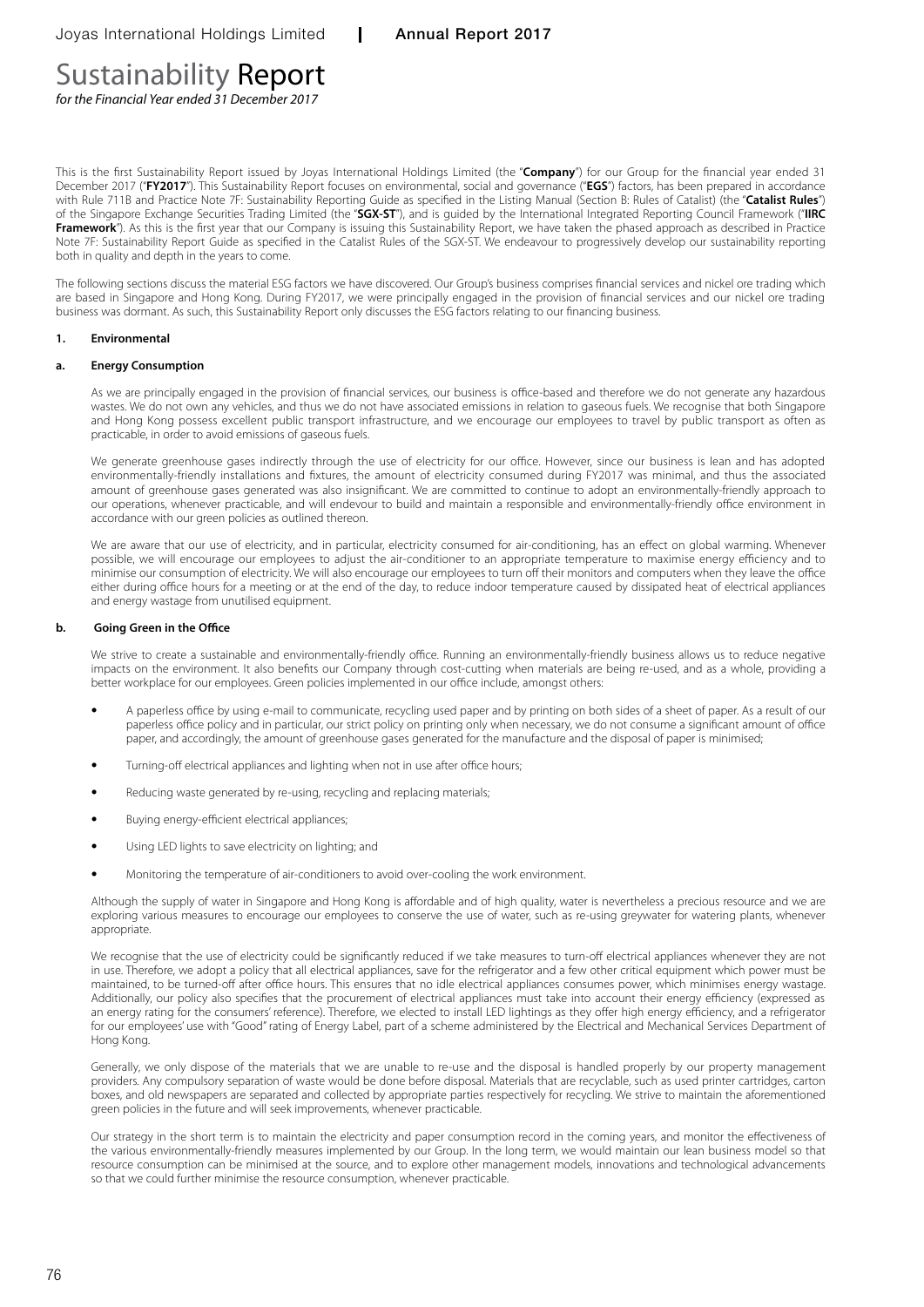### Sustainability Report *for the Financial Year ended 31 December 2017*

**2. Governance**

#### **a. Anti-Corruption**

We take great care to comply with anti-corruption and money-laundering laws and guidelines. As we are in the financing business, we are fully aware of the risks that we face in combating corruption and money-laundering. Our compliance officer regularly briefs all our employees on all relevant laws and best-practices on these issues so that we stay updated on such matters.

#### **b. Whistle-blowing Policy**

The whistle-blowing policy adopted by our Company provides a reporting channel for our employees and any other person to raise concerns about possible improprieties in matters of financial reporting or other matters in confidence to our Audit Committee. After receiving a whistle-blowing report, our Audit Committee will investigate the matter using internal and/or external parties as required. Employees found to have breached our whistle-blowing policy may be subject to termination of contract, dismissal or criminal proceedings initiated by the relevant authorities. In FY2017, our Audit Committee did not receive any whistle-blowing report.

#### **c. Product and Service Responsibility**

As a financial services provider, we are aware of the intricacies of our services and products. We endevour to provide thorough explanations on our services and products when engaging our clients to minimise the chances for possible misunderstandings and/or misinterpretations, and to comply with all relevant laws and regulations.

Occasionally, some misunderstandings and/or misinterpretations may still arise as our clients may have different assumptions or expectations that we could not anticipate. In such circumstances, we will assure our clients that their concern is understood by our employees and we would try our best to address the problems raised. Our reputation is one of our most valuable assets, and any misunderstanding and/or misinterpretations between us and our clients may potentially damage our reputation and may increase the regulatory risk we face; avoiding any misunderstanding and/or miscommunication in the communication between us and our clients is therefore one of the top priorities of our operations.

In addition, our effort and emphasis in communication with clients distinguishes us from our competitors in that our clients are able to rely on our services and products with assurance. This gives us an edge as we envision that the regulatory framework may impose more stringent requirements on our businesses, particularly on transparency. We are confident that we will be prepared for such requirements, and we continue to evolve to stay ahead of our competitors.

#### **d. Protection of Intellectual Property Rights**

We respect Intellectual Property ("IP") rights owned by other parties, organizations and/or individuals. In particular, only licensed software is used on our Company's computers. We also pay attention not to breach any IP rights when preparing marketing materials and reports; for example, before utilising materials prepared by a third-party in our services and products, we would first obtain the third-party's permission and/or consent. In the unlikely event that there is any breach in IP rights, the relevant materials would be removed immediately.

#### **e. Data Protection and Privacy**

Data protection and privacy are crucial to our business. As a financial services provider, we do collect sensitive personal and/or corporate information, but we do so only insofar as it is necessary for us to create value for our clients. Further, all personal and/or corporate information are used exclusively for the business commissioned by our clients and would not be used for any other purposes unless explicit prior consent is obtained from our clients.

We take utmost care in protecting the information and data we collect from our clients; in fact, our business nature dictates that we treat all the proprietary information used during our daily operations with strict confidence. Our computer system is maintained by reputed Information Technology contractors, and access to information and data is restricted to personnel handling the relevant project at the relevant time. An emergency plan for handling possible information and data leak is also in place and is reviewed from time to time.

#### **3. Social**

#### **a. Career Development**

Our employees are encouraged to join continuing professional development ("**CPD**") programs conducted by external parties in order to improve job performance and enhance career development. We understand the need of our employees to attend such programs, and we will adjust their workloads to enable them to attend such programs, whenever appropriate and practicable. As a means for our employees to continually develop and to improve their expertise, we will consider setting a goal on the amount of CPD hours our employees have to achieve each year in the future.

In the case of any vacancy, we give strong preference to our current employees for promotion, and we generally only recruit external talents when such internal promotion is not feasible or such external talent is more beneficial to the development of our Group as a whole.

#### **b. Employee Welfare**

We take the welfare and well-being of our employees seriously. We adopt an annual leave policy with entitlement based on the length of service of each employee. Every employee also enjoys a minimum of 21 days paid annual leave. In metropoles like Singapore and Hong Kong where the pace of life is intense, and we maintain a policy that balances work and life in order for our employees to have a healthy physique and clear mind to excel at work.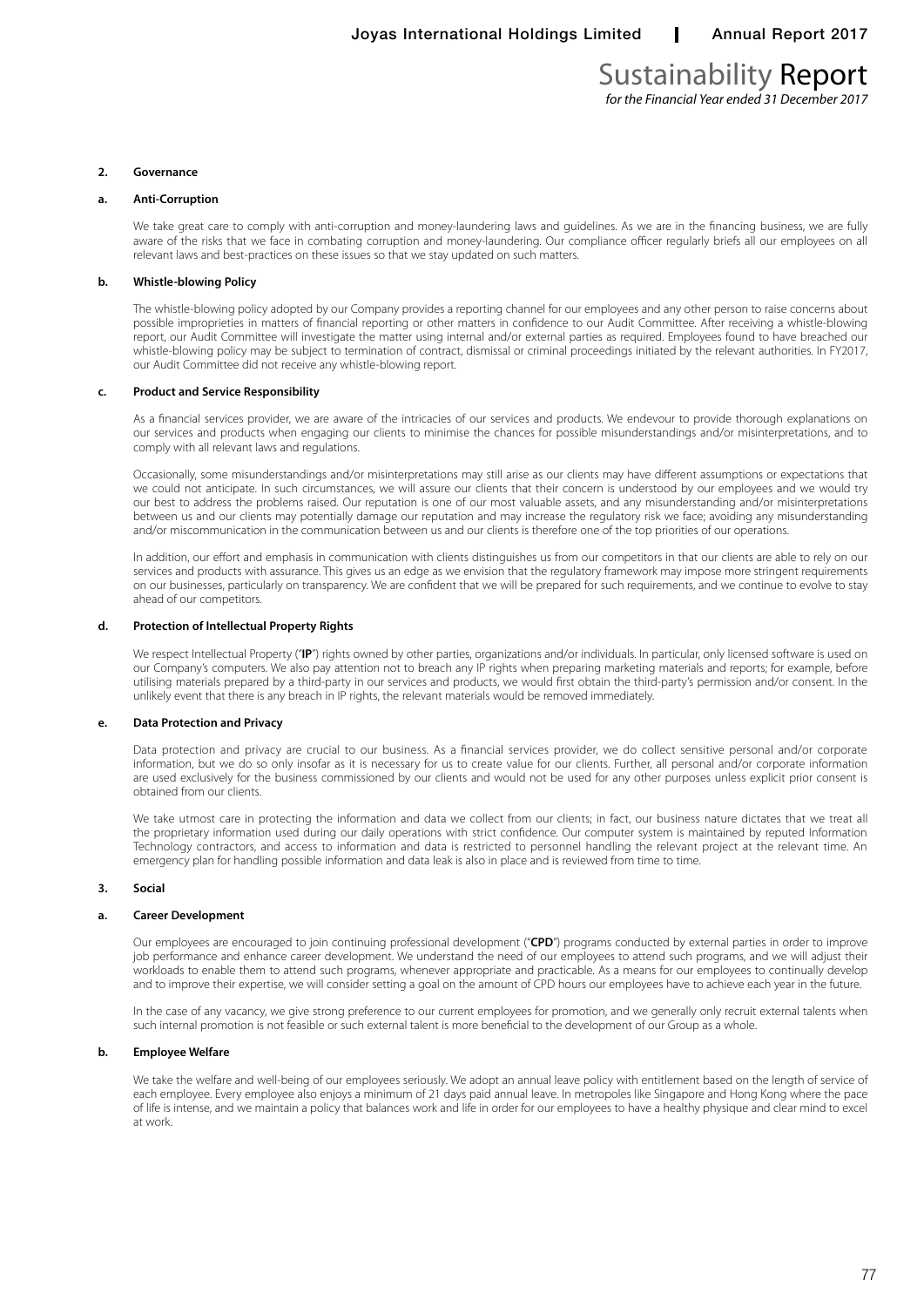# Sustainability Report

*for the Financial Year ended 31 December 2017*

#### **c. Health and Safety**

We comply with all relevant laws and regulations in Singapore and Hong Kong for occupational health and safety. As we are primarily an officebased business, we are aware that our employees spend considerable time in the office. To improve the health and safety of our office employees, we take great care in the interior design of our office. In order to promote healthy working postures, ergonomic working stations are implemented to mitigate injuries related to using work stations over extended periods.

#### **d. Labour Standards**

We comply with all relevant employment laws in all countries that we operate in, and in particular, Singapore and Hong Kong. We carry out detailed pre-employment background checks procedures and verifications on identity documents on every candidate, to ensure that no forced or child labour or other persons ineligible for employment are employed.

In the unlikely event that any employee is found to be ineligible for employment, for example identity or other documents provided by such employees is found to be false, that employee's employment would be terminated immediately and he/she would be referred to relevant authorities.

#### **e. Equal Opportunity Employment**

Our recruitment team selects talents based on their attitude, education level, working experience and merit. We are committed to provide an equal and diverse workplace where no employees would be discriminated due to their race, religion, age or gender. We sincerely hope that our employees can strive to achieve excellence and reach their full potential in a workplace free from harassment and discrimination. When we openly pronounce to our employees in the unfortunate case that any of them are treated unfairly or harassed, they should report to the senior management and dedicated human resource personnel will investigate the matter and take appropriate action.

#### **f. Community Investment**

We believe that investing in the community is an important way to give back to the society and we are keen on playing our part as a corporate citizen. We will actively consider involving our management and employees in the organisation and/or participation in community activities, and to contribute in monetary terms in the future.

#### **4. Board Statement**

Our Board considers sustainability issues to be an integral part of our strategic formulation. In the preparation of this Sustainability Report, our Board has reviewed and considered amongst others, the material ESG factors discussed in this Sustainability Report, and has overseen the management in monitoring these material ESG factors.

We hope that the information disclosed in this Sustainability Report, read together with the information in other sections of the Annual Report, will provide the reader with a holistic view of the operations of our Company. We will strive to maintain the standards of the various ESG factors reported and improve them, whenever practicable, in accordance with the business activities of the Group, in the future.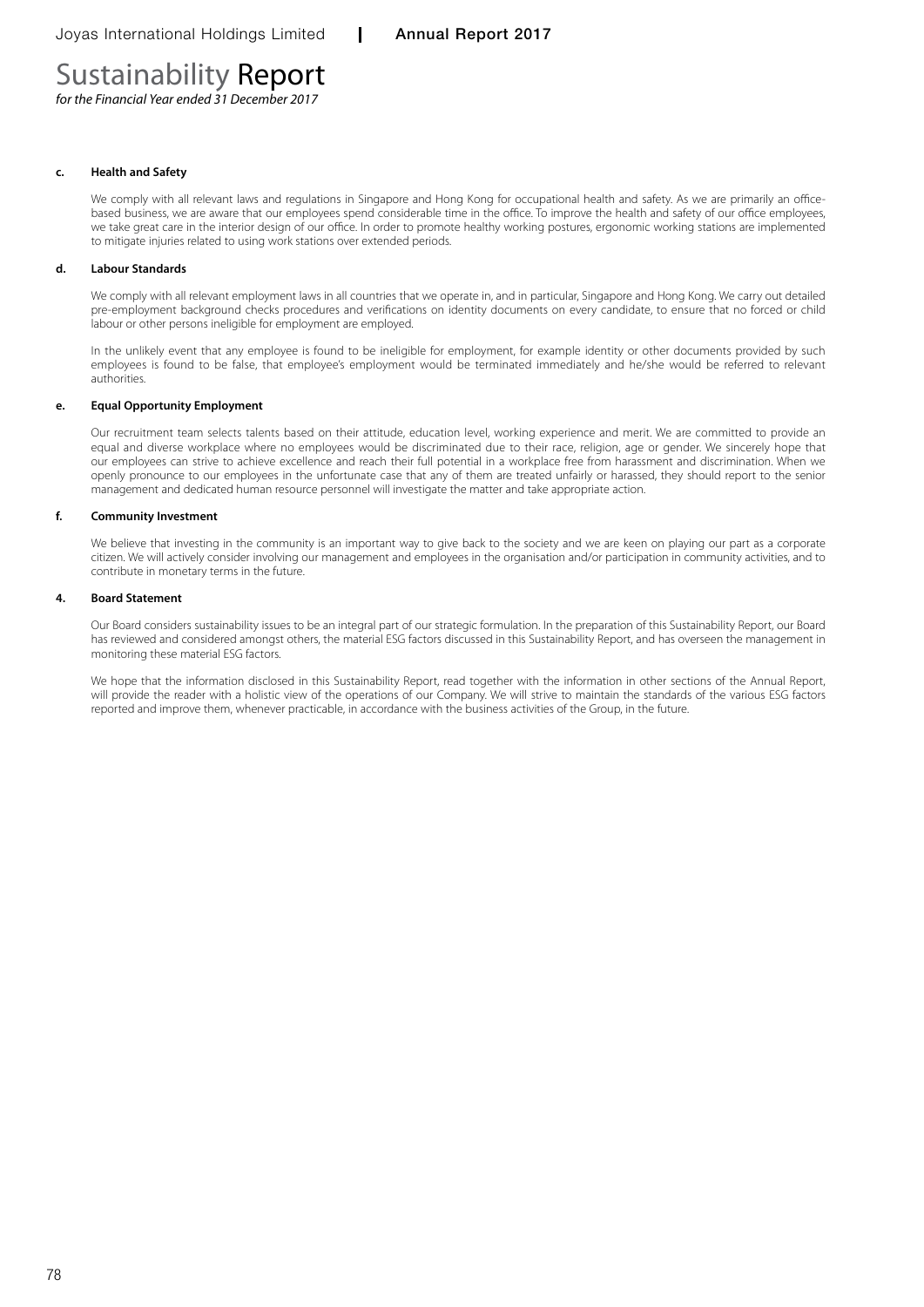### Shareholding Statistics *As at 29 March 2018*

| Authorised share capital                                  | HK\$100,000,000                  |
|-----------------------------------------------------------|----------------------------------|
| Issued and fully paid-up                                  | $-$ HK\$19,137,770               |
| Issued and fully paid-up shares excluding treasury shares | 1.913.776.973                    |
| Class of shares                                           | Ordinary shares of HK\$0.01 each |
| Voting rights                                             | 1 vote per ordinary share        |
| Treasury shares                                           | Nil                              |
| Subsidiary holdings                                       | Nil                              |
|                                                           |                                  |

#### **SHAREHOLDINGS HELD IN HANDS OF PUBLIC**

Based on information available to the Company as at 29 March 2018, 20.69% of the issued ordinary shares of the Company is held by the public and therefore Rule 723 of the Listing Manual Section B: Rules of Catalist issued by the Singapore Exchange Securities Trading Limited is complied with.

#### **DISTRIBUTION OF SHAREHOLDINGS**

|                              | NO. OF              |        |                      |        |
|------------------------------|---------------------|--------|----------------------|--------|
| <b>SIZE OF SHAREHOLDINGS</b> | <b>SHAREHOLDERS</b> | $\%$   | <b>NO. OF SHARES</b> | %      |
| $1 - 99$                     | 10                  | 1.10   | 162                  | 0.00   |
| $100 - 1,000$                | 152                 | 16.78  | 147,213              | 0.01   |
| $1,001 - 10,000$             | 259                 | 28.59  | 1,324,900            | 0.07   |
| $10,001 - 1,000,000$         | 418                 | 46.14  | 89,209,486           | 4.66   |
| 1,000,001 AND ABOVE          | 67                  | 7.39   | 1,823,095,212        | 95.26  |
| <b>Total</b>                 | 906                 | 100.00 | 1,913,776,973        | 100.00 |

#### **TWENTY LARGEST SHAREHOLDERS**

| NO.            | <b>NAME</b>                     | <b>NO. OF SHARES</b> | $\%$  |
|----------------|---------------------------------|----------------------|-------|
| $\overline{1}$ | JOYAS INVESTMENTS GROUP LIMITED | 842,951,466          | 44.05 |
| 2              | <b>REACH WIN LIMITED</b>        | 560,000,000          | 29.26 |
| 3              | <b>KWOK CHIN PHANG</b>          | 114,766,000          | 6.00  |
| 4              | RAFFLES NOMINEES (PTE) LIMITED  | 34,655,700           | 1.81  |
| 5              | LIM MUI CHOO                    | 20,000,000           | 1.05  |
| 6              | OCBC SECURITIES PRIVATE LIMITED | 17,880,000           | 0.93  |
| 7              | ANG KIAN KOK                    | 17,417,900           | 0.91  |
| 8              | PHILLIP SECURITIES PTE LTD      | 17,010,500           | 0.89  |
| 9              | LIM KIAN HONG (LIN JIAN HONG)   | 15,500,000           | 0.81  |
| 10             | TAN LYE SENG                    | 11,367,300           | 0.59  |
| 11             | <b>FRANCIS LEE FOOK WAH</b>     | 10,597,346           | 0.55  |
| 12             | KOH YEW CHOO                    | 9,152,000            | 0.48  |
| 13             | SHEN FUYU                       | 8,400,000            | 0.44  |
| 14             | LOO BEE KENG                    | 8,305,600            | 0.43  |
| 15             | DBS NOMINEES (PRIVATE) LIMITED  | 7,499,000            | 0.39  |
| 16             | ONG PENG WAI (WANG BINGWEI)     | 6,000,000            | 0.31  |
| 17             | MANOHAR P SABNANI               | 5,250,000            | 0.27  |
| 18             | SEAH KHOON POH                  | 5,000,100            | 0.26  |
| 19             | LIM SENG CHIANG                 | 5,000,000            | 0.26  |
| 20             | LIN LIXIN                       | 5,000,000            | 0.26  |
|                | <b>TOTAL</b>                    | 1,721,752,912        | 89.95 |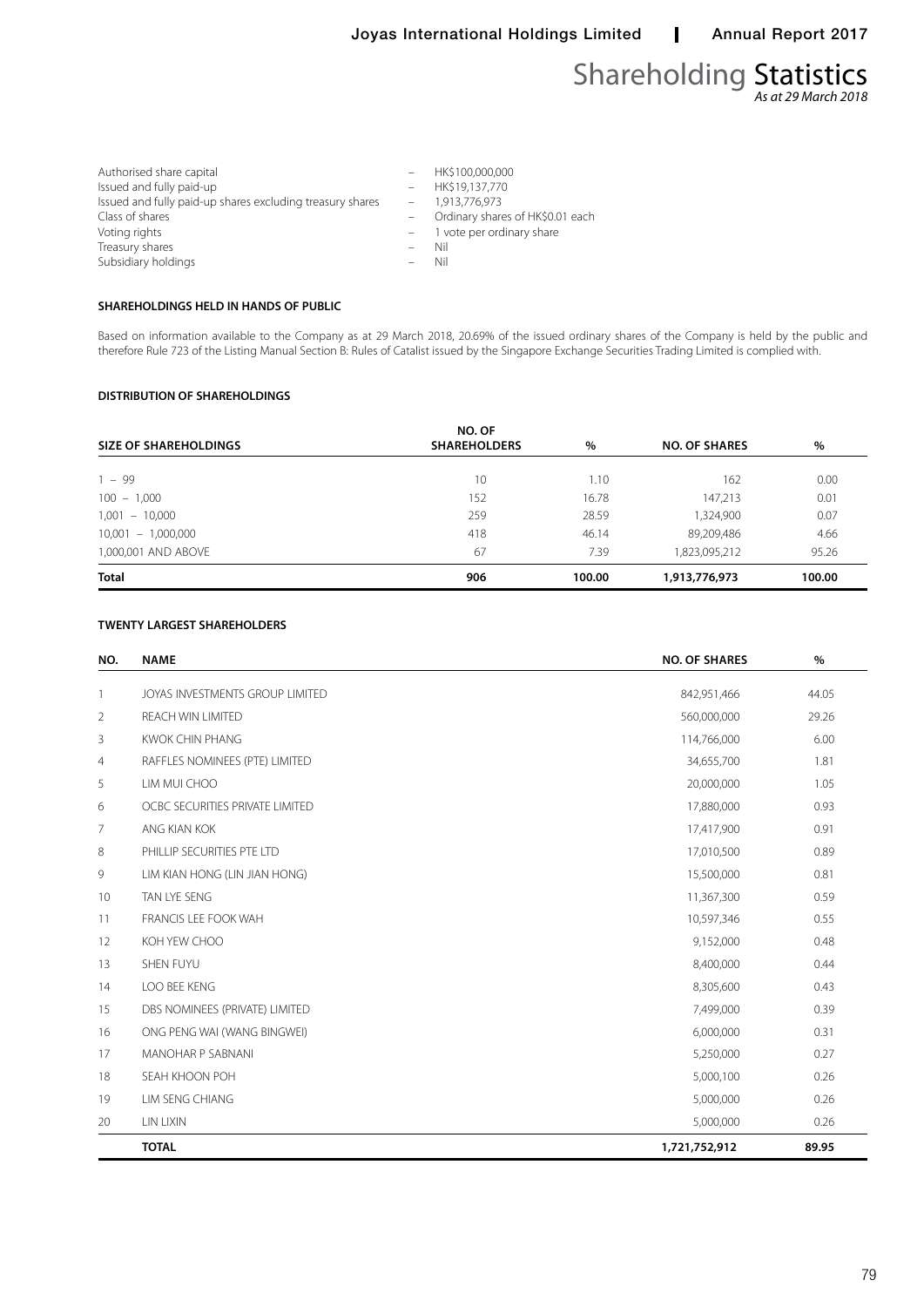### Shareholding Statistics *As at 29 March 2018*

#### **SUBSTANTIAL SHAREHOLDERS**

|                                                |                        | No. of Shares |                        |       |
|------------------------------------------------|------------------------|---------------|------------------------|-------|
|                                                | <b>Direct Interest</b> | $\%$          | <b>Deemed Interest</b> | %     |
| Joyas Investments Group Limited <sup>(1)</sup> | 842,951,466            | 44.05         |                        |       |
| Lau Chor Beng, Peter <sup>(2)(3)(5)</sup>      |                        |               | 842,951,466            | 44.05 |
| Reach Win Limited (6) (7)                      | 560,000,000            | 29.26         |                        |       |
| Delton Group Limited <sup>(6)</sup>            |                        |               | 560,000,000            | 29.26 |
| Cavendish Limited <sup>(7)</sup>               |                        |               | 560,000,000            | 29.26 |
| Ong Chor Wei <sup>(6)</sup>                    |                        |               | 565,600,000            | 29.55 |
| Yung Fung Ping <sup>(7)</sup>                  |                        |               | 560,000,000            | 29.26 |
| Kwok Chin Phang <sup>(8)</sup>                 | 114.766.000            | 6.00          |                        |       |

#### **Notes:-**

֚֚֚֬

(1) The shareholders of Joyas Investments Group Limited are as follows:-

|                                        | Number of shares in<br>Joyas Investments Group Limited | %      |
|----------------------------------------|--------------------------------------------------------|--------|
| Lau Chor Beng, Peter (2) (3) (5)       | 591                                                    | 59.10  |
| Cheung Wai Hung, Danny <sup>(3)</sup>  | 154                                                    | 15.40  |
| Uprich Holdings Limited <sup>(4)</sup> | 154                                                    | 15.40  |
| Chan Shui Ki                           | 45                                                     | 4.50   |
| Lau Chor Wing (5)                      | 36                                                     | 3.60   |
| Lau Chor Ming, Johnny <sup>(5)</sup>   | 20                                                     | 2.00   |
|                                        | 1,000                                                  | 100.00 |

Lau Chor Beng, Peter, holds 59.10% interest in Joyas Investments Group Limited, is deemed to have an interest in the shares of the Company held by Joyas Investments Group Limited.

(2) Lau Chor Beng, Peter is the Executive Director and Managing Director of the Company. He has relinquish his role as the Chairman of the Board on 23 March 2018.

(3) Cheung Wai Hung, Danny is the brother-in-law of Lau Chor Beng, Peter. He was a director of the Company. He resigned from the Board on 15 November 2015.

- (4) Ong Chor Wei, the Non-Executive Deputy Chairman of the Company, holds 50% interest in Uprich Holdings Limited, a BVI investment holding company. The remaining 50% interest in Uprich Holdings Limited is held by Mr Wong Wai Shan. Both Mr Ong and Mr Wong are also directors of Uprich Holdings Limited. Mr Ong and Mr Wong are not related to each other or other Directors of the Company.
- (5) Lau Chor Wing and Lau Chor Ming, Johnny are brothers of Lau Chor Beng, Peter.
- (6) Delton Group Limited is deemed interested in the Shares held by Reach Win Limited of which Delton Group Limited is a controlling shareholder. Mr Ong Chor Wei is deemed interested in the Shares held by Reach Win Limited, of which Mr Ong Chor Wei is a director, and he holds 100% shareholding interest in Delton Group Limited. Mr Ong, together with 5,600,000 shares held by his nominee, Royal Bank of Canada (Singapore Branch), is deemed to have an interest of 565,600,000 shares in the issued and paid-up share capital of the Company.
- (7) Cavendish Limited is deemed interested in the Shares held by Reach Win Limited of which Cavendish Limited is a controlling shareholder. Ms Yung Fung Ping is deemed interested in the Shares held by Reach Win Limited, of which Ms Yung Fung Ping is a director and she holds 100% shareholding interest in Cavendish Limited.

(8) Kwok Chin Phang is the Non-Executive Director of the Company.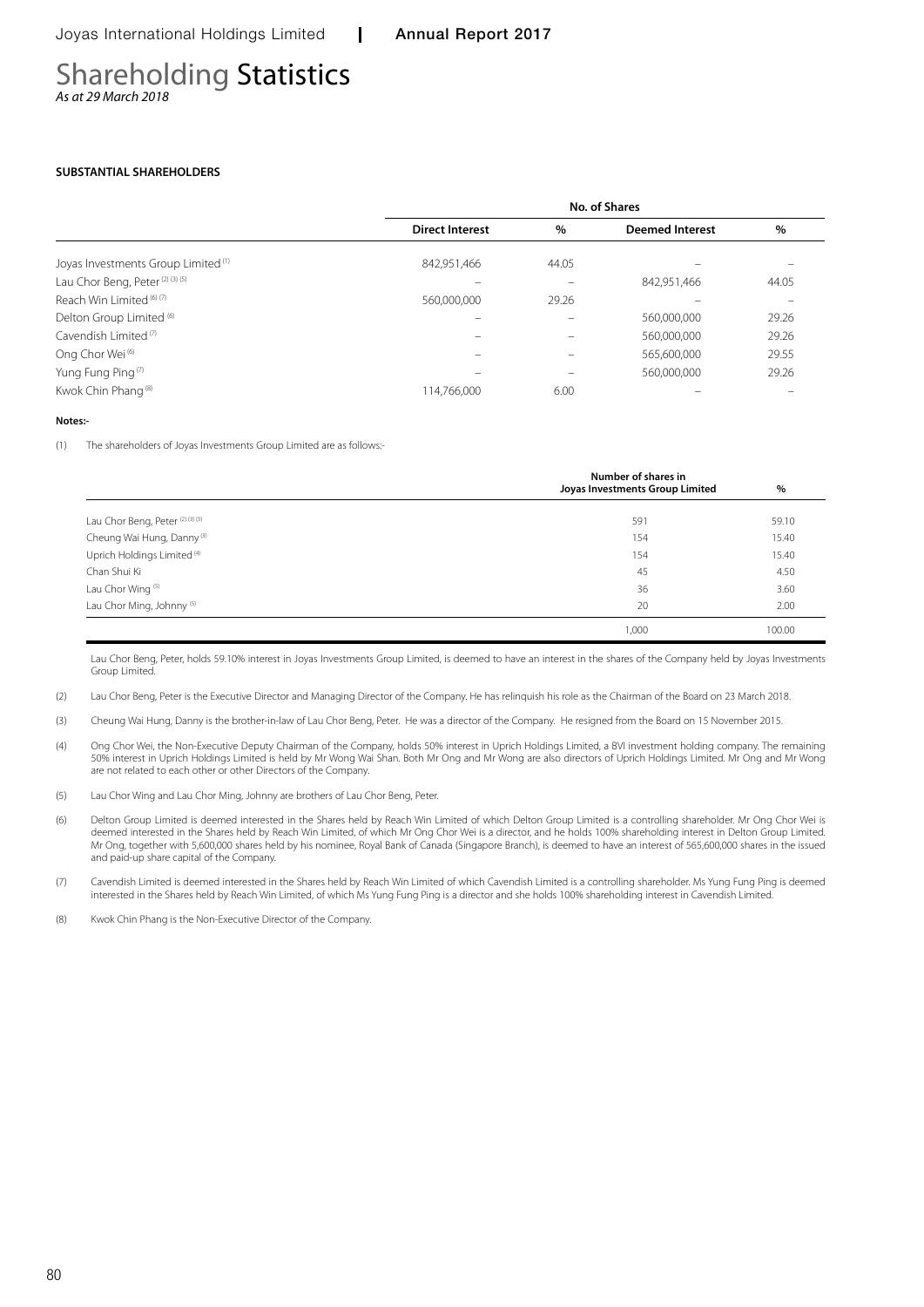# Notice of Annual General Meeting

**NOTICE IS HEREBY GIVEN** that the Annual General Meeting ("**AGM**") of Joyas International Holdings Limited (the "**Company**") will be held at 1 Robinson Road, #18-00 AIA Tower, Singapore 048542 on 26 April 2018 at 9.30 a.m. for the following purposes:

#### **AS ORDINARY BUSINESS**

- 1. To receive and adopt the published financial statements of the Company for the financial year ended 31 December 2017 together with the Directors' report and external auditors' report thereon. Directors' report and external auditors' report thereon.
- 2. To approve the payment of Directors' fees of HK\$507,600 for the financial year ending 31 December 2018 (2017: HK\$537,000).

**(Ordinary Resolution 2)**

3. To re-elect Mr Kwok Chin Phang who is retiring pursuant to Bye-Law 104 of the Company's Bye-Laws.

Mr Kwok Chin Phang, will upon re-election as a Director of the Company, remain as a Non-Executive Director of the Company. Information of Mr Kwok Chin Phang can be found on page 9 of the Annual Report. Mr Kwok Chin Phang can be found on page 9 of the Annual Report.

4. To re-elect Mr Lim Siang Kai who is retiring pursuant to Bye-Law 104 of the Company's Bye-Laws.

Mr Lim Siang Kai, will upon re-election as a Director of the Company, remain as an Independent Non-Executive Director of the Company. He will also remain as the Nominating Committee Chairman, the Remuneration Committee Chairman and a member of the Audit Committee. He is considered independent for the purposes of Rule 704(7) of the Listing Manual Section B: Rules of Catalist (the "**Catalist Rules**") of the Singapore Exchange Securities Trading Limited (the "**SGX-ST**"). Information of Mr Lim Siang Kai can be found on page 9 of the Annual Report.

**(Ordinary Resolution 4)**

- 5. To re-appoint HLB Hodgson Impey Cheng Limited, Hong Kong and Foo Kon Tan LLP, Singapore as the Company's joint external auditors and to authorise the Directors to fix their remuneration. authorise the Directors to fix their remuneration.
- 6. To transact any other ordinary business which may properly be transacted at an Annual General Meeting.

#### **AS SPECIAL BUSINESS**

To consider and if thought fit, to pass the following resolutions as Ordinary Resolutions, with or without any modifications:

#### **7. Authority to allot and issue Shares and/or Instruments**

"**THAT**, pursuant to the Company's Bye-Laws and Rule 806 of the Listing Manual Section B: Rules of Catalist (the "**Catalist Rules**") of the Singapore Exchange Securities Trading Limited (the "**SGX-ST**"), authority be and is hereby given to the Directors of the Company to:

- (A) (i) allot and issue shares in the capital of the Company (the "**Shares**") (whether by way of rights, bonus or otherwise); and/or
	- (ii) make or grant offers, agreements or options (collectively, "**Instruments**") that might or would require Shares to be allotted and issued, including but not limited to the creation, allotment and issue of (as well as adjustments to) options, warrants, debentures or other instruments convertible into Shares,

 at any time and upon such terms and conditions and for such purposes and to such persons as the Directors of the Company shall in their absolute discretion deem fit; and

(B) notwithstanding that the authority conferred by this Resolution may have ceased to be in force, allot and issue Shares in pursuance of any Instrument made or granted by the Directors of the Company while this Resolution was in force,

#### provided that:

- (1) the aggregate number of Shares to be allotted and issue pursuant to this Resolution (including Shares to be issued in pursuance of the Instruments made or granted pursuant to this Resolution) does not exceed 100% of the total number of issued Shares (excluding treasury shares and subsidiary holdings) in the capital of the Company (as calculated in accordance with sub-paragraph (2) below), of which the aggregate number of Shares to be allotted and issued other than on a *pro rata* basis to the shareholders of the Company (including Shares to be allotted and issued in pursuance of Instruments made or granted pursuant to this Resolution) does not exceed 50% of the total number of issued Shares (excluding treasury shares and subsidiary holdings) (as calculated in accordance with sub-paragraph (2) below);
- (2) (subject to such calculation as may be prescribed by the SGX-ST) for the purpose of determining the aggregate number of Shares that may be allotted and issued under sub-paragraph (1) above, the percentage of issued Shares (excluding treasury shares and subsidiary holdings) shall be based on the total number of issued Shares (excluding treasury shares and subsidiary holdings) in the capital of the Company at the time of the passing of this Resolution, after adjusting for:
	- (a) new Shares arising from the conversion or exercise of convertible securities;
	- (b) new Shares arising from exercising share options or vesting of share awards outstanding or subsisting at the time of the passing of this Resolution, provided that the share options or share awards were granted in compliance with the Catalist Rules of the SGX-ST; and
	- (c) any subsequent bonus issue, consolidation or subdivision of Shares;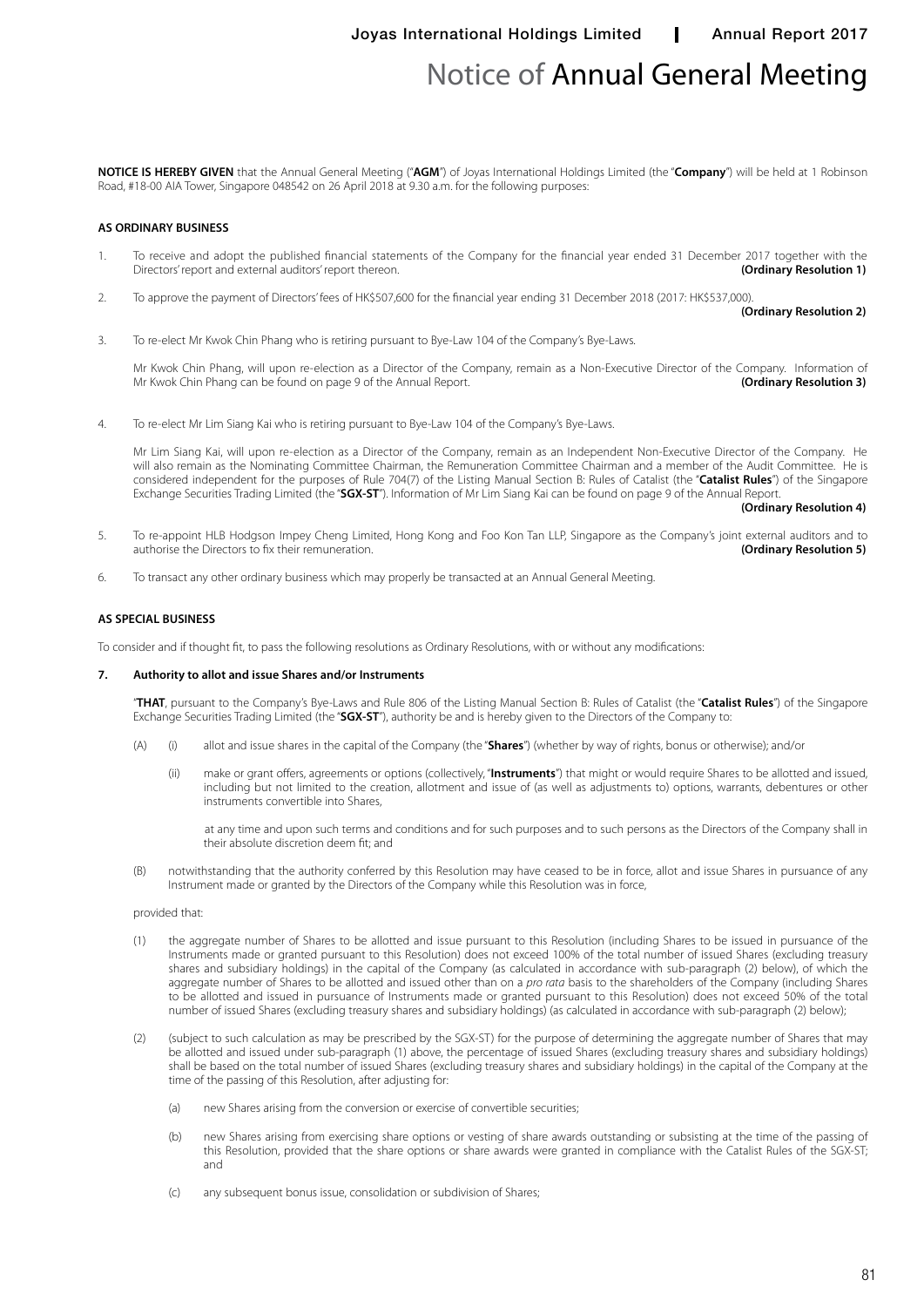# Notice of Annual General Meeting

- (3) in exercising the authority conferred by this Resolution, the Company shall comply with the provisions of the Catalist Rules of the SGX-ST for the time being in force (unless such compliance has been waived by the SGX-ST), and all applicable legal requirements under the Company's Bye-Laws for the time being; and
- (4) unless revoked or varied by the Company in a general meeting, the authority conferred by this Resolution shall continue in force until the conclusion of the next AGM of the Company or the date by which the next AGM of the Company is required by law to be held, whichever is the earlier." [See Explanatory Note (i)] **(Ordinary Resolution 6)**

By Order of the Board

Gwendolyn Gn Jong Yuh Lui Mui Ching *Company Secretaries* Singapore, 10 April 2018

#### **Explanatory Notes:**

(i) The Ordinary Resolution 6 proposed in item 7 above, if passed, will empower the Directors of the Company to allot and issue Shares, make or grant Instruments convertible into Shares and to allot and issue Shares pursuant to such Instruments. The aggregate number of Shares (including Shares to be allotted and issued in pursuant to the Instruments made or granted pursuant to Ordinary Resolution 6) shall not exceed 100% of the total number of issued Shares (excluding treasury shares and subsidiary holdings) in the capital of the Company at the time of passing Ordinary Resolution 6. For allotment and issue of Shares, making or granting Instruments convertible into Shares and allotment and issue of Shares pursuant to such Instruments other than on a *pro rata* basis to all shareholders of the Company, the aggregate number of Shares including Shares to be allotted and issued in pursuant to the Instruments made or granted pursuant to Ordinary Resolution 6 shall not exceed 50% of the total number of issued Shares (excluding treasury shares and subsidiary holdings) in the capital of the Company. The authority conferred by Ordinary Resolution 6 will, unless revoked or varied by the Company in a general meeting, continue in force until the conclusion of the next AGM of the Company or the date by which the next AGM of the Company is required by law to be held, whichever is the earlier.

#### **Notes:**

- 1. Save for the Depository (as defined in Section 81SF of the Securities and Futures Act, Cap. 289 of Singapore) which may appoint more than two (2) proxies, a member of the Company entitled to attend and vote at the AGM of the Company is entitled to appoint not more than two (2) proxies to attend and vote on his/her/their behalf. Where such member's Proxy Form (including the Depository's Proxy Form) appoints more than one (1) proxy, the appointments shall be invalid unless he/she/it specifies the number and class of shares in relation to which each proxy has been appointed in the Proxy Form.
- 2. A proxy need not be a member of the Company.
- 3. The Proxy Form must be deposited at the office of the Company's Singapore Registrar & Transfer Agent, Boardroom Corporate & Advisory Services Pte. Ltd., at 50 Raffles Place, #32-01 Singapore Land Tower, Singapore 048623 not less than 48 hours before the time fixed for holding the AGM of the Company.
- 4. Where the Proxy Form is executed by an individual, it must be executed under the hand of the individual or his/her attorney duly authorised. Where the Proxy Form is executed by a corporation, it must be executed either under its common seal or under the hand of any officer or attorney duly authorised.

#### **Personal data privacy:**

By attending the AGM of the Company and/or any adjournment thereof and/or submitting the Proxy Form appointing a proxy(ies) and/or representative(s) to attend and vote at the AGM of the Company and/or any adjournment thereof, a member of the Company (a) consents to the collection, use and disclosure of the member's personal data by the Company (or its agents or service providers) for the purpose of the processing and administration by the Company (or its agents or service providers) of proxies and representatives appointed for the AGM of the Company (including any adjournment thereof) and the preparation and compilation of the attendance lists, minutes and other documents relating to the AGM of the Company (including any adjournment thereof), and in order for the Company (or its agents or service providers) to comply with any applicable laws, Catalist Rules, regulations and/or guidelines (collectively, the "Purposes"), and (b) warrants that where the member discloses the personal data of the member's proxy(ies) and/or representative(s) to the Company (or its agents or service providers), the member has obtained the prior consent of such proxy(ies) and/or representative(s) for the collection, use and disclosure by the Company (or its agents or service providers) of the personal data of such proxy(ies) and/or representative(s) for the Purposes, and (c) agrees that the member will indemnify the Company in respect of any penalties, liabilities, claims, demands, losses and damages as a result of the member's breach of warranty.